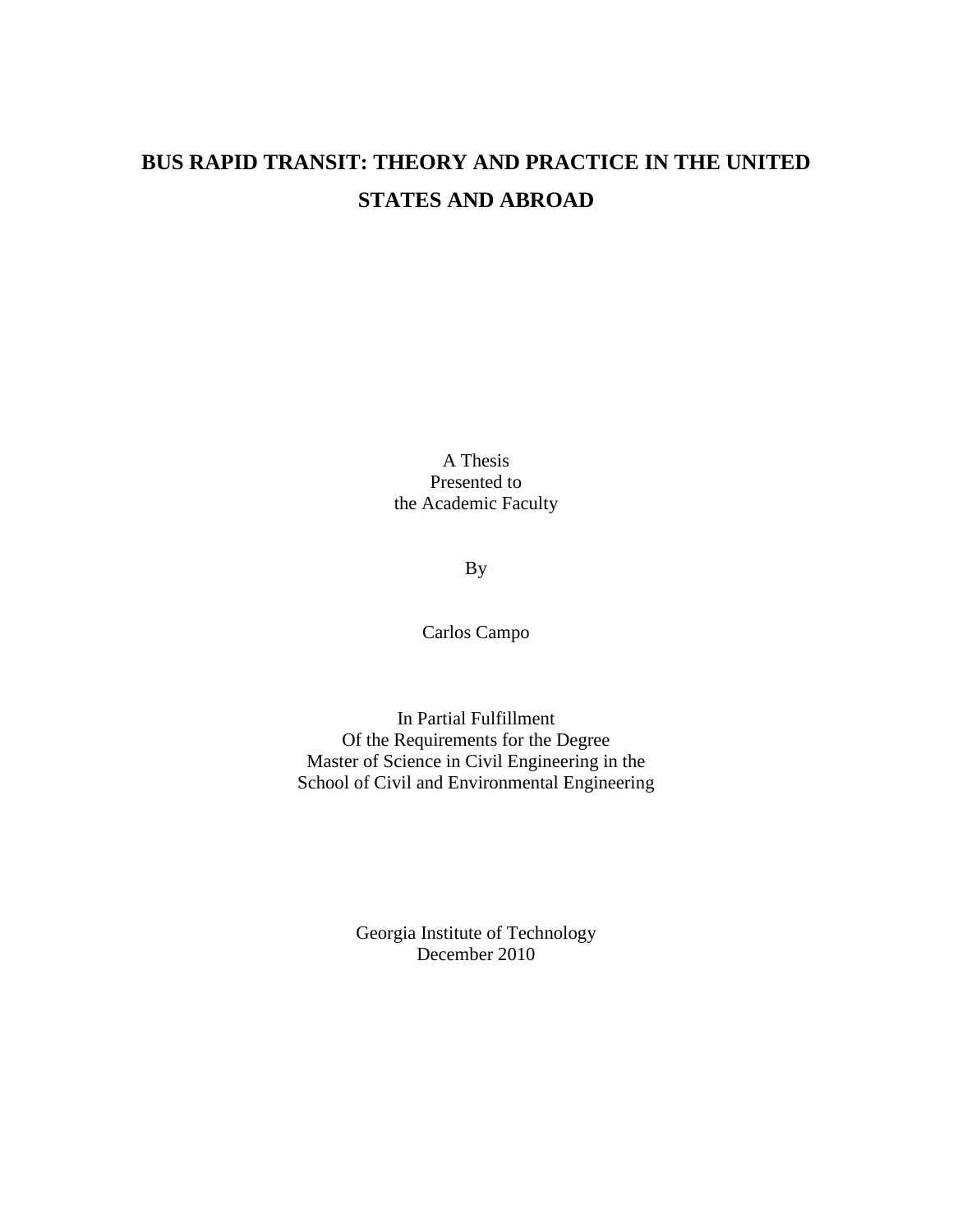# **BUS RAPID TRANSIT: THEORY AND PRACTICE IN THE UNITED STATES AND ABROAD**

Approved by:

 Dr. Michael D. Meyer, Advisor School of Civil and Environmental Engineering *Georgia Institute of Technology* 

 Dr. Laurie A. Garrow, School of Civil and Environmental Engineering *Georgia Institute of Technology* 

 Dr. Jiawen Yang, School of City and Regional Planning *Georgia Institute of Technology* 

Date Approved: November 15, 2010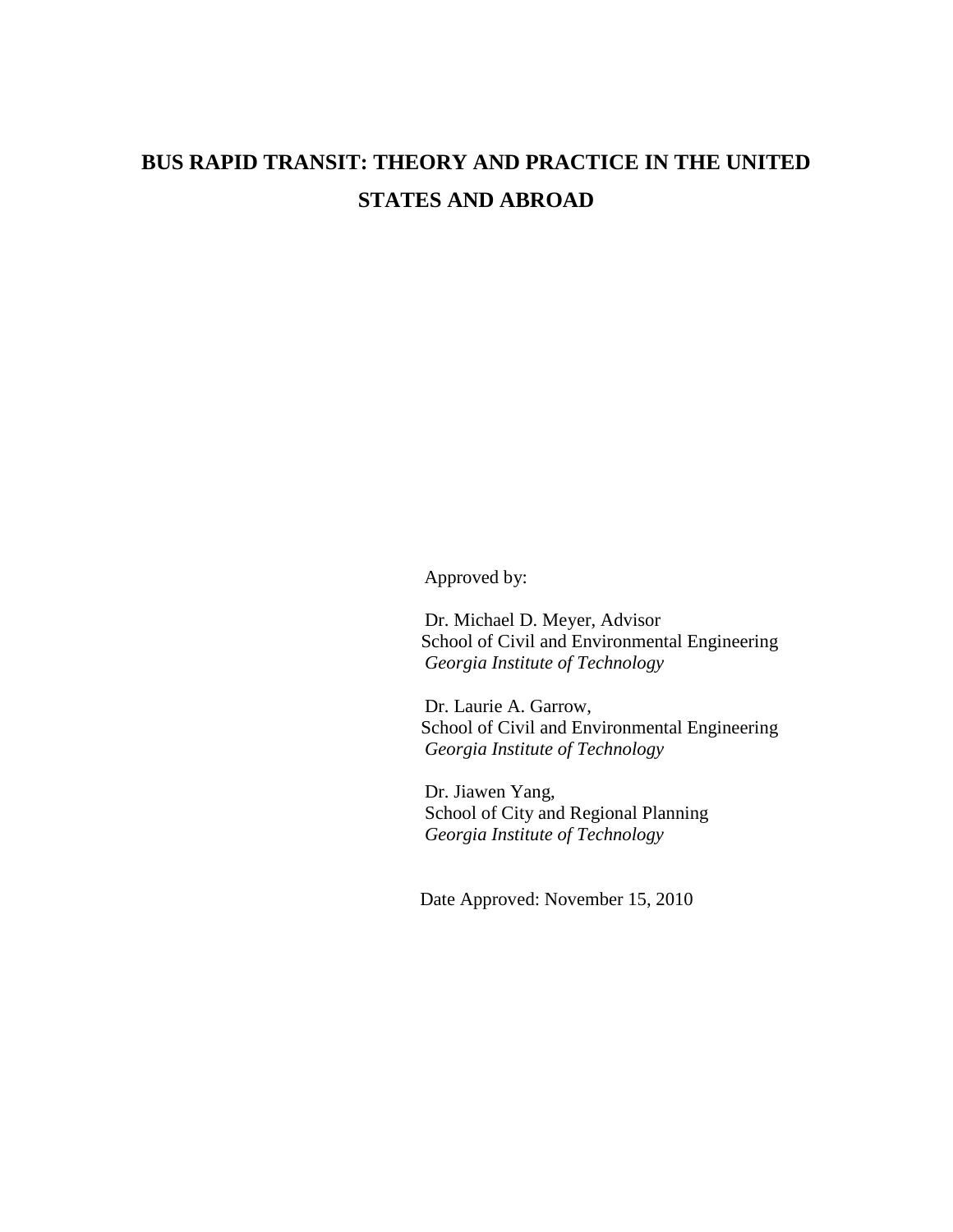### **ACKNOWLEDGEMENTS**

First I wish to thank my advisor, Dr. Michael D. Meyer, for his support throughout all of my graduate studies. With his insightful guidance, positive attitude and his disposition to help me, no matter how busy he was, he has given me a perfect example of the consummate professional and wonderful human being. Special thanks go to Dr. Laurie A. Garrow, who since the first day of school welcomed me with open arms and taught me how to overcome the first few months in a new environment for me. Extended thanks to Dr. Jiawen Yang, who convinced me through example of pursuing a degree in City Planning.

 I would also like to thank the people who to a greater or lesser degree allowed me to work on such an engaging topic. My dearest friend David Uniman, as well as Carlos Gutiérrez and Darío Hidalgo from the EMBARQ network, who not only made data available to me but shared their wealth of knowledge and passion for transportation. Germán Lleras, my advisor at Los Andes and always a source of support. Also: Juanita Concha, From Transmilenio; the people from OC Transpo in Ottawa and Translink in Brisbane, and Transantiago, in Santiago; PAAC in Pittsburgh; and MBTA in Boston. Thank you for making it possible to work on this and my other research projects.

I would have had a much less fulfilling life at Georgia Tech had I not met some of the best friends you can find in Camilo Ortiz and Tatiana Restrepo. Thank you, for reminding me every day I did not come here only to study, but to live, and being always there for me. And last, but definitely not least, I wish to most lovingly thank, for all their unconditional love, support and belief in my personal and professional fulfillment, my parents, Carlos Campo, and Alba Osorio; my uncle, Leonardo Campo; and my sisters, Angela and Marcela Campo.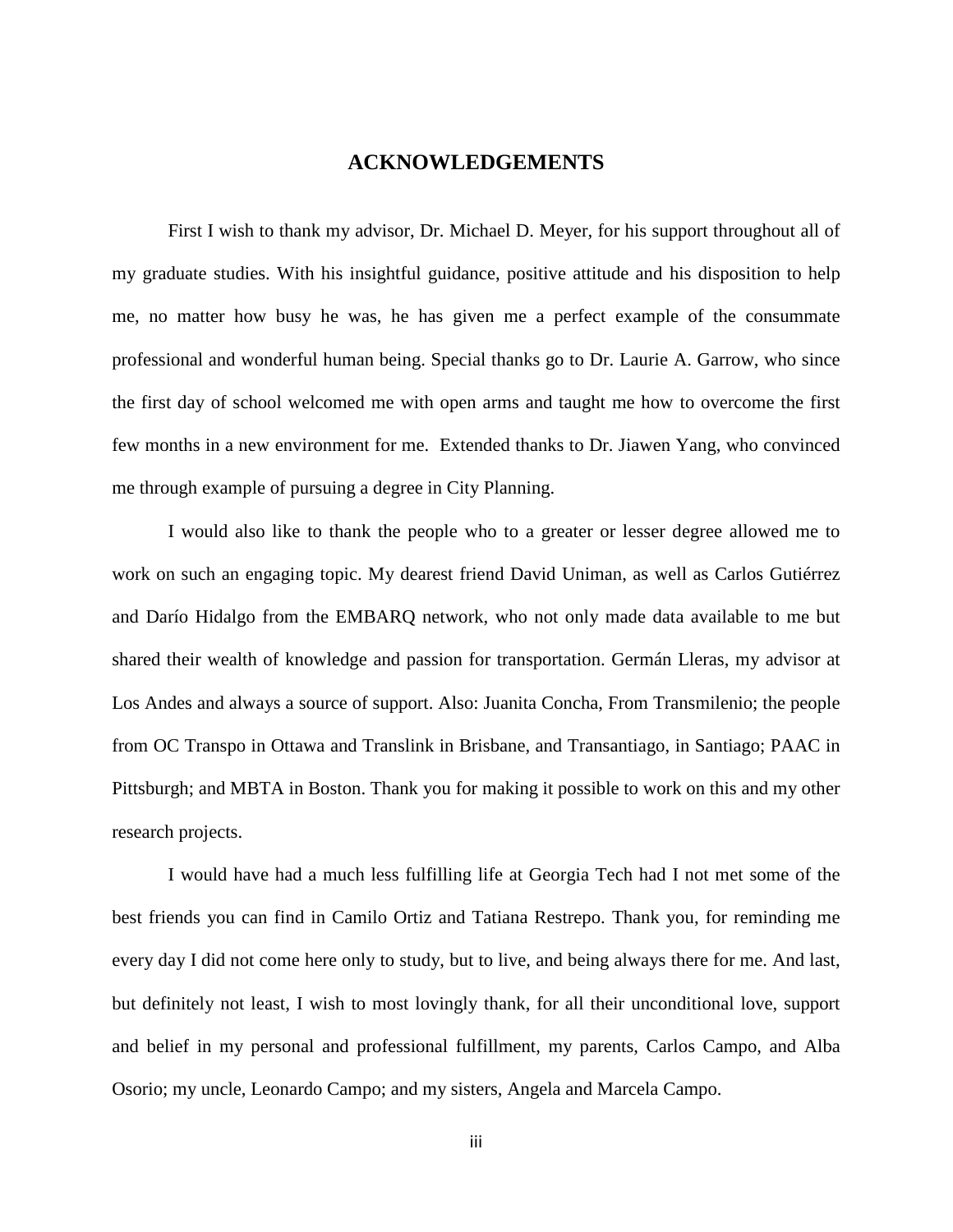# **TABLE OF CONTENTS**

| CHAPTER 3. PLANNING BUS RAPID TRANSIT - STATE OF THE ART 20           |  |
|-----------------------------------------------------------------------|--|
|                                                                       |  |
|                                                                       |  |
|                                                                       |  |
|                                                                       |  |
|                                                                       |  |
| CHAPTER 4. IMPLEMENTING BUS RAPID TRANSIT - STATE OF THE PRACTICE  40 |  |
|                                                                       |  |
|                                                                       |  |
|                                                                       |  |
|                                                                       |  |
|                                                                       |  |
|                                                                       |  |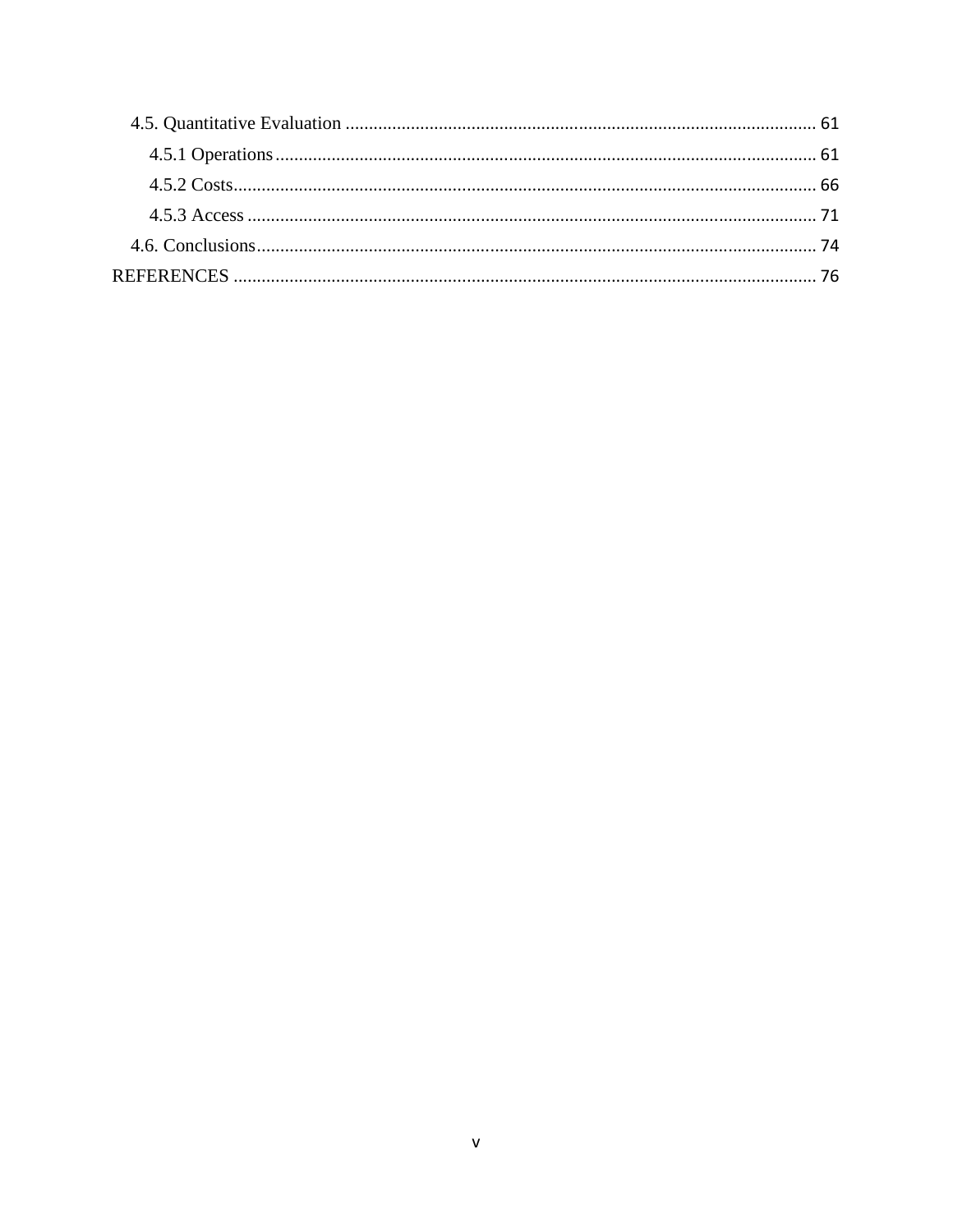# **LIST OF TABLES**

| Table 6. Relationship between urban conditions, implementation, and outcome.  54 |  |
|----------------------------------------------------------------------------------|--|
|                                                                                  |  |
|                                                                                  |  |
|                                                                                  |  |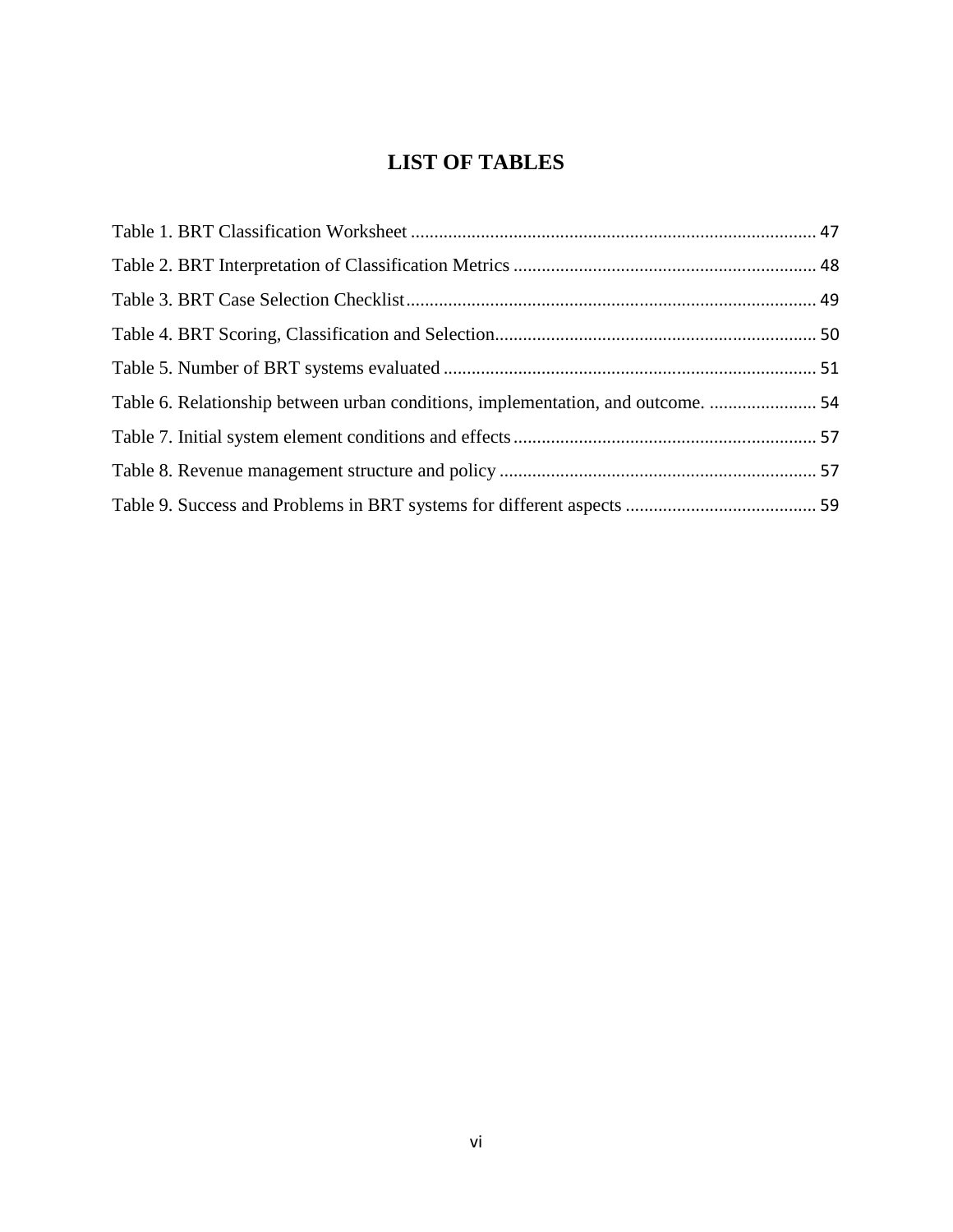# **LIST OF FIGURES**

| Figure 4. Cumulative Exclusive Right of Way miles for Rapid Transit Systems  44              |  |
|----------------------------------------------------------------------------------------------|--|
|                                                                                              |  |
|                                                                                              |  |
|                                                                                              |  |
| Figure 8. Ratio of Peak load to Estimated Capacity (systems at or near capacity in red).  63 |  |
|                                                                                              |  |
|                                                                                              |  |
|                                                                                              |  |
|                                                                                              |  |
|                                                                                              |  |
|                                                                                              |  |
|                                                                                              |  |
|                                                                                              |  |
|                                                                                              |  |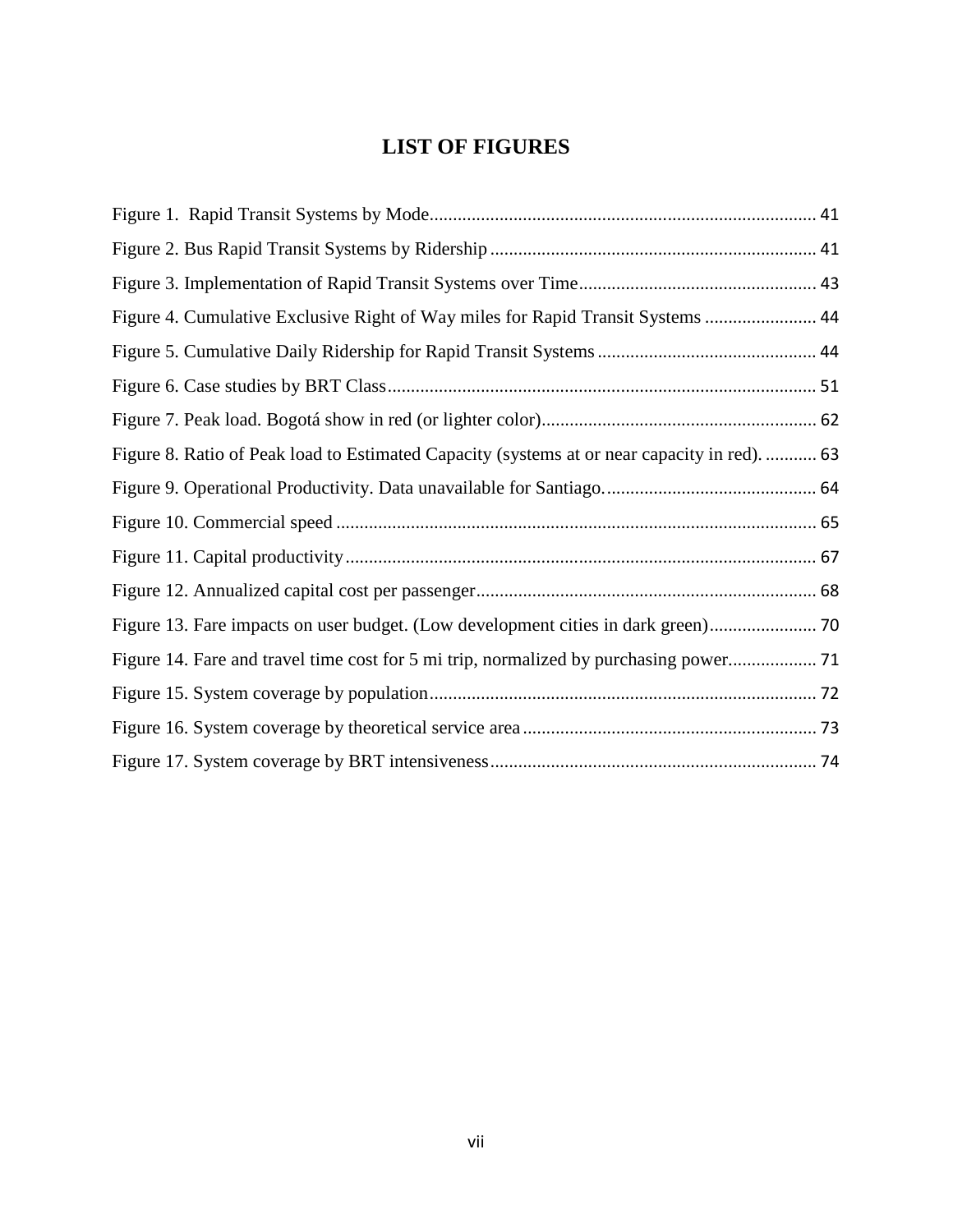# **LIST OF ABBREVIATIONS**

| <b>AVL</b>      | <b>Automatic Vehicle Location</b>                    |
|-----------------|------------------------------------------------------|
| <b>BRTCLASS</b> | <b>Bus Rapid Transit Classification Score</b>        |
| <b>BRTECSS</b>  | Bus Rapid Transit Element Classification Score Share |
| <b>BRT</b>      | <b>Bus Rapid Transit</b>                             |
| <b>CII</b>      | Coverage Intensity Index                             |
| <b>CBRT</b>     | <b>Characteristics of Bus Rapid Transit</b>          |
| <b>CDM</b>      | <b>Clean Development Mechanisms</b>                  |
| CV              | <b>Coefficient of Variation</b>                      |
| <b>FTA</b>      | <b>Federal Transit Administration</b>                |
| HDI             | Human Development Index                              |
| <b>ITDP</b>     | Institute for Transport and Development Policy       |
| <b>ITS</b>      | <b>Intelligent Transportation Systems</b>            |
| <b>IVTT</b>     | In-Vehicle Travel Time                               |
| <b>HRT</b>      | <b>Heavy Rail Transit</b>                            |
| KPI             | Key Performance Indicators                           |
| <b>LRT</b>      | Light Rail Transit                                   |
| <b>LRL</b>      | Light Rail Lite                                      |
| <b>NGO</b>      | Non-governmental organization                        |
| 0&M             | <b>Operations and Maintenance</b>                    |
| PM              | <b>Particulate Matter</b>                            |
| <b>PPP</b>      | <b>Public-Private Partnerships</b>                   |
| <b>PV</b>       | <b>Present Value</b>                                 |
| <b>RBS</b>      | <b>Regular Bus Transit</b>                           |
| <b>THEMP</b>    | <b>Theoretical Market Penetration</b>                |
| <b>TCRP</b>     | <b>Transit Cooperative Research Program</b>          |
| <b>TOD</b>      | <b>Transit Oriented Development</b>                  |
| <b>TCQSM</b>    | Transit Capacity and Quality of Service Manual       |
| <b>TDM</b>      | <b>Transportation Demand Management</b>              |
| <b>TRB</b>      | <b>Transportation Research Board</b>                 |
| <b>TSP</b>      | <b>Traffic Signal Priority</b>                       |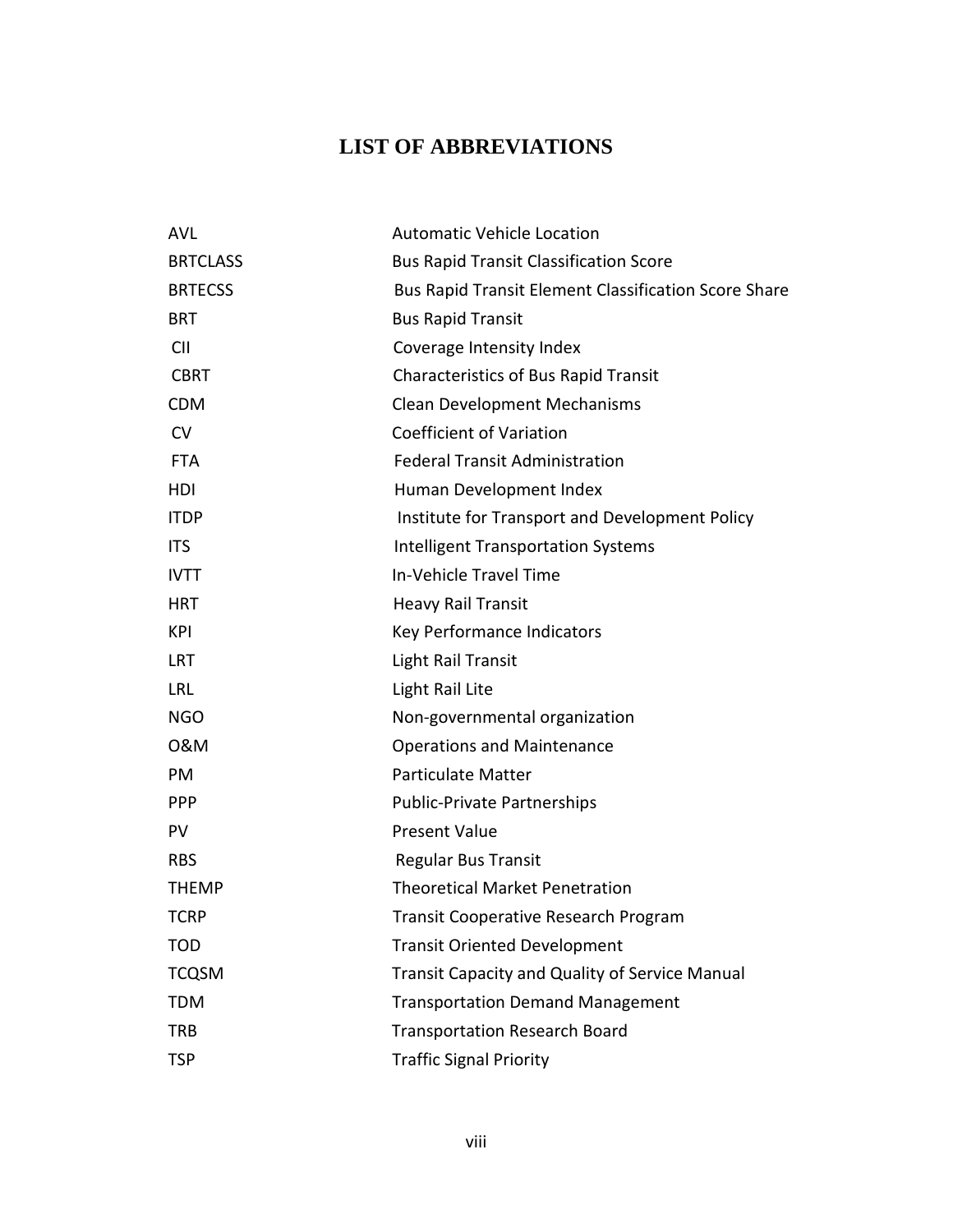#### **SUMMARY**

BRT Bus Rapid Transit (BRT) is a relatively new mode with a wide range of applications that are still not well understood. Its explosive growth in developing and developed countries has increased its exposure but has led to mostly experimental implementation with mixed results. Therefore, better understanding about the reasons behind BRT implementation success and shortcomings is needed. The objective of this thesis is to evaluate the state of BRT planning under different contexts by assessing how background theory and practical implementation of BRT systems compare. The main analysis methods are comprised of a critical literature review and a case study approach.

The thesis begins with a literature review of the characteristics of BRT systems and how these relate to performance in terms of operations, cost, and sustainability, as well as some findings about its implementation. Chapter 3 then reviews the major planning guidelines for the US and for developing countries, compares them to find common ground, and contrasts their scope and methods. These guidelines were found to be a major step forward in planning but still suffer from regional bias and the lack of a sounder theoretical framework.

Before initiating the case studies, an overview of the state of the mode worldwide as compared to rail transit was performed in order to put things into perspective. This overview looked at the number of systems in the world, as well as their extent and ridership. BRT was found to be a rapidly growing mode, especially in Latin America and Asia, but the levels of ridership were much lower for developed countries, as expected. From all these systems, a pool of 20 that represent the most well known, established and arguably successful systems was chosen. This included systems in Western Europe, East Asia, Australia, and the Americas in developed and developed countries alike. Finally, the list was narrowed down 13 case studies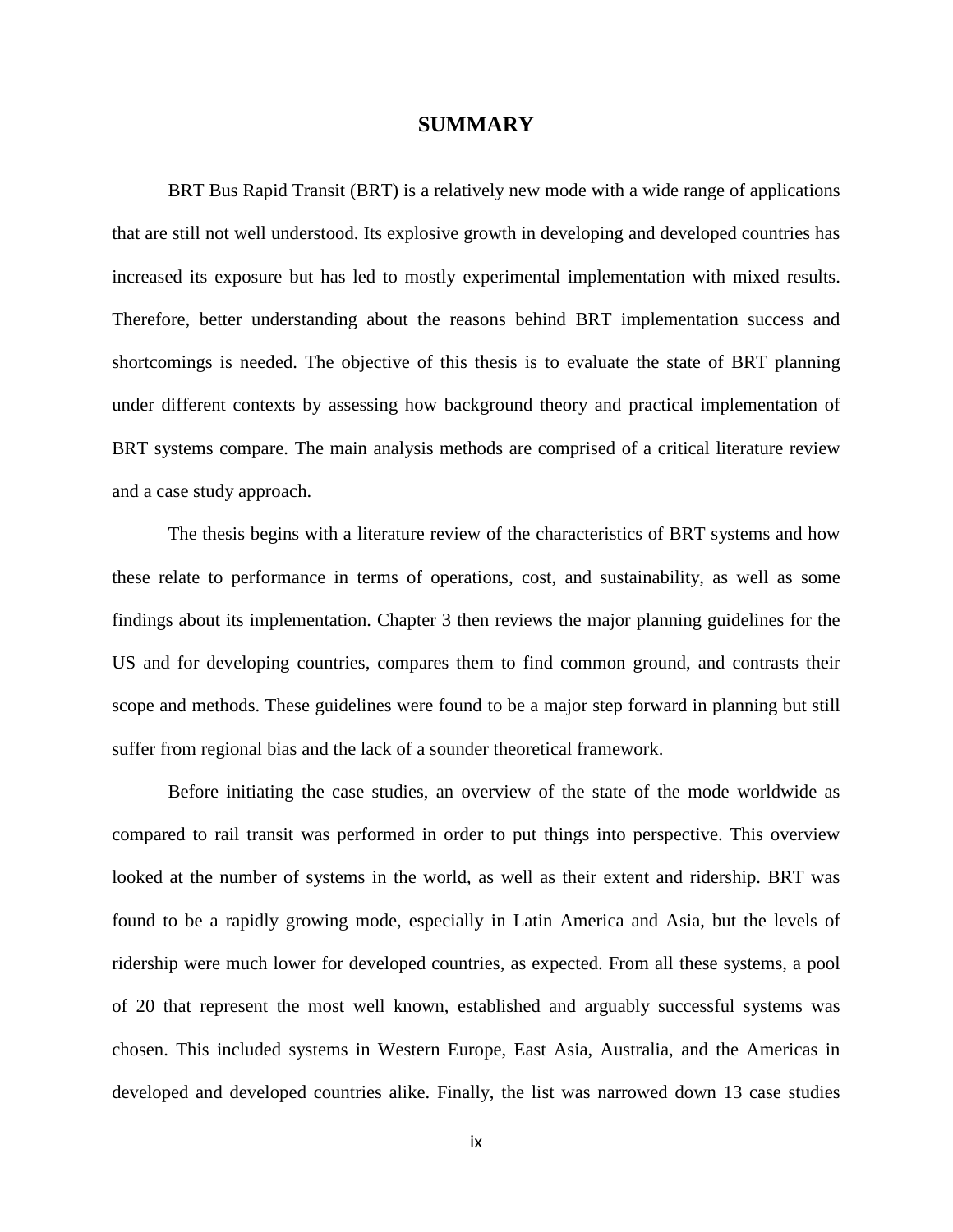using a BRT scoring framework and selection criteria developed by the author that is based on the review of Chapter 2. This list represents systems in United States, Canada, Australia, Mexico, Brazil, Colombia, and Ecuador, and was chosen for an in-depth analysis and evaluation.

 This evaluation was first performed through a qualitative perspective. This approach classifies BRT systems by characteristics and assesses the relationship between their implementation and performance using the criteria defined in the literature. This analysis found profound differences in the conception, application, and performance of BRT, which are related to historic, economic, and institutional reasons. However, the common denominator was strong ridership with respect to previous modes and competitive costs (except Boston), on the "positive" side, and rushed, incomplete implementation on the "negative". Aside from system elements, which have a large effect on performance, the most significant aspects affecting performance were the service pattern and integration strategies. This analysis did not find particularly difference in benefits between the different fare and subsidy structures used, although it is well known that all systems have a superior scheme to that of unregulated transport, and that over-subsidization leads to increasing inefficiencies.

 Quantitative methods build upon the previous analysis to more precisely assess their performance from both the users' and the transit providers' perspectives through application of traditional and novel key performance indicators (KPI). This method allowed comparing systems more directly and finding enormous differences in operational and cost performance. However, some of these differences do not appear to arise from a particular context, but rather from a different application of BRT components.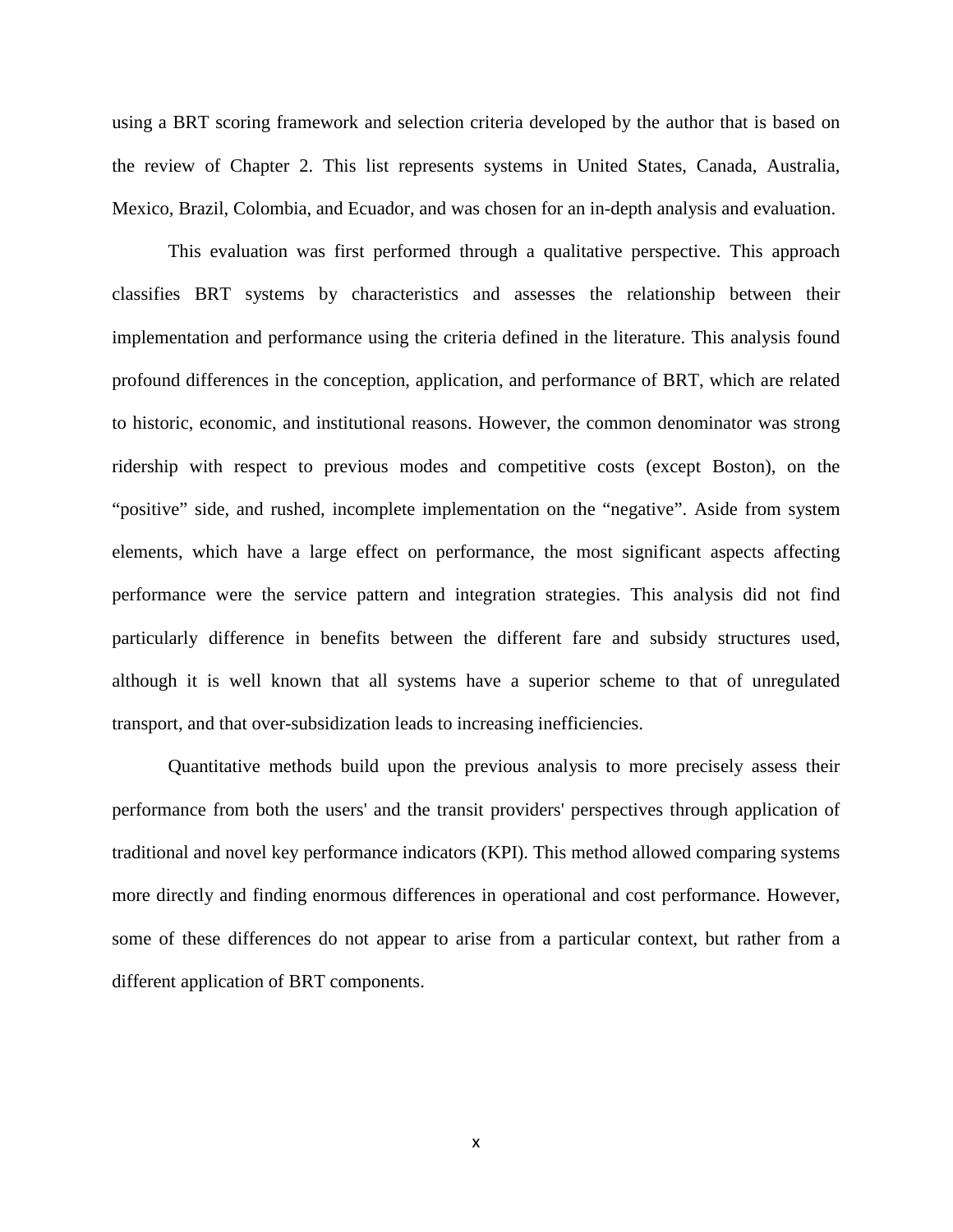## **CHAPTER 1. INTRODUCTION.**

Developing sustainable transportation strategies has become a major focus of many cities around the world. Such strategies can range from improved pedestrian and bicycle infrastructure to investing in metropolitan rail systems. In major cities, where longer distance, high capacity services are necessary, city officials often debate the merits and costs of rail systems versus bus services. Each has its own advantages given specific context, with rail systems usually providing higher capacity, higher speed service, but often at much higher costs. Over the past two decades, bus rapid transit (BRT) has emerged as a major alternative to a rail versus bus debate. Although BRT systems are found in cities throughout the world, their greatest success has occurred in developing countries, where people demand a high quality transit system without having to pay the high price of heavy rail, a lifelong dream for many developing countries unable to afford large scale infrastructure development. For these urban centers, BRT has become, in roughly 10 years, the alternative choice for mass, yet affordable and quick-to-implement, transit. It portrays a different picture of the role that buses can play in public transportation, an echelon above what regular bus service offers, entering a realm traditionally reserved for rail-based transit.

The purpose of this thesis is to examine the success and failure of BRT systems around the world, to identify what is necessary to make BRT systems an important component of an urban area's multimodal transportation system.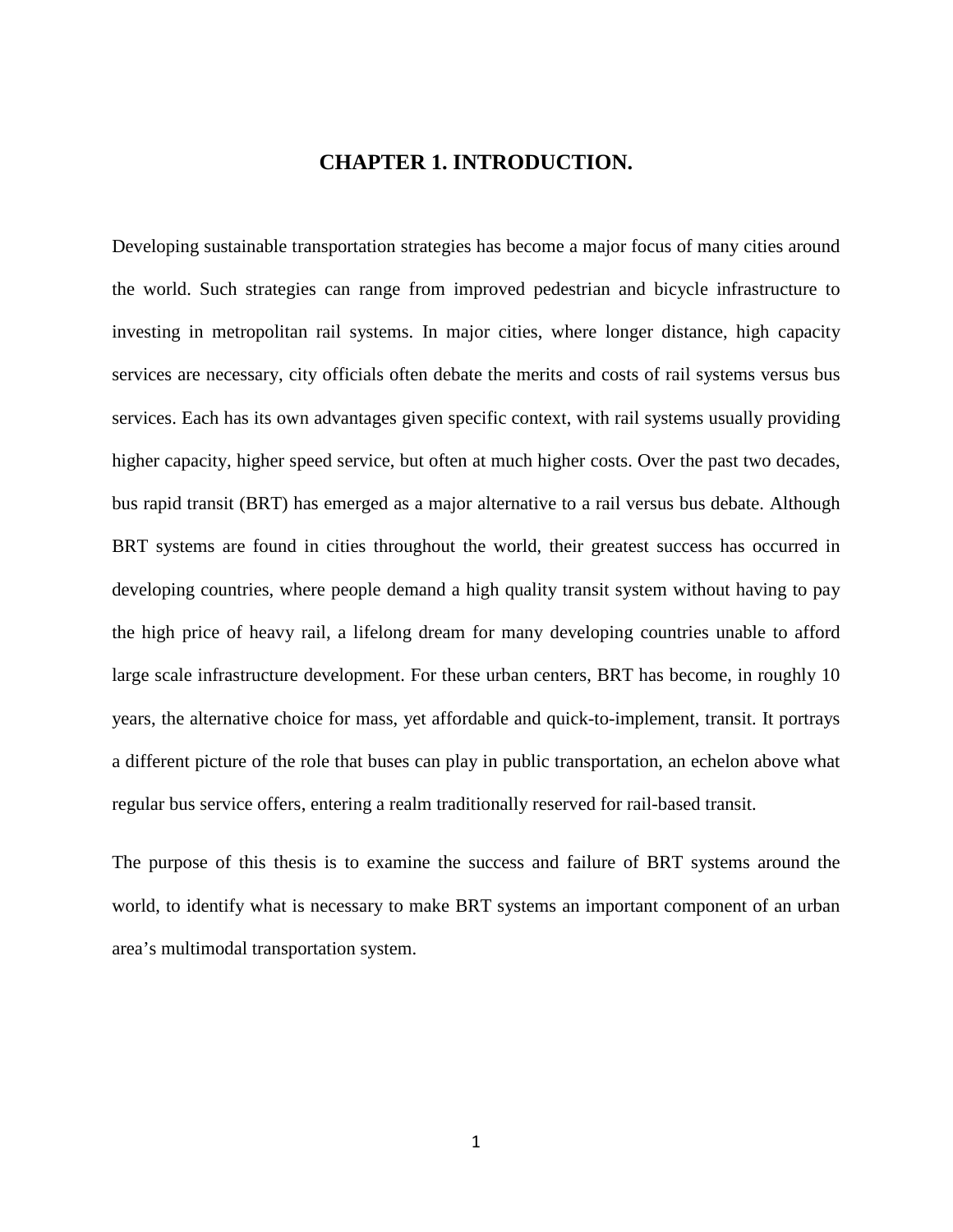#### **1.1. Context**

Bus Rapid Transit is a relatively new concept that still suffers from ambiguous definitions. Before the turn of the century, only isolated cases such as Curitiba (Brazil), Ottawa (Canada) and later Adelaide (Australia), among a few others, presented early forms of a distinctive, bus based-system that exhibited a higher degree of reliability and versatility than that of express buses in urban corridors. However, it was in the late 1990's, that a new wave of systems in Quito (Ecuador) and Bogotá (Colombia), which based their design on Curitiba's system, came to form what is known as the Latin American BRT model, having a set of common technical, financial and institutional characteristics. This model has been emulated recently in developing countries like China and India, and also in the United States. Given the different cultural, economic, and political contexts of these countries, new experience has been gained on the potential and flexibility of BRT, and also on its shortcomings. Despite its taxonomical ambiguity, BRT is now recognized worldwide as a separate mode of transportation with unique characteristics.

BRT has often been misunderstood because it has been misapplied. Even if only elements of a fully featured BRT have been implemented, its 'upscale' name is almost always used not only due to taxonomical confusion, but for its higher marketability compared its "inferior cousins" ( "busways" or "bus improvements"). Such misunderstandings trouble academics and practitioners alike, and can give the wrong impression to the general public. Most people do not know the characteristics of BRT and generally underestimate the system's ability to transport high passenger demand with a reliable and comfortable service. A first step in this study is to provide an adequate definition for Bus Rapid Transit, and to relate existing systems to this definition.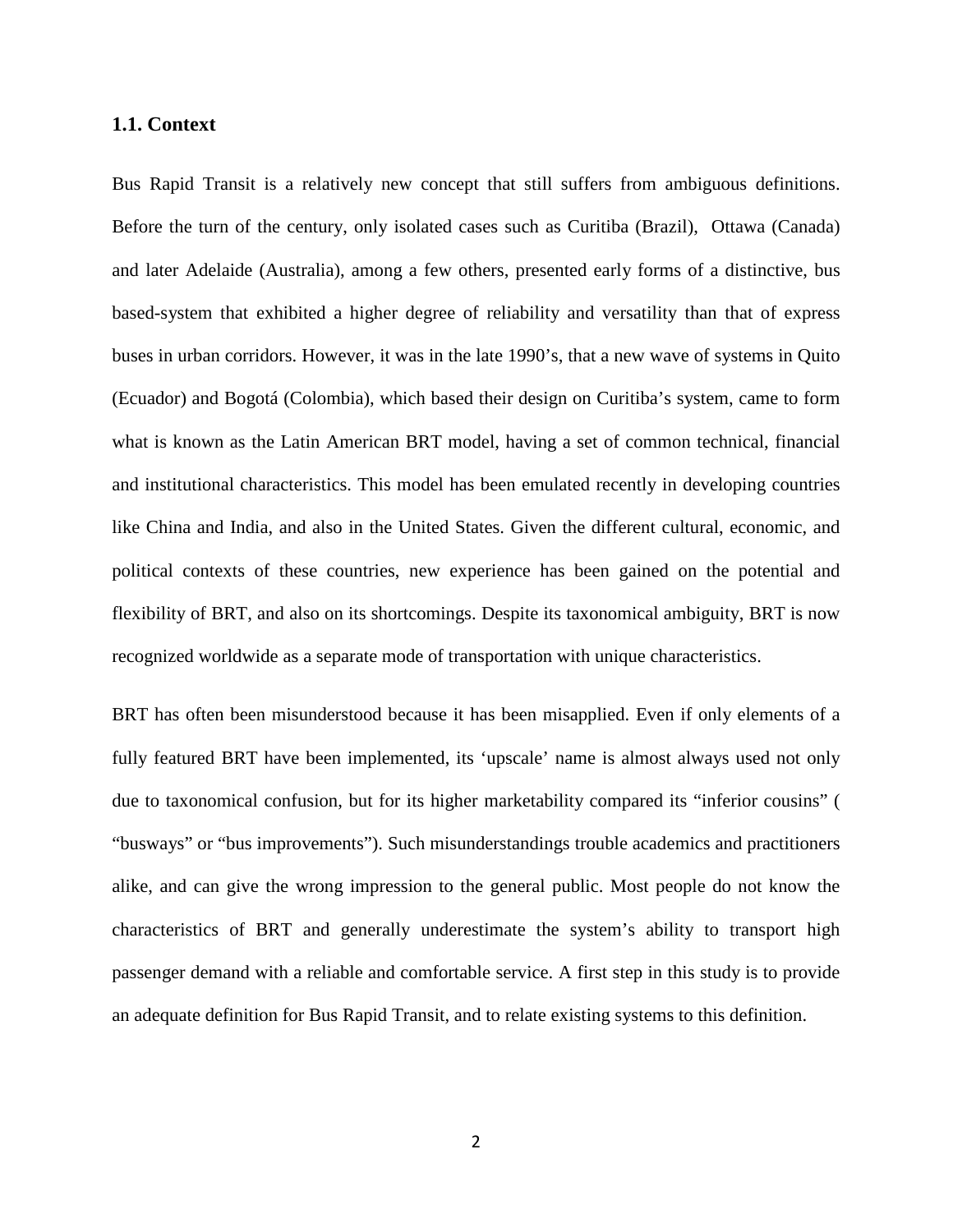The relatively recent development of BRT systems that most of the academic literature and planning guidance has been written during the last decade. Most studies have investigated the characteristics of BRT and how it compares with other modes in terms of cost and implementation. Examples include documents from the Federal Transit Administration (Levinson et al, 2003), the Transportation Research Board (Levinson et al., 2007) and the Institute for Transportation and Development Policy (Wright and Hook, 2007) that have examined costs, transit oriented development (TOD) impacts, service characteristics, planning, and implementation. Agencies in the US have seen increased incentives to develop BRT lines via the FTA New Starts and Small Starts funding programs, but the overall future for BRT systems is still unclear. Close monitoring of continuing experience with BRT is crucial to understand the boundaries and applicability of BRT systems. Research needs to move on beyond the early case studies and focus on the maturing of older systems in Australia, the United States and Latin America, the early experience of newer systems in China, India, and Africa. Special emphasis needs to be put on how BRT affects its users and the broader community it serves.

BRT is still a relatively new mode, giving rise to many policy questions. Most importantly, will BRT grow to become a more important mode in underdeveloped and developed countries alike, or, will it primarily be limited to a niche market? In many ways, it may be too early to answer this question, as few BRT systems have come of age, when true lifecycle costs can be determined. Nonetheless, there is preliminary performance and financial data that show the current state of the mode and at provide some insight into its future.

If BRTs evolve to emulate rail transit in performance and appearance, and provide an advantage in costs, public perception could become very favorable. Such parameters could affect ridership and system design. Having this in mind, this thesis will examine the full spectrum of BRT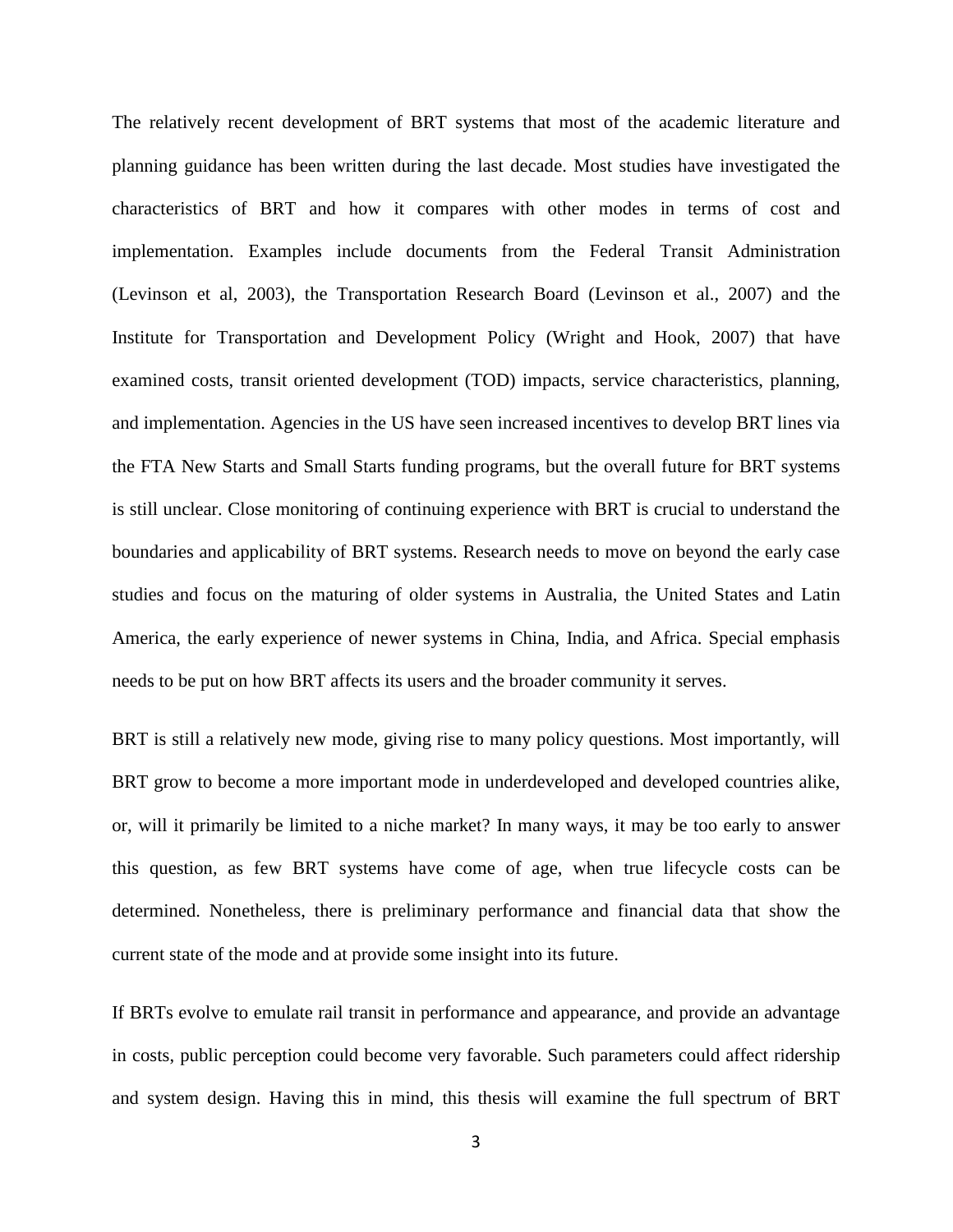services using the state of the art in research and performance (international case studies), in order to determine the reasons behind BRT success and failure This goal translates into the following tasks, no particular order:

- 1. Describe the characteristics of BRT systems, evaluate different definitions of BRT and determine the characteristics that make up these definitions. This is based on both a literature review of reports such as Characteristics of Bus Rapid Transit for Decision Making (CBRT: Díaz et al., 2009), and the TCRP Report on Bus Rapid Transit, vols. 1 and 2, (TCRP report 100: Levinson et al., 2003) as well as other research that focused on the same objective. Characteristics are also observed through a case study approach, since they are also important to describe findings not previously observed in the literature.
- 2. Assess the relative importance of these characteristics and determine their interactions and implications. While basic characteristics can be easily determined and do not change rapidly, the role that each one plays independently and the positive and negative synergies are still not completely understood. A rating system that helps categorize different BRT systems should be developed. Important progress has been made in the literature in this aspect since 2004, but is has not been sufficient. To achieve this goal, a study of recent systems is undertaken, as many are still teaching us different ways of designing and implementing BRT systems; some performing as expected, some even more successful, and others underperforming. Performance will be assessed using both the transit agency and user perspectives.
- 3. Develop recommendations for planning, design and implementation, focusing on the key elements to stress under specific situations. This will be done not merely from an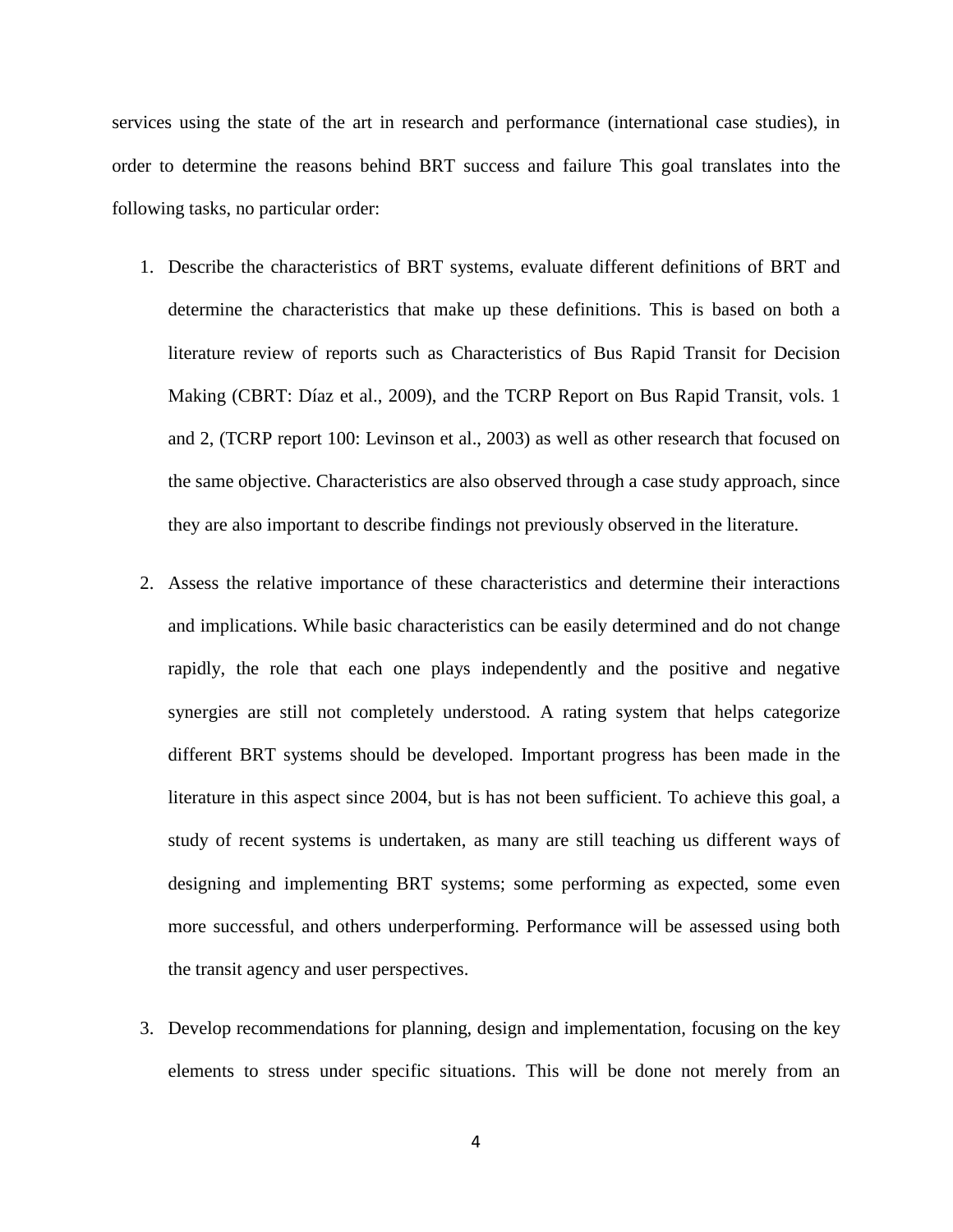engineering perspective, but taking into account the financial and social environment in which the BRT service will operate. The TCRP Bus Rapid Transit Practitioner' Guide (TCRP 118: Levinson et al., 2007), the CBRT (Díaz et al., 2009) and the BRT Planning Guide (Wright and Hook, 2007) offer many recommendations, but a synthesis combined with innovative analyses, could prove highly useful. One main outcome expected from this step is to come up with a way to evaluate a current system and suggest improvements that do not rely only on expertise. In a similar fashion, using the same principles to suggest the best design alternatives based on context would maximize BRTs' potential and drastically reduce inappropriate applications.

As part of this research, some specific questions are addressed in qualitative and quantitative ways:

- How can success be measured? Performance measures, such as capacity, coverage, productivity, dwell times, headways? Cost/benefit? What about service quality, ridership, equity, popularity, image? What is the time span for its measurement and assessment?
- Why are BRTs more successful in some places than others?
- For this level of success, how much can be attributed to design? To implementation? Political, community and governmental structure involvement? Ownership structure? Wealth and socio-economic structure (e.g. value of time)? Culture? How do these vary across the world? Along these lines, which reasons for success or failure can be described as systemic or circumstantial?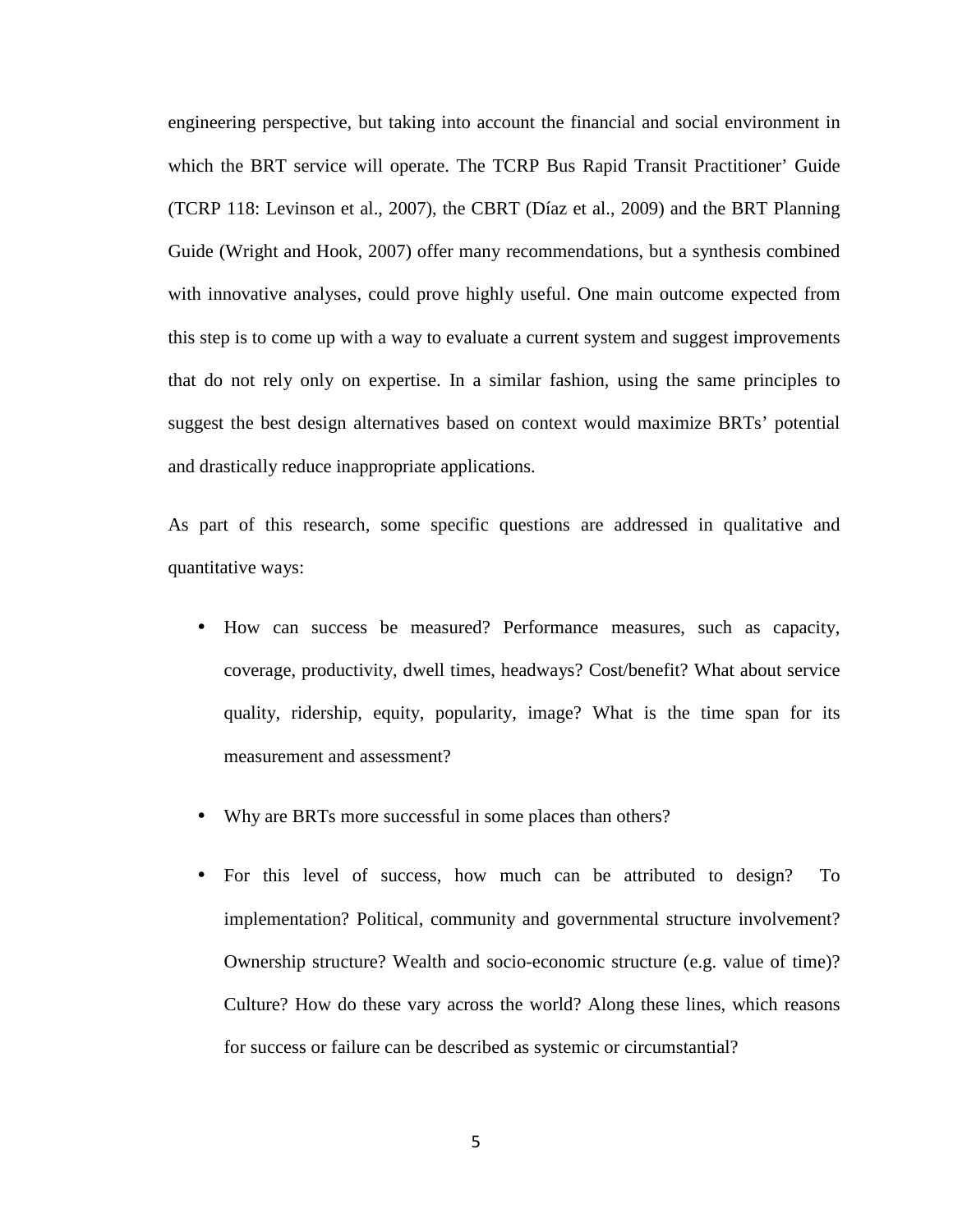- What is the relationship between cost and success? Is there a variable relationship? Is it possible to estimate marginal benefit with respect to investment (e.g. adding a new feature)?
- BRT is touted as the best transit solution for developing countries. What about developed countries? Aside from operating cost differentials, institutional aspects are important factors. For example, how effective has the federal initiative to promote and support BRTs in the US been? How do these vary in other countries as well?
- Will BRT be able to gain widespread recognition and status as a serious alternative/complement to both heavy rail transit (HRT) and light rail transit (LRT) services? What lessons do cities like Curitiba and Bogotá have in this regard?
- With respect to the recent proliferation of BRTs all over the world, how of this phenomenon can be attributed to 'success' (cost and performance), its promoters (consultants, academia, INGOs), governmental economic support, or just being 'new'? Is there any evidence of massive 'copy/paste' designs and inappropriate implementation in developing countries? What irreparable damage could that cause to the future inclusion of BRTs in other developing and developed countries when this initial success and marketing wave is over?
- For cities planned mostly for cars, such as Miami, Houston and Atlanta, how can BRTs work more effectively? How much investment would have to be made to make the current infrastructure more accessible to transit and BRT-friendly?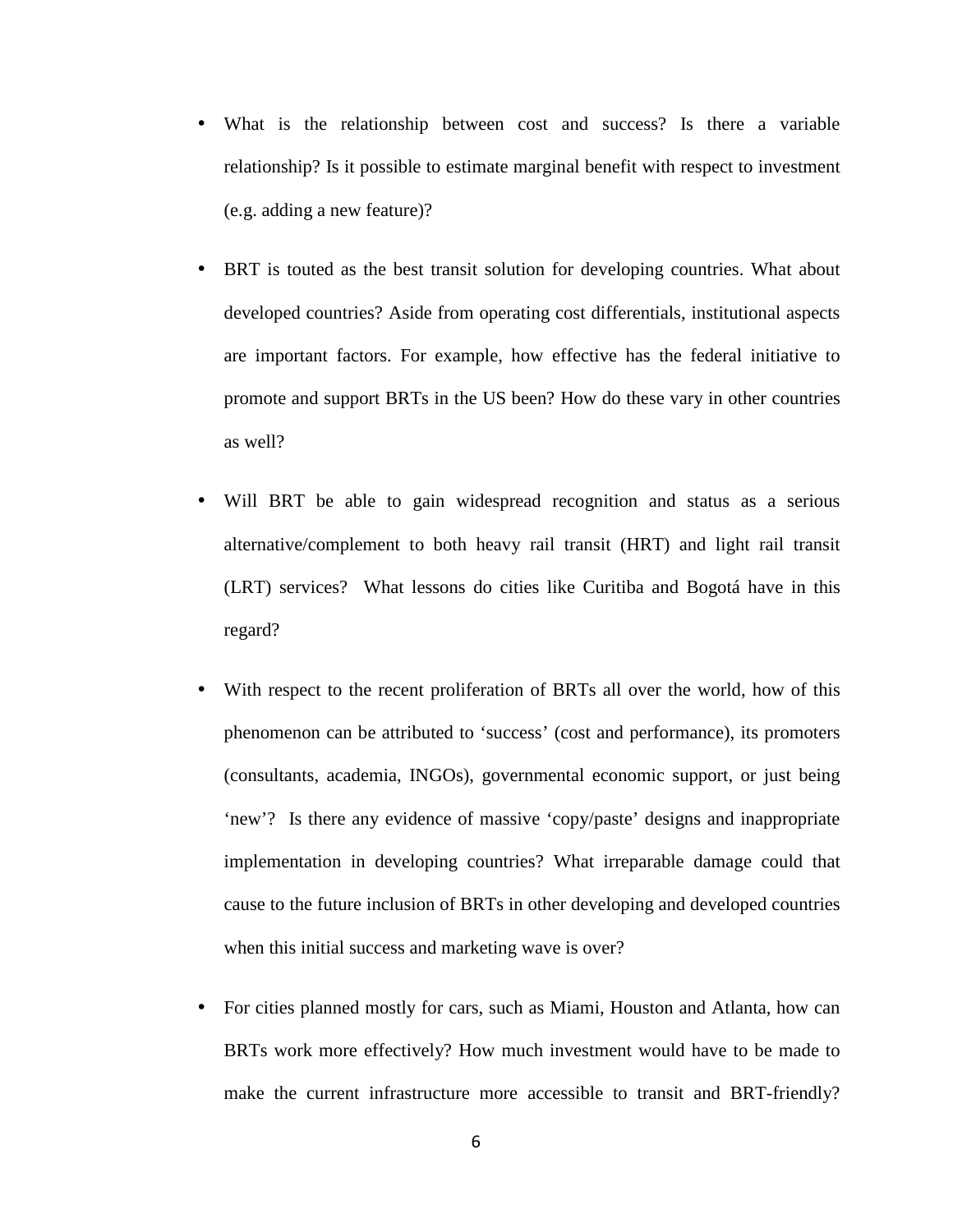Feeder services are crucial for high speed BRTs. How would the feeder system work in such cities?

- What about the cultural aspects of buses as an everyday transit option? Are they seen as being much inferior to rail by prospective users? Would a large publicity campaign be needed to change people's minds with regard to this, or should performance speak for itself?
- Does BRT, compared to other systems, have advantages, not just in performance vs. cost of investment, but with ownership structure compared to other systems, e.g., being more conductive to public/private financing? What added complexities would there be in cities with previous HRT systems (Sao Paulo, Mexico, Boston) compared to cities with no previous rapid mass transit (Bogotá, Curitiba)?

Not all of these questions will be completely answered nor will all answers be considered satisfactory. But the goal of this study is to gain a much better understanding of BRT applications worldwide. The challenge really should not be about modes, as they tend to converge with advances in technology. It is about finding flexible ways to implement sustainable transportation that makes sense for particular urban contexts.

# **1.2. Thesis Organization**

The next Chapter describes the characteristics of BRT as examined in the current literature, while Chapter 3 explores current best practices for BRT planning. Chapter 4 analyses the state of the practice in BRT implementation through various lenses, relates it to best practices, and concludes about the current state of the system.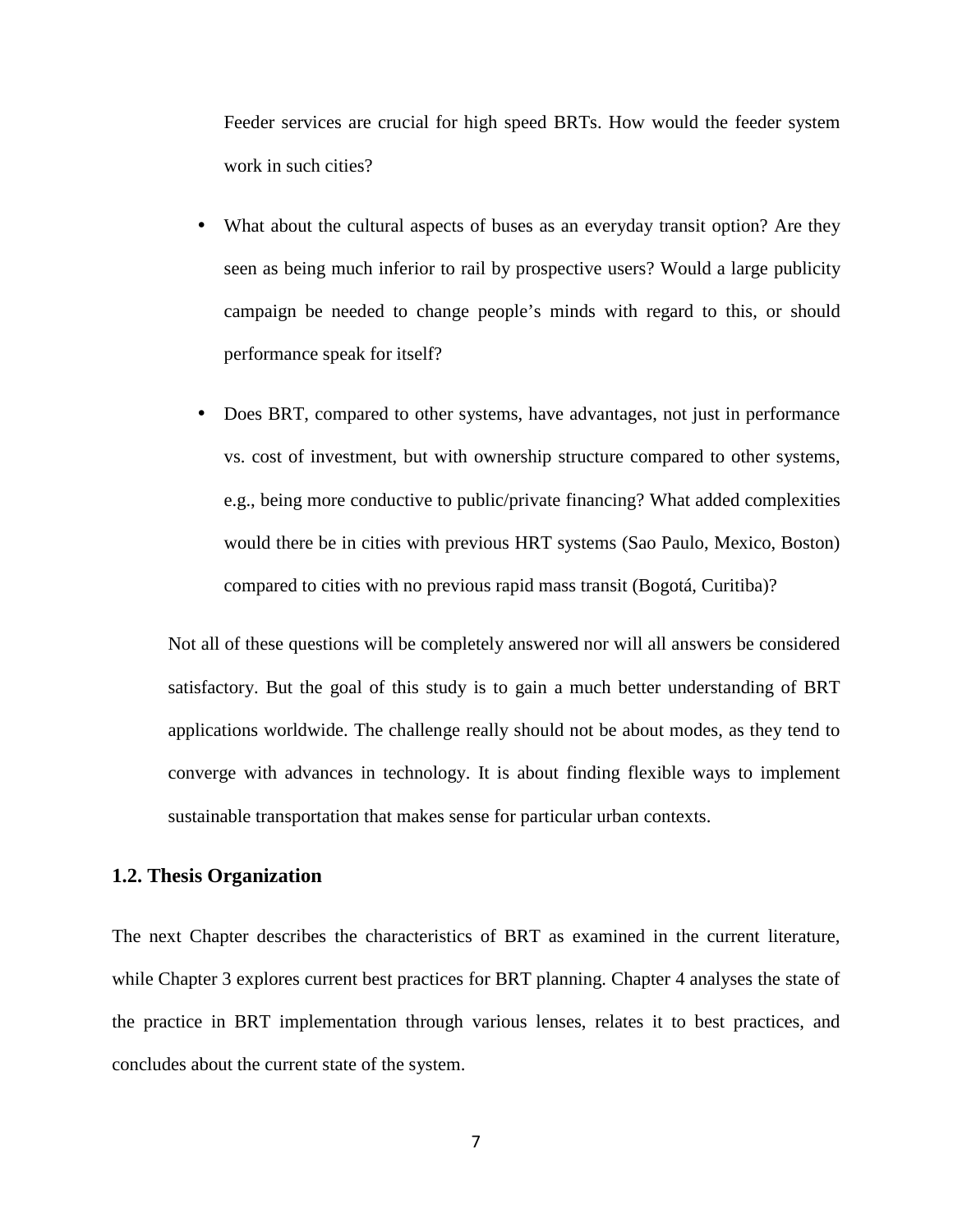#### **CHAPTER 2. CHARACTERISTICS OF BUS RAPID TRANSIT**

## **2.1. Definition**

TCRP Report 118: Bus Rapid Transit Practitioner's Guide (Levinson et al., 2007) defines BRT as "…an integrated system of features, services, and amenities that improves the speed, reliability, and identity of bus transit". Along the same lines, Levinson et al. (2003) define it as "A flexible, high performance rapid transit mode that combines a variety of physical, operating and system elements into a permanently integrated system with a quality image and unique identity". The Bus Rapid Transit Planning Guide (Wright and Hook, 2007) defines BRT as a "high-quality bus-based transit system that delivers fast, comfortable, and cost-effective urban mobility through the provision of segregated right-of-way infrastructure, rapid and frequent operation, and excellence in marketing and customer service". Of these definitions, the most satisfactory (and most recent in print) is the one provided by the TCRP Report 118, since it specifies BRT as being bus-based and relates service characteristics to performance. The other definitions either do not mention buses or are too subjective. While the mentioning of buses as part of the BRT definition might seem nitpicky, it is still needed to specify the type of vehicle used and the operating characteristics that directly relate to its attractiveness as a transportation mode. And while cost-effectiveness is one of the main advantages of most BRT systems, especially in the developing world, it is not a defining characteristic per se; similarly, excellence in marketing and customer service should apply to any transit mode, not just to BRT.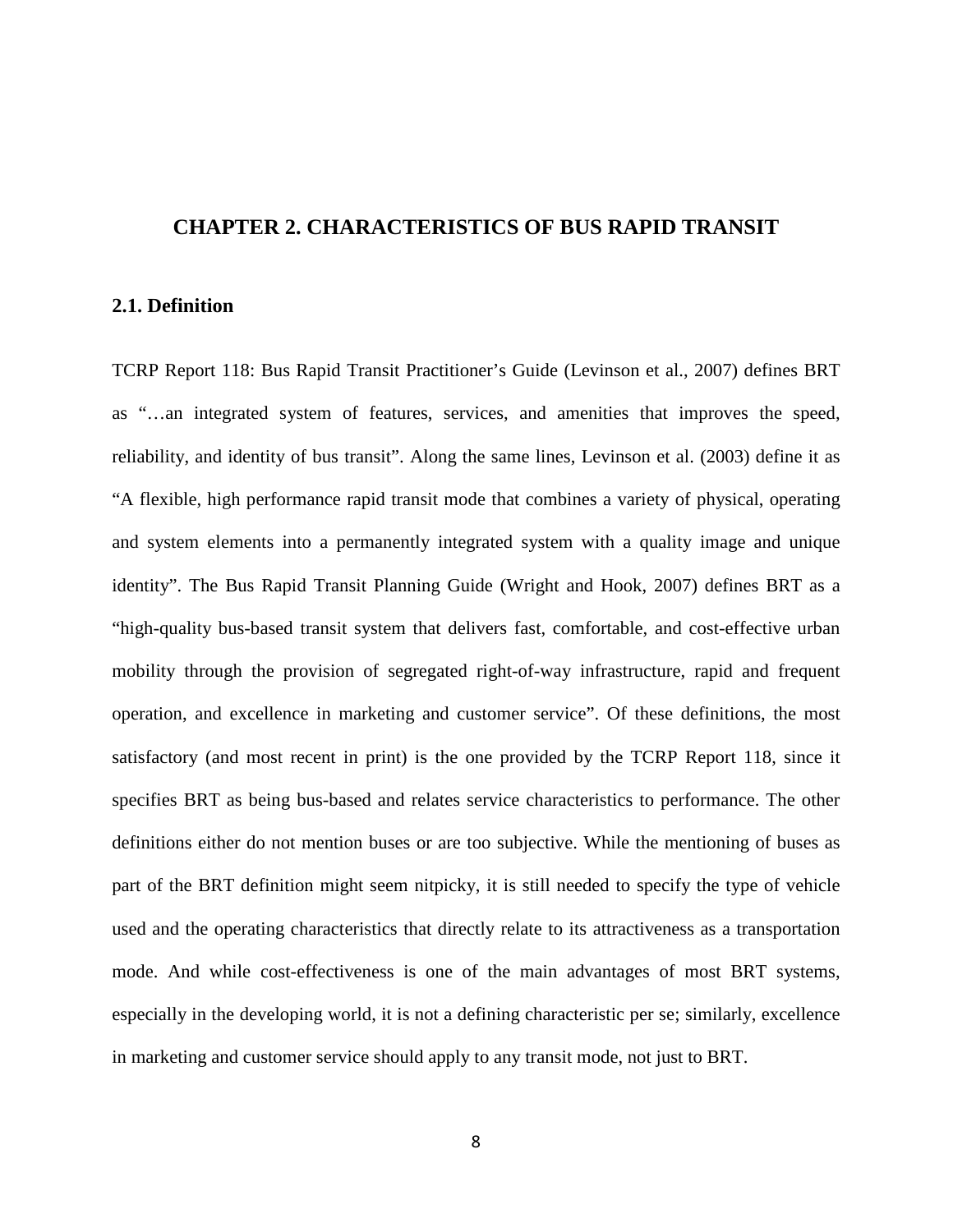The literature has also offered various characteristics of the BRT system (Wright, 2004), especially after the Transmilenio system in Bogotá broke some paradigms and set new trends. The main elements that make up a BRT system are: running ways, stations, vehicles, fare collection, ITS, service and operations plan, and branding elements (FTA, 2009). The degree of advancement in each element and the way they are integrated determine the bus transit performance levels achieved. In Bogotá, for example, busways were implemented prior to the Transmilenio system and the results were better operations in a mixed traffic environment, but did not come close to Transmilenio's numbers and quality. A novel to approach to system characterization was offered by Hoffman and Cain (2008), who, instead of trying to define BRT as a single mode meeting some specific characteristics, subdivided the system into "Quickways" (e.g. in Bogotá, Ottawa, and Brisbane), and "Light Rail Lite" (Los Angeles, Miami). Defining these major 'submodes' of BRT was important because it helped understand the prevailing differences in philosophy and application of these systems between the United States and the rest of the world, and the impacts the different systems might have in future application and ridership. In practice, however, it may become increasingly difficult to characterize a new BRT system of being of one or another type. In light of this, the ITDP Planning Guide (2007) clearly distinguishes between BRT (e.g. Metrobús)<sup>1</sup> and fully featured BRT (e.g. Transmilenio), and puts both in a bus transit continuum. Providing a set of characteristics with different levels of BRT implies a qualitative continuum helpful to the practitioner.

The literature also lacks a systematic definition of BRT that includes a quantitative component. While there will always be a 'gray area' when defining a mode, it is important for decision-

1

 $1$  This document was printed when Metrobús had recently opened, had only one line (Insurgentes), and lacked many features (Hidalgo, 2008). Now, only an echelon behind Transmilenio in terms of throughput (no overtaking lanes at stations), in could be included among the exclusive group of fully featured BRTs.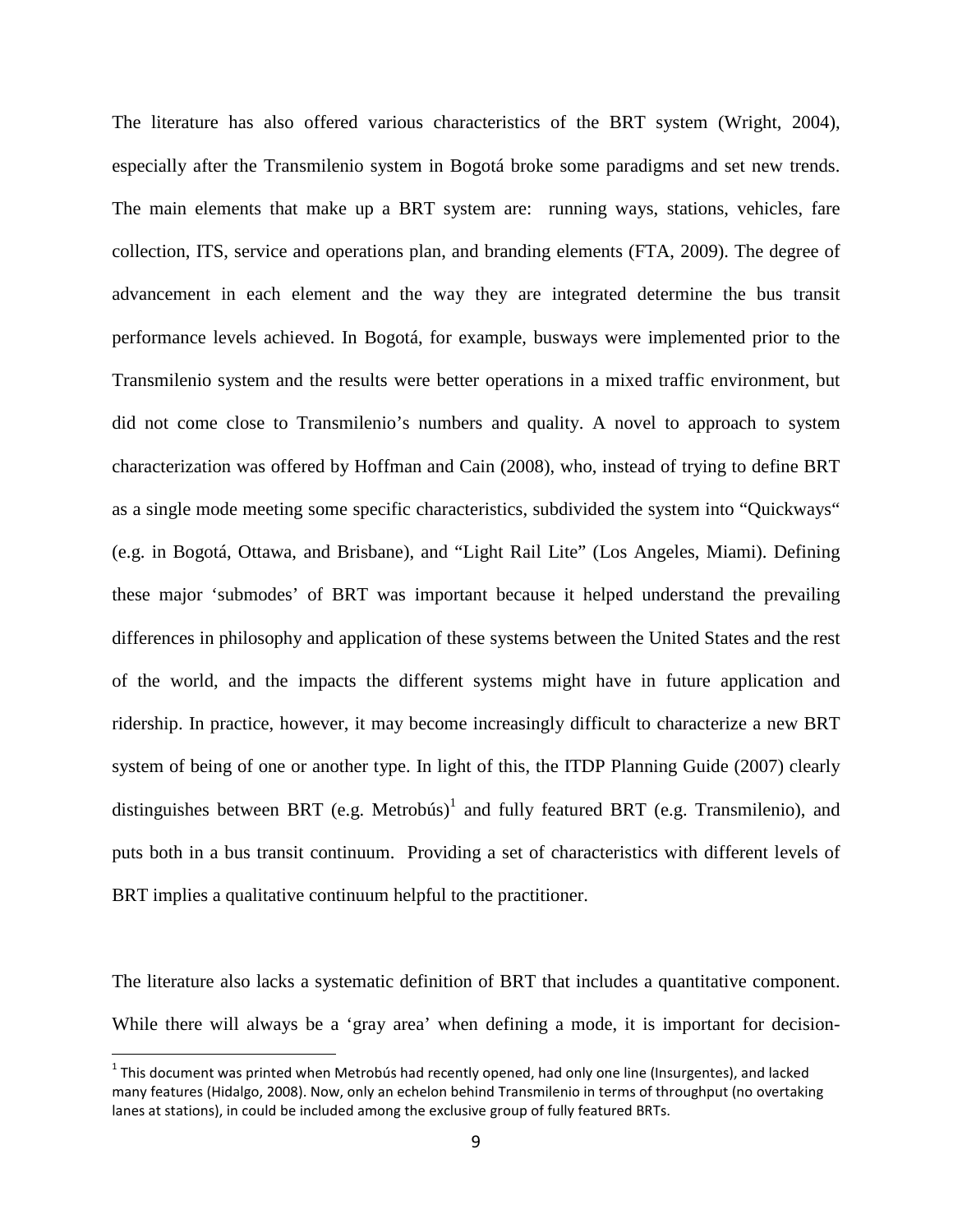making purposes to establish quantifiable measures that relate system characteristics to performance, even if the latter is context dependent. A classification method for BRT in Chapter 4 will attempt to bridge that gap.

## **2.2. Performance**

#### **2.2.1. Cost**

The major advantage BRT systems have over other transit alternatives designed to serve the same market is its higher cost-effectiveness. Despite the arguments made by advocacy groups such as lighrailnow.org, which claim the cost advantages are not real even in the short term, the literature generally agrees that there is a big difference in capital cost with respect to light rail transit (LRT) and an order of magnitude cost savings with respect to heavy rail transit (HRT), which also has higher operations and maintenance (O&M) costs on average (Zhang, 2009). GAO (2001) found capital cost advantages compared to rail, but mixed results when comparing operational costs. This study only considered US systems (many of which could not be considered 'true' BRT by a strict definition) and predated newer, more BRT-like projects. However, there is no new evidence that suggests a different trend, despite outliers such as the Boston Silver Line-Waterfront (this one in terms of capital cost), a case study in this thesis. Bruun (2005), using parametric cost functions, and Hess et al. (2005), segmenting BRT by 3 types, both suggest slightly higher operating costs for BRT when compared to rail service as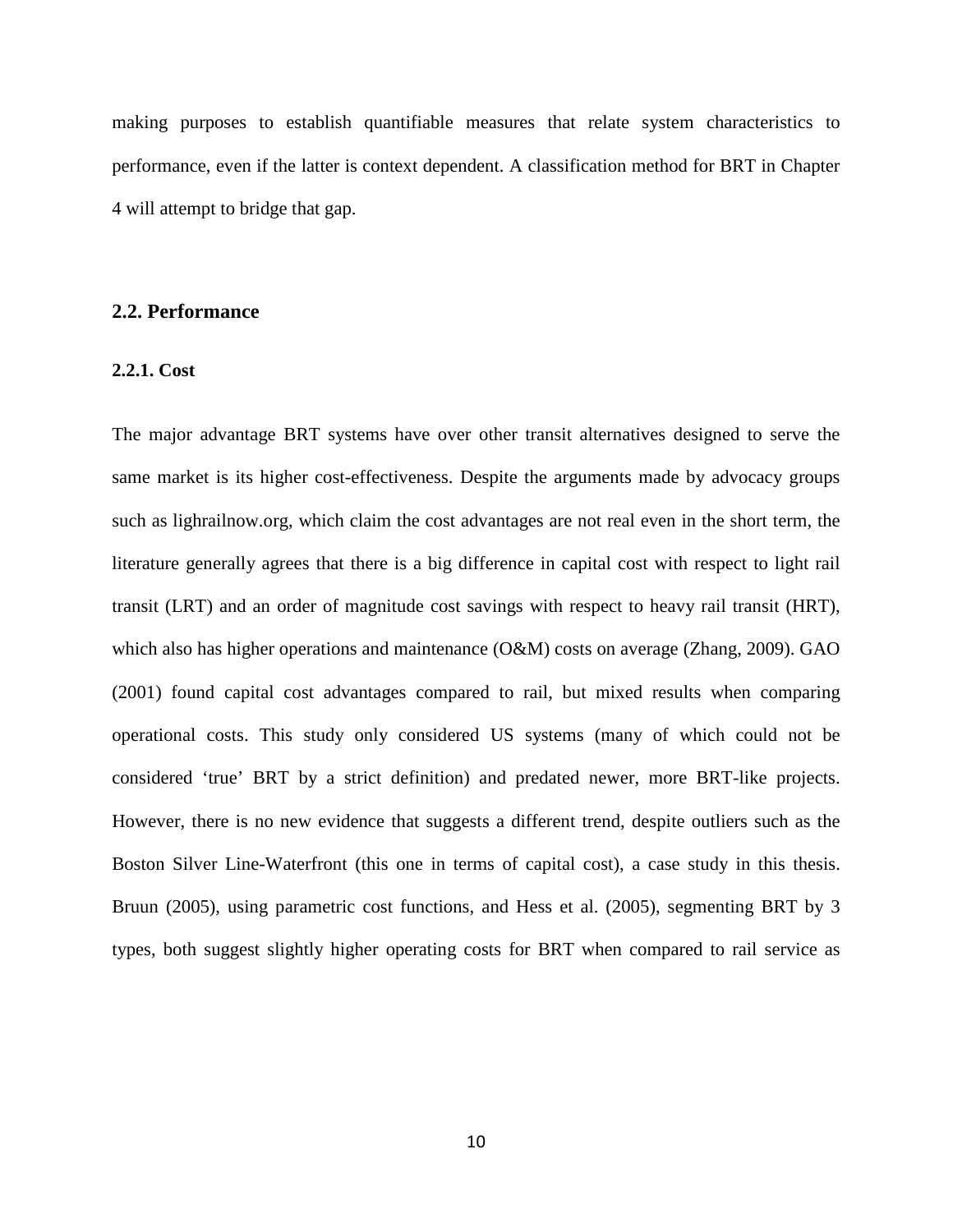capacity increases past a threshold<sup>2</sup>, but operating costs are consistently lower than regular bus service, due to greater efficiency in service.

It is important to point out that these and other similar studies are based on US-specific values coming from the national transit database (NTD), which still does not consider BRT as a distinct mode. Consequently, the costs tend to reflect what is considered "Bus Improvements"<sup>3</sup>, while basing higher-end options on hypothetical values. These are the same values used by consultants and transit agencies nationwide, so a practitioner should be cautious when using reference values even in a pre-feasibility planning phase. It would be more appropriate to use component values such as those suggested by Wright and Hook (2007) and adjust them based on local market conditions.

However, most recently, researchers have been creating more sophisticated spatial models that remove modal bias and take into account a more comprehensive economic framework, while using unbiased parameter estimates. Daganzo (2009) modelled a typical city's network and treated public transport a logistics problem. He found that high quality BRT was more competitive than the car unless density and demand were too low, and always more competitive than other modes as long as there is enough road space to fit it. The results are being applied to Barcelona. Hensher  $(2010)$  applied data from Australian systems<sup>4</sup> to a user and agency cost theoretical model and showed that BRT outperform all rail modes unless speed differentials were significant. To showcase cost advantages beyond jurisdiction-specific boundaries, Hidalgo (2005), using an adjusted international average, showed a present value cost favoring BRT

.

<sup>&</sup>lt;sup>2</sup> This study uses a robust methodology but bases LRT's benefits on variable size trains to accommodate higher capacities with lower labor costs. However, this scenario does not consider user costs or network characteristics present in real life transportation systems.

 $3$  This submodal denomination applies to traditional bus service with marginal improved operations, such as TSP or GPS tracking.

 $4$  This data includes higher crew cost per vehicle for LRT.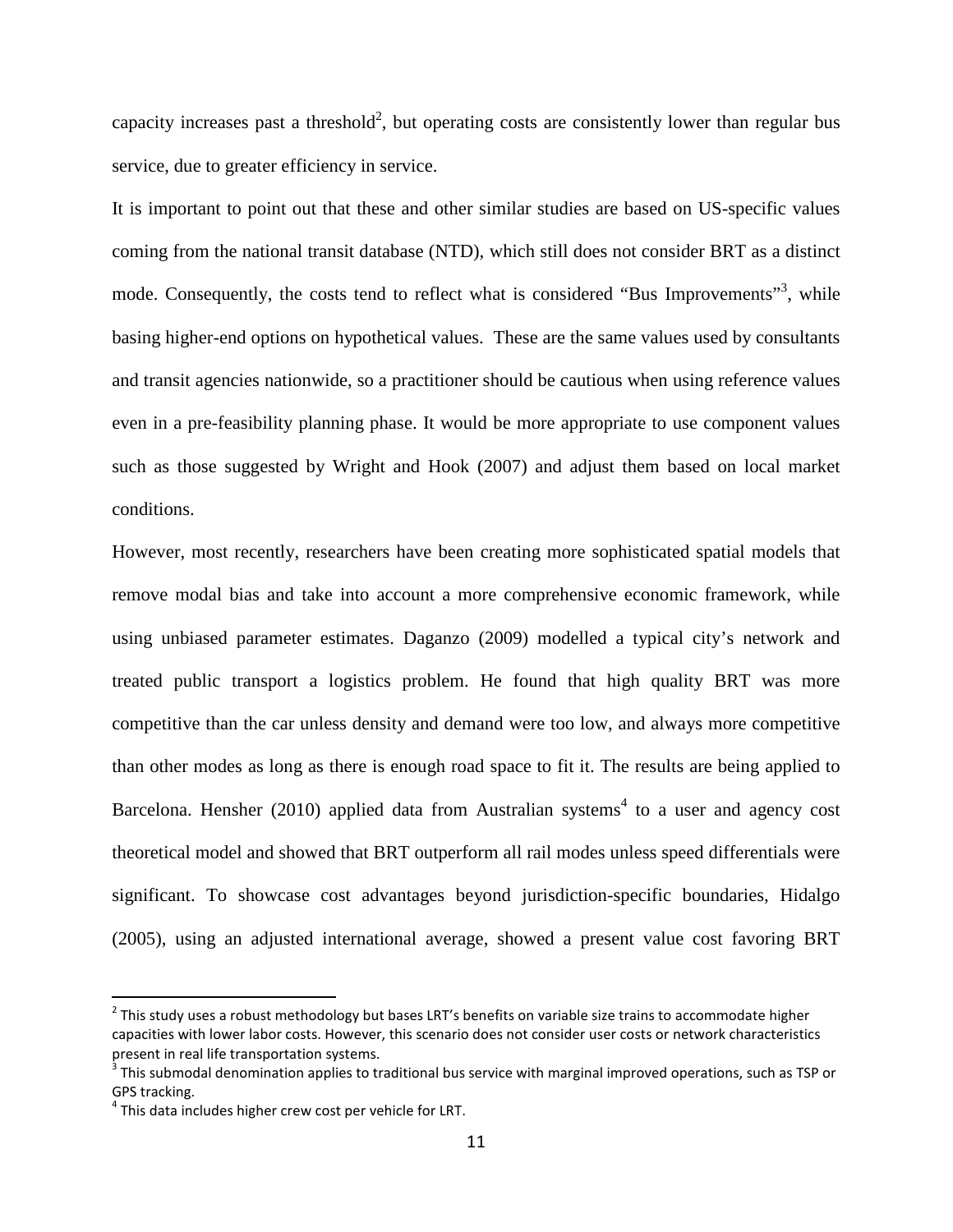investments for high capacities. This study was significant because it attempted to normalize performance across modes and performed a lifecycle cost comparison. However, since the origin of these costs is not reported, it is difficult to determine if any system, especially in the developed world, would be represented by this average value. In the most comprehensive study of BRT characteristics relating to performance to date, Hensher and Golob (2008) took 44 systems (creating dummies for ultra-expensive systems like Boston's) and developed a statistical analysis, identifying key variables related to infrastructure cost performance. Infrastructure costs were found to be most dependent on traffic signal priority (TSP) improvements and number of terminals, with no significant influence on location or level of economic development. In this case, then Light Rail Lite type systems could be costlier than "Quickways" like Transmileno, or at least much less cost-effective than those in Brisbane. It is important to note that recently planned systems in the US are higher investment levels than previous ones on average and that the FTA is supporting this trend (Cain et al, 2006).

However, operational costs were not part of the study. Because the difference between operational costs in developed versus developing countries could help explain the varying success across the globe, there is a need to perform a comparative study of all types of costs for all regions. The major hurdle in developing this type of research is the availability and reliability of data, especially in developing countries. Also, the lag between data collection by the agency and publication of results during a fast paced implementation may render results obsolete especially since much innovation is going on technically and financially. A universal, 'real-time' database would not erase these shortcomings, especially in the short term, but would be a step forward in transit research.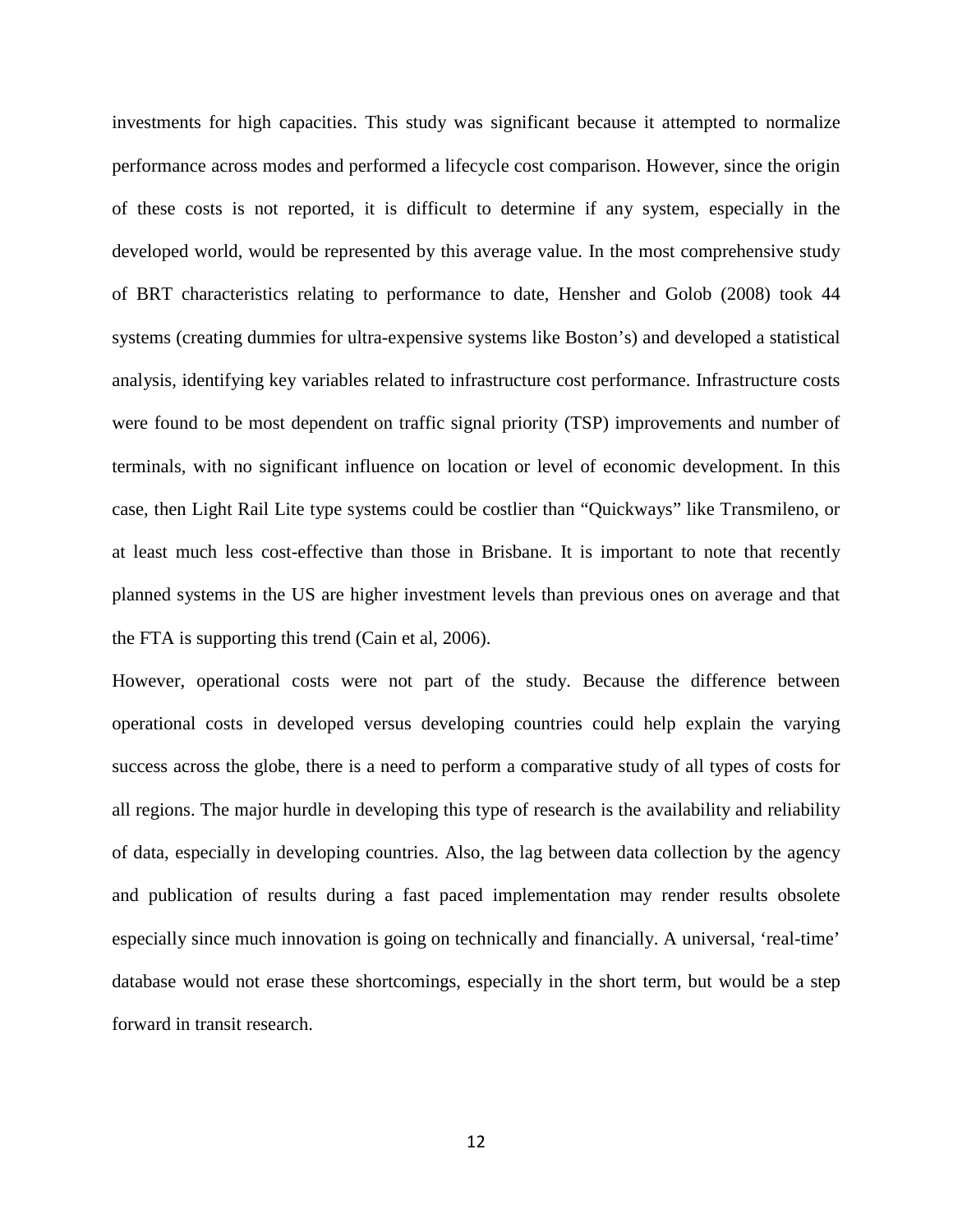Another topic mentioned in the literature cost effectiveness of both network expansion and technical improvements. TCRP Report 118 (Levinson et al., 2007) showed a positive linear relationship between investment and performance, and provided for cost effectiveness of different elements. This study is the only one of its kind and helps practitioners follow a procedure for determining what they should include in their design. However, its results are based on regression using average values so it does not take into account the order of implementation or other structural characteristics affecting component performance.

#### **2.2.2. Service**

1

Transmilenio (Bogotá) has shown that BRT can even surpass LRT systems in capacity, and rival most HRTs around the world as well<sup>5</sup>. The main reason behind this unforeseen performance (for a pre-BRT reference, read Vuchic (1992)) was the introduction of passing lanes in the vicinity of all stations, allowing for different types of routes that optimize passenger throughput. This configuration exponentially increases capacity and is much easier to implement than its rail counterpart. If combined with higher capacity buses and optimized station design, the theoretical limit for BRT capacity could extend beyond 50.000 pax/hr/dir without compromising reliability (SDG, 2007), a value usually achievable only by high investment moving block HRT systems. With this type of design, BRT can also achieve high commercial speeds with greater station density and shorter headways. Even if typical speeds have been found to be in a range lower than LRT and HRT, the difference is less due to technical inferiority (especially when compared to LRT), than the tradeoff between speed and accessibility (Hook and Wright, 2007). For example,

 $5$ Hook and Wright, 2007.ITDP Planning Guide Appendix. Volume = 45.000 pax/dir-hr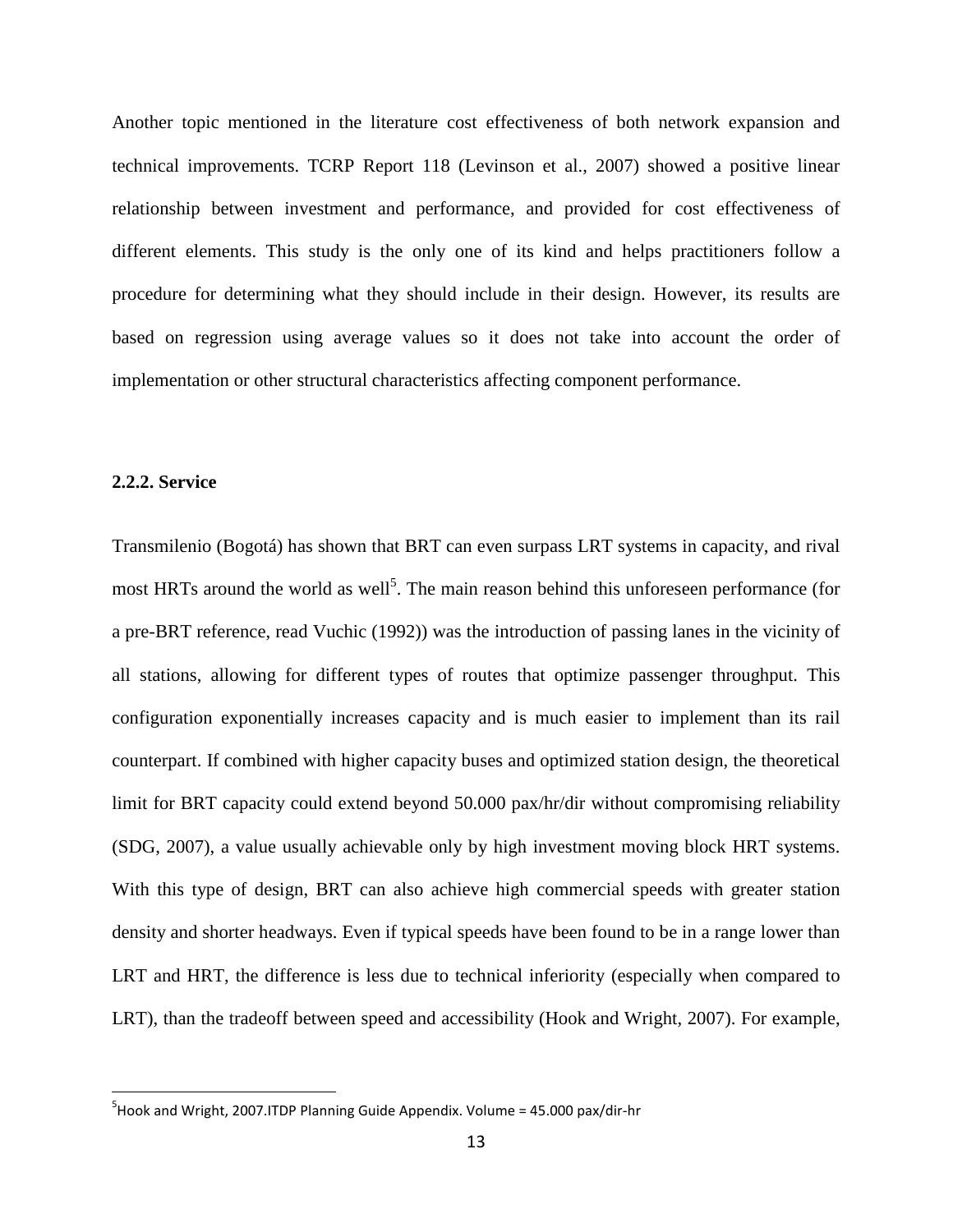the O-Bahn in Adelaide has speeds that rival most rail systems but also higher average station spacing than any other BRT in the world.

A third performance characteristic commonly mentioned in the literature is route flexibility and network connectivity. Hensher (2007), mentions network size and service coverage as the main reason for the mode's potential. This is why, even with high station density, travel time remains competitive with faster systems, as transfers are reduced (FTA, 2009). In terms of comfort, no definitive study has been made that quantifies this characteristic for high-speed BRT systems for a similar level of throughput.

#### **2.2.3. Sustainability**

.

BRT is widely considered to have considerably faster implementation times (Levinson, 2003; Ardila, 2004), and this reduces investment risk, a main component in economic sustainability. Hensher (2007) finds BRT aligned with sustainability and value of money principles after reviewing successful cases in the Americas and Australia. If relative high performance comes at a fraction of the cost of comparable rail systems and with a possibility of no direct operational subsidy, then the system has the potential of being more economically sustainable than otherwise. This is an argument that the World Bank and NGOs like EMBARQ and ITDP use to justify the implementation of BRT systems, especially in developing countries<sup>6</sup>. Major efforts are focused on innovative finance using PPPs in order to push BRT projects closer towards financial feasibility. While the upfront costs have been studied exhaustively, the only complete economic

<sup>&</sup>lt;sup>6</sup>A noteworthy case in the US was EMBARQ's response to the governor of Maryland's modal decision on the Purple Line based on the alternatives analysis submitted to the FTA.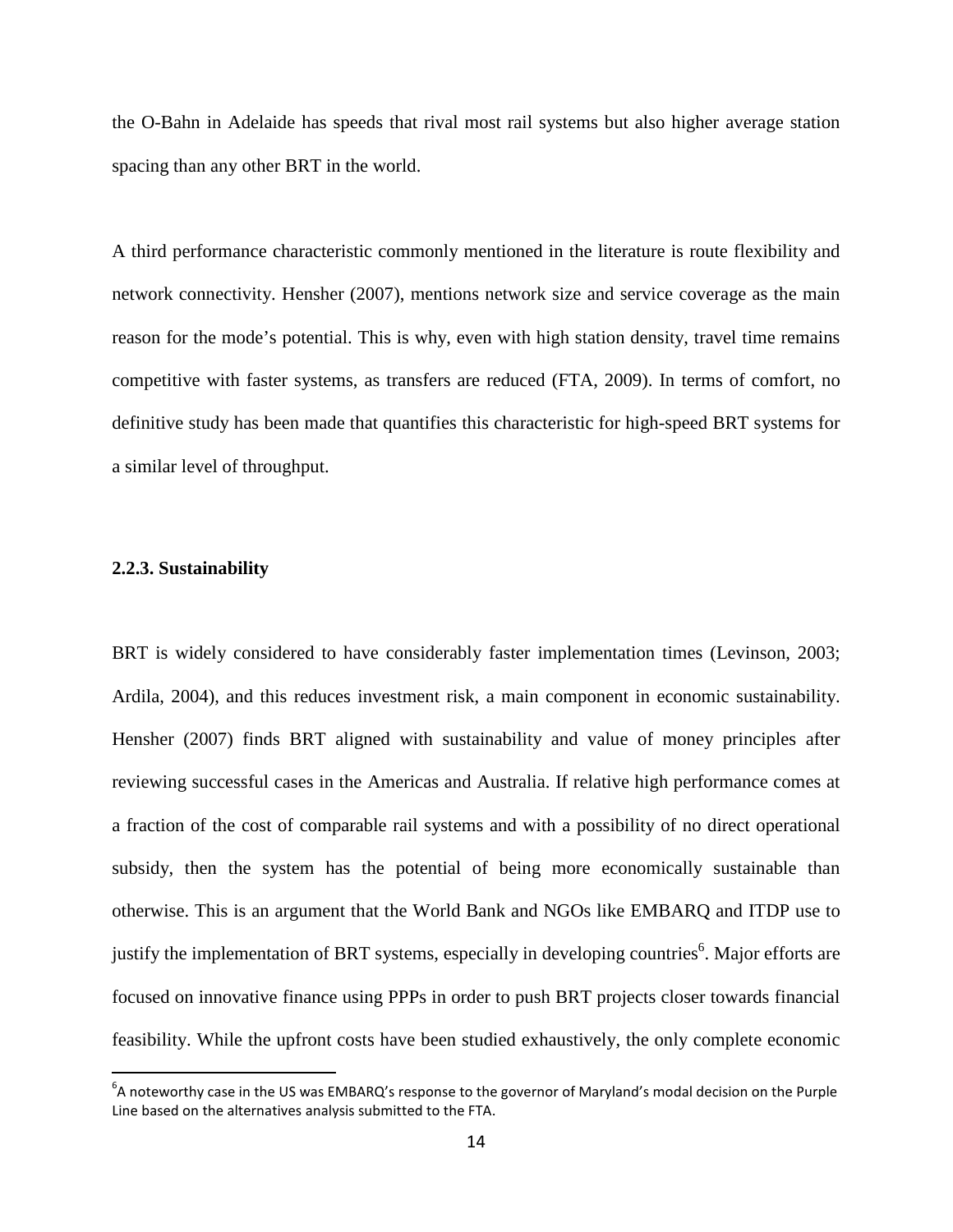evaluation of these systems that has been published (albeit not in an international peer reviewed journal) is a study by Echeverry et al. (2004) which analyses Transmilenio in terms of its overall impact in the city of Bogotá. While Peñalosa (2005) and Ardila (2007) found inconsistencies in this evaluation, it serves as an example of the type of evaluation should be attempted for many systems in a mature stage of operations. The most important contribution of this study was to look at the effects on Transmilenio on the city as a whole and not just the corridor it ran on. Since it displaced old routes to other corridors, and the old buses were not retired, the overall congestion and pollution benefits obtained were much lower than expected. The high infrastructure costs of subsequent phases must also reduce the B/C ratio significantly.

The environmental aspect is seen as a weaker point of BRT systems since the average American system sees higher emissions than similarly aged and performing LRT (Puchalsky, 2006). The main reason behind this result is that most systems still use high sulfur diesel, which usually, emits more than electricity in SO2 and PM<sub>2.5</sub>. Since these are mobile, urban emissions, not only could they affect a greater part of the population more directly, but are perceived as worst even when their levels are lower than those in electricity generation plants. Despite the industry having shown major improvements in efficiency and cleaner fuels in the last decade, only until recently have the larger systems in developing countries experimented with hybrid-electric buses and low-sulfur diesel. This step is significant since research done by (Vincent and Walsh, 2003; Vincent and Callahan, 2007) determines the potential of BRT to be effectively cleaner than rail technologies once cleaner fuels and hybrid technologies are generally adopted. When part of this debate, researchers must remember that BRT does not have a set fuel type behind it; the obvious technologies it could use in the future, such as hydrogen, have already been tested. Perhaps, even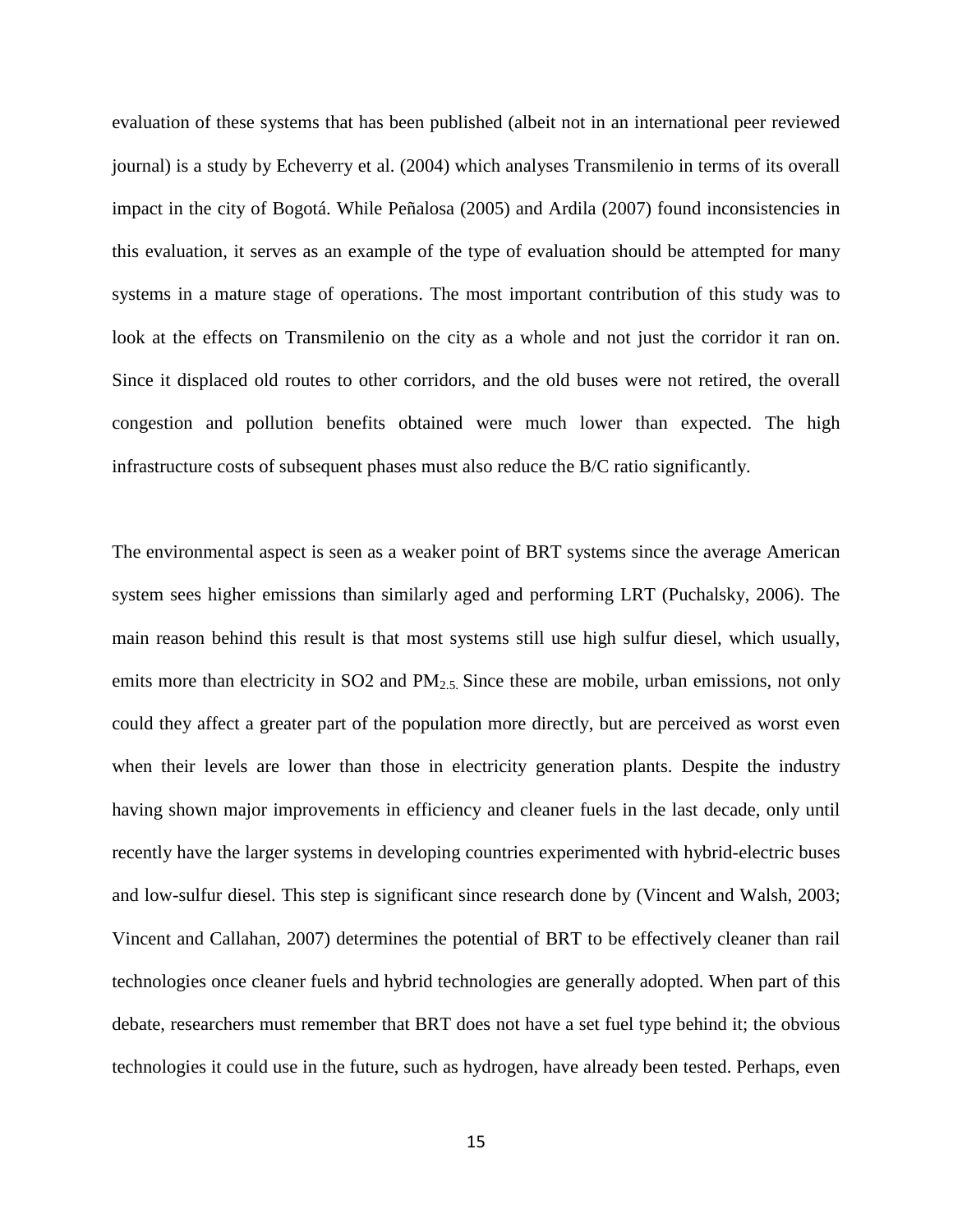fully electrical vehicles could be used when the technology permits and the electricity generation becomes cleaner. This could virtually erase the gap in vehicle emissions it has with LRT, its main 'rival'.

Systems in developing countries vary greatly in terms of fuel quality and emissions but are generally dirtier per mile travelled than in developed countries. Sepulveda (2007) explores this when noting that an expanded Transmilenio (TM) bus fleet with the current diesel quality would increase pollution significantly. However, since throughput is much higher, the impact per capita is not as high as in most American systems. Also, due to the positive impacts of systems like Transmilenio and Metrobús (which uses LS Diesel), they have received millions of dollars for carbon reduction through Clean Development Mechanism (CDM) programs, which are available for developing countries. These findings show that the evaluation of transit systems still lacks comprehensiveness. No article in print has done a comparison in terms of sustainability<sup>7</sup>, either within or across modes, so many questions are left unanswered. Would investing in potentially high cost cleaner technologies limit some of its cost advantages? This is difficult to determine with certainty, as it is difficult to estimate the costs of the new technology when first being implemented. Also, in countries with private service provision, how the implementation of newer technologies would come into play with private operators would work is something to wait and see. Nonetheless, it is probable that these buses will quickly equate in price and reliability to petroleum based buses. Overall, while bus systems with current mainstream technology can have a disadvantage with respect to rail depending on the where electricity is produced, there is no big enough advantage that warrants a modal supremacy in this area.

.

 $^7$  For a first step in an evaluation in terms of sustainability for bus systems under similar contexts, refer to Campo (available Jan 2011).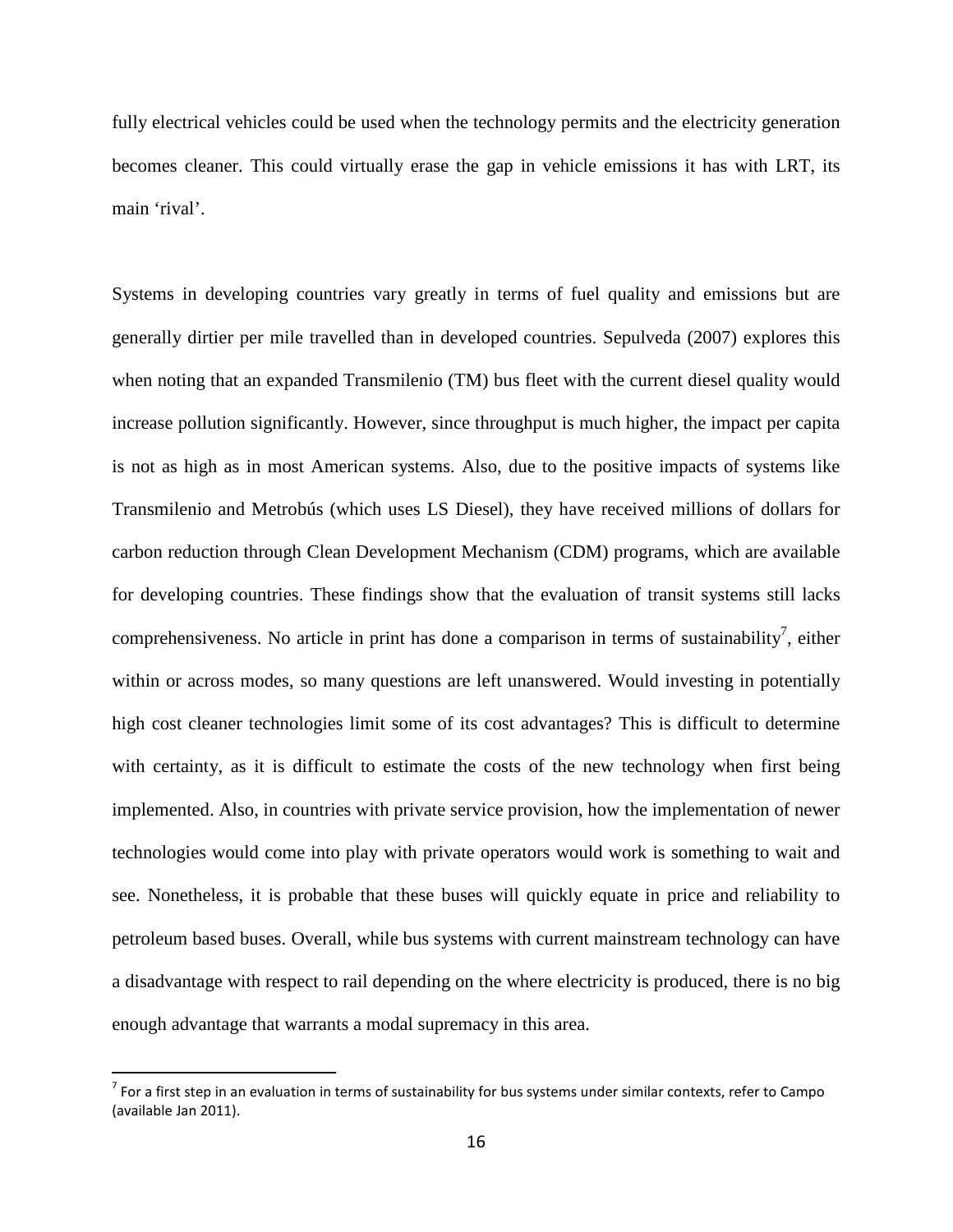#### **2.2.4. Implementation**

Implementation greatly differs between the United States, Latin America, and Asia. The most successful BRT implementation model so far has been the Latin American model (Hidalgo, 2008) due to the strategies taken to overcome the prevailing bus system and the relative ease with which a strong government can act (Ardila, 2004). 'Regulated competition for the market', a concept that describes a PPP with a few bus owning and operating companies, a public agency overseeing operations and setting the rules, and independent fare collection and revenue distribution, has been replicated in many countries in Latin America and has been relatively successful at least in the short term (Ardila, 2007). This organizational structure worked in Bogotá and other cities mostly because it was designed to legally displace the old bus and inefficient service from the BRT corridors (Hidalgo and Sandoval, 2003) through restricted negotiation, as the bigger unregulated bus companies were invited to join the bid process. This selective contracting approach proved to be a smart move to get the Transmilenio going quickly, but it also could be a reason why scrapping old buses has not been that successful (Ardila, 2007). Mexico City with its newer system, Metrobús, has a just slightly different structure in that the public agency also operates buses, but has been much more successful in removing the displaced buses from the city streets (CTS, 2009). No thorough analysis has been made on the topic. Due to similar prevailing service provisions, in Southeast Asia and India similar strategies have been tried but they have not been as successful because the political and cultural climate there is different (Hidalgo, 2008). Implementation in those countries, especially in India, has been rushed

and many systems could not be considered BRT during their first years of operations. The tendency, however, is that through increased international cooperation and feedback from past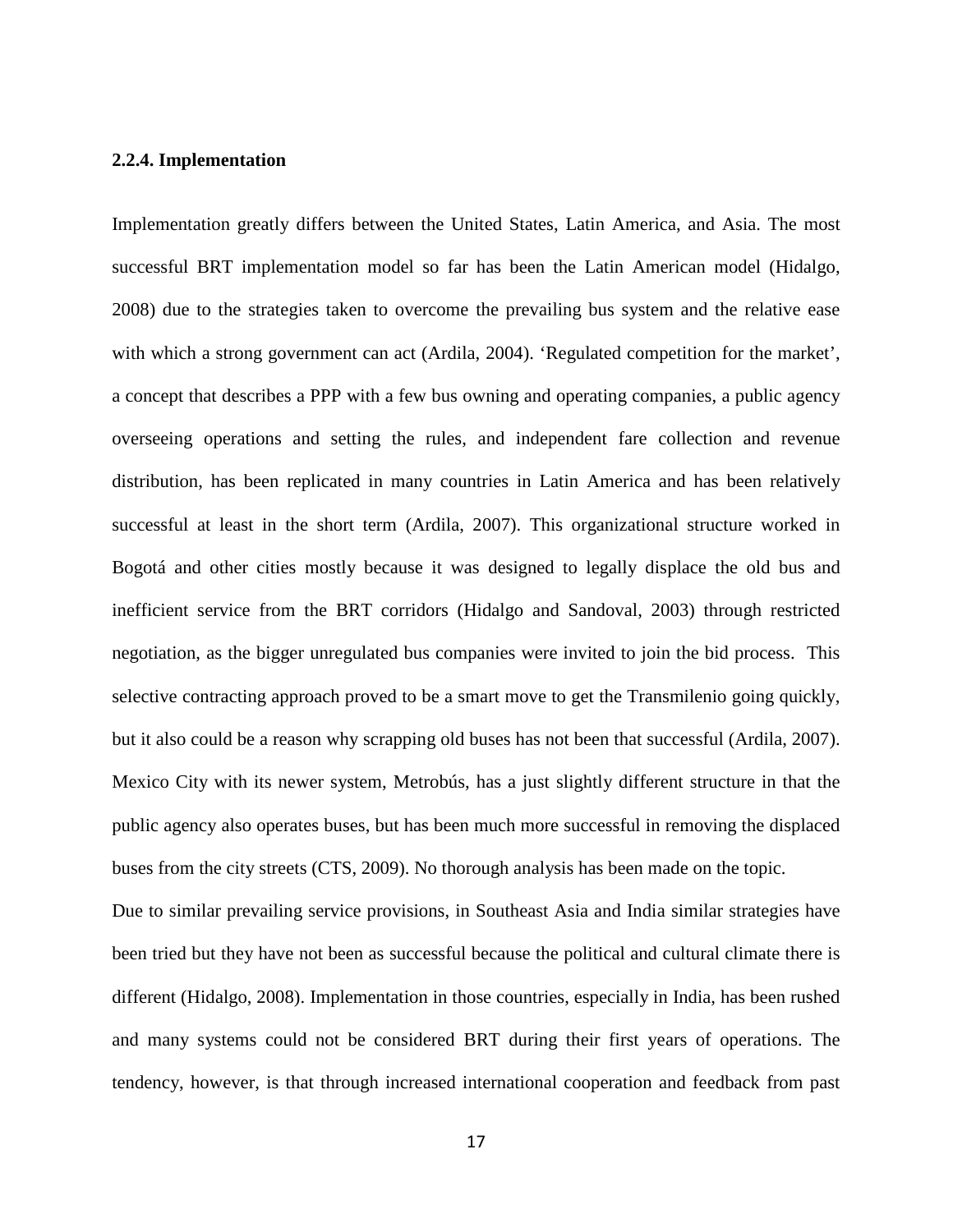failures, newer systems will correct some of the implementation mistakes (Hidalgo, 2008b). The results are yet to be seen and it would take a couple of years for new findings to be published. In the United States, the situation is different in that much transit is publicly owned and operated. Here, the FTA (with its motto 'Think Rail, Do Bus') has been investigating and supporting different BRT experiments in the country, funding new projects under the New Starts and Small Starts programs. The efforts have produced systems as different as the Boston Silver Line and the LA Orange Line. Private organizations such as the National Bus Rapid Transit Institute (NBRTI) and GoBRT, affiliated with research universities, have collaborated in understanding and advocating for quick implementation.

Results from this collaboration has produced studies like that of Cain et al. (2008), which looked at the possibilities of implementing a Transmilenio-style system in the United States. This research acknowledges the prevalence of the LRL concept in the United States and identifies the barriers and opportunities of implementing a true BRT system instead of just a simple route along a line. In this study, it was found that while bus transit in the US suffers from lack of noncaptive ridership, unattractiveness to private investors, and little understanding among decision makers when compared to Latin America, it could also benefit from growing support for more cost-effective options and more rigorous technical studies.

As suggested by these articles, the institutional framework is the main barrier to replicate a successful model from overseas, but it does not prevent high quality and successful systems to be implemented. The second aspect to be studied regarding implementation success is the relationship of BRT network and land use. A handful of studies, of which Rodriguez and Mojica (2009) is the most recent, look at BRT impacts on land values. They suggest significant property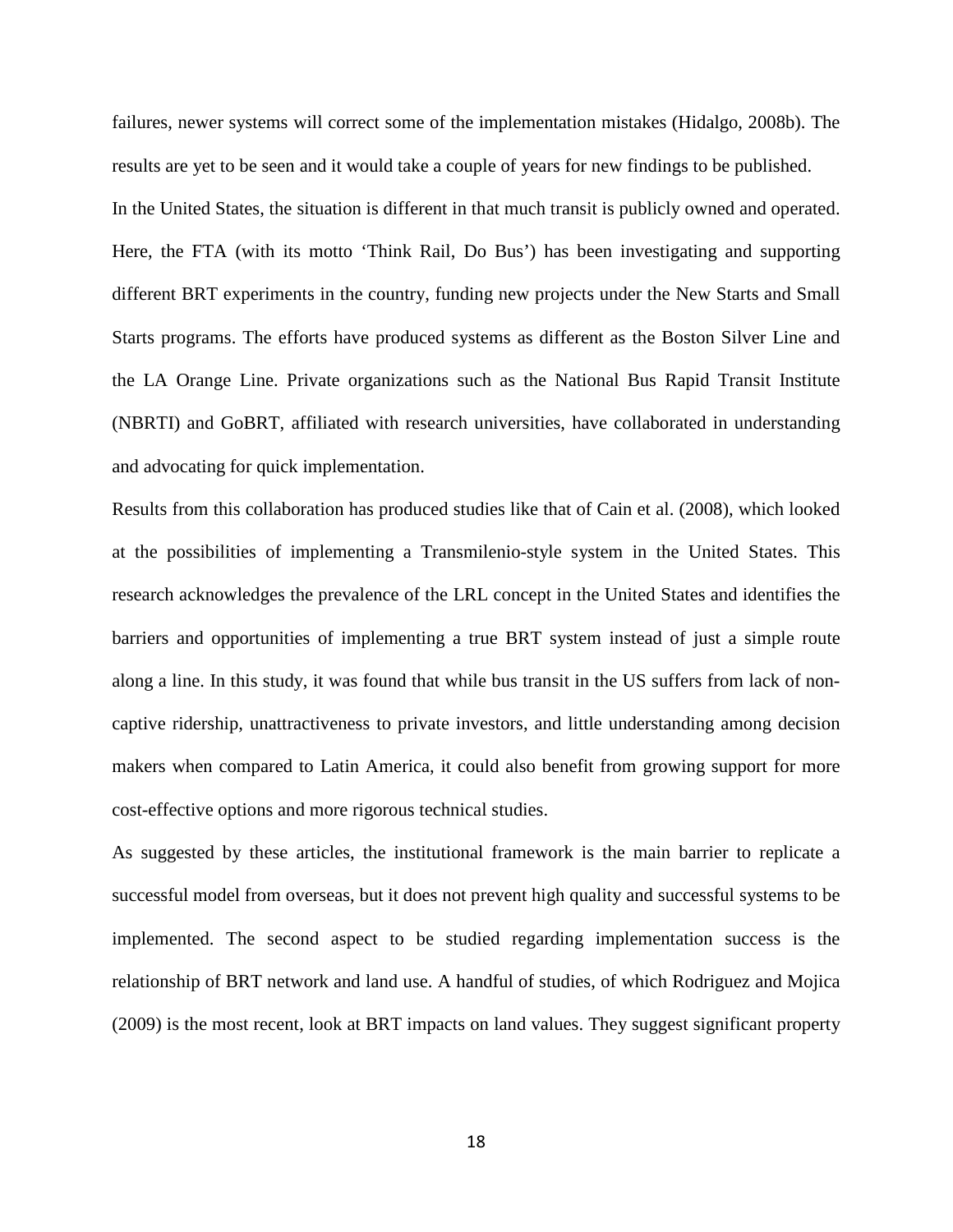appreciation benefitting from increased connectivity due to system expansion. However, the relationship between these benefits and equitable service quality has yet to be established.

## **2.3. Concluding remarks**

Previous research about characteristics of BRT systems and their relationship to performance has shown that BRT is indeed a distinct mode with unique component characteristics and service that can make it valuable and successful in many countries. The literature reviewed describes the service, environmental, and implementation characteristics of BRT system that make it unique and appealing. However, research specifically lacks a better understanding of how implementation plays a role in the relationship between characteristics and performance. This thesis will build upon this relatively unexplored relationship regarding BRT systems planning. Chapter 3 completes this literature review by taking a look at the existing BRT planning guidance.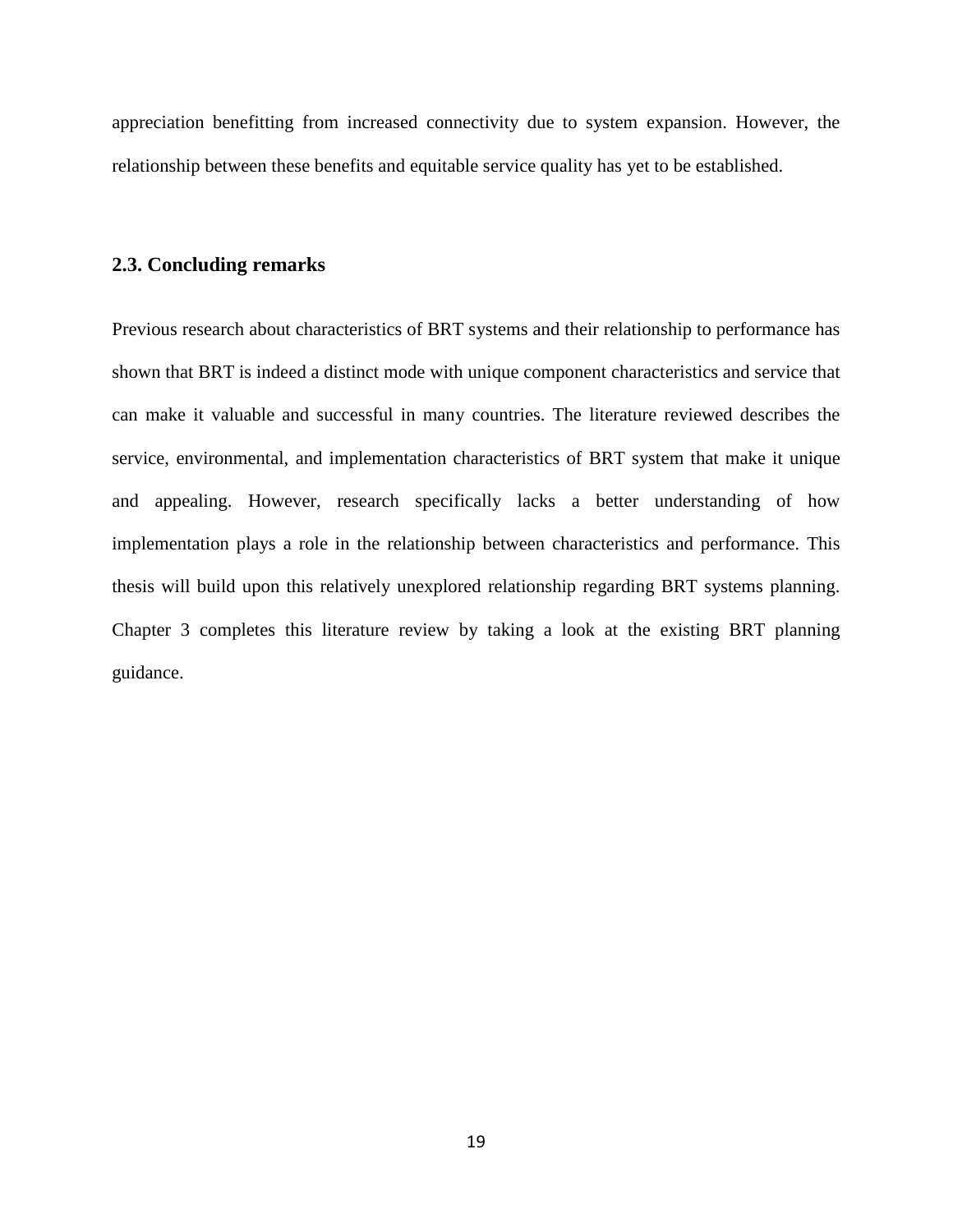# **CHAPTER 3. PLANNING BUS RAPID TRANSIT – STATE OF THE ART**

### **3.1. Overview**

As discussed in the previous chapter, the characteristics of Bus Rapid Transit have been widely studied. Yet it has been only recently that policy-oriented research was done and planning guidelines were developed for this mode. These documents are a first attempt to link the observed aspects of BRT to best practices in system development. Application of their recommendations is supposed to improve the way BRT systems are planned and implemented. Decision-making based on guidelines is important since so many systems around the world are currently in planning and phased implementation. The more that BRT systems learn from previous experience, the better their use of scarce resources and the credibility of the mode.

This chapter looks in depth at the most important research on BRT planning, and makes the case for a synthesis of information that can be used by newer systems, incorporating state-of-thepractice analysis approaches. For congruency with a major theme of this thesis, I stress the importance of considering context within planning and implementation.

## **3. 2. Practice Guidelines**

#### **3.2.1 Planning**

The literature (Wright and Hook, 2007; Levinson et. al, 2007) makes it clear that practitioners must first understand the constituent parts of BRT systems and keep them in mind throughout the project. Although not openly stating it, experts agree that the more BRT differentiates itself from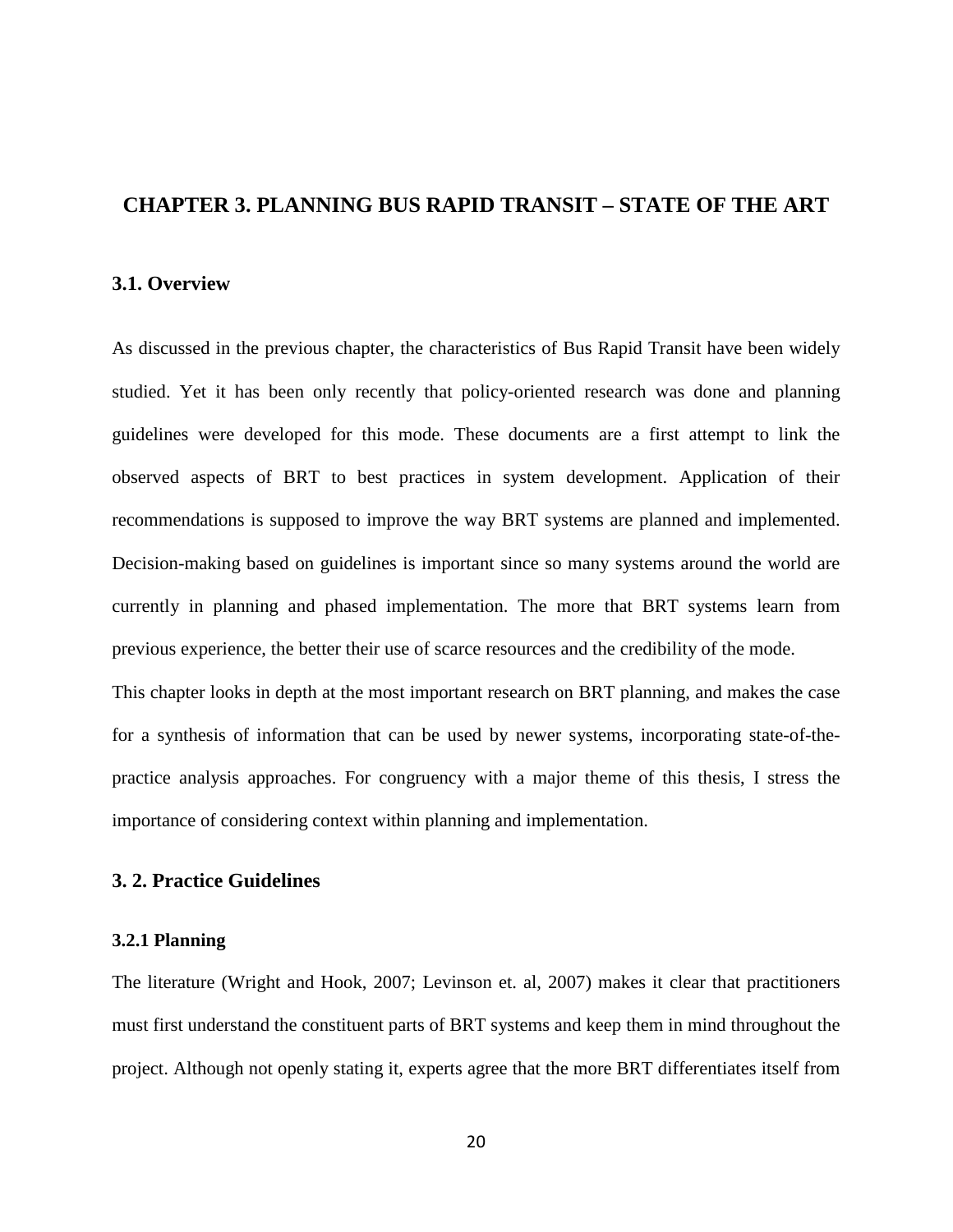regular bus service (RBS), the higher the chances of implementation success. This "growing apart" from standard incremental bus service improvements in planning is considered one of the main characteristics that differentiate highly successful projects (e.g., RIT (Curitiba, Brazil), Transmilenio (Bogotá, Colombia) from less successful ones (e.g.TransJakarta (Jakarta, Indonesia). However, knowing the basic BRT distinctive elements and their relationship to performance is not enough to plan appropriately. For transit planners to achieve this level of success without making the mistake of replicating systems seen elsewhere, planning should generally follow a systematic approach. The ITDP Guide summarizes the following planning steps, which will be used in this thesis, complemented with other sources.

#### First, *project preparation* would include:

- *Initiation:* Look for local political leadership.
- *Modal technology:* Pick a desired technology based on cost-effectiveness, ease of implementation, and overall impacts.
- *Project setup:* 
	- o Select an interdisciplinary project team based on expert consultants and local government officials.
	- o Select the funding sources and design financing mechanisms.
	- o Set the scope of the project large enough to start with financially sustainable ridership but not too large as to compromise effective implementation.
- *Demand Analysis:* Depending on the data availability and the budget, use either a quick assessment method or a full transportation network model.
- *Corridor selection:*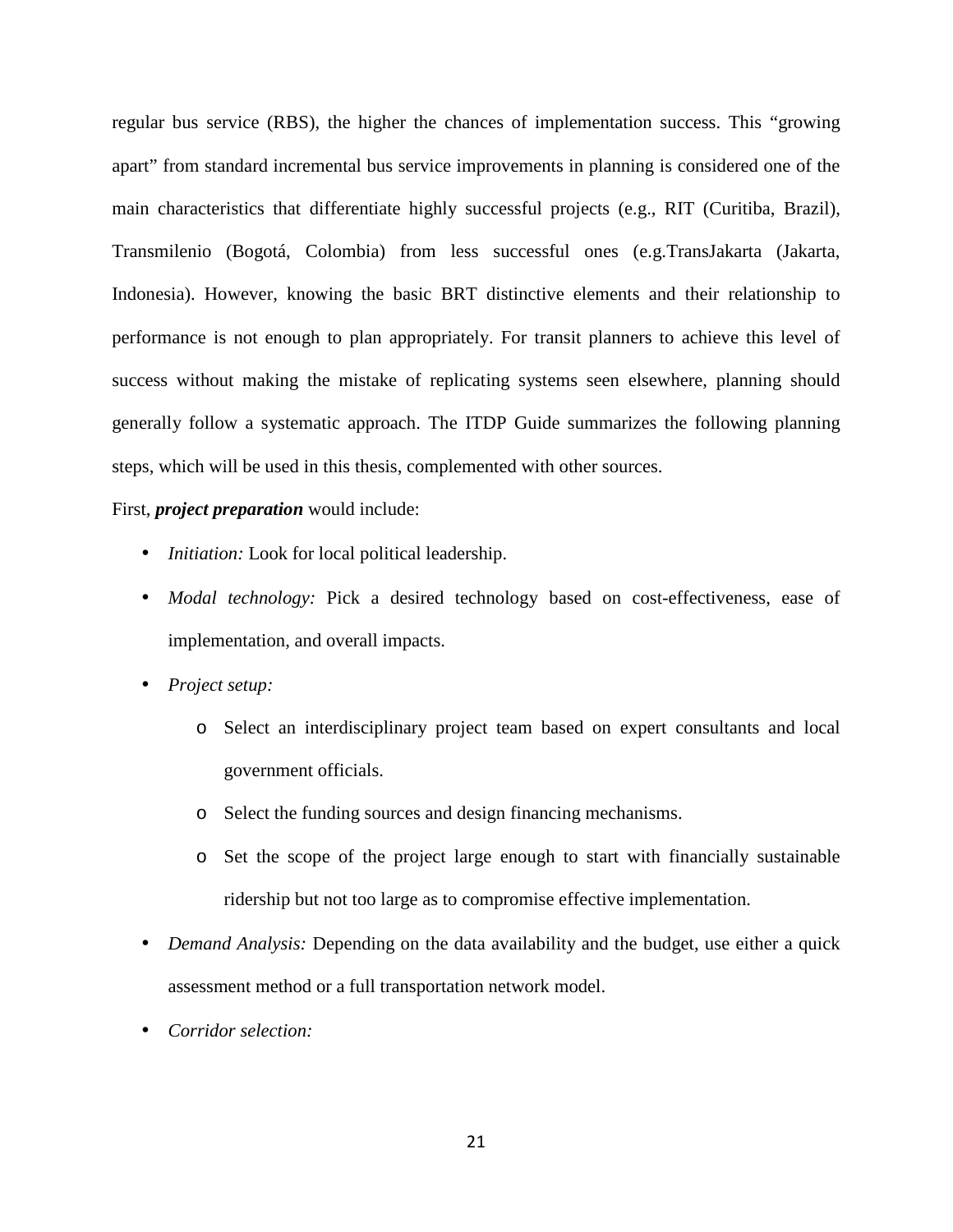- o Chose an alignment based on demand, physical limitations, network advantages, costs, implementation, politics, and social equity.
- o Do not be limited by spatial constraints. One of the main strengths of BRT is that it can adapt to a variety of conditions.
- *Communications:* 
	- o Perform an inclusive stakeholder analysis.
	- o Initiate a public participation process.

This first step is standard for any type of transit planning. The authors include the modal technology sections possibly to avoid portraying a modal bias, yet a BRT guide must assume that the bus alternative has been chosen over its rail counterpart. This discussion then helps to approach the cost and capacity advantages of BRT over other modes. The comparison is valuable, but since it only provides ranges for average costs and capacity, readers could be mislead into overestimating BRT's relative benefits. A capacity-over-capital cost ratio should be provided so that practitioners can understand what level of investment is required to achieve a certain level of capacity and speed. The TCRP Report 118: BRT Practitioners' Guide (Levinson et al., 2007) does not do exactly this, but it includes a relationship between performance (ridership and travel time savings) and cost (component and total). It also mentions that despite BRT in the US usually costing less than comparable LRT investments, it should be studied for funding in the same way as rail alternatives (pg.2.3). Funding programs in the US range from "Bus Corridor Improvements" to "New Starts", although a true BRT system usually needs more than the \$25 million dollar limit for the former. In the rest of the world, financing varies significantly (usually is a mix of international development bank loans, and a combination of national and local capital),so capital funding details are not discussed here.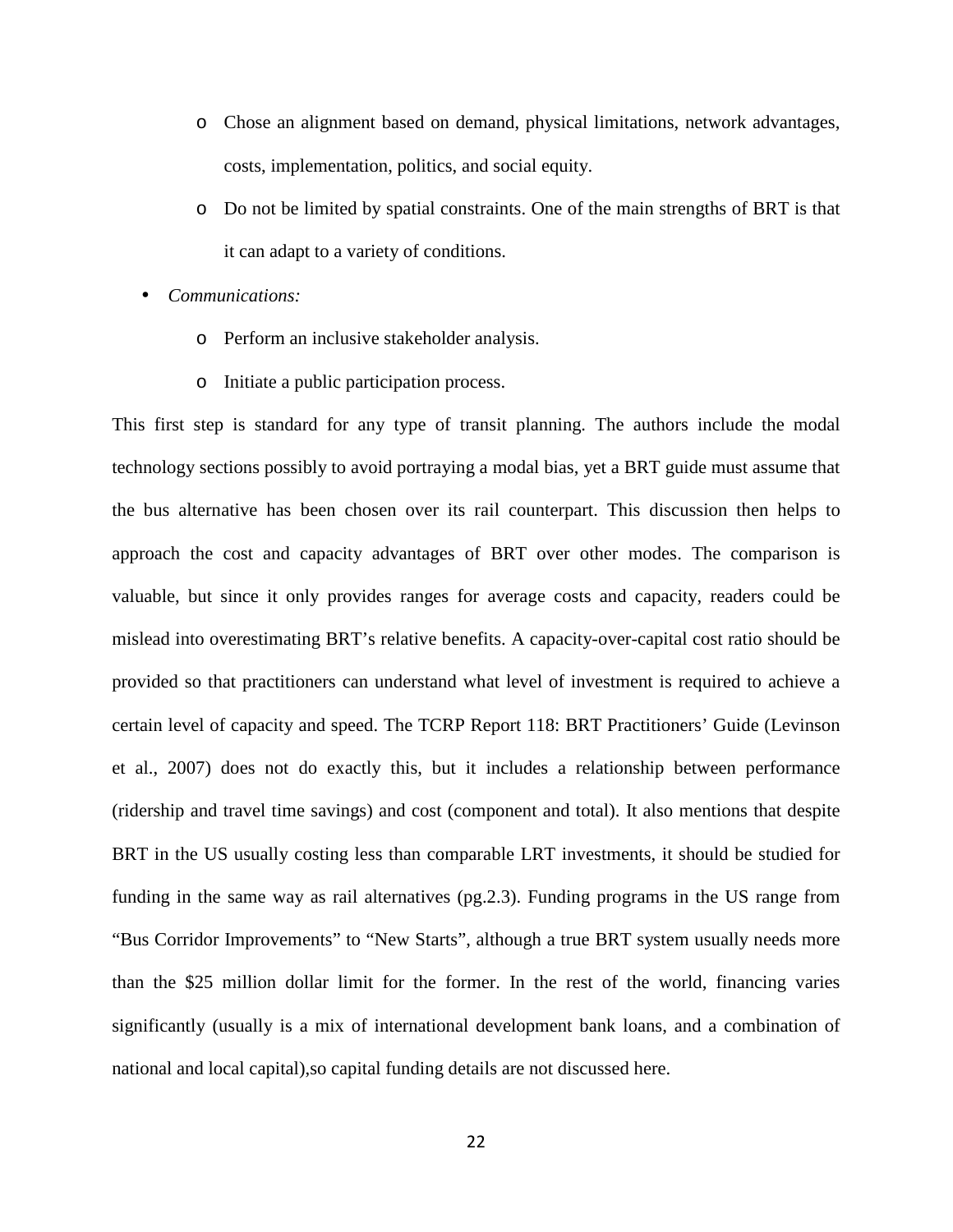Regarding a demand analysis, Wright and Hook (2007) give examples of the four levels of modeling used, but Levinson et al. (2007) do a much better job at explaining a quick assessment method by using ridership elasticities.

The next major step is *operational design.* Its main components are:

- *Network and service design:* 
	- o Choose either a closed (restricted to a set of operators under equal rules with centralized supervision) or open (much more relaxed entry barriers in using infrastructure) system.
	- o Choose between a *trunk-feeder* or a *direct services* system, based on accessibility needs, overall travel times, and costs.
	- o Take advantage of the high route permutation capacity of BRT systems.
- *System capacity and speed:* 
	- o Capacity has to be enough to cope with peak demand and speed has to be competitive with alternative modes.
	- o Both depend on a range of factors but are greatly determined by busway design (one or more lanes, intersection design), vehicle design (size, multiple doorways, boarding level), and station design (off-board fare collection, spacing, stopping bays).
- *Intersections and signal control:* 
	- o Focus on turning restrictions, especially in developing countries.
	- o Chose an appropriate location for a BRT station (in the middle of a road segment or at an intersection; on the curbside or on the median), based on passenger accessibility, available space, and interaction with cross traffic.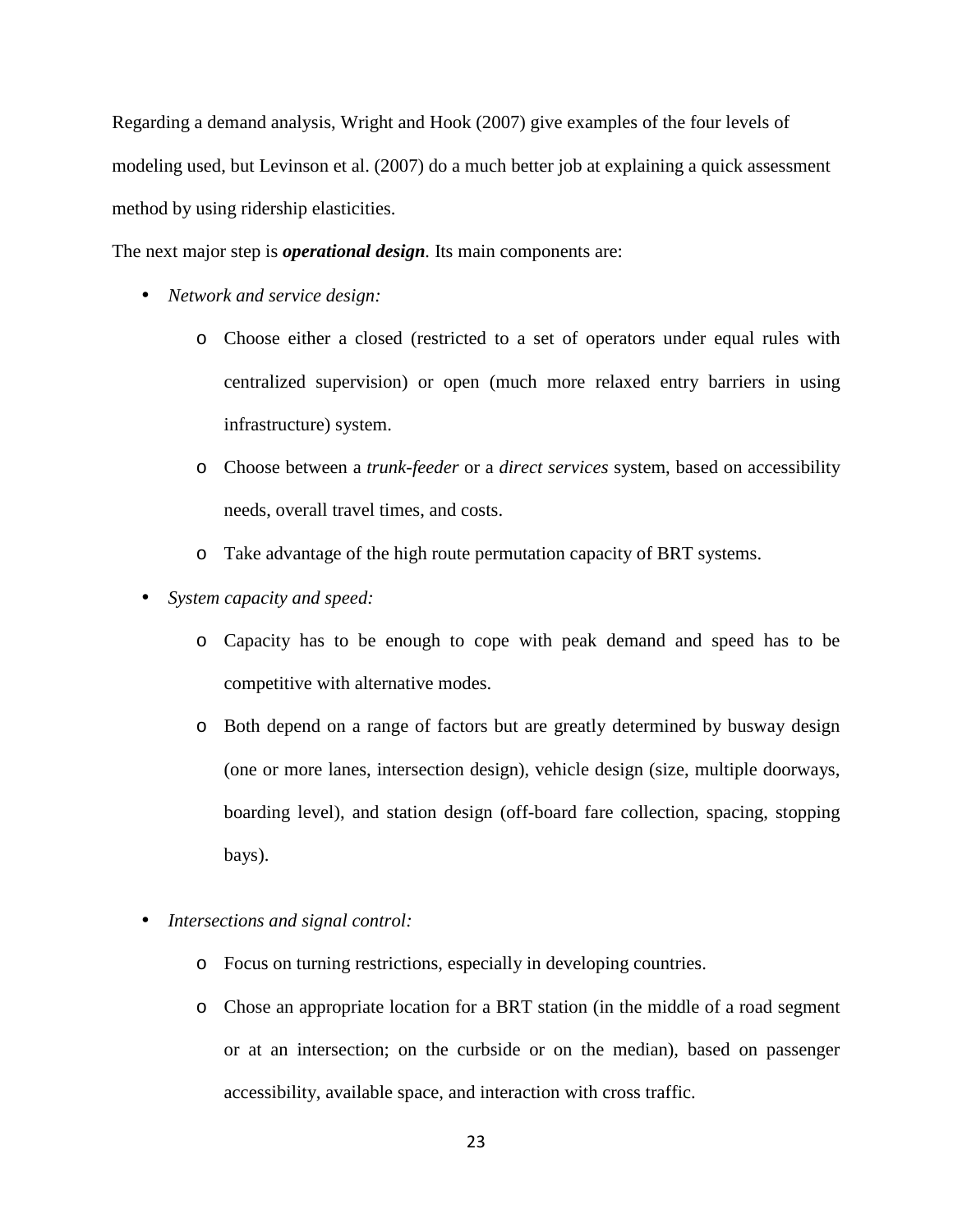- *Customer service:* 
	- o Design the system based on customers' needs and wants.
	- o Do not neglect signage and other forms of customer information.
	- o Be aware of aesthetics.
	- o Make security and cleanliness a priority.

This chapter in the Guide is very detailed in the way it explains how operational decision-making affects not only costs and revealed system performance, but also accessibility in its broadest social context. This is an important observation since the social implications of corridor selection is an important topic explored in this thesis.

One element of this chapter in the Guide that could be better developed is its treatment of transit signal priority (TSP). While Wright and Hook(2007, pp. 313-314) talk about cases in which TSP is desired and give a few application examples, the Practicioner's Guide (Levinson et al. 2007, pp. 4.26-32) includes case study and model results, plus a decision-making framework for its implementation. In general, TSP should be implemented where it achieves considerable time benefits (such as on congested routes and when stations are located on the far-side or mid-block part of a road segment), but it is most widely used in developed countries since technology is more available and cheaper, intersections tend to be closer together, reducing signal phases is less common, and bottlenecks are observed mostly at stations (Lleras, 2007). Recent traffic simulation software is expected to become a fundamental tool in operational design.

The next step is to make this operational design closer to reality by turning to **physical design.**  The key decisions to be made in this regard are:

• *Infrastructure:*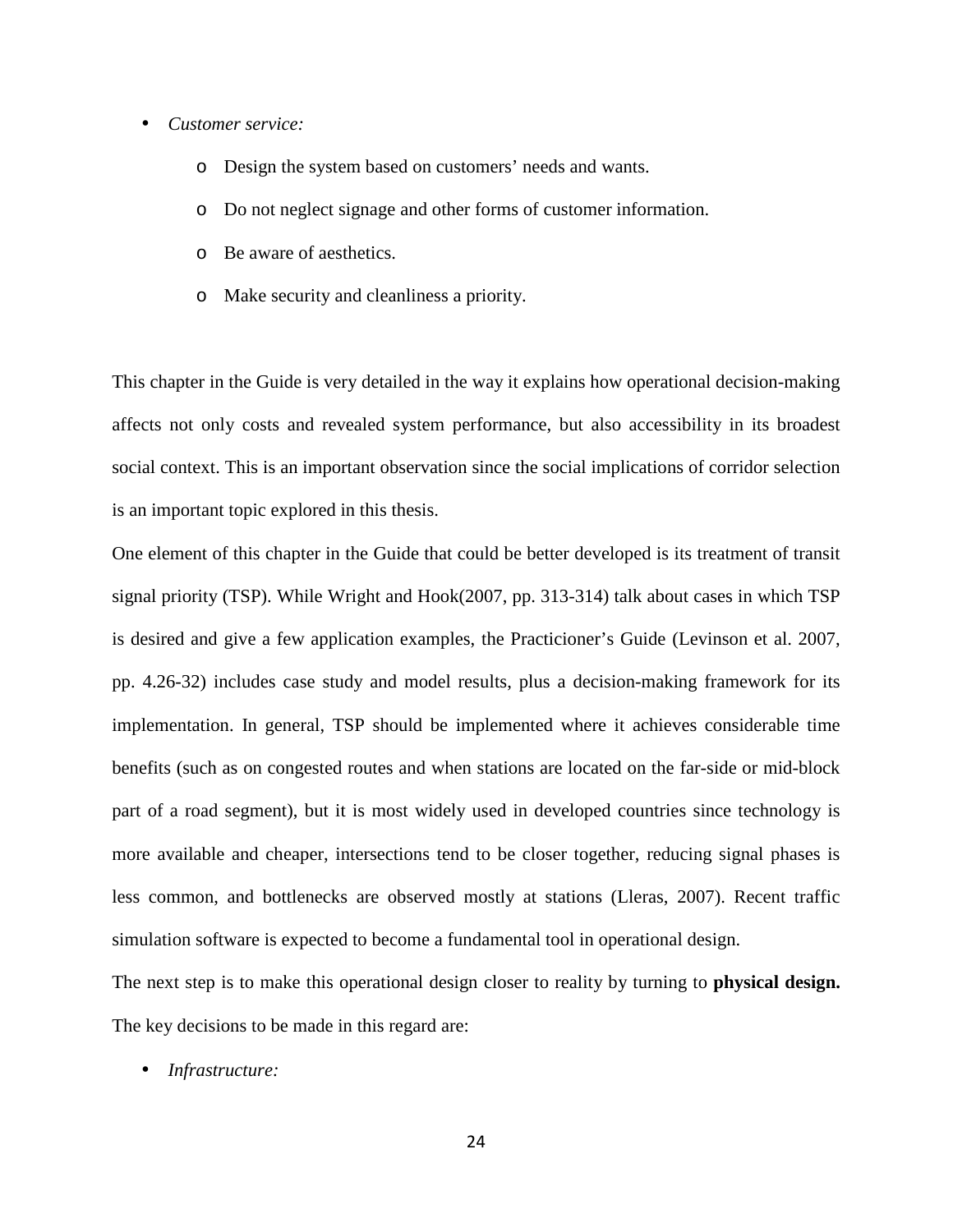- o Chose the right busway building materials. This may seem trivial, and greatly depends on market pressures, but it directly affects lifecycle costs and station design.
- o Since most BRT systems have surface stations, architectural design must focus on temperature and weather issues, and pedestrian-traffic interaction.
- o Most BRT systems require transfer terminals, control centers, large depot areas.
- o Capital costs must be maintained within reasonable ranges for BRT, but never compromise the basic elements that make it a distinct mode with respect to RBS. The main reason for escalating costs is property acquisition, sometimes a result of pressures to maintain auto capacity. Since BRT investments are usually expended simultaneously with other investments not directly related to the project, direct BRT costs must be separated from complementary works.
- *Technology:* 
	- o Bus technology decisions are made in terms of size and propulsion system. While size is standard, propulsion technologies are continuously evolving: clean diesel, CNG, hybrid-electric, among others, are the most common.
	- o Fare collection range from smart cards to coin-operated machines. This technology does not affect system performance as much as other design aspects (even though it may compromise versatility). Therefore, it should be chosen mostly for budget limits and ease-of-use.
	- o Intelligent transportation systems (ITS), including vehicle control and passenger information systems, should be examined carefully.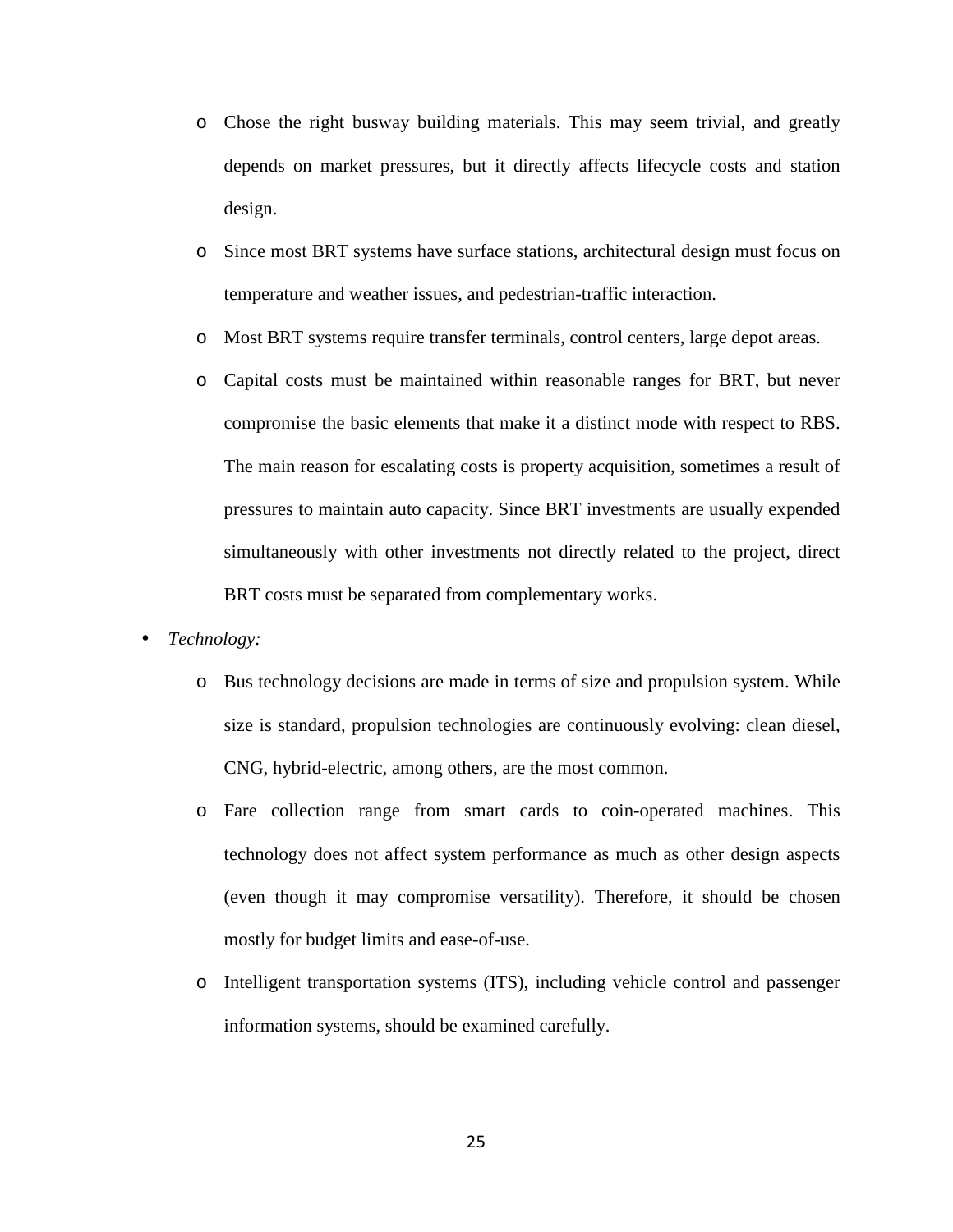One of the most important topics from the above list is the high variation in capital costs due to property acquisition (e.g., Bogotá's Transmilenio  $3<sup>rd</sup>$  phase costing approximately US\$20 million/mile, a high price for a developing country). BRT advocates argue that funding is unfairly compromised when these numbers escalate due to the inclusion of external improvements into the BRT budget. Nevertheless, it will continue to be an issue, since surface systems cannot be expected to achieve high capacities and continue to interact with other modes without incurring such costs. This topic is discussed in the next planning step.

Both major guides mention the advantages and disadvantages of technology in terms of costs and user benefits, but none explicitly mention how technology choices can be analyzed in terms of lifecycle costs and scalability.

The next major step for BRT planning is **integration.** Its main components are:

- *Modal integration:* 
	- o Pedestrian access is the most important modal integration aspect and should take into account connectivity, accessibility, safety, and security.
	- o Integration with other modes, motorized and non-motorized, can greatly increase BRT system performance and help reduce direct costs, since these modes can act as feeders into the system.
- *Transportation demand management (TDM) and land use:* 
	- o These measures, meant to discourage use of the automobile, should encourage increased use of public transit.
	- o Land use policies should go hand in hand with BRT development, which has shown to be conducive to TOD.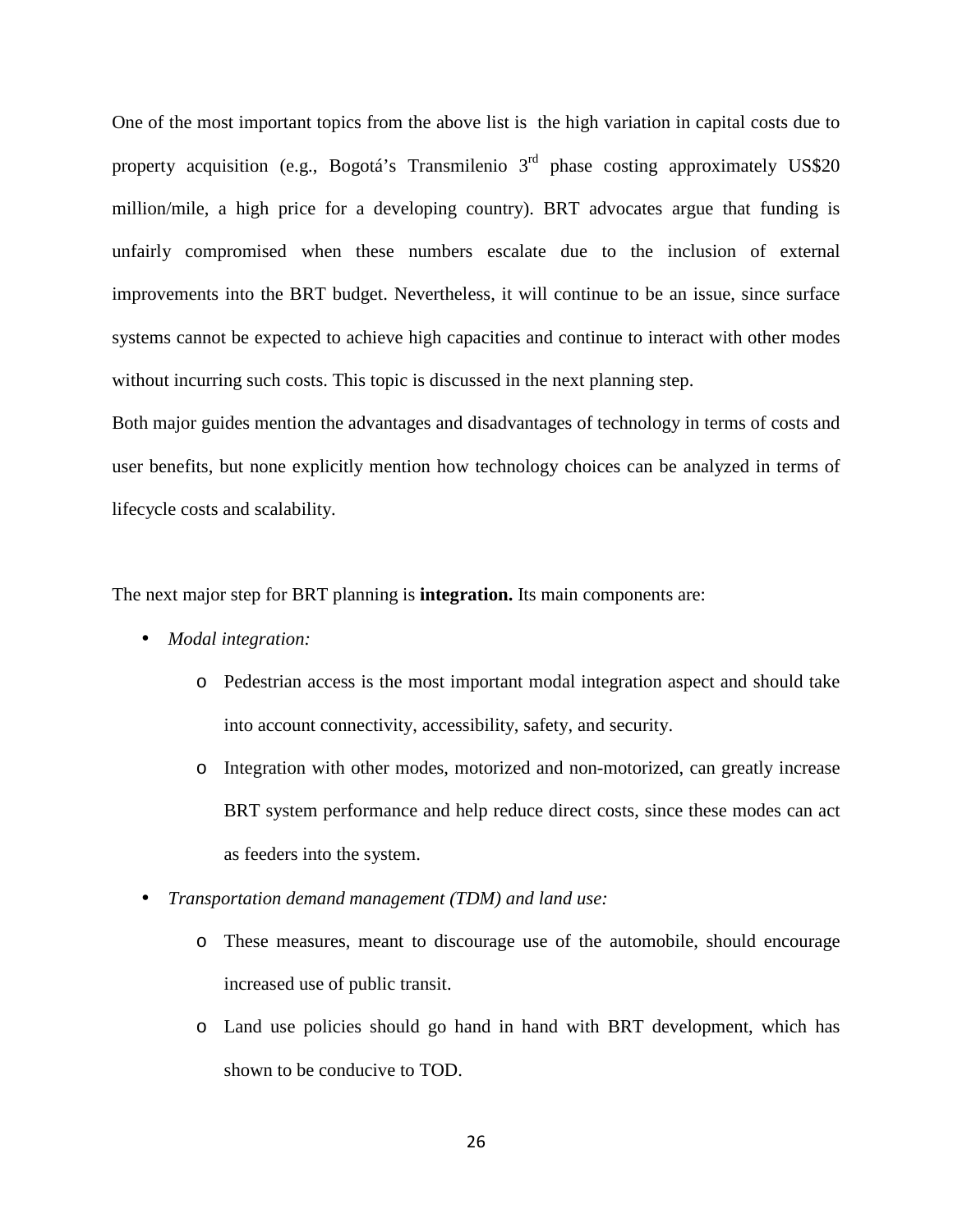Much of this final step of the planning process is often rushed and overlooked, yet it is a fundamental aspect of successful transit planning and even more applicable to BRT, given its typical integrated/segregated infrastructure. Aside from this guide, which is comprehensive in its treatment of accessibility, a good set of guidelines were developed by the World Bank (Rickert, 2007; Rickert, 2010) that focus on designing adequate accessibility to BRT systems and evaluating key issues. These guidelines focus on the developing world, where budget cuts are biased towards pedestrian access infrastructure, where public transportation is largely unregulated, and where there is usually no legislation or adequate enforcement that protects the low income and disadvantaged people. The most important contribution of these guidelines is how the whole user experience, from leaving the house to reaching a destination, is accounted for in the case of a physically disadvantaged person. For example, even the fare collection system should be designed in a way that makes it easy for everybody to use it. Although developing nations are the target of World Bank investment, developed nations such as the US have a lot to learn from these recommendations, given that multimodal integration is a challenge here as well. General accessibility guidelines developed by federal and local governments are useful, but a BRT-specific document would come in handy for American practitioners. This is missing from the Practitioners' Guide<sup>8</sup>, surprisingly if you consider its effect on ridership, one of the two main topics of the document.

Integration with modes such as taxis, pedicabs, and bicycles are in the early stages of development. There is arguably no BRT system in the world as of yet that can be considered to have high marks in this regard. Much of thislack of integration has to do with limited resources and cultural disregard for egalitarian safety and comfort, but also because most BRTs are called

.

 ${}^{8}$ Throughout the document, classic BRT feature such as level boarding, amenities and image, land development, and off board fare collection are mentioned, but there is no direct treatment of accessibility.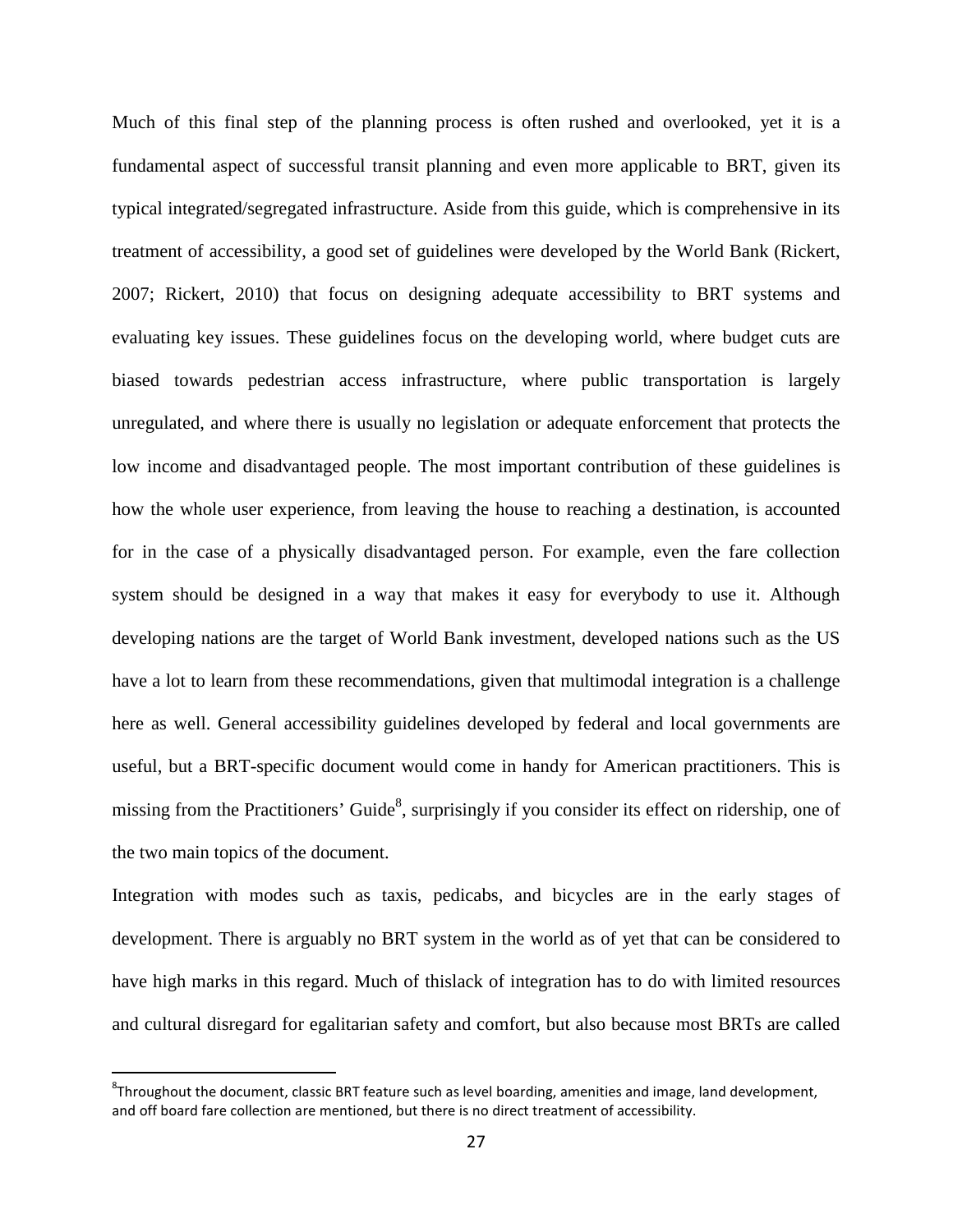"systems" while they are still only "lines". However, since the goal of many cities is to integrate their BRT lines with other modes of transport, and the transportation planning community has shifted its values from mobility to sustainable accessibility, multimodal integration will likely receive further attention in the BRT literature and practice. This topic could be tied to research on BRT and TOD, discussed in the previous chapter.

Regarding land use, while both BRT guides focus on planned TOD policies in the US and abroad, these take many decades to implement on a citywide scale through zoning and market policies. On the other hand, BRT systems could cover most of the city in a faster time, especially in developing countries. Since no other mass transit mode has this fast implementation time, BRT could become the main tool to turn urban regions into *transit adaptive cities* (Cervero, 1999) by a more natural mechanism. Triggered by efficient transportation infrastructure, standard zoning practices supporting TOD and "livable communities" concepts could advance more effectively than otherwise.

Lastly, the literature makes clear that BRT should be planned along with transportation demand management (TDM) strategies, especially in countries that subsidize the internal and external costs of auto transportation. Policy recommendations that look to "level the playing field" between cars and transit are described comprehensively, based on the work of the Victoria Transportation Policy Institute (Littman, 2010). With globally increasing motorization triggering problems with cross street traffic at grade level (even with TSP), BRT could lose its comparative advantages over other modes in cost and integration flexibility. Such a scenario could hinder the successful development of BRT, sustainable transit, and all the positive land use and livability benefits it could provide.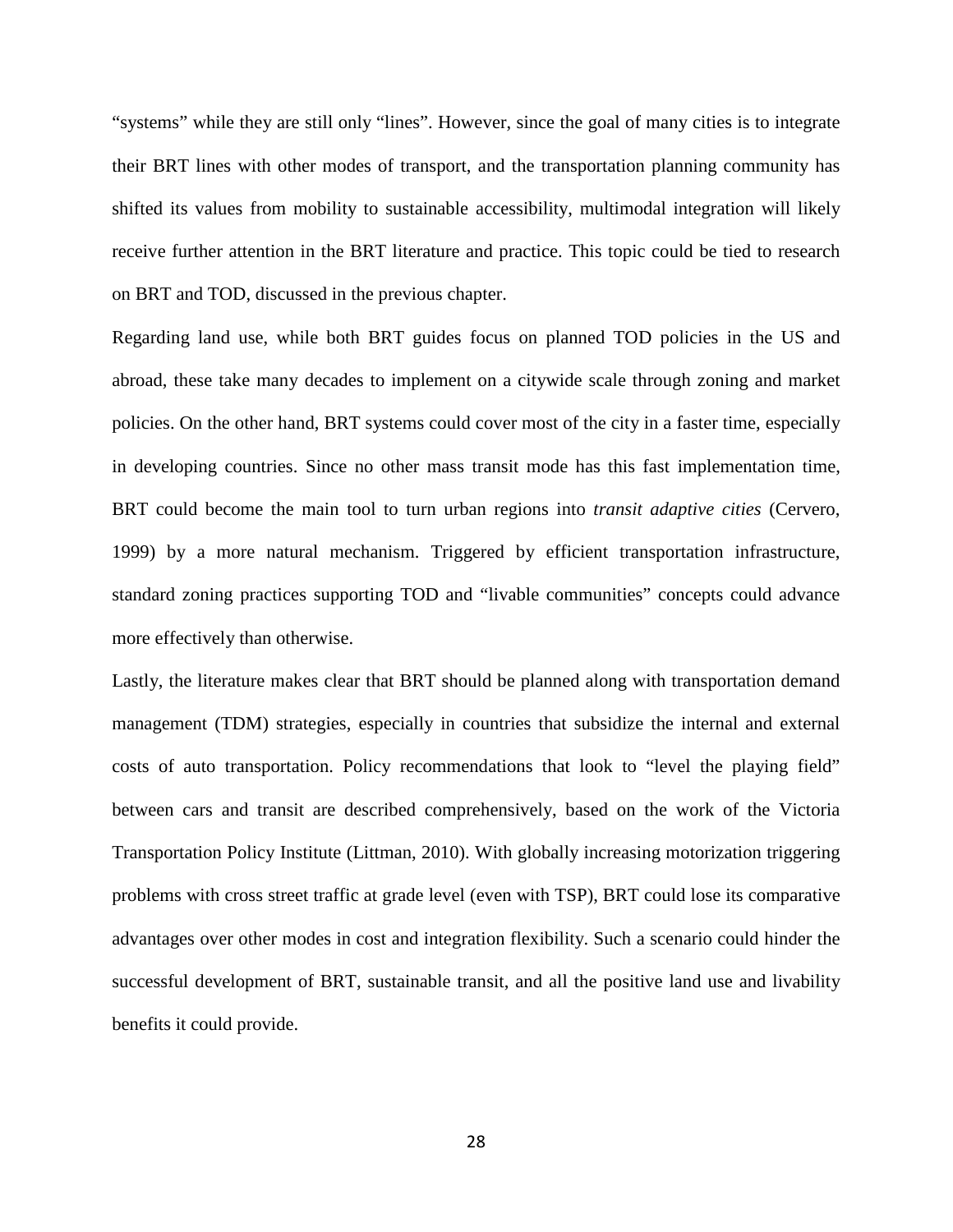After integrating the technical aspects of the project, the final step of the pre-implementation planning phase is the development of a business plan. This plan, which is concerned mostly with the way expenditures are managed, can make a major difference in the success or failure of the system. Below I summarize the basic principles for best practices of a BRT **business plan** in developing countries, according to Wright and Hook (2007, pgs. 547-686):

- *Business and institutional structure:* 
	- o Traditionally, neither a single public monopoly nor a "free" competitive market with many providers has proven to be an efficient way to operate with high quality and minimum costs. Competitively-tendered concessions for vehicle ownership and operations with strong public oversight allow for enough competition *for* the market but limited competition *in* the market (Ardila, 2008). Transmilenio is a good example of this.
	- o Under this scheme, operators are paid by kilometer and not by passenger picked up, and further awarded or penalized based on performance.
	- o In cases when it is helpful to bring change, the creation of a new agency for the BRT system is useful. It is important that this agency operates autonomously over planning, infrastructure, and supervision.
	- o Direct involvement by a public official ("political champion") has shown to be a catalyst for rapid and successful implementation of BRT systems and is recommended.
- *Operational costs and fares:*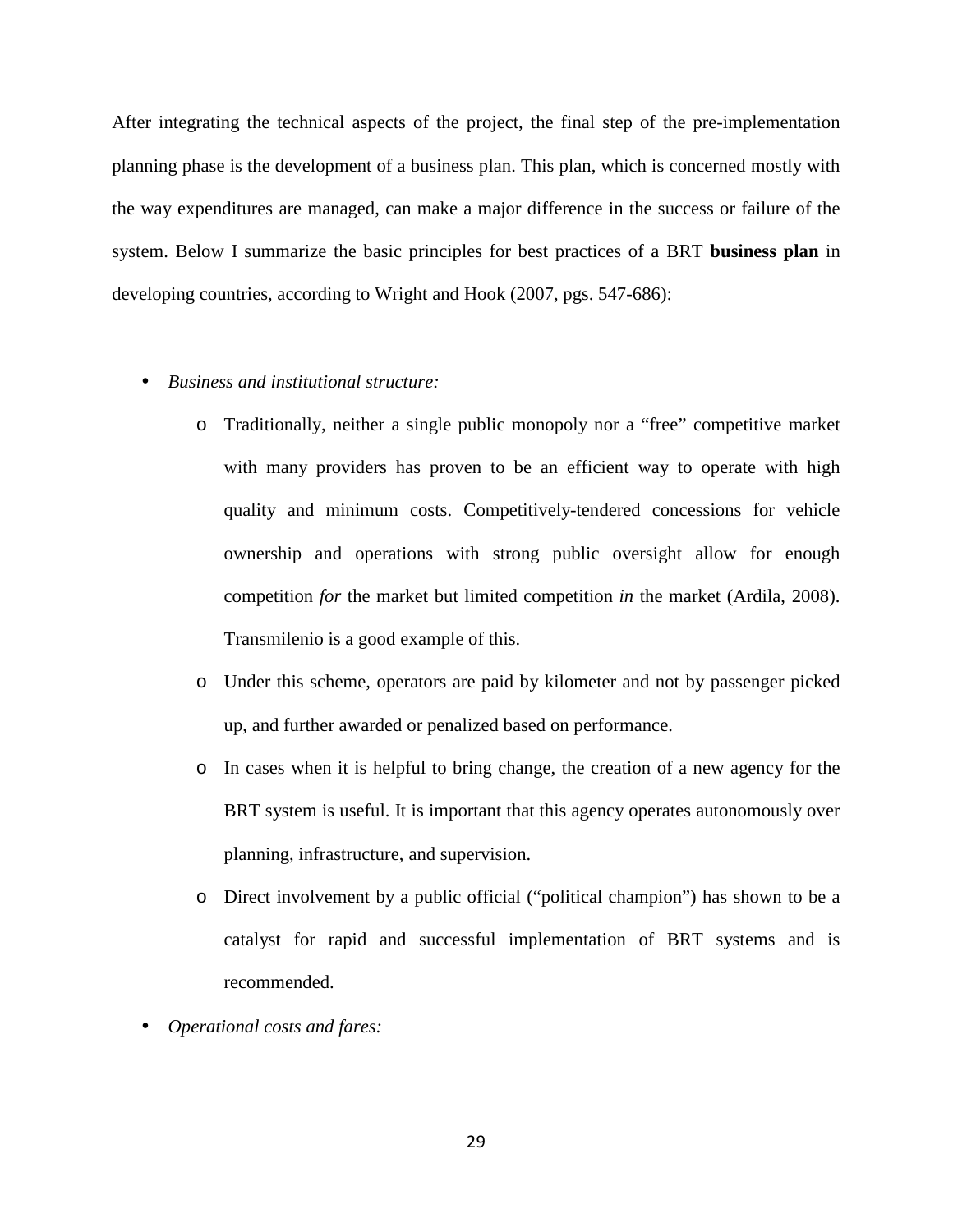- o The goal in the developing world is to operate without subsidies. This means that the public sector should not subsidize repayment of capital and operating costs (fixed and variable).
- o If vehicles are included in the concession contract, then they can be considered operational costs; otherwise, they can be bundled with the rest of the capital investment.
- o Fares should be defined technically, based on operational productivity.
- o It is recommended that an independent fare company collect the revenues, thus acting as a "trustee" to distribute revenues based on contractual agreements.
- *Financing:* 
	- o The relative low-cost characteristic of BRT makes it within reach of most cities wishing to implement it, so even many developing cities do not require large amounts of resources from external sources (e.g. World Bank, IADB).
	- o The local match generally comes from vehicle ownership fees, gas taxes, value capture, and parking fees. Infrastructure PPPs are also an option, but they bring an additional complexity and have not been as successful as expected.
- *Marketing:* 
	- o The negative stigma associated to buses is a challenge but also an opportunity for BRT planners to sell change by using modern branding strategies, which start by attractive names and logos.
	- o The media should be used to the planner's advantage to get to the public, highlighting BRT strengths and reminding them of the weaknesses of the old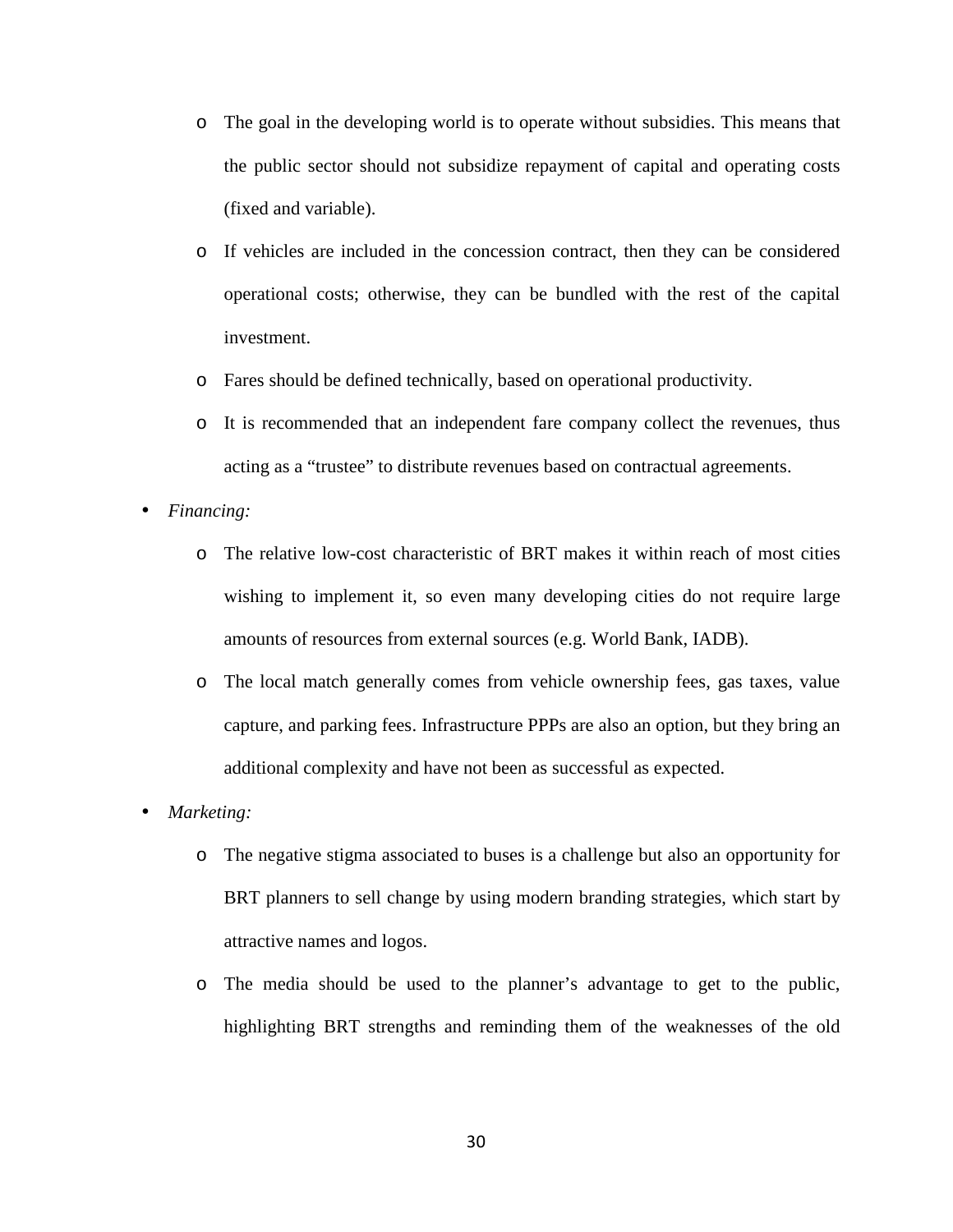system that BRT is replacing. Direct community outreach is a complementary mechanism as part of the communication strategy.

The structure of this step, as described above, is the base for the relatively successful (at least in the short term) Latin American post-Transmilenio model. However, in recent years there have been issues regarding the replication of this structure in the developing world, which will be explored later in this thesis. Also, many of the recommendations do not apply that well to the US and much of the developed world, despite the lessons these countries can learn from developing nations.

The generalized ownership structure of public transit provision by single public agencies operating over a jurisdiction is different around the world. These agencies subcontract some services but largely own and operate the fleet, and their main challenge is to overcome interjurisdictional barriers when metro areas grow beyond a political entity. This configuration leads to a monopolistic situation, which in theory is justified by economies of scale, but at the same time may lead to high inefficiencies. Operating subsidies are very high due to many structural reasons (not necessarily monopolistic inefficiency) so there is no realistic near term possibility of eliminating them, just reducing them as much as possible.

Based on recent experience, BRT planners in Latin America are now reevaluating the strict rule set by them for not allowing non-infrastructure subsidies. The challenge is to design mechanisms that avoid the negative incentives brought by directly subsidizing operations. An option is to allow subsidies for the high cost of capital that some operators face, or to create externality capture mechanisms that help fund operations while not directly rewarding inefficiencies. The possibilities are many, and there is no clear answer, since the debate is as political as it is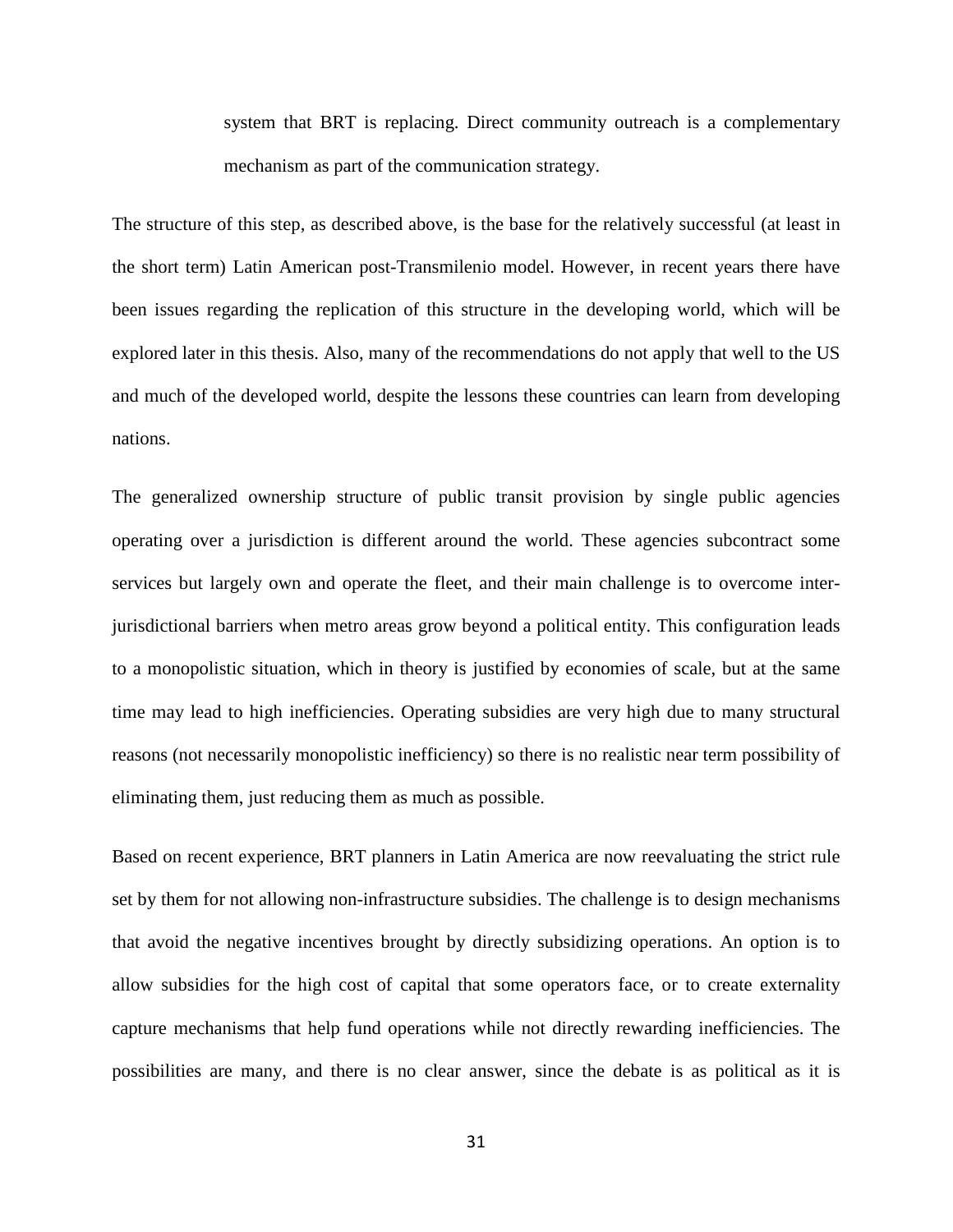academic. While traditionally, American economists favored optimal levels of infrastructure subsidies and accepted operating subsidies on the grounds of social benefits (Karlaftis and McCarthy, 1998), others (Obeng and Sakano, 2008) have found strong inefficiencies in productivity that leave no economic argument for any type of subsidy in the presence of slight diseconomies of scale.

In terms of private involvement in operations, varying levels of successful competition for the market in transit industries around the world make it difficult to obtain a consensus on whether negotiation or competitive tendering is a better way to grant contracts to private operators (Wallis et al., 2010). Adelaide (a case study in this thesis) has enjoyed more success through negotiation than through competitive tendering, while Bogotá DC and México DF have been successful through the latter. In México there have been experiments that include competition in operations from the public agency itself, and negotiation over a single operator for a new line (little barriers of entry were placed for the first phase due to political reasons) as strategies to lower costs.

The independent fare company and trustee handling the revenues was an invention of McKinsey and Company for Transmilenio. It makes sense for the objective of transparency, yet the independence of fare collection from the overseeing agency may become an unnecessary cost, burdening the user where it brings no significant added value. Regarding the fare structure, paying strictly by kilometer has proven to be inefficient despite having the effect of deincentivizing the "War of the Cent". This year Curitiba implemented paying operators by passenger as well using an undisclosed formula, so this strict recommendation should be revaluated citing more thorough research and results from experience.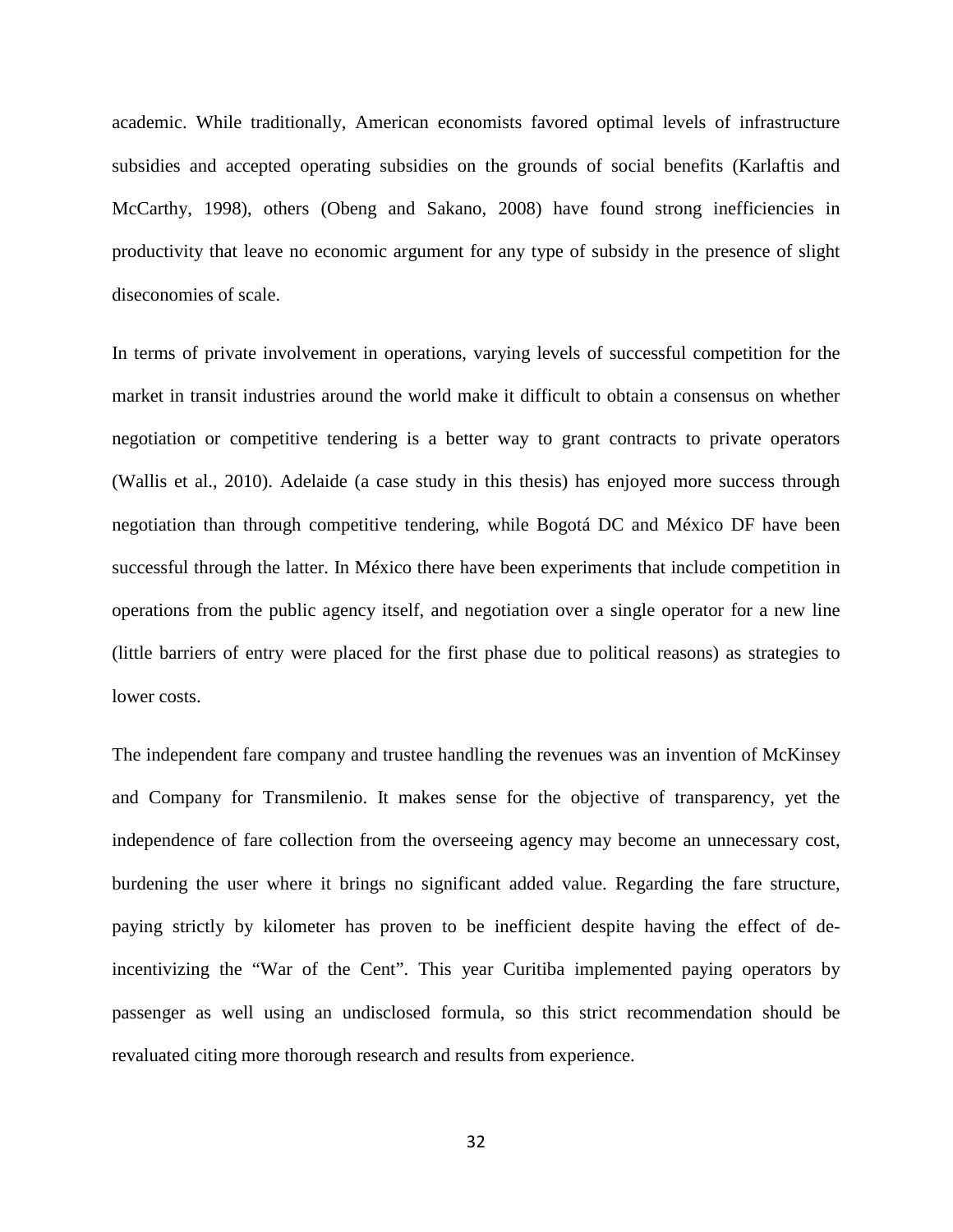Marketing BRT has always been important to differentiate it from RBS. In recent years, due to the exponential growth of motorcycles in developing countries and stiff competition from cheaper, unregulated RBS in cities where BRT remains a minority (as predicted by Lleras (2003)), marketing needs to become a bigger priority than it is now in BRT planning. In the US, where having a good image applies to all transit and marketing is much more developed, one sees even more attractive names, logos, and buses, some of which look very similar to LRT in an effort to remove the negative bias toward bus transit (TCRP Report 111, 2006). In spite of leading the world in this area, there is very little public education on the characteristics of BRT in the US. Legislators and the affected communities tend to be ignorant of what BRT means and represents(the LRT choice by the governor of Maryland for the Purple Line despite BRT showing better cost efficiency ratings might be an example of this, although political considerations certainly played a role in this decision (EMBARQ, 2009)).

### **3.2.2. Implementation**

Successful implementation requires constant feedback and accountability, which in turn demands a **monitoring and evaluation plan**. Costs and impacts should be centered on the user experience, but since not all performance can be measured from stated feedback, a set of measurable indicators and analysis methodologies needs to be developed before the system is in operation. The impacts to be evaluated are:

- *Traffic*: corridor benefits and tradeoff with other modes.
- *Economic*: cost effectiveness and benefit-cost analysis (production + employment).
- *Environmental*: air pollutants, GHG emissions, waste and noise reduction.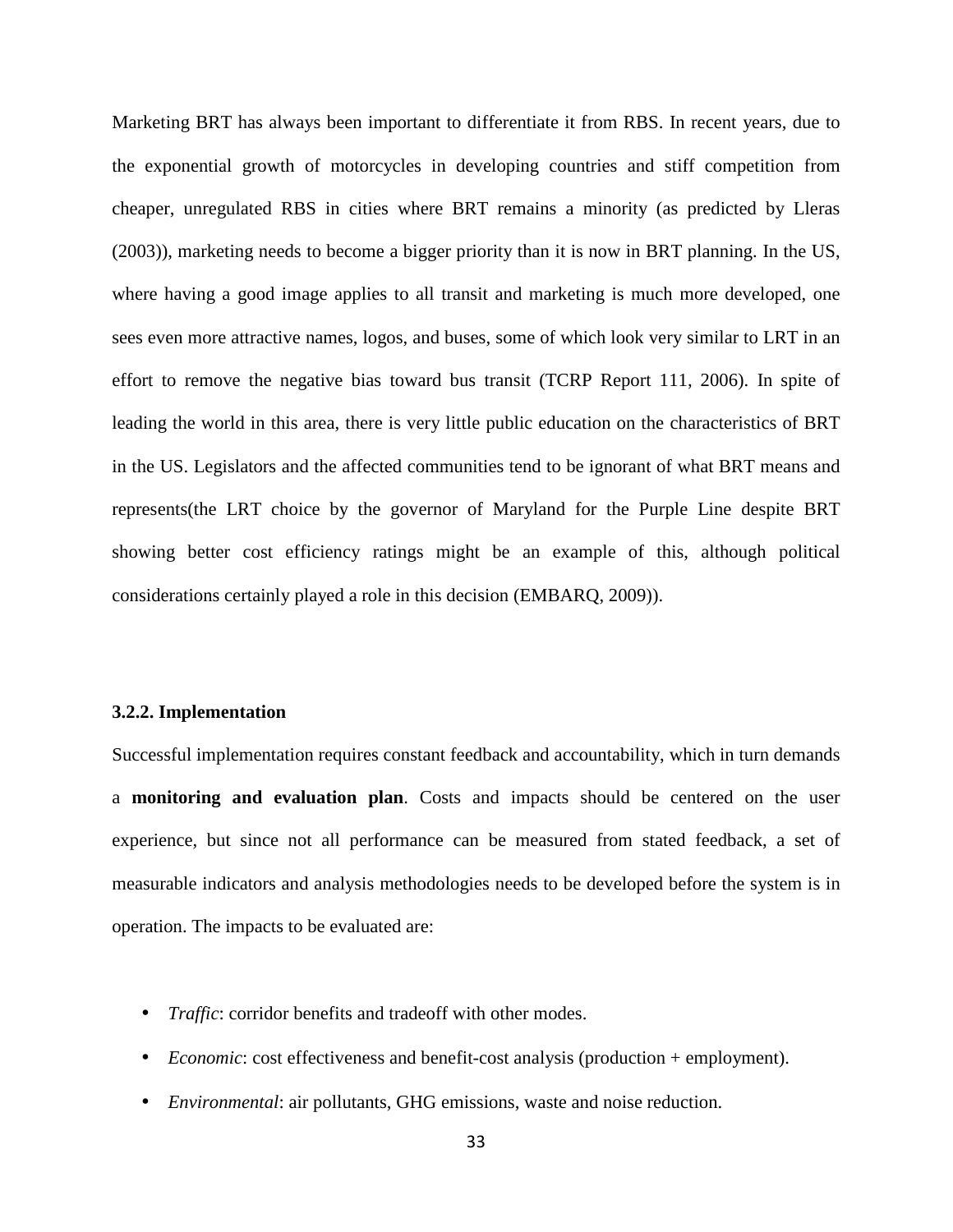- *Social*: expropriation, worker displacement, poverty alleviation, crime reduction, safety, and intangibles.
- *Urban*: urban form

These impact categories are standard for any transportation project, yet estimating impacts for BRT tends to be trickier than for other modes, especially when BRT is part of city-wide bus route reorganization such as in Santiago (Chile).

Positive impacts need to be assessed with no under/over estimating or double counting. Currently, most project evaluation criteria separate environmental assessment from economic feasibility. Therefore, funding is not as dependent on certain non-economic impacts. Nevertheless, when future projects are analyzed in terms of more comprehensive sustainability criteria that include both economic and environmental factors, BRT planners should be familiar with how they are estimated.

Based on the methodologies developed for project evaluation, a monitoring and evaluation plan based on key performance indicators across all areas should be developed according to the Planning Guide. These can be grouped under:

- *System performance*: mode share, travel time and speed, ridership, among others, fare, comfort, among others.
- *Economic:* employment, time savings, property values, technological production.
- *Environmental:* air pollutants, GHG emissions, and noise levels; illnesses; number of retired buses.
- *Urban:* property developments along corridor, quality of public space surveys.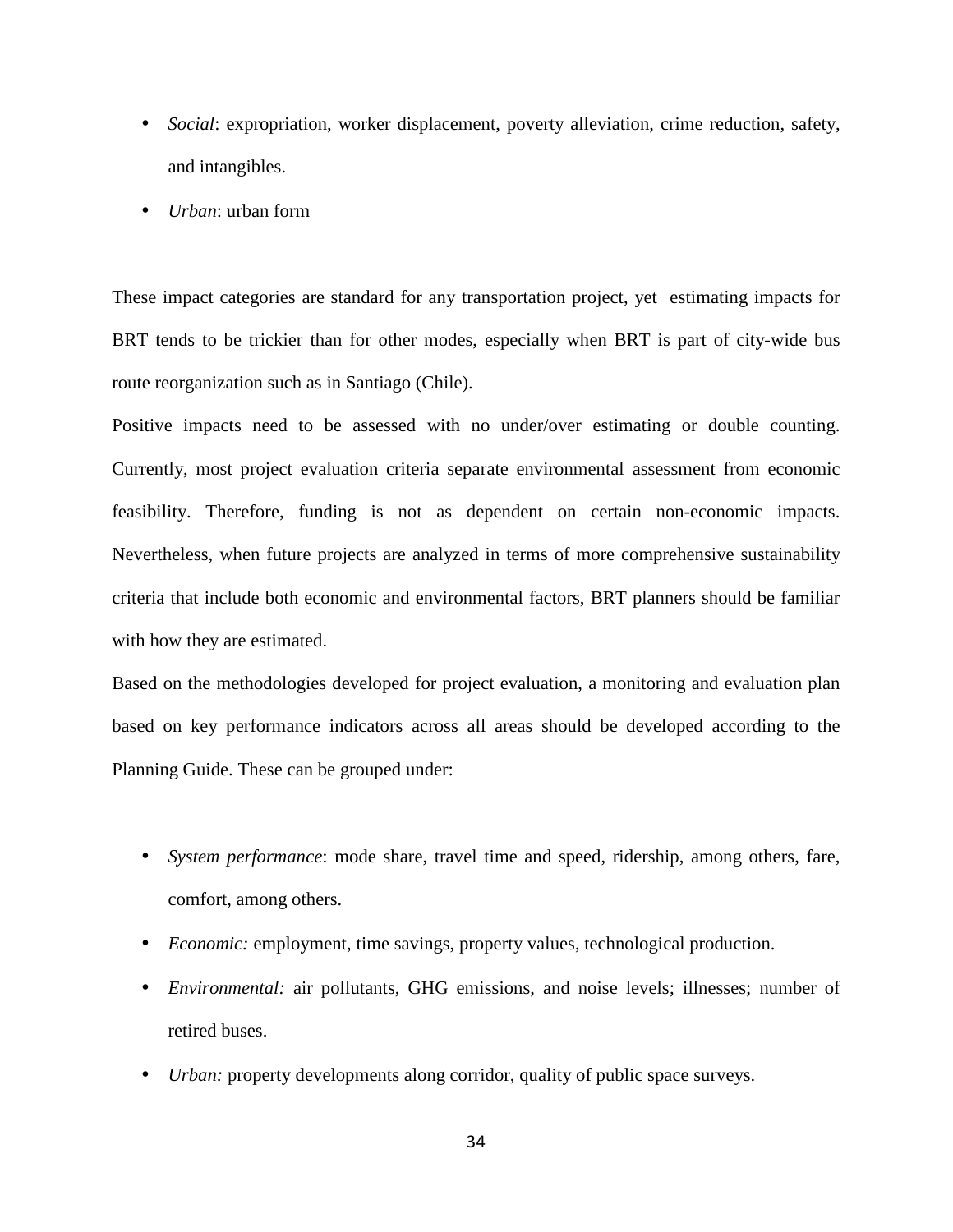• *Political:* supporting officials and their reelection success.

While the development of political indicators could be meaningless in practice, some of the indicators mentioned above are very useful, yet rarely calculated, monitored, and reported. In this area, agencies that have heavy rail as a major mode typically do a much better job than BRT agencies. Furthermore, the rail industry has strong benchmarking programs based on key performance indicators (KPIs) such as the COMET system, headquartered at the University College of London (UCL). Given it is a new mode, BRT advocates have just started to catch up and recently launched SIBRT, a benchmarking organization for Latin American BRT agencies headed by NGOs, and VRef, a Volvo initiative comprising several universities in Chile, Australia, and the UK, as well as NGOs. The National Transit Database (NTD) still does not identify BRT as a distinct mode, but that could change soon. Continuous monitoring and benchmarking is important not only to a BRT agency and its users, but for the future of BRT worldwide. Evolution of BRT as a mode goes faster with benchmarking because it provides its practitioners and researchers opportunities to comprehend and innovate. Actually, this thesis makes use of key system performance indicators that are useful to assess the state of the practice of successful BRT systems. If such benchmarking had been in place at the time of this research, analysis could have been much more comprehensive.

After the evaluation framework is in place, the actual **implementation plan** can be executed. This plan is similar to the business plan but covers more ground and is more detailed and practical. Its major elements for developing countries according to the Planning Guide are the following:

• *Choosing and preparing the implementing agency*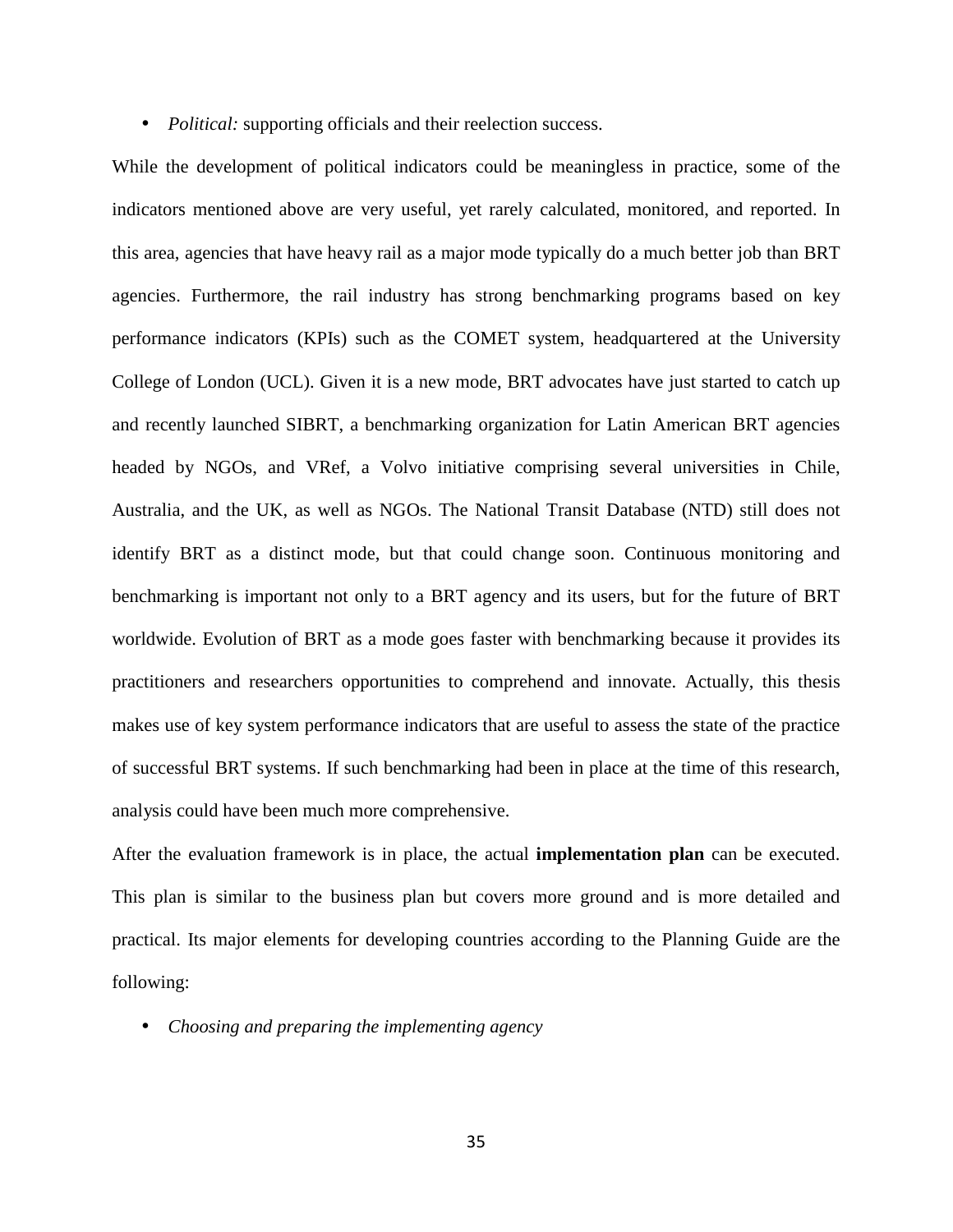- o It is generally recommended for the planning agency (be it new or old) to be the same as the operating agency. If not, whichever agency is in charge of implementation must be prepared for the required activities.
- o Responsibility for implementation is divided between construction and operational aspects. Usually construction is handled by an experienced agency (e.g. public works) while operational aspects are dealt with by the BRT agency, and coordination is performed by somebody with direct access to the Mayor or Governor. The decision should be made based on both technical and political criteria.
- o The organizational structure should have, at a minimum, departments of planning, operations, finance, and administration.
- *Operating contracts* 
	- o These should be completed well before the launch of the system, giving enough time for operators to buy the vehicles.
	- o Fare system contracting should ensure no conflicts between the technology provider and the operator, and if these are the same company (e.g. through a lump sum contract type), then the agency should make sure costs do not escalate.
- *Construction* 
	- o Includes the four basic construction steps, from detailed design to maintenance.
	- o Includes construction of: busways, stations, terminals and depots, control center buildings, pedestrian access infrastructure, parking garages, bike lanes, among others.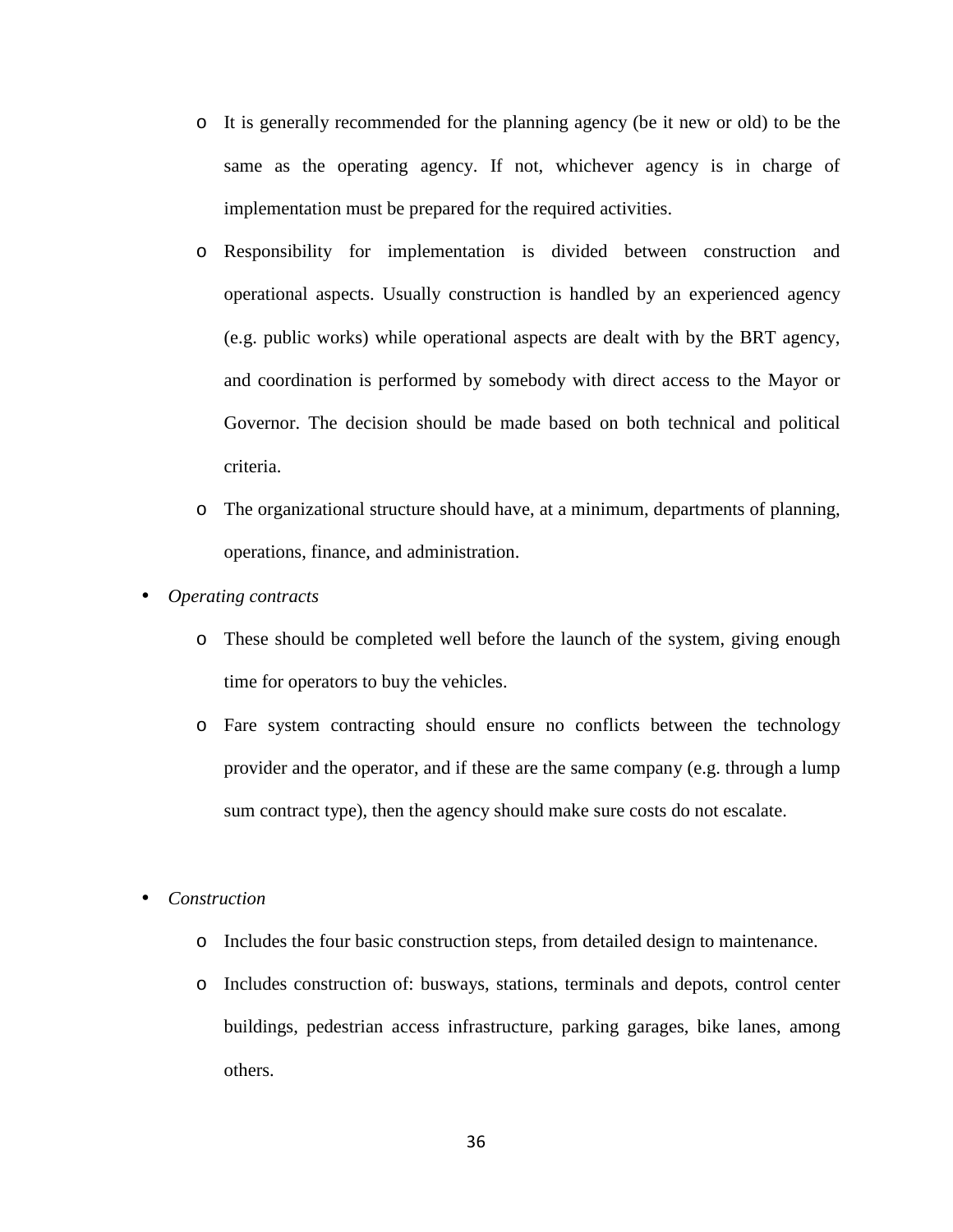- o The contracting structure should ensure: minimize government's costs, risk, financing cost, delays and transaction costs, coordination problems, and substandard construction. The number of contracts should not be too many or too few, based on local circumstances.
- o It is important to note that the construction of a system not only affects its technical performance but also its image. Therefore, it must be as organized as transparent as possible.
- o All stakeholders affected by the construction should be given appropriate participation in the process and mitigation strategies should be in place before construction begins.
- o Quality and speed should be higher than for standard road projects.
- *Maintenance* 
	- o Vehicle maintenance is the responsibility of the operators in most cases, but strict contractual standards and supervision comes from the overseeing agency. The case is similar for ITS equipment.
	- o BRT stations, especially their turnstiles, should be functioning at all times, since they are small compared to underground transit stations but carry as many passengers.
	- o Infrastructure maintenance depends on whether there was a PPP with contractors and what longer term quality contracts demand from contractors.

The implementation plan for developing nations' BRT planning includes many elements applicable to all sorts of public transportation projects in developed countries as well. However, some aspects are particular for BRT under any development context. An important factor to take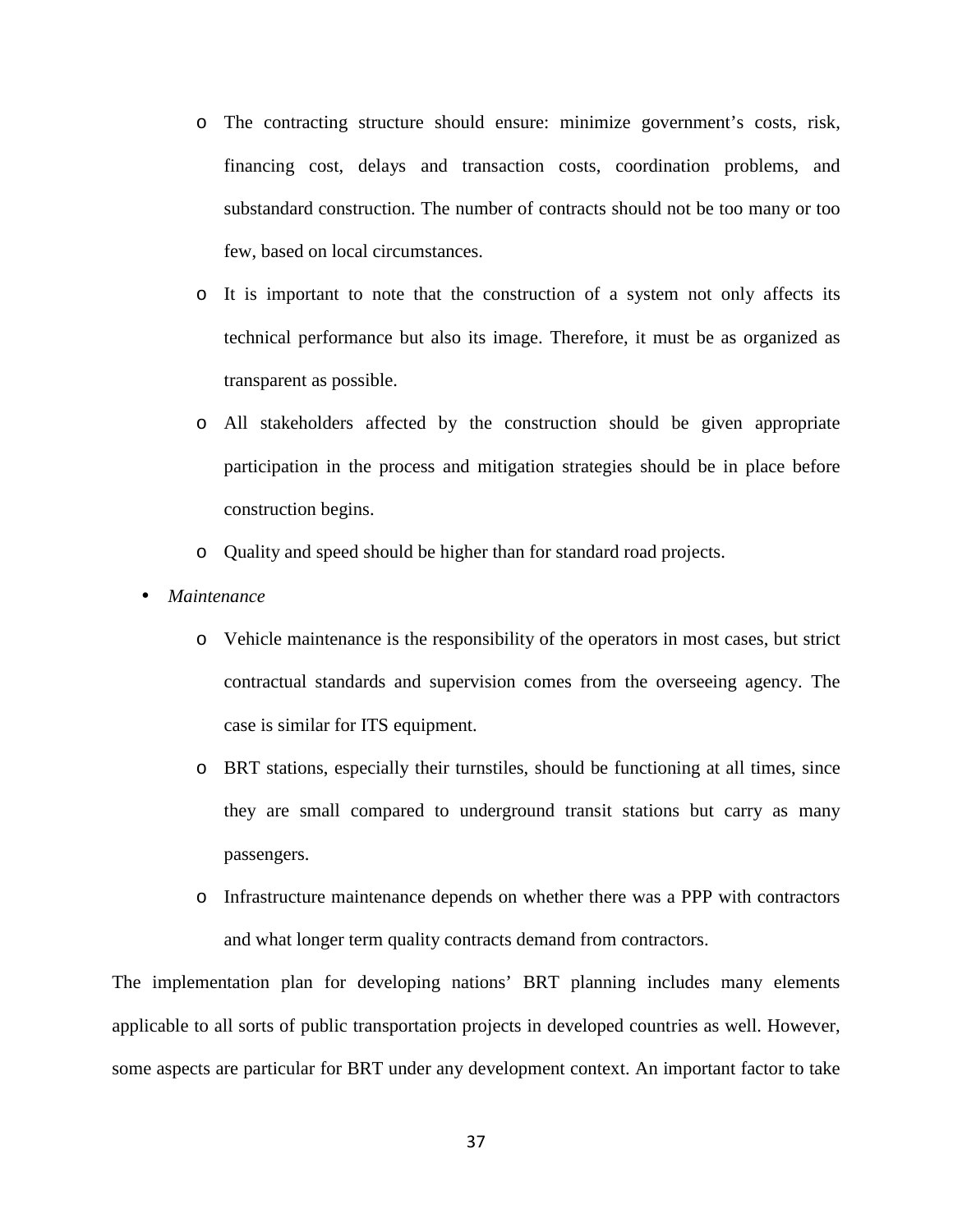into account in BRT implementation is that construction differs from that of rail transit projects (highly specialized, fewer interactions with as many urban streets) but also from road projects (lower precision, usually not though as part of a system).

In the US, notable BRT projects have been implemented under the umbrella of an existing transit agency. They continue to be publicly owned and operated and are integrated with RBS and HRT/LRT, so many of the "agency creation" and "contractual agreements" mentioned here are irrelevant under the current institutional framework.

### **3.3. BRT planning literature assessment**

In this chapter, two major planning guides were summarized and reviewed, along with other relevant literature. One (ITDP Planning Guide 2007) is more general and comprehensive in nature, touching almost every aspect of BRT planning possible, yet most of its content is more applicable to developing countries. A strong point of this guide is the contribution of international consultants who actually participated in the design and implementation of many successful systems, and thus bring unique insights and detailed case studies into the mix. Before this edition, the only existing version was one developed by the Sustainable Urban Transportation Project (SUTP) of the German Cooperation Agency (GTZ), which had some good technical information, but was not nearly as comprehensive and practical as the current guide. A weakness of this guide is that it is not compact enough for a practitioner to easily grasp the many iterative factors that affect BRT planning.

The other (TCRP Report 118 Practitioner's Guide) serves more as a quick reference guide, and is much more US-based. It misses many topics such as implementation and evaluation guidelines and impacts, but does a much better job at focusing on the characteristics of BRT and their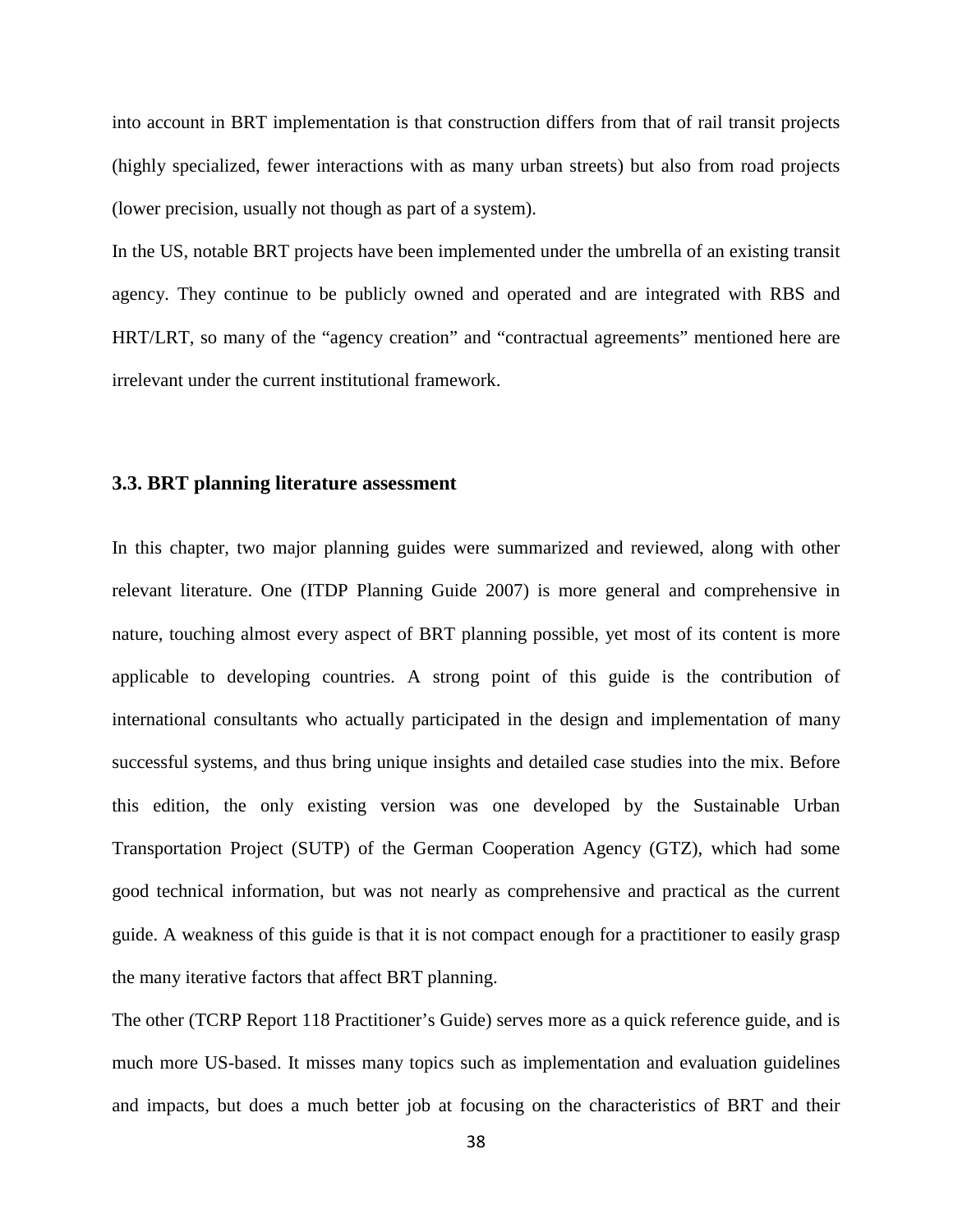relationship to performance and to decision-making. It sees BRT under a much narrower focus: as a packaging of features that enhance current bus service, decreasing travel time and increasing ridership. Its methodologies are built on case studies from previous TCRP Reports 90, vols. 1: Case studies and 2: Implementation Guidelines (Levinson et al. 2003) and the Characteristics of BRT for Decision Making (2004, FTA), which at the time were good sources of reference but were weak in terms of implementation and decision-making. Thus, aside from papers giving recommendations for successful BRT planning (Levinson: 2003; Darrido, 2003), there were virtually no useful guides before 2007. Therefore, their publication was a major leap forward in BRT planning literature and so far nothing of relevance has been produced after. There has been no published feedback and their recent publication makes it is difficult to assess how useful they could be in practice.

Since many of the case studies are either getting old and becoming less relevant in a modern BRT context, or reaching new stages of maturity, planning guidelines could benefit from newer case studies and a fresher look at their assessment that transcends basic metrics such as simple travel time savings benefits and busway local costs. This analysis approach would help determine clearly when a BRT system is successful, what are its strengths and weaknesses, and how to plan for optimum performance. The rest of this thesis uses a case study approach to get closer to this objective.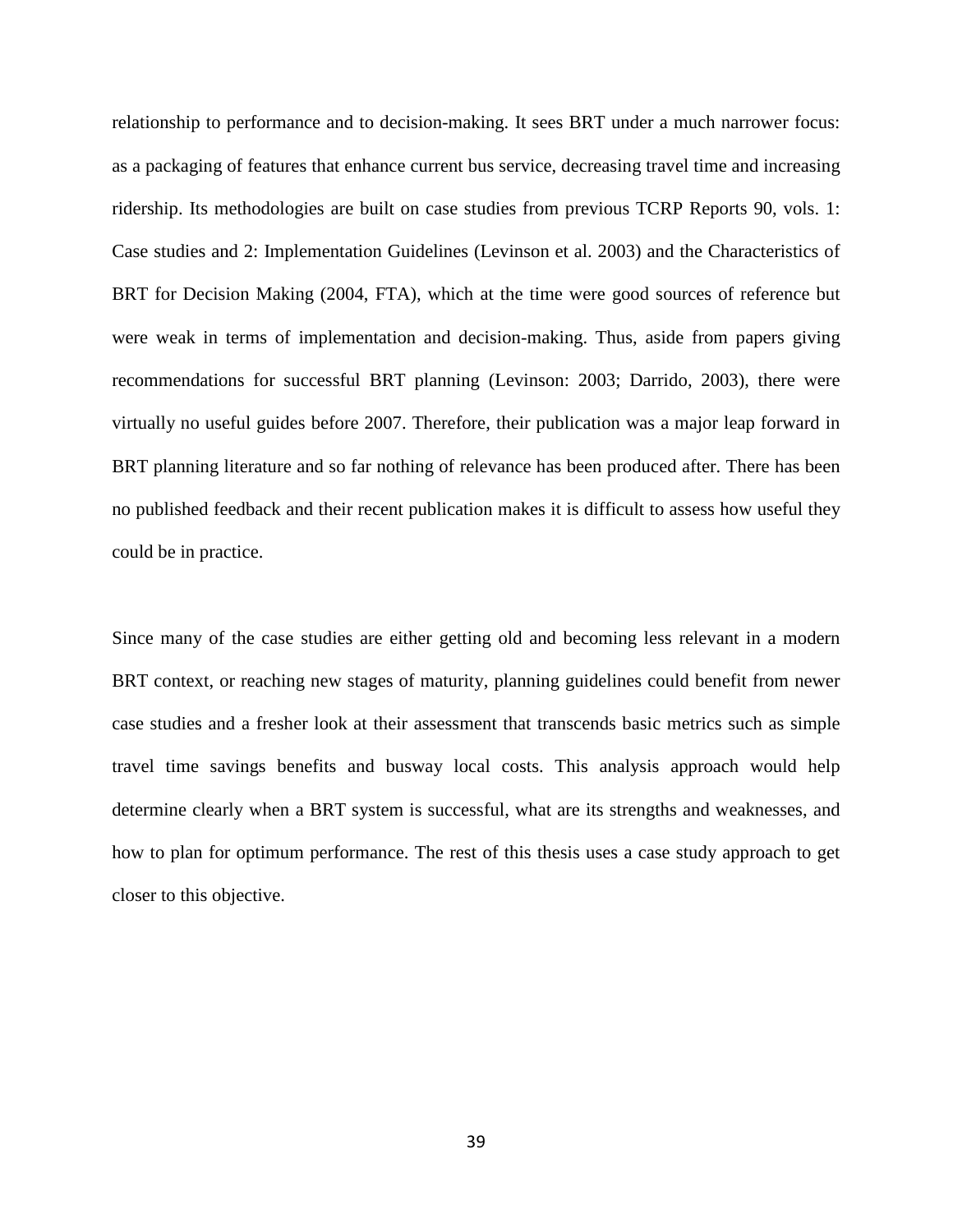## **CHAPTER 4. IMPLEMENTING BUS RAPID TRANSIT – STATE OF THE PRACTICE**

### **4.1. Introduction**

The previous chapter looked at implementation from a planning standpoint, while this chapter focuses on the successes and problems of implementing different forms of BRT in different countries. The conclusions are based on an overall case study evaluation, using qualitative and quantitative comparisons. Issues are identified and related to the recommendations given in Chapter 3.

### **4.2. State of Development**

As mentioned in Chapter 2, BRT gets implemented very quickly relative to other modes. This characteristic explains the rapid expansion of the industry around the world, especially in developing countries. Figure 1 shows a map of the current rapid transit systems (bus and railbased) operating fully and their magnitude in terms of daily transported passengers. Notice that rail systems (HRT, LRT, monorail) are still a majority in number but that BRT has a strong presence in the Americas, Asia, and Australia. The map also shows the countries within geocultural regions, since their characteristics should influence modal distribution.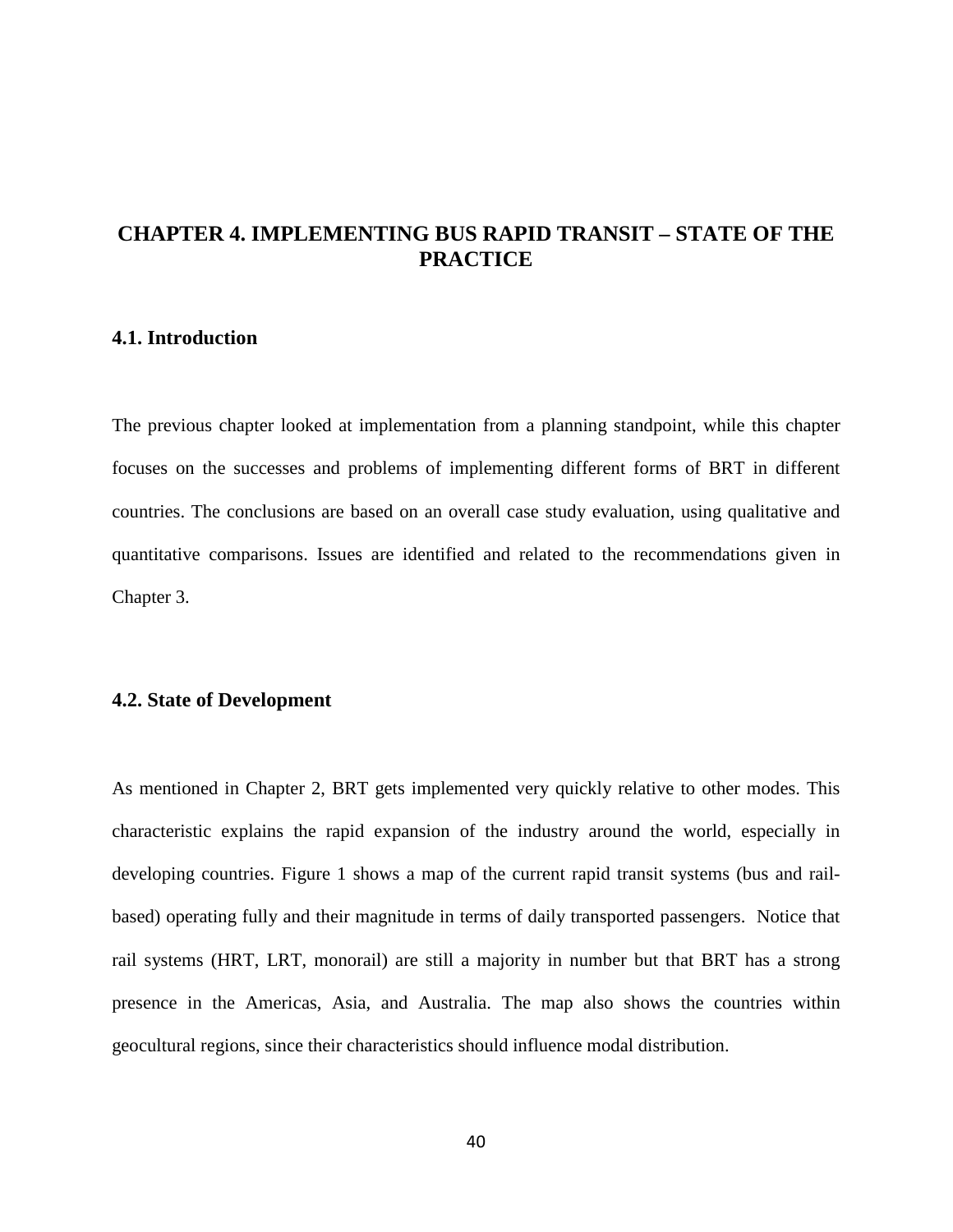

**Figure 1. Rapid Transit Systems by Mode** 



**Figure 2. Bus Rapid Transit Systems by Ridership**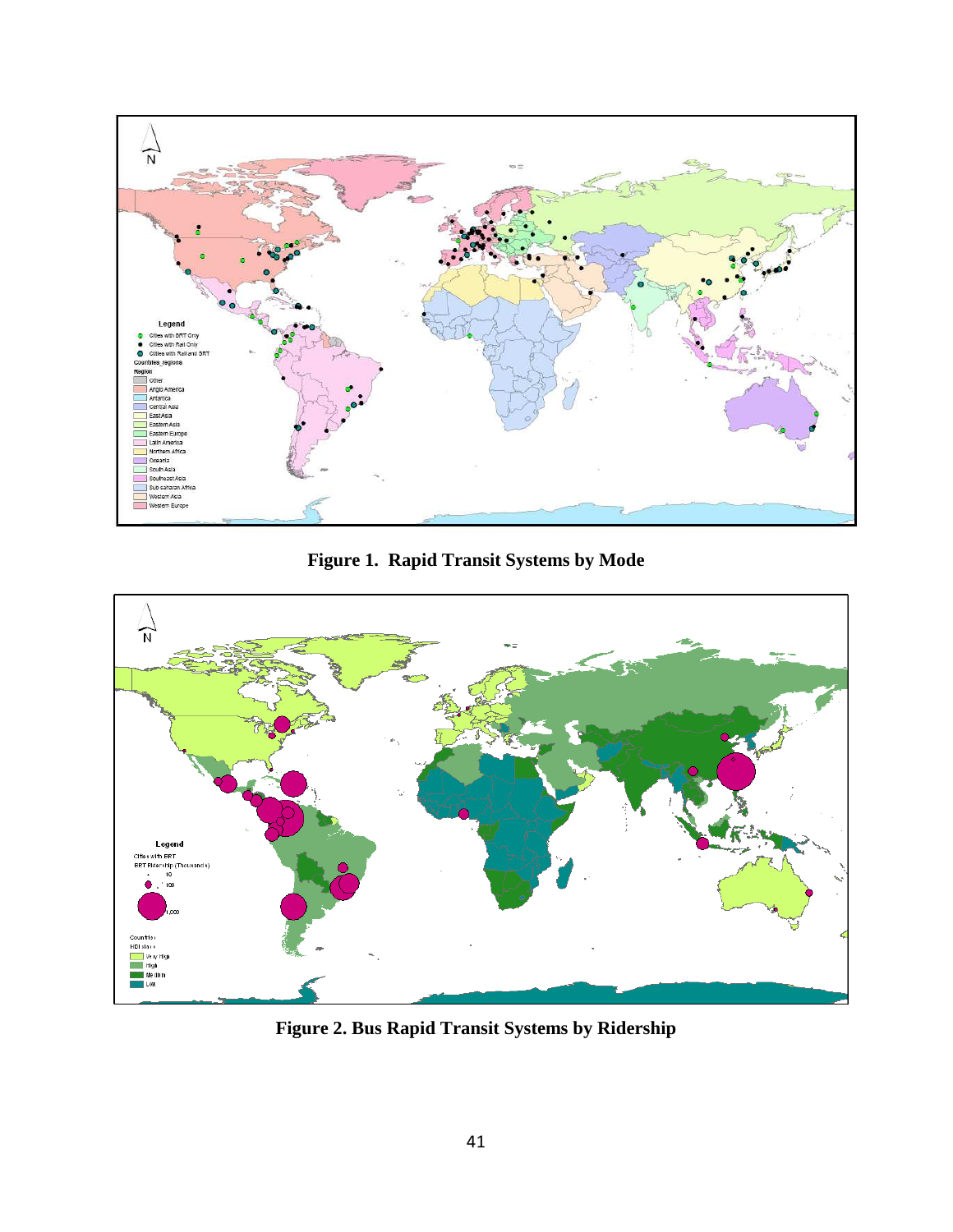Figure 2 shows the most relevant BRT systems in the world in terms of ridership and countries by level of human development using United Nations criteria. Even without normalizing for length and population, or modal share, the results clearly show that the utilization level of BRT systems in Latin America is consistently several orders or magnitude above the other regions. The only noticeable systems in terms of ridership in the developed world are in Nagoya (Japan) and Ottawa (Canada). Pittsburgh (USA) and Brisbane (Australia) are still worth mentioning as high ridership systems, but their service quality and capacity would have the potential or much higher patronage. This contrasts with systems like TransJakarta (Indonesia), which is a moderate-low quality BRT system but carries 10 times as many daily passengers as the O-Bahn (Adelaide), which has 5 times as much capacity. This should not come as a surprise, since it is well known that developing countries have a much higher proportion of "captive riders", but helps but into perspective the different BRT planning principles I have mentioned throughout this thesis.

Despite this contrast, developing countries have been suffering from modal competition within low income travelers in the last 10 years, due to an exponential growth in motorcycle use. While that is not yet a direct problem with having sufficient transit demand, it can affect a systems' cost effectiveness. In those with no significant subsidies, lower productivity could lead to higher fares, which would create a vicious cycle of increasing motorization. Therefore, the faster systems get implemented without compromising quality, the better chances of continued expansion these could have.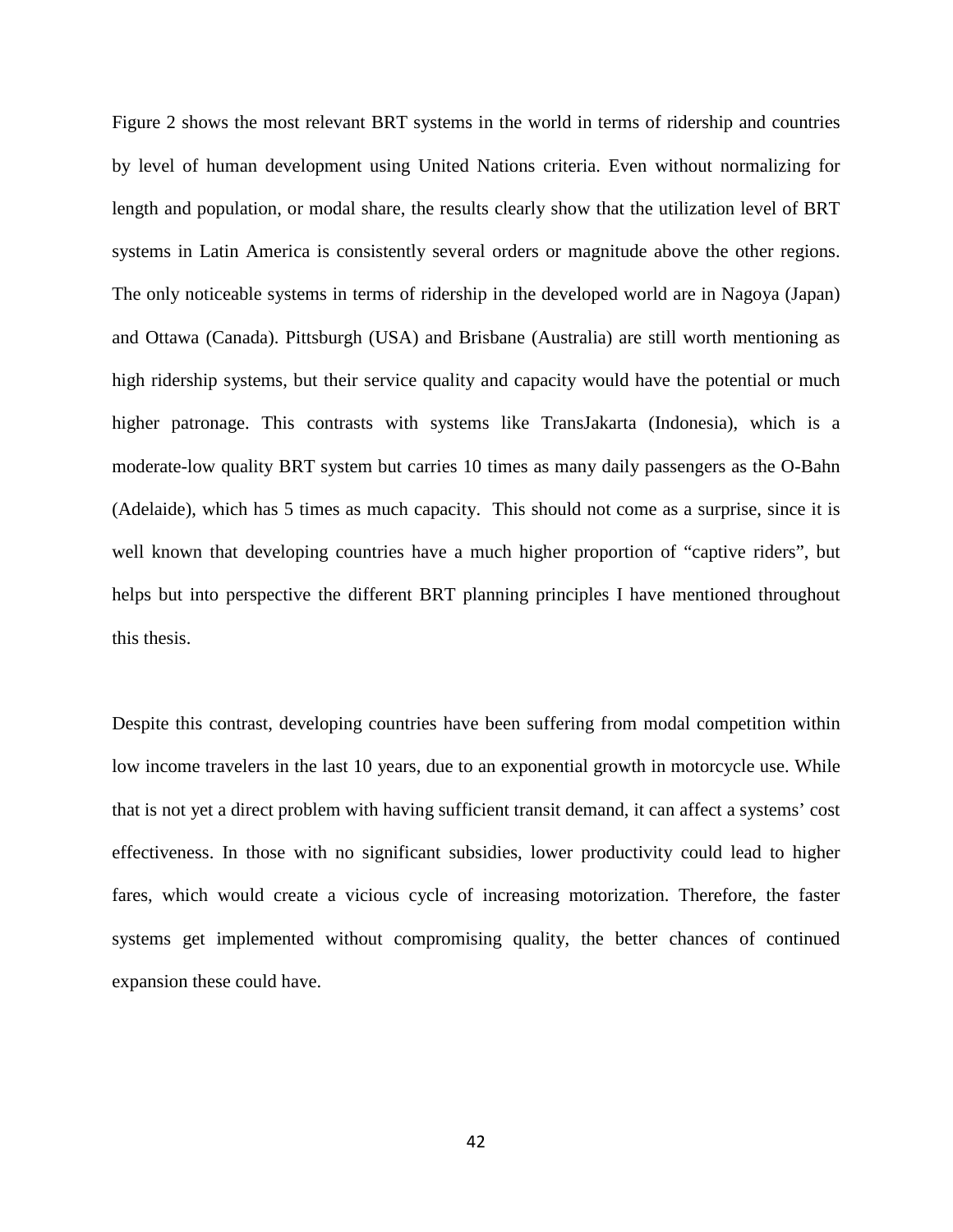

**Figure 3. Implementation of Rapid Transit Systems over Time** 

In this regard, Figure 3 shows that BRT has been really a phenomenon of the last 10-15 years, since the Curitiba model evolved and was replicated. Rail based transit, on the other hand, has kept a linear growth since the late 1960's. What the graph does not show is that within rail as a supra mode, LRT has been gaining more ground over HRT for two main reasons. First, most cities need to fill the gap between their high capacity, low coverage rail systems and their low capacity, high coverage regular bus service, which is most appropriate filled by a BRT-Lite or an LRT ( Vuchic, 2007). Second, the prohibitive costs of HRT has led to the popularization of LRRT, which is achieves similar service but at a lower cost. New HRT systems are rare, although they continue to be expanded for demand and political reasons, but a slow pace due to the relative high costs. Figures 4 and 5 better explain the real magnitude of rapid transit systems by showing not only their sheer number but the length of their exclusive right of way (EROW) and their patronage.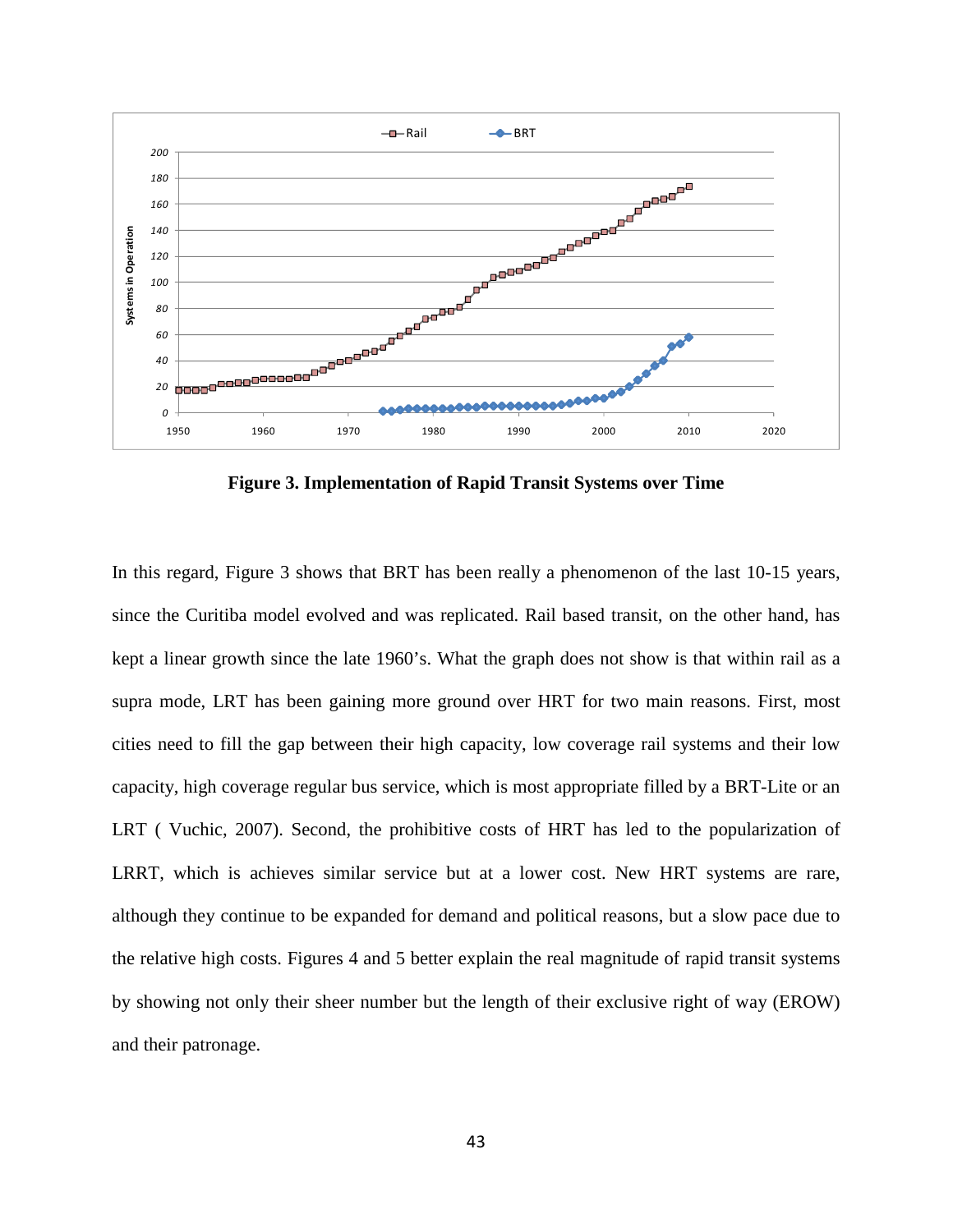

**Figure 4. Cumulative Exclusive Right of Way miles for Rapid Transit Systems** 



**Figure 5. Cumulative Daily Ridership for Rapid Transit Systems**<sup>9</sup>

.

<sup>&</sup>lt;sup>9</sup> These figures do not take into account all of the systems shown in figure 3, only the ones for which both length and ridership data was found. While data was available for actual length and age of systems, it is not a time series, so real growth cannot be calculated.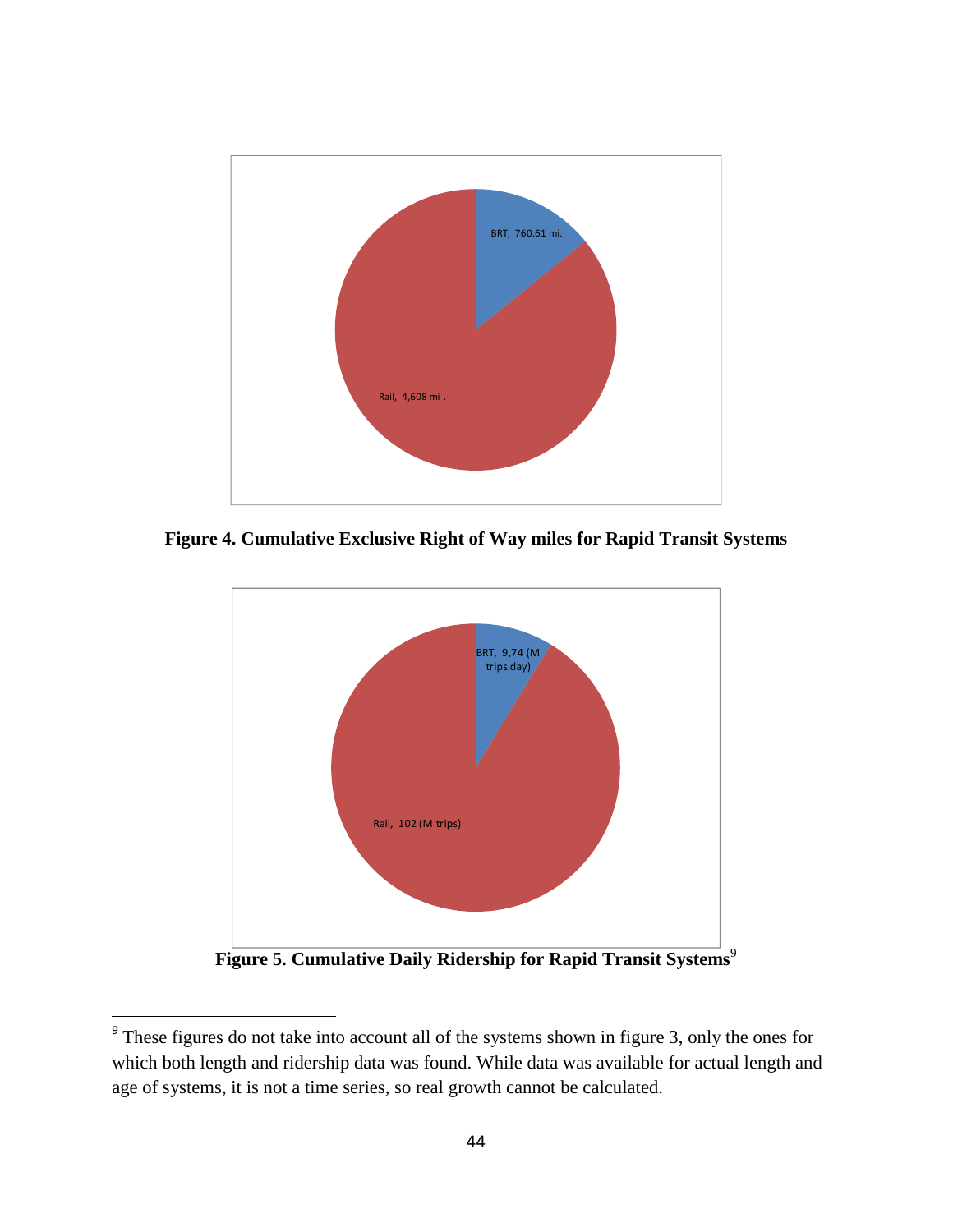Figure 4 shows that BRTs are catching up with rail not only in system quantity but in coverage as well. One out of 10 exclusive right-of-way miles for transit in the world are now used by buses. This was unthinkable 10 years ago. Since most systems until the mid 1990s were based on busways, Figure 4 does not state but suggests that the growth in EROW miles has not been as fast as the growth in systems. This could be confirmed by the many BRT systems that include a significant portion of the trip in mixed lanes. This trend is mostly due to significant improvements in applying signal priority – most often seen in the US - , and phased implementation of BRT elements within an existing corridor, which usually occurs under budget constraints or political pressure. The greater flexibility of BRT with respect to LRT in transitioning from exclusive to mixed right-of-way for many branches becomes a disadvantage when implementers conform to a "bus improvements" concept. Another aspect of this trend is that the exponential growth rate in new systems - which should continue, since more systems are currently planned for the next decade than implemented in the last – is not indicative of their continued expansion. As it is observed later in this chapter, it seems easier to build new systems than to expand them.

Figure 5 shows that BRT's share of total ridership is similar to its share of total miles of Figure 4. This results supports the argument that (albeit slight differences in IVTT unfavorable to BRT), BRT infrastructure carries just as many passengers as rails on a distance basis. This thesis will not explore the productivity rates for different modes to dispel myths about their capacity, since that has already done before (Mohan, 2008), but it is a finding worth mentioning. As a final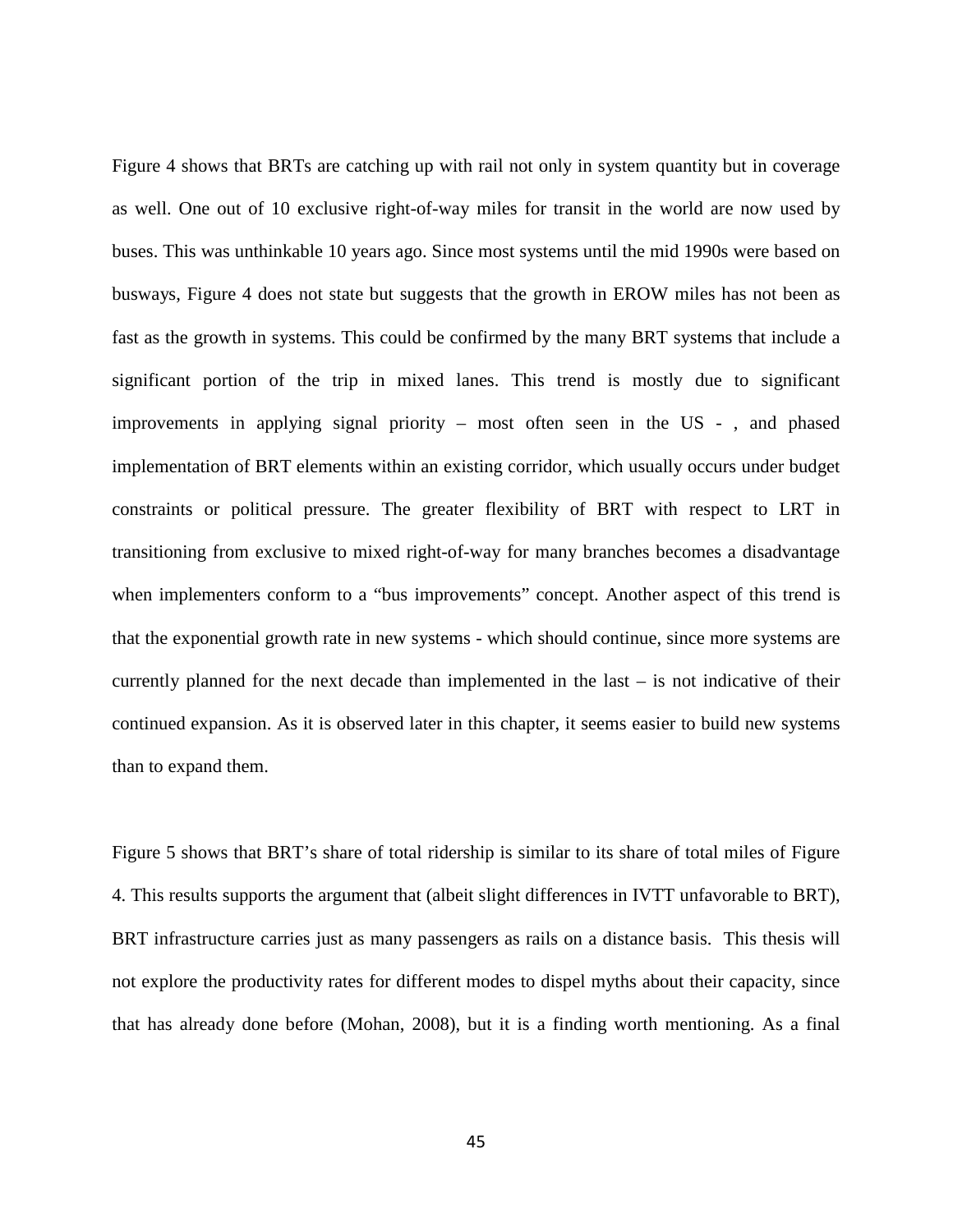observation, a slow system expansion could also be affecting the ridership-to-systems ratio. The next section will explore the practical reasons behind this issue, using case studies.

### **4.3. Case study selection criteria**

What follows from this point on is a deeper look at the characteristics, performance, and implementation issues of related BRT systems. For this purpose, only systems that represent the higher part of a spectrum of BRT systems in terms of system components will be considered. A low threshold is set at the point where systems are not considered according to the definitions of BRT in Chapter 2. This classification will be determined by two metrics defined as the Bus Rapid Transit Classification Score (BRTCLASS) and the Coefficient of Variation of the Bus Rapid Transit Element Classification Score Share (CV – BRTECSS), which are based on the BRT elements framework of the CBRT document (FTA, 2009). Their formulation is shown below:

$$
BRTCLASS = \sum_{e=1}^{Nel} BRTECS_e
$$

$$
CV-BRTECSS = \frac{\sigma(BRTECSS_1...BRTECSS_{Net})}{\mu(BRTECSS_1...BRTECSS_{Net})}
$$

Where,

$$
BRTECSS_e = \frac{BRTECS_e}{MaxPos.BRTECS_e} = \frac{\sum_{i=1}^{Nsc(e)} Subscore}{\sum MaxPoint_i}
$$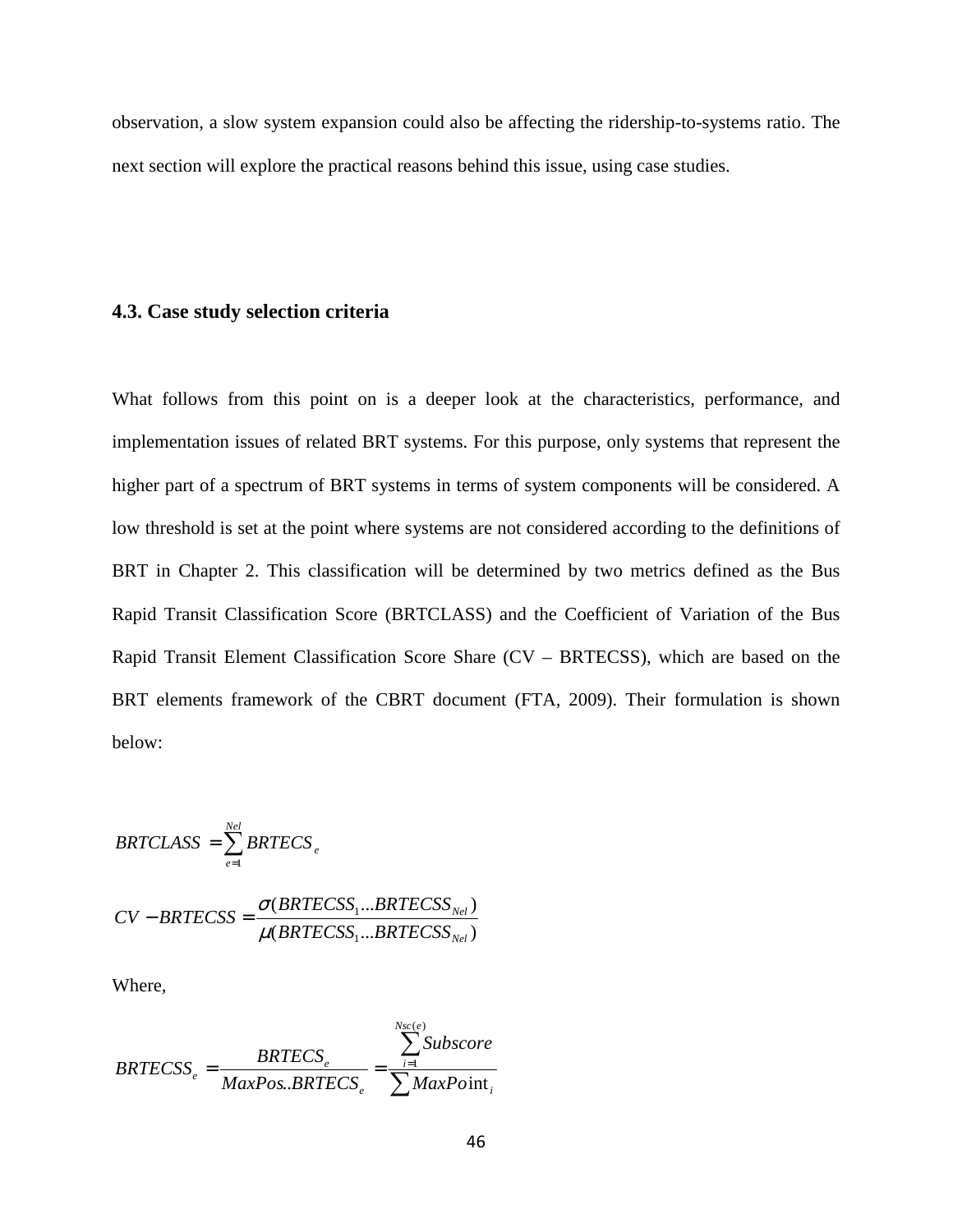Where,

### $Subscore = %Met \times MaxPoint,$

The "percentage met" means how much of a certain BRT subcomponent the system is accomplishing, with each subcomponent having a maximum score of 100 points (the "maxpoint"). Table 1 shows how both metrics are calculated. Note that for grade separation and TSP the points allocated vary. This variable scoring was included because both components are solutions to a similar problem. Table 2 shows how these translate into a meaningful classification. This is the classification used throughout this paper, since it is simple to define. However, the "Quickway" and "LRL" concepts defined by Cain and Hoffman (2008) are included for comparison purposes.

| <b>Major elements</b> | Subcomponent                | % met | <b>Max Points</b>   |     | <b>Subscore</b> | Max. element score | <b>Element score share</b> |
|-----------------------|-----------------------------|-------|---------------------|-----|-----------------|--------------------|----------------------------|
|                       | % Exclusive                 | X     | 17                  | $=$ |                 |                    | $\Sigma$ Subscore          |
| Running Way           | Grade separation            | X     | $5$ to $8$          | $=$ |                 | 27 to 30           | Max. Element score         |
|                       | % Passing @ stations        | X     | 5                   | $=$ |                 |                    |                            |
|                       | Level Boarding              | X     | 10                  | $=$ |                 |                    | $\blacksquare$             |
| <b>Stations</b>       | <b>Access &amp; Quality</b> | X     | 5                   | $=$ |                 | 20                 | $\blacksquare$             |
|                       | Off board payment           | X     | 3                   | $=$ |                 |                    | ٠                          |
|                       | Auto Payment                | X     | 2                   | $=$ |                 |                    |                            |
| <b>Buses</b>          | Capacity Level              | X     | 10                  | $=$ |                 | 15                 |                            |
|                       | Ease of access              | X     | 5                   | $=$ |                 |                    |                            |
|                       | AVL w/Control               | X     | $\overline{7}$      | $=$ |                 |                    |                            |
| <b>ITS</b>            | User info system            | X     | 4                   | $=$ |                 | 15 to 18           |                            |
|                       | Guidance                    | X     | $\overline{2}$      | $=$ |                 |                    |                            |
|                       | <b>TSP</b>                  | X     | $2$ to $5$          | $=$ |                 |                    |                            |
|                       | Closed system               | X     | 10                  | $=$ |                 |                    |                            |
| System                | Multiple corridors          | X     | 3                   | $=$ |                 | 20                 |                            |
|                       | X<br>Multiple routes        |       | 2                   | $=$ |                 |                    |                            |
|                       | Modally integrated          | X     | 5                   | $=$ |                 |                    |                            |
|                       |                             |       | <b>BRTCLASS</b>     | $=$ | Σ               |                    |                            |
|                       |                             |       | <b>CV - BRTECSS</b> | $=$ |                 |                    | $\sigma/\mu$               |

**Table 1. BRT Classification Worksheet**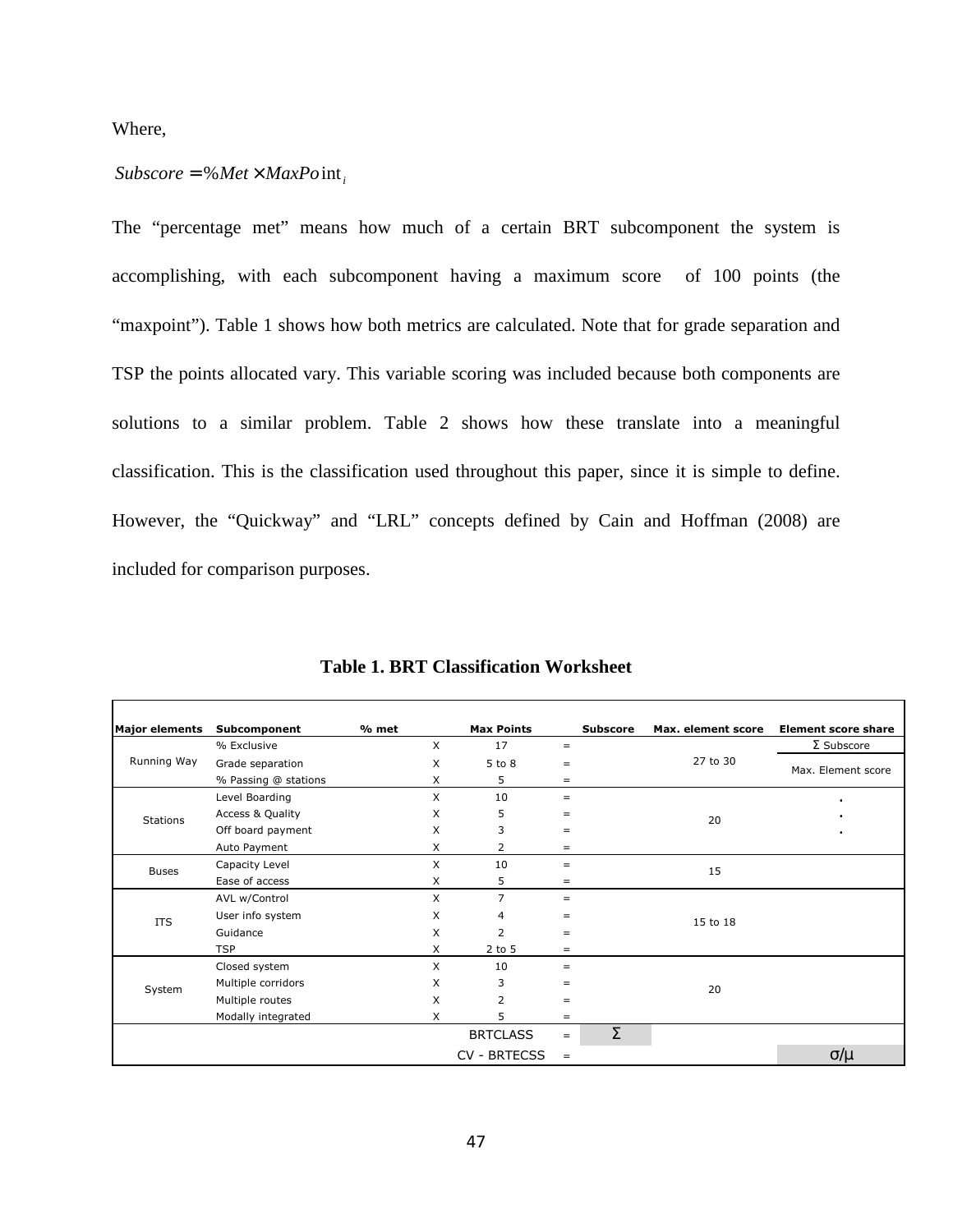| <b>Metric Name</b> | <b>Range of Values</b> |    |        | <b>BRT Range</b>       | <b>Description</b>             |
|--------------------|------------------------|----|--------|------------------------|--------------------------------|
|                    | 0                      | to | -30    | <b>RBS</b>             | No noticeable improvements     |
| <b>BRTCLASS</b>    | 30                     | to | -60    | Pre BRT                | Busways or Bus Improvements    |
|                    | 60                     | to | 80     | <b>Basic BRT</b>       | <b>BRT Lite or BST</b>         |
|                    | 80                     | to | 100    | <b>Premium BRT</b>     | High Level, true rapid transit |
|                    | <b>Range of Values</b> |    |        | <b>Element Balance</b> | <b>Description</b>             |
| CV - BRTFCSS       | 0                      |    | to 0.2 | High                   | Higher element synergies       |
|                    | $0.2^{\circ}$          |    | to 0.4 | Medium                 | Usually one major deficiency   |
|                    | 0.4                    | to |        | Low                    | High component disparities     |

**Table 2. BRT Interpretation of Classification Metrics** 

The scoring methodology is not designed to be a performance evaluation metric (i.e. performance based on needs, component synergies, and user experience), but is reliable enough to accurately classify BRT systems. It also serves as an example to show the relationship between characteristics and performance. While the latter sometimes fails to reflect the former, usually an evaluation of characteristics like this method gives a good idea of how the system can perform.

That is why performance is relaxed as a criterion for classification purposes, since assessing it based on actual implementation is precisely what will be done once the systems are chosen. Other practical aspects about choosing a case study are considered, such as data availability and age of system. The summary of the checklist used to choose the BRT system cases is shown in Table 3. All the criteria need to be met to be considered a valid case study prospect.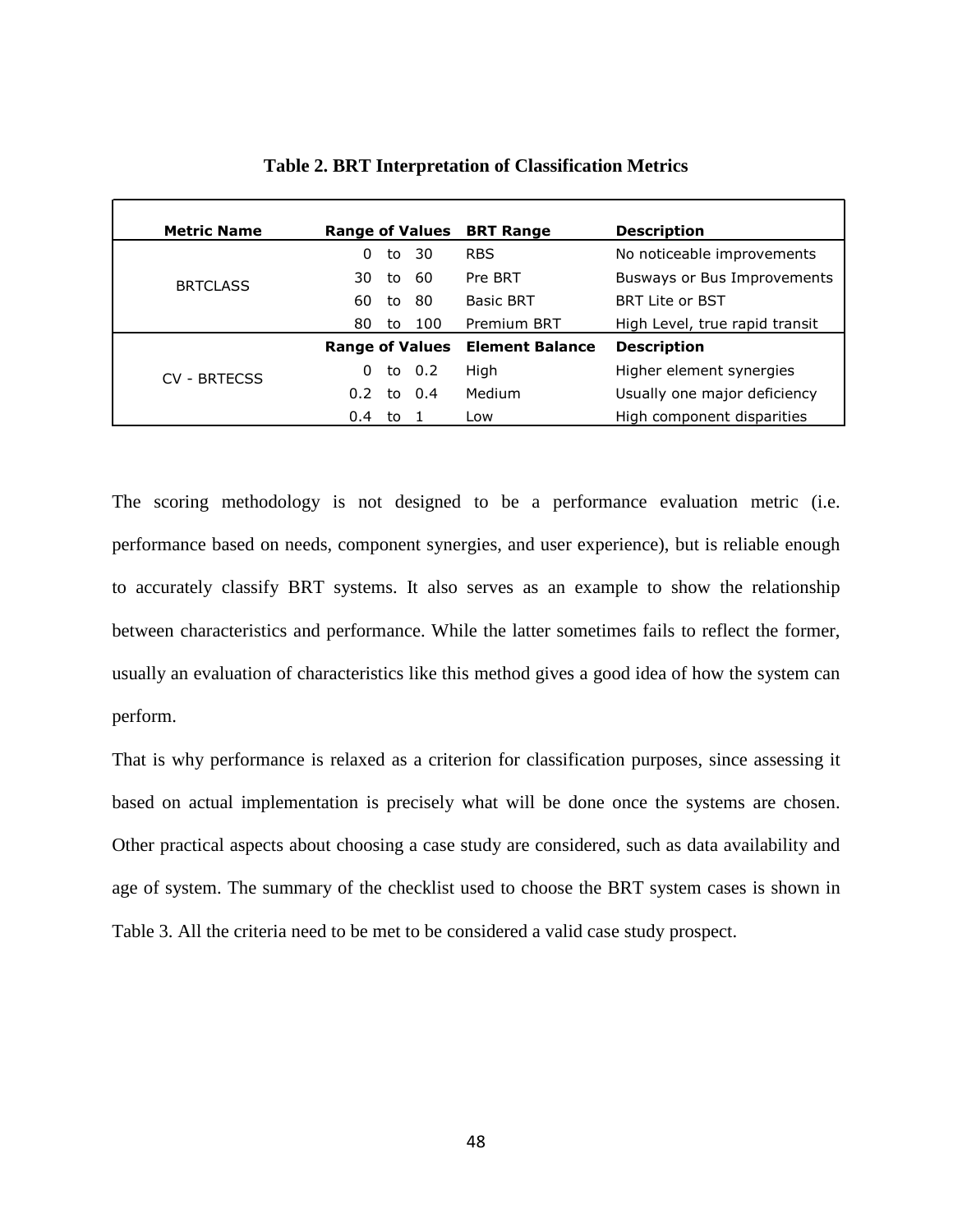| No. | <b>BRT Case Study Selection Criteria</b>                                                                                              | Met? |
|-----|---------------------------------------------------------------------------------------------------------------------------------------|------|
| 1.  | BRT Score (BRTCLASS) above 60.<br>BRTCLASS/CV-BRTECSS>100                                                                             |      |
| 2.  | In operation for <u>one</u> year or more before data<br>acquisition date. (two years if data is gathered from<br>second-hand source). |      |
|     | 3. Reliable and sufficient system data for a high-mid<br>level analysis.                                                              |      |
| 4.  | Reliable and sufficient context data for a high-mid<br>level analysis.                                                                |      |
| 5.  | Is the case study unique enough in terms of<br>characteristics or known impacts?                                                      |      |

### **Table 3. BRT Case Selection Checklist**

Using this methodology, 20 of the most well known "BRT" systems were classified. Out of these, 13 fulfilled the selection criteria (see Table 4). Brisbane Busways, which is arguably a premium BRT system, suffers from the limitations of the method. Otherwise, the scores reflect qualitative descriptions. The systems left out of the case study analyses are all Asian and European systems. The Asian systems were left out because all but Beijing's had a score lower than 60. An exception could have been made for Jakarta, which comes just short of making the list, but is continuously improving and was the first system (the latest is in Lagos, Nigeria) in Asia that tried to make a lighter version of Transmilenio. TransJakarta's implementation issues were studied by Hidalgo (2008) and Wright and Hook (2007) and make a good case study because they show what "not to do" in BRT planning. Classic mistakes in design - small buses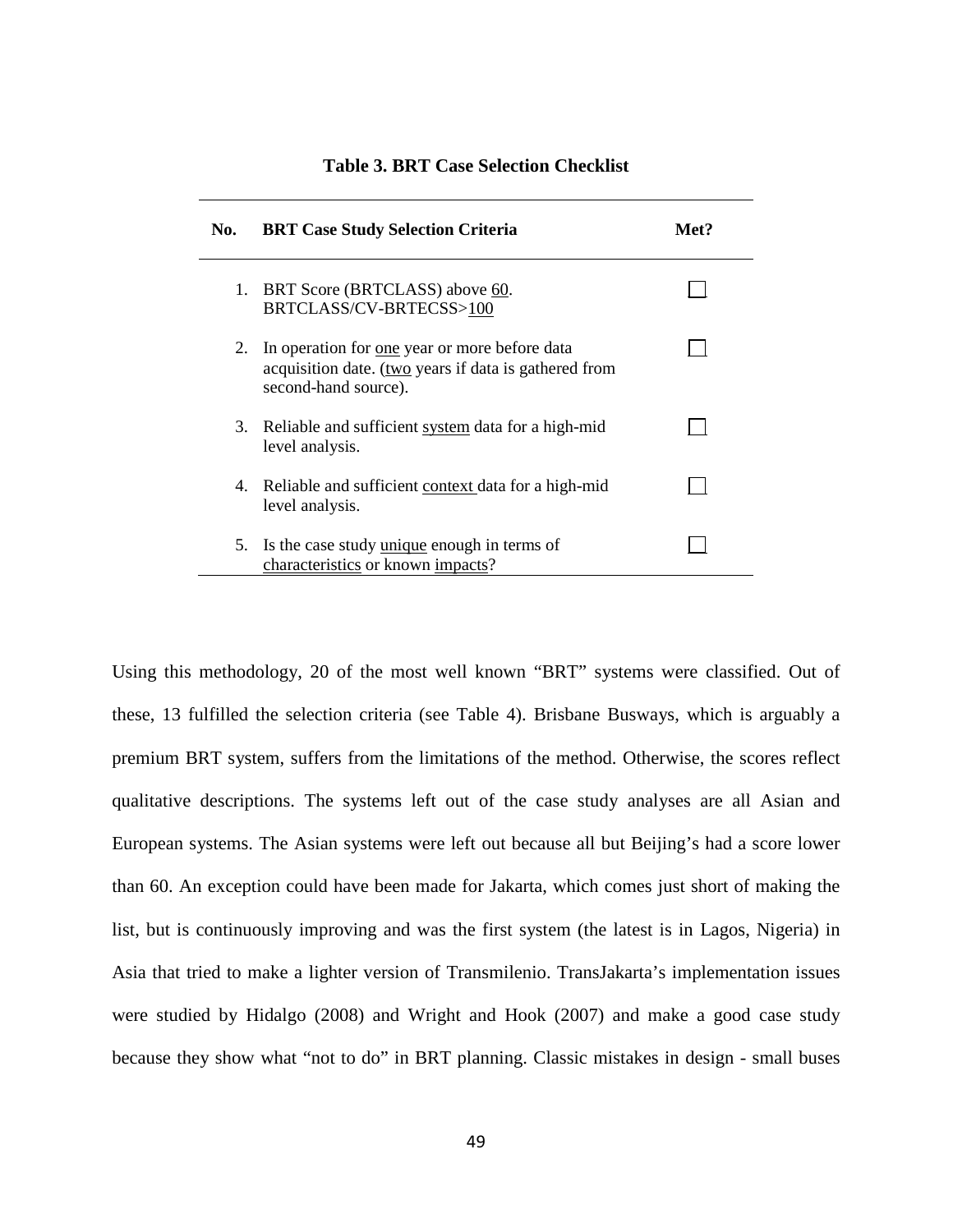with few doors, small stations, and open were made during the first phase. If the scoring method used here had been applied to the system in 2004, it would have scored much lower.

The challenge is that the data needed for the type of analysis performed later in this chapter was not able to be collected - as happened with the two European systems - so no more than a summary of a case study could have been provided. Also, since its problems are clearly identifiable, it is no longer as relevant for people not familiar with BRT planning. More interesting are systems that are arguably successful, but are facing challenges to maintain or improve their success. Finally, to put things into a geographic perspective, Table 5 shows that most established BRT systems fit the "basic" designation, and that all "premium" BRT systems are located in Latin America----not surprising, since this is where the concept was invented. Figure 6 shows this on a map and, not surprisingly as well, shows that "premium" BRT systems correlate well with the high ridership systems observed in Figure 2.

|                                                        |                 |                       |    | 01                         |                          |                             |                        |                                        |
|--------------------------------------------------------|-----------------|-----------------------|----|----------------------------|--------------------------|-----------------------------|------------------------|----------------------------------------|
| Name                                                   | Metro Area      | <b>Region</b>         |    | <b>BRT Score BRT Range</b> | <b>Score variability</b> | Component<br><b>Balance</b> | Submode                | <b>Main Observation</b>                |
| Transmilenio                                           | <b>Bogota</b>   | Latin America         | 90 | Premium BRT                | 0.11                     | High                        | "Quickway"             | Complete system                        |
| Ecovia/Trole/CN                                        | Ouito           | Latin America         | 69 | <b>Basic BRT</b>           | 0.40                     | Medium                      | Light Rail Lite        | Not Integrated                         |
| Sistema Integrado                                      | Curitiba        | Latin America         | 84 | Premium BRT                | 0.21                     | Medium                      | Hybrid                 | Integrated, needs upgrade              |
| Interligado                                            | Sao Paulo       | Latin America         | 77 | <b>Basic BRT</b>           | 0.24                     | Medium                      | "Quickway"             | Low Tech (ITS)                         |
| Transantiago                                           | Santiago        | Latin America         | 76 | <b>Basic BRT</b>           | 0.24                     | Medium                      | "Quickway"             | <b>Infrastructure Deficient</b>        |
| Metrobus                                               | Mexico D.F.     | Latin America         | 88 | Premium BRT                | 0.16                     | High                        | "T-Way"                | Limiting Infrastructure                |
| <b>TEOR</b>                                            | Rouen           | <b>Western Europe</b> | 68 | <b>Basic BRT</b>           | 0.34                     | Medium                      | <b>Light Rail Lite</b> | <b>Infrastructure Deficient</b>        |
| Zuidtangent                                            | Amsterdam       | <b>Western Europe</b> | 76 | <b>Basic BRT</b>           | 0.23                     | Medium                      | <b>Light Rail Lite</b> | <b>Infrastructure Deficient</b>        |
| Transitway                                             | Ottawa          | Anglo America         | 69 | <b>Basic BRT</b>           | 0.37                     | Medium                      | "Quickway"             | Low Tech (ITS + Stations)              |
| Silver Line                                            | <b>Boston</b>   | Anglo America         | 70 | <b>Basic BRT</b>           | 0.16                     | High                        | Hybrid                 | <b>Limiting Infrastructure</b>         |
| <b>Busway</b>                                          | Miami           | Anglo America         | 62 | <b>Basic BRT</b>           | 0.37                     | Medium                      | "Quickway"             | Very Low Tech (ITS + Stations)         |
| South/West/MLK                                         | Pittsburgh      | Anglo America         | 63 | <b>Basic BRT</b>           | 0.57                     | Low                         | "Quickway"             | Extremely Low Tech (All)               |
| Orange Line                                            | Los Angeles     | Anglo America         | 64 | <b>Basic BRT</b>           | 0.31                     | Medium                      | "T-Way" (LRL)          | Stations: weakest element              |
| O-bahn                                                 | Adelaide        | Australia             | 76 | <b>Basic BRT</b>           | 0.34                     | Medium                      | "T-Way"                | Stations: weakest element              |
| <b>SE Busway</b>                                       | <b>Brisbane</b> | Australia             | 75 | <b>Basic BRT</b>           | 0.33                     | Medium                      | "Quickway"             | Stations: weakest element              |
| Minquan BRT                                            | Taipei          | East Asia             | 49 | Pre BRT                    | 0.42                     | Low                         | Light Rail Lite        | Station-weak, not a system             |
| <b>Median Bus Lanes</b>                                | Seoul           | East Asia             | 46 | Pre BRT                    | 0.40                     | Low                         | Light Rail Lite        | <b>Highly Infrastructure Deficient</b> |
| <b>Bus Improvements</b>                                | Beijing         | East Asia             | 76 | <b>Basic BRT</b>           | 0.24                     | Medium                      | <b>Light Rail Lite</b> | User-experience deficiencies           |
| <b>Bus Lanes</b>                                       | Kunming         | East Asia             | 37 | Pre BRT                    | 0.55                     | Low                         | Light Rail Lite        | Just a busway                          |
| Transjakarta                                           | Jakarta         | Southeast Asia        | 57 | Pre BRT                    | 0.34                     | Medium                      | "T-Way"                | Low Tech, Mediocre Design              |
| Does not meet Criterion 1<br>Does not meet Criterion 4 |                 |                       |    |                            |                          |                             |                        |                                        |

**Table 4. BRT Scoring, Classification and Selection**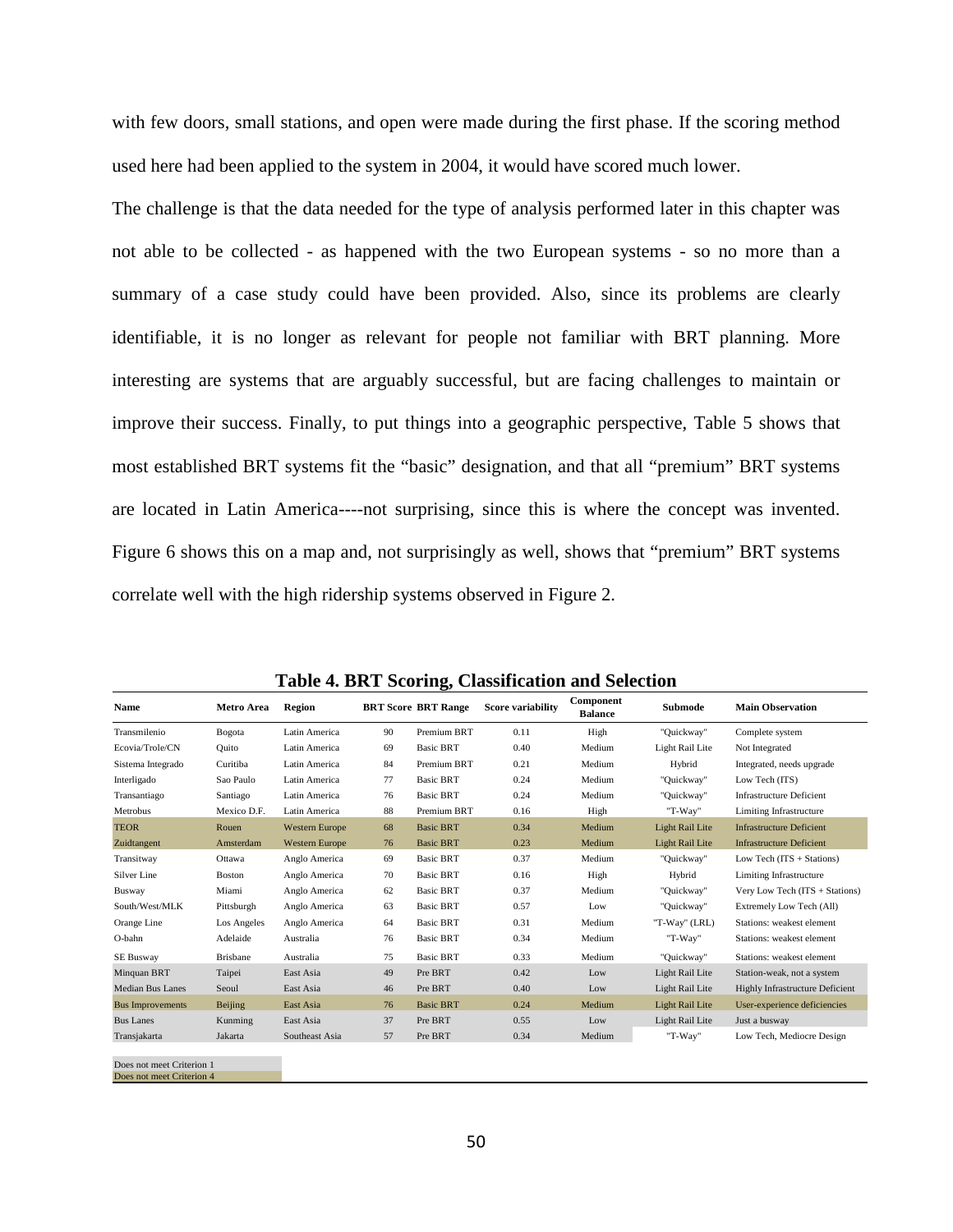| <b>Region</b>  | <b>Premium BRT</b> | <b>Basic BRT</b> | <b>Pre BRT</b> | <b>RBS</b> | <b>All types</b> |
|----------------|--------------------|------------------|----------------|------------|------------------|
| Latin America  | 3                  | 3                | 0              | O          | 6                |
| Western Europe | 0                  |                  |                |            |                  |
| Anglo America  | 0                  | 5                |                | 0          | 5                |
| Australia      | 0                  |                  |                | 0          |                  |
| East Asia      | 0                  |                  | 3              |            | 4                |
| Southeast Asia | 0                  | 0                |                | 0          |                  |
| All Regions    | 3                  | 13               | 4              |            | 20               |

# **Table 5. Number of BRT systems evaluated**



**Figure 6. Case studies by BRT Class** 

# **4.4. Qualitative Evaluation**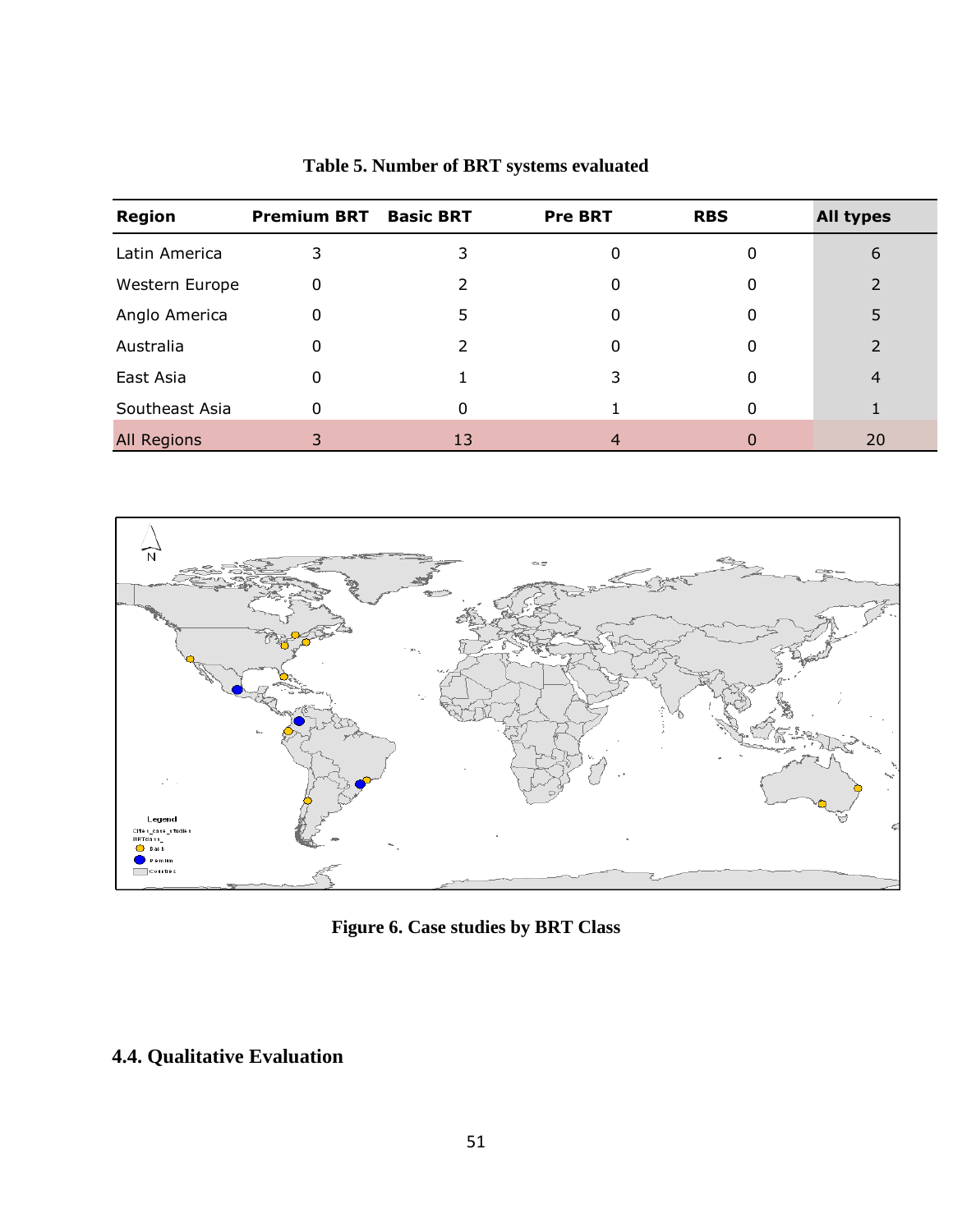This section summarizes the implementation of the 13 systems by comparing key characteristics and identifying current issues. In doing so, the objective is to understand the reasons behind the systems characteristics and performance from a qualitative perspective. By giving a context to the systems, the subsequent quantitative analysis should be easier to interpret.

### **4.4.1. Context**

When a new transit mode emerges, a complex problem arises. Its continued success depends on how it is perceived. Its image greatly depends on the performance of the first few systems that get implemented, and especially, their initial performance. Yet this initial performance suffers more compared to other, more established modes, since there is little experience to draw upon. And if on top of that, the financial constraints and political pressure for rushed implementation that are common in many developing countries are added, chances for success could be very limited. If a major failure occurs, then the industry's modal momentum could be stymied for decades. However, from a more optimistic perspective, these constraints can be used positively to come up with creative, more cost-effective solutions. Given low quality RBS preceding a BRT system and high transit ridership captivity can lead to more satisfied users. All of these conditions presented themselves in South America at a point in time a little more than a decade ago and thus high capacity, fully-featured, premium BRT was born in Bogotá. Before then, notable examples of proto-BRT had been implemented: O-bahn, in Adelaide, Australia; Transitway, in Ottawa, Canada; and RIT, in Curitiba, Brazil. Quito had previously copied some of Curitiba's elements, but the system was quite incomplete at the beginning. So, while these were systems that are now effectively BRT, at the time they did not have all the elements required to fit the modern definition; or if they did, they were not considered a distinctive mode,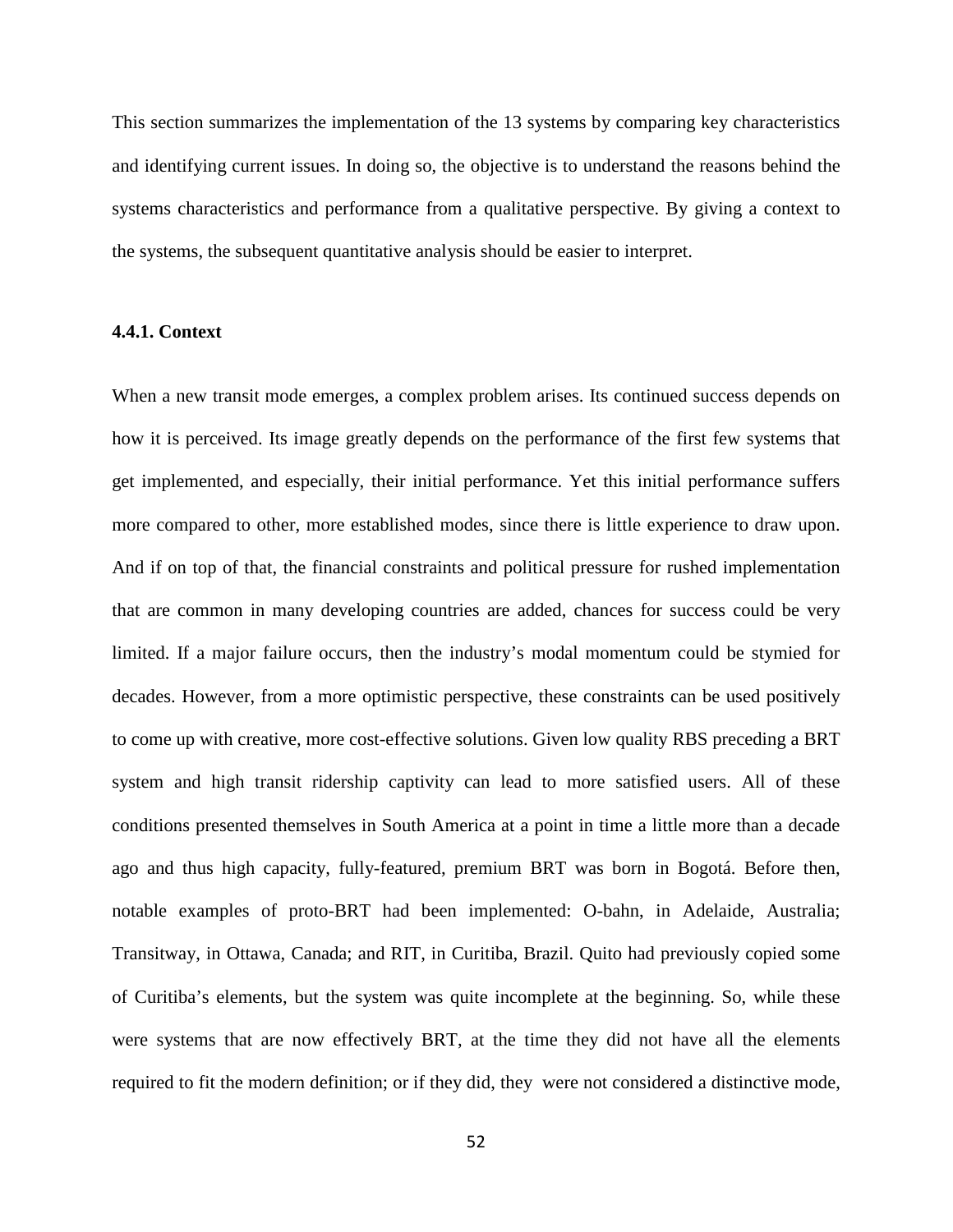since they evolved slowly over time, adapting to local conditions. Upon Transmilenio's success in Bogotá, the Federal Transit Administration (FTA) played an important role in promoting this combination of elements as characteristic of a new mode, the first true rapid transit with rubber tires running on concrete. After that, different economic, spatial, institutional, and cultural conditions have made the mode's establishment and maturation perhaps more difficult than expected, despite BRT's popularity. More than difficult, these conditions created an unexpected divergence in scope and quality. In scope, there is the now the well known distinction between "LRL" and "Quickway" and their "siblings". In quality, many systems around the world, especially those in Asia, have copied successful South American BRTs very poorly.

While the case studies are not representative of this wide range of systems since only the highest performing were chosen, their history tells us much about the development of a new mode. Part of their "incremental implementation" and "ease and speed of implementation", which can be huge advantages, are also their Achilles heels, especially when past experience is not applied and quality control is inadequate.

#### **4.4.2. Assessment**

Table 6 shows the many factors that affected the implementation of the chosen case studies, how decision-making took place, and how these translated into performance, evaluated from a broad, qualitative perspective. *Function* refers to the place and structure of the system: back--bone, which is basically a trunk-route oriented system that is the major mass transit mode; comprehensive, which means that different levels of BRT cover the whole city; and complementary, when BRT is secondary to another mass transit system.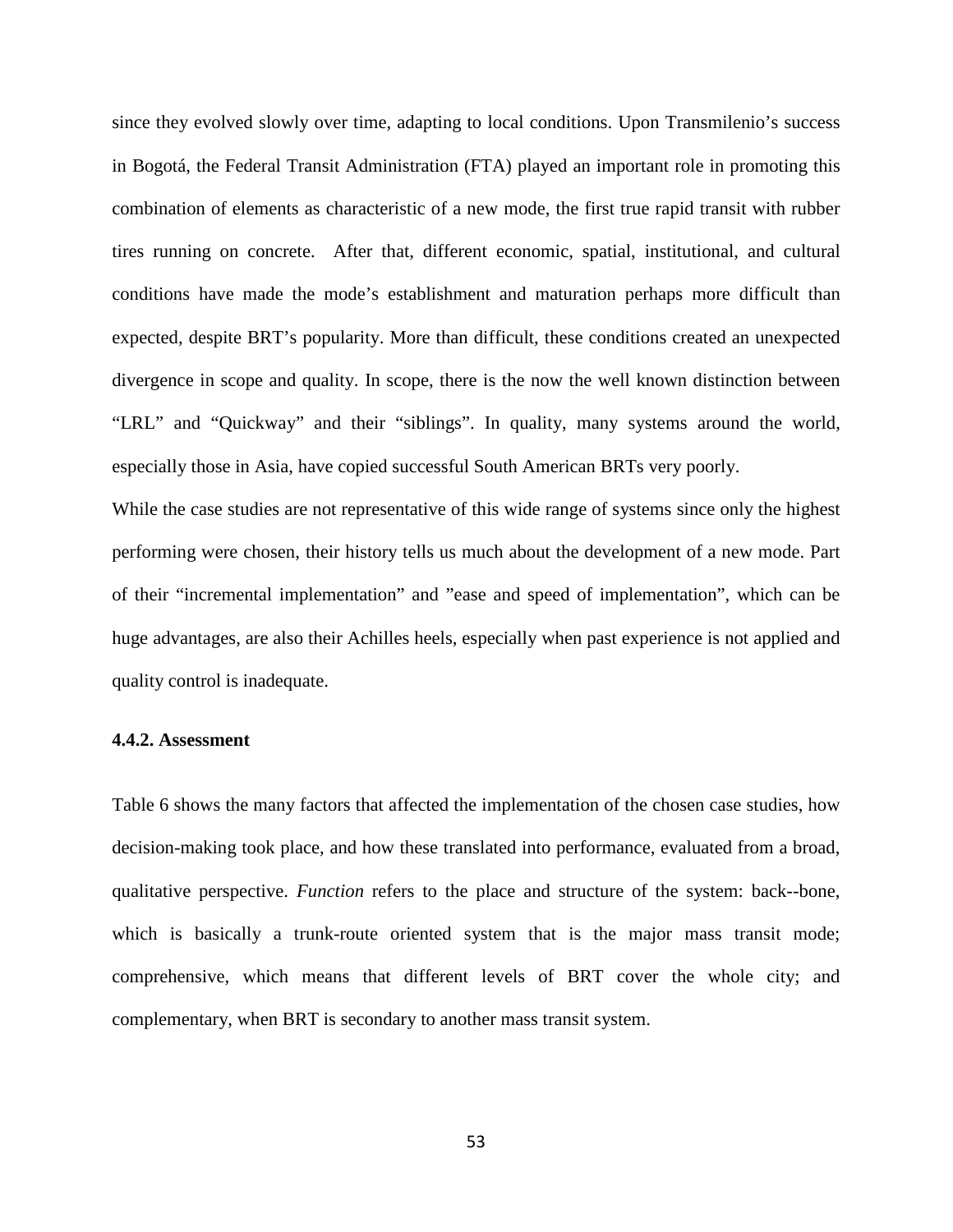| <b>System</b>            | <b>Urban Area Characteristics</b> |                             |                                  | <b>System Planning and Implementation Approach</b> |               |                |                                 |                             | <b>Decision-Making</b>     | <b>Sustained Outcome</b> |                        |                                   |
|--------------------------|-----------------------------------|-----------------------------|----------------------------------|----------------------------------------------------|---------------|----------------|---------------------------------|-----------------------------|----------------------------|--------------------------|------------------------|-----------------------------------|
| Name an Location         | Size                              | Density                     | Econ. Dev.                       | Scale                                              | Function      | Integration    | Expansion strategy              | Process<br><b>Direction</b> | Main Mode<br>choice reason | Expansion<br>speed       | General<br>Performance | Large scale<br>impacts $(+ or -)$ |
| Transmilenio, Bogotá     | Large                             | High                        | Medium                           | Multiple Corridors* Backbone                       |               | Intramodal     | Incremental, Outward            | Top-Down                    | Cost                       | Slow                     | Good                   | Medium                            |
| Metrobús-O, Quito        | Medium                            | High                        | Medium-Low                       | Corridor                                           | Backbone      | None           | Unclear                         | Top-Down                    | Cost                       | Moderate                 | Fair                   | Medium                            |
| RIT, Curitiba            | Medium                            | High                        | Medium-High                      | City-wide                                          | Comprehensive | Intramodal     | Incremental.<br>Bidirirectional | Top-Down                    | Cost                       | Moderate                 | Excellent              | High                              |
| Interligado, Sao Paulo   |                                   |                             | Very Large Very High Medium-High | City-wide                                          | Complementary | Intermodal     | Incremental.<br>Bidirirectional | Top-Down                    | Multimodal<br>integration  | Moderate                 | Fair                   | High                              |
| Transantiago, Santiago   | Large                             |                             | Very High Medium-High            | City-wide                                          | Complementary | Total          | Simultaneous                    | Bottom-Up                   | Multimodal<br>integration  | N/A                      | Fair                   | High                              |
| Metrobus, Mexico D.F.    |                                   | Very Large Very High Medium |                                  | Multiple Corridors                                 | Complementary | Total (P)      | Incremental, Outward            | Bottom-Up                   | Cost                       | Moderate                 | Very Good              | Low                               |
| Transitway, Ottawa       | Medium                            | Low                         | High                             | Single Corridor                                    | Backbone      | Intermodal     | Unclear                         | Bottom-Up                   | Cost                       | Slow                     | Good                   | Medium                            |
| Silver Line, Boston      | Large                             | Medium                      | High                             | Multiple Corridors                                 | Complementary | Limited        | Incremental, Inward             | Bottom-Up                   | Cost                       | Slow                     | Fair                   | Low                               |
| SMD Busway -Mbus, Miami  | Large                             | Medium                      | High                             | Single Corridor                                    | Complementary | Intramodal     | Unclear                         | Bottom-Up                   | Cost                       | Slow                     | Fair                   | Low                               |
| Busways, Pittsburgh      | Medium                            | Low                         | High                             | Multiple Corridors                                 | Backbone      | Total (P)      | Incremental, Outward            | Bottom-Up                   | Cost                       | Slow                     | Good                   | Low                               |
| Orange Line, Los Angeles | Very Large Low                    |                             | High                             | Single Corridor                                    | Complementary | Intermodal     | Incremental, Inward             | Bottom-Up                   | Cost                       | Slow                     | Very Good              | Low                               |
| O-bahn, Adelaide         | Medium                            | Low                         | High                             | Single Corridor                                    | Complementary | Intermodal (P) | Incremental                     | Bottom-Up                   | Public Choice              | Slow                     | Very Good              | Low                               |
| Busways, Brisbane        | Medium                            | Low                         | High                             | Multiple Corridors                                 | Complementary | Intermodal     | Incremental.<br>Bidirirectional | Bottom-Up                   | Cost                       | Moderate                 | Very Good              | Medium                            |

**Table 6. Relationship between urban conditions, implementation, and outcome.** 

Source. Latin American Systems (Hidalgo, 2008). Rest from FTA (2003), and reporting agencies.

Curitiba is unique in this sense given its gradual and successful implementation that benefited from a strong land-use connection. Other cities have integrated the entire public transportation system, including BRT (Santiago and Sao Paulo, which have a "city-wide" *scale*), but the barriers between modes make them only complementary. Their scale of application makes them different types of systems similar to Transmilenio, which in its vision for the future has higher coverage, but in practice only covers a segment of the city through multiple corridors.

A third dimension is called *integration,* which considers how well the system integrates with like modes and other modes. Finally, the expansion strategy tells about the dynamics of the other three variables. First, if the system expands incrementally or results from a simultaneous, "big bang" approach; second, if it displaces other modes and captures the market (outward), or if it is build by segments, complementing other modes (inward). If expansion goes in both directions,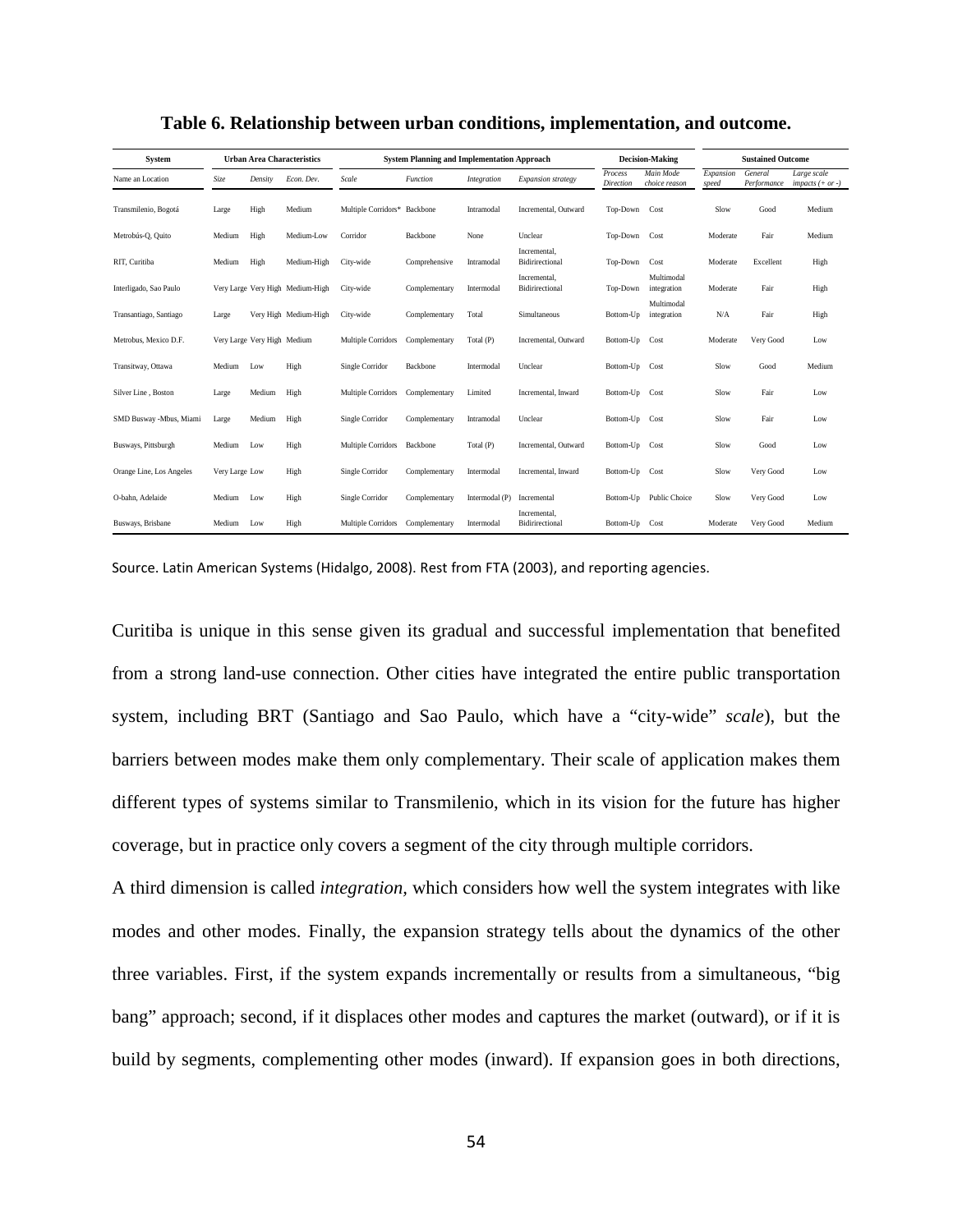which occurs only for well-integrated transportation, then the strategy can be called bidirectional.

This complex implementation approach, which depends on the many characteristics of a city and on the implementers, is carried on through different decision-making processes, mainly topdown or bottom-up. The first generally describes a process led by a strong major or other political figure that expedites the implementation process by having a large degree of control and little public involvement. The second describes a process that can also start at a government level, but is a more rational, pluralistic decision making process, or starts from the community and builds a consensus over time. A top-down approach is more common and effective in developing countries, especially in the short term, while a bottom-up approach may slow things down at the beginning, but tends to work better in more developed democracies. The modal choice, whether it is through a sophisticated alternatives analysis or the personal preference of the Mayor, usually ends up being made due to cost, modal bias, or in a more extensive network, the need for it to bridge the gap between local and ultra-fast service.

Finally, the table relates the contextual, implementation and decision making characteristics of the case studies to long term performance. Performance is expressed in terms of expansion speed, which is very important for the city's and mode's future; general performance, which is a qualitative assessment of how well the system operates from a user's perspective; and large scale impacts, such as the mitigation of city-wide congestion and emissions.

Putting everything together, it can be observed in general terms that higher scales and more inclusive integration tend to have the largest impacts at moderate expansion speeds. City size, density and economic development do not correlate well with sustained outcomes. This result

55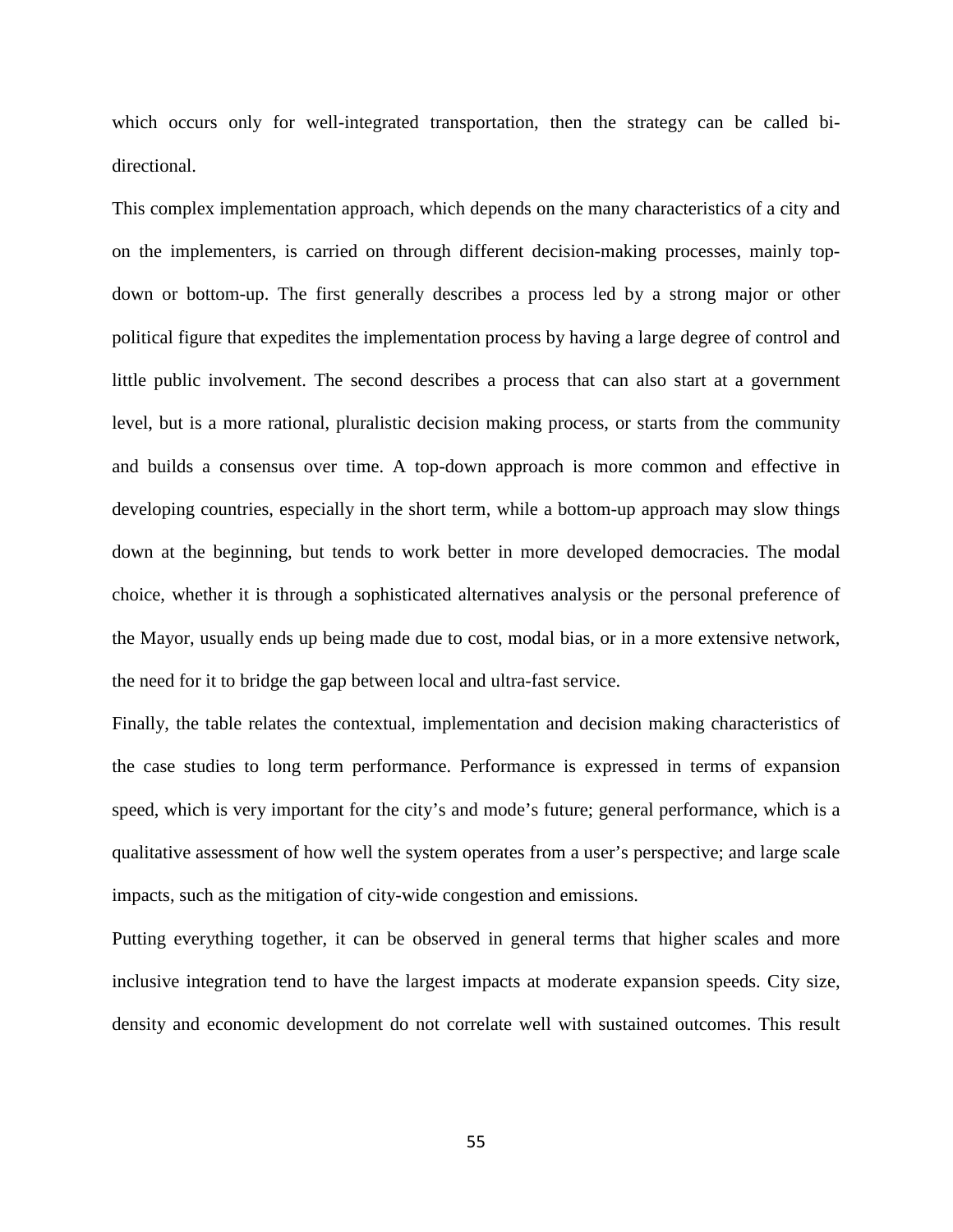tentatively confirms the concept of the wide urban character range under which BRT is competitive.

Overall, all the systems are expanding at much slower rates than predicted. This affects all public transportation modes and should not come as a surprise. Perhaps then, one of the major advantages indicated by the original BRT literature, implementation speed, should only be interpreted as construction speed, because overall system implementation speed through expansion, even with higher capital cost effectiveness, is not that much higher than for rail.

Implementing BRT might be cheaper and easier if the infrastructure is partially in place, but it is still not simple. Looking at the origins of the 13 systems analyzed explains it better. Table 7 shows how most systems failed to have their technology in place when operations were supposed to start. This could be attributed to political pressure and inexperience in some cases. The main other reason was most likely underestimating the complexity of the BRT's implementation due to the "bus" nature of the system.

Not only was the advanced technology not ready (after all the system ccould work without it), but something as basic as the number and type of buses was wrongly provided. Again, this happened for financial constraints in Santiago, but in most cases usually occurred because of late procurement. This situation occurred more in Latin American, not only because of a "procrastinating culture," but because of the multiple firms owning the buses. From a geographical perspective, systems in the highly developed, Anglo-speaking countries tended to perform better. Australia, in particular, implemented their systems better from the beginning, and still get some of the best press of all the systems studied.

56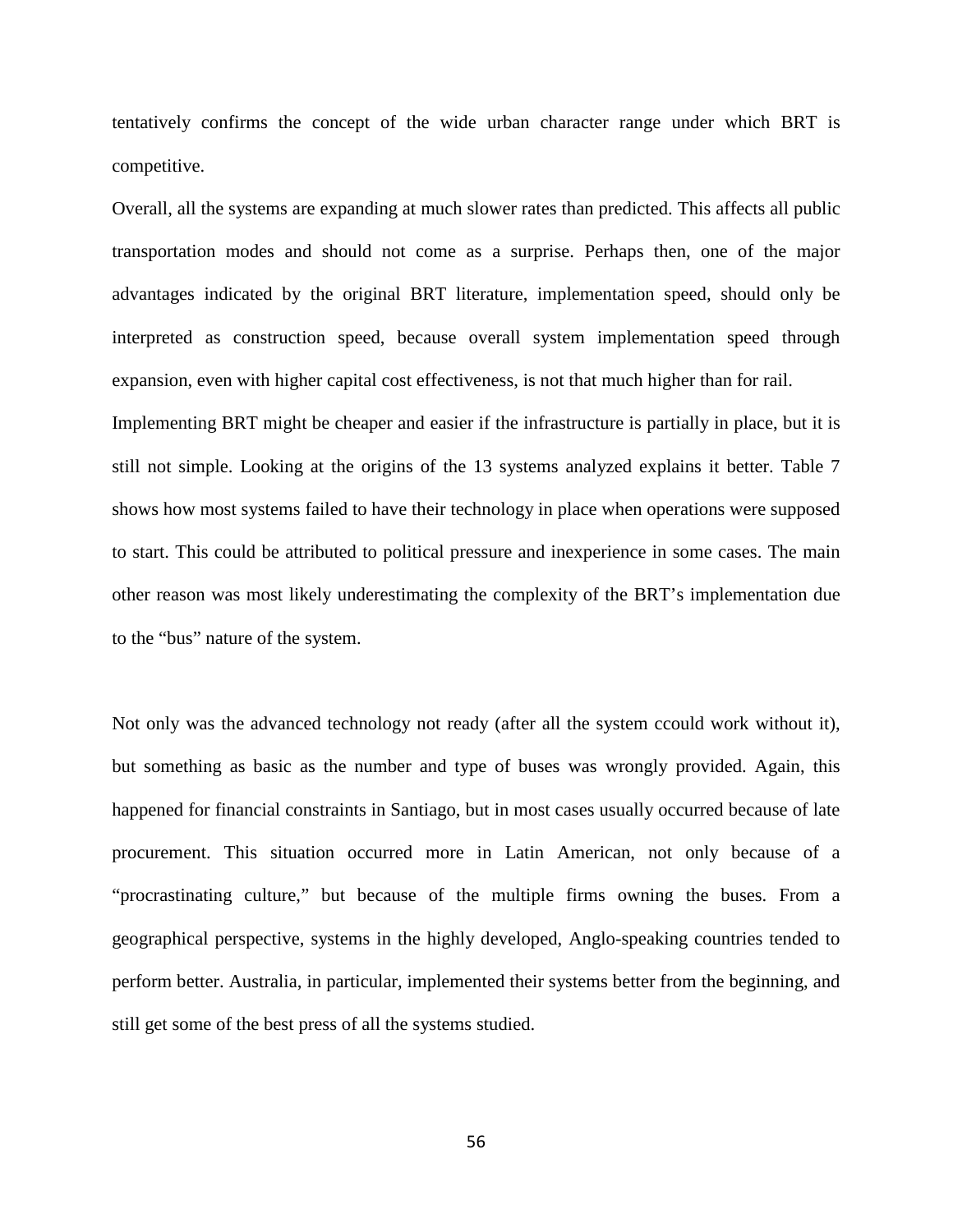The implementation analysis now moves on to the costs and revenues structure under which the BRT systems operated. This system breakdown is shown in Table 8.

|                                      | <b>Original System Characteristics</b> | <b>Immediate Outcomes/Impacts on</b> |              |                              |                 |                               |                                              |                   |                                                  |
|--------------------------------------|----------------------------------------|--------------------------------------|--------------|------------------------------|-----------------|-------------------------------|----------------------------------------------|-------------------|--------------------------------------------------|
| Name and location                    | Year<br>started                        | Infrastructure                       | <b>Buses</b> | Stations - FC                | ITS -C. Control | <b>Information</b>            | Ridership                                    | <b>IVTT</b>       | Acceptance                                       |
| Transmilenio I, Bogotá               | 2000                                   | LQ, Incomplete                       | Insufficient | Provisional FC               | Not ready       | Sufficient and<br>effective   | High (Moderate<br>Absolute growth)           | High decrease     | High for users, low for<br>existing operators    |
| Trolebús, Quito                      | 1995                                   | Poor Quality                         | Insufficient | Coin                         | N/A             | Scarce                        | Moderate growth                              | Moderate decrease | Average for users, low<br>for existing operators |
| Boqueirao, Curitiba                  | 1974                                   | OK                                   | Insufficient | Coin                         | N/A             | Sufficient                    | High (Moderate<br>Absolute Growth)           | Moderate decrease | High among users and<br>existing operators       |
| Passá-Rapido, Sao Paulo              | 2003                                   | OK                                   | Old-new mix  | Problems                     | No C. control   | Sufficient but<br>ineffective | Small growth                                 | Small decrease    | Average for users and<br>existing operators      |
| Transantiago, Santiago               | 2007                                   | Incomplete                           | Insufficient | Not operational              | Not ready       | Scarce                        | <b>Major Decrease</b><br>(Diverted)          | Small decrease    | Major rejection                                  |
| Metrobus Insurgentes, Mexico<br>D.F. | 2005                                   | Incomplete                           | Arrived late | Paper                        | Not ready       | Scarce                        | Moderate Absolute<br>Growth                  | High decrease     | High for users                                   |
| Transitway, Ottawa                   | 1983                                   | Good                                 | Small        | Manual -onboard              | N/A             |                               | Moderate growth                              | Moderate decrease | High for users                                   |
| Silver Line Washington St,<br>Boston | 2004                                   | OK                                   | Insufficient | Manual -onboard, OK Problems |                 | Sufficient                    | High growth                                  | Moderate decrease | High for users                                   |
| SMD Busway, Miami                    | 1997                                   | Good condition                       | Small        | Manual -onboard              | N/A             |                               | High (moderate<br>absolute growth)           |                   |                                                  |
| South Busway, Pittsburgh             | 1983                                   | Incomplete                           | Small        | Manual -onboard              | N/A             |                               | High (Moderate<br>Absolute Growth)           | High decrease     |                                                  |
| Orange Line, Los Angeles             | 2005                                   | Low Quality                          | Insufficient | OK                           | Ready           | Sufficient                    | Outstanding growth<br>(high absolute growth) | Small decrease    |                                                  |
| O-bahn, Adelaide                     | 1986                                   | Good condition                       | Adequate     | Manual -onboard              | N/A             |                               | High (moderate<br>absolute growth)           | High decrease     | High for users and<br>operators                  |
| SE Busway, Brisbane                  | 2001                                   | Good condition                       | Adequate     | Manual -onboard              | Ready           | Sufficient                    | High (moderate<br>absolute growth)           | Moderate decrease | High for users and<br>operators                  |

**Table 7. Initial system element conditions and effects** 

Source. Latin American Systems (Hidalgo, 2008). Rest from FTA (2003), and reporting agencies.

|                          | Table of Revenue management su ucture and poncy |                                     |             |                                      |                          |  |
|--------------------------|-------------------------------------------------|-------------------------------------|-------------|--------------------------------------|--------------------------|--|
| <b>System</b>            | <b>Operating Costs and Revenues</b>             | <b>Fare establishment mechanism</b> |             | <b>Operating contracts structure</b> |                          |  |
| Name and Location        | <b>Operational Subsidy Level</b>                | Formula                             | Ad-hoc      | <b>Direct Negotiation</b>            | Competitive<br>Tendering |  |
| Transmilenio, Bogotá     | None                                            | X                                   |             |                                      | X                        |  |
| Metrobús-Q, Quito        | Low                                             |                                     | X           | X                                    |                          |  |
| RIT, Curitiba            | None                                            | X                                   |             |                                      |                          |  |
| Interligado, Sao Paulo   | Low                                             |                                     |             | $\mathbf X$                          |                          |  |
| Transantiago, Santiago   | Low                                             | X                                   |             |                                      | X                        |  |
| Metrobus, Mexico D.F.    | Very Low                                        |                                     | $\mathbf X$ |                                      |                          |  |
| Transitway, Ottawa       | Medium                                          |                                     | $\mathbf X$ | N/A                                  | N/A                      |  |
| Silver Line, Boston      | High                                            |                                     | X           | N/A                                  | N/A                      |  |
| SMD Busway -Mbus, Miami  | High                                            |                                     | $\mathbf X$ | N/A                                  | N/A                      |  |
| Busways, Pittsburgh      | Medium                                          |                                     | X           | N/A                                  | N/A                      |  |
| Orange Line, Los Angeles | High                                            |                                     | X           | N/A                                  | N/A                      |  |
| O-bahn, Adelaide         | High                                            |                                     | X           |                                      | X                        |  |
| Busways, Brisbane        | Medium                                          |                                     | X           | X                                    |                          |  |

### **Table 8. Revenue management structure and policy**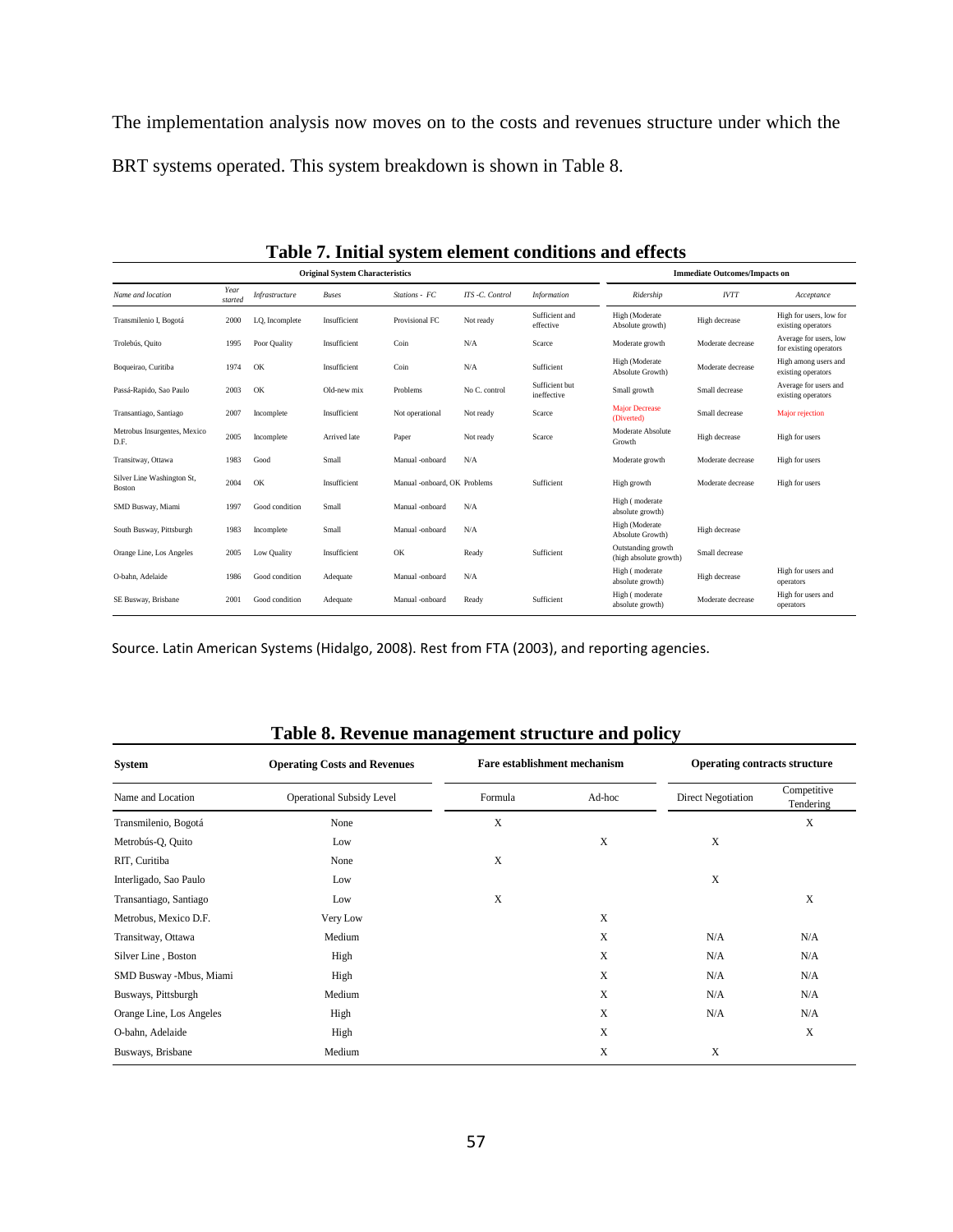Operating costs tend to be high in developed countries due to high labor costs, leading to subsidized operations. However, the level of subsidy varies. Australian and North American systems tend to have high subsidies. Also, Australians are more willing to experiment with contracting out services, a practice Americans largely abandoned or limited with purchased transportation such as for paratransit.  $10$  There are many types of contracting practices, but competitive tendering and direct negotiation are the most common, and the success of each depends more on local conditions. Yet competitive tendering tends to work better when technical fares are market-calibrated.

Fare structure varied in developing countries between contractually provided usually through a formula based on service effectiveness<sup>11</sup> (metric explored in the next section of this thesis) or adhoc, ranging from pure electoral to social policy to financial distress. Developed countries mostly set their fares in an ad-hoc manner due to financial distress, but they maintain high subsidy levels for social policy and transit patronage reasons. This is the ad-hoc setting of a fare, due to financial trouble is what has happened in the US in the past year, when most agencies raised their fares as one of the many measures to close their increased revenue gap in FY 2009.

Ideally, fares should be determined technically with some market freedom allowing for innovation to at least cover operating costs, a very difficult goal in practice. However, BRT as a competitive mode in terms of costs and of promoting regulated competition for the market shows

.

 $10$  In the US, private involvement in public transportation in terms of funding and operating tends to be different in southern States.

 $11$  Currently, the Latin American model implements "pay-by-km" for operators. This has shown to be more beneficial than the However, experience and theory has also shown that a combination of both is more economically efficient and that is currently piloted in Curitiba.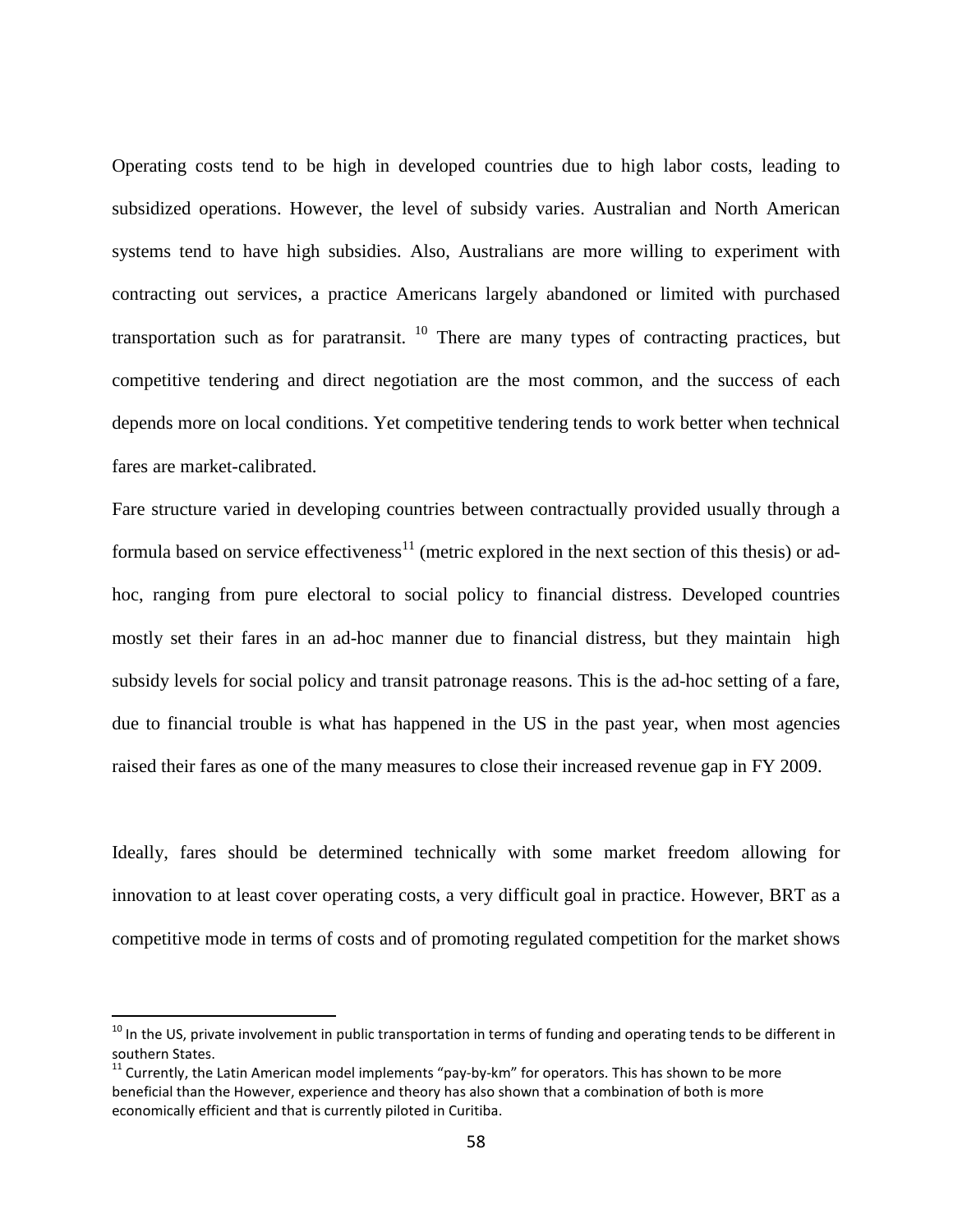cities in countries of various levels of development and market-friendliness that public transport does not need to be an ever growing source of subsidies.

| <b>System Name and</b>       |                                    | <b>Design and Operational</b>                                          |                                              | <b>Costs/Financial</b>                              |                                                                                        | Institutional                                                    | <b>User Perspective</b>                            |                                                               |  |
|------------------------------|------------------------------------|------------------------------------------------------------------------|----------------------------------------------|-----------------------------------------------------|----------------------------------------------------------------------------------------|------------------------------------------------------------------|----------------------------------------------------|---------------------------------------------------------------|--|
| Location                     | <b>Successes</b>                   | Problems                                                               | <b>Successes</b>                             | Problems                                            | <b>Successes</b>                                                                       | Problems                                                         | <b>Successes</b>                                   | Problems                                                      |  |
| Transmilenio, Bogotá         | High capacity                      | Crowding at buses and<br>stations                                      | Pays for itself                              | No funds for<br>maintenance                         | Clear contractual<br>agreements, independent<br>agency                                 | Unfair intermodal<br>competition, weakened<br>government support | Faster and more<br>comfortable service             | High fares                                                    |  |
| Metrobús-Q, Quito            | Low emissions                      | Not integrated, poor<br>feeder service                                 |                                              |                                                     |                                                                                        | No clear institutional<br>independence                           | Low fares, faster IVTT                             | High transfer times                                           |  |
| RIT, Curitiba                | Transit hierarchy                  | Inefficient operations                                                 | Generates profit                             |                                                     | Strong authority                                                                       |                                                                  | Competitive with auto                              | Crowding                                                      |  |
| Interligado, Sao Paulo       | Intermodal integration             | Lane invasions                                                         | Pays for itself                              | Unclear revenue<br>management                       |                                                                                        | Centralized decision<br>making, low pubic input                  | Seamless integration                               | Unreliable travel times                                       |  |
| Transantiago, Santiago       | High coverage                      | Insufficient fleet                                                     | Funding guaranteed                           | At first, strict finances<br>compromised operations | Important involvement<br>from central government                                       |                                                                  | Faster than before                                 | High transfer times                                           |  |
| Metrobus, Mexico D.F.        | <b>Efficient</b> operations        | Not enough capacity for<br>demand                                      | Strong funding support                       | Still needs subsidies                               | High degree of agency<br>independency                                                  | Unfair intermodal<br>competition                                 | Much faster than auto in<br>corridor, good quality | Crowding                                                      |  |
| Transitway, Ottawa           | Good capacity and<br>coverage      | Poor design downtown,<br>Bus bunching at peak                          | Costs less than rail to<br>build.            | Costs more than rail to<br>operate.                 | Continued government<br>support                                                        | Politicians favoring LRT                                         | Good coverage, few<br>transfers                    |                                                               |  |
| Silver Line, Boston          | Modern fleet and<br>infrastructure | Low reliability                                                        |                                              | Expansion not approved<br>for Federal Funding       | Had strong support from No strong backing<br>FTA for first two phases outside MBTA for | Phase III                                                        | Better than routes<br>displaced                    | Not as good as subway                                         |  |
| SMD Busway -Mbus, Miami Fast |                                    | Design leads to crashes,<br>long headways                              | Costs less than rail to<br>build.            |                                                     |                                                                                        |                                                                  | Effective as feeder<br>service                     | Its own feeders<br>problematic                                |  |
| Busways, Pittsburgh          | Multiple routes                    | Inefficient operations                                                 | Costs less than rail to<br>build.            | High operating costs                                |                                                                                        | Politicians favoring LRT                                         |                                                    |                                                               |  |
| Orange Line, Los Angeles     | Good use of TSP                    | Not enough capacity for<br>demand, high crash rate,<br>pavement issues | Costs less than rail to<br>build and operate |                                                     |                                                                                        |                                                                  | Serves crucial<br>destinations                     | Perceived by some as<br>unsafer and lower quaity<br>than rail |  |
| O-bahn, Adelaide             | Very fast, Guided                  | Insufficient integration                                               | Costs less than rail to<br>build and operate |                                                     | Implemented successful<br>operations contracting                                       |                                                                  | Very fast, great option<br>for suburbans           | Not enough integration at<br>stations.                        |  |
| Busways, Brisbane            | Good integration, fast             |                                                                        |                                              | High construction costs                             | Overcame state/local<br>barriers                                                       |                                                                  | Well connected                                     | Problems with access at<br>stations, fare collection          |  |

**Table 9. Success and Problems in BRT systems for different aspects** 

Finally, the qualitative evaluation ends with a summary of the assessment of BRT implementation through design and operations, costs and finances, institutional and user perspective lenses. The results are shown in Table 9.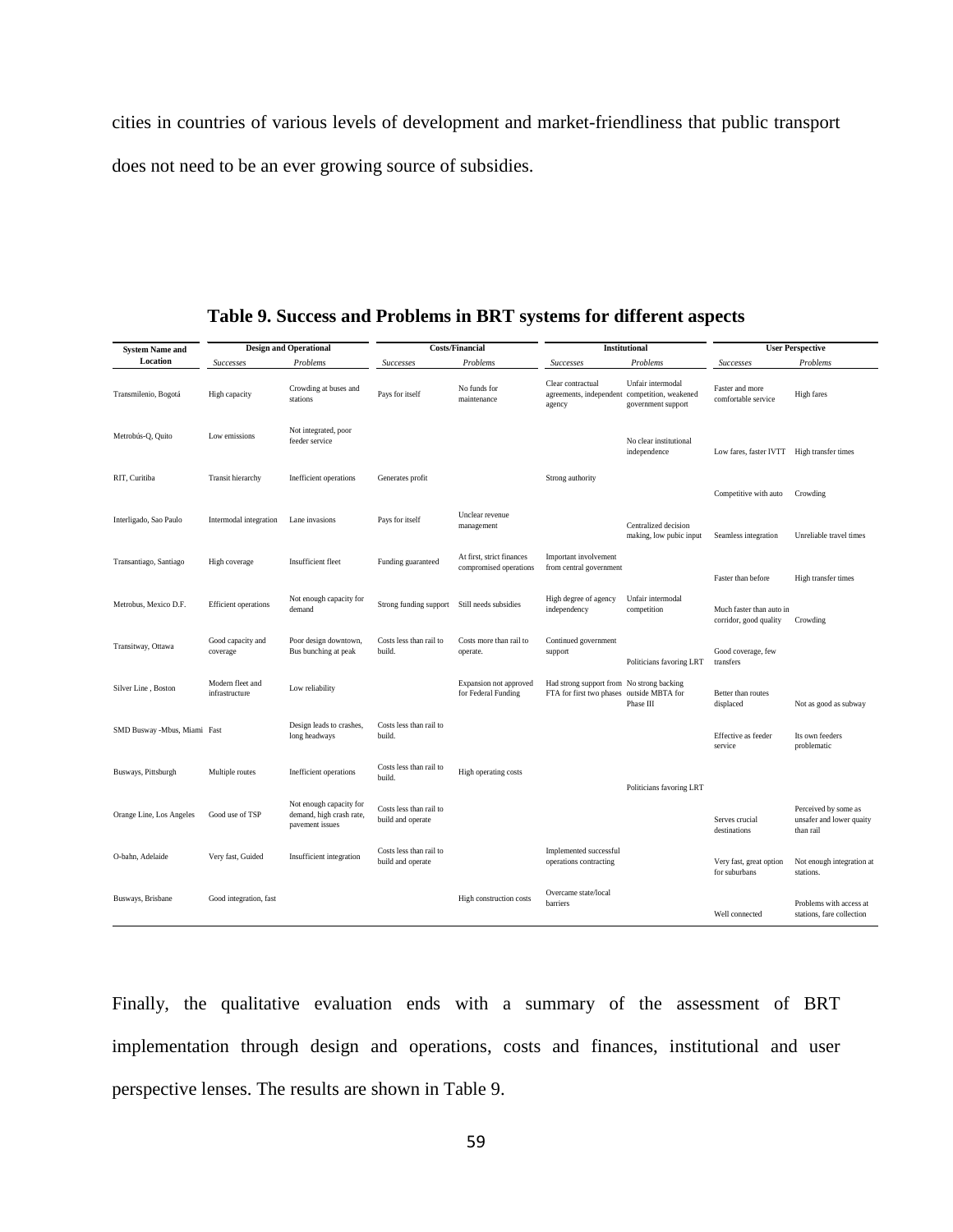Every system faces challenges, but Curitiba's and Brisbane's systems seem a step above the rest. Judging from previous discussions, it should not come as a surprise. For the other systems, the most recurrent operational problem is crowding either at stations or buses. The lower the "valueof-comfort", the easier it is to maintain these levels without having a significant drop in ridership, so the issue is often overlooked in preference for higher profits. There is also major room for improvement in system integration and operational productivity gains. In terms of costs, funding, and finance, the cases show that BRT is competitive, but not at the same level that was promoted 8 years ago. On the other side, there is another mismatch between the users' perspective and costs. As discussed before, some cities often sacrifice revenues for increased user satisfaction, either for political or social benefit reasons.

In the end, institutional and political barriers should not be overlooked, since these could be one important reason for BRT being less successful than expected. Despite showing good impacts and performance, political support for it is often weak as compared to rail transit.

Judging from this evaluation, BRT has become a significant mode not only in terms of size, but performance as well. Its main problem is that putting together all of its characteristic elements in a way that achieves high performance at minimum cost has been proven to be more difficult than thought. This is because the system, flexible as it is, must adapt to local conditions, and often this is not done in the system optimal way. Yet the mode is relatively new to have a large room for improvement. So far, systems have been implemented mostly on a trial-and-error basis, with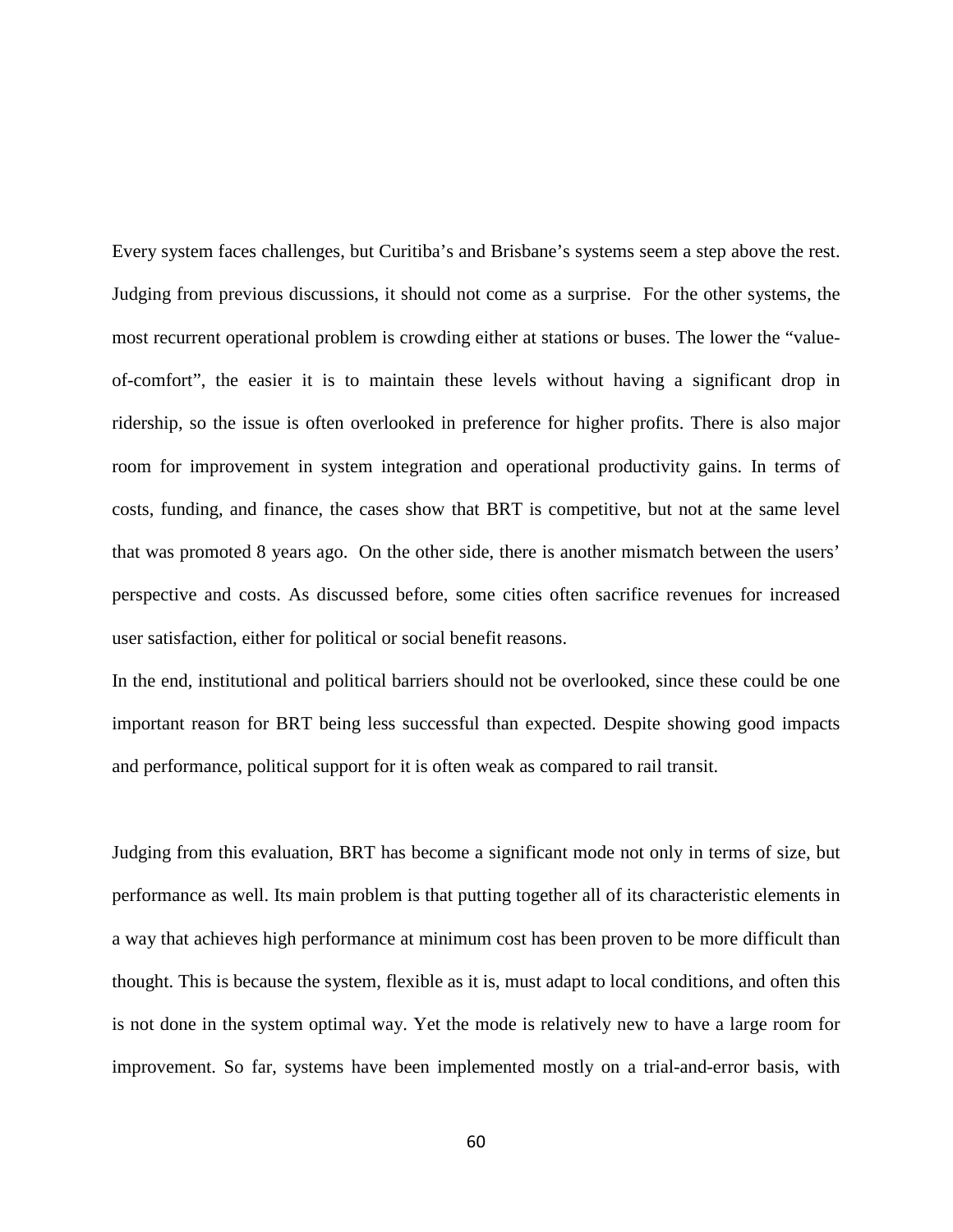several missing elements: limited overall assessment, benchmarking, and a theoretical foundation for planning, design and operations. Hopefully, this thesis has provided some guidance on how these elements can be improved. The next step is to show a quantitative assessment.

### **4.5. Quantitative Evaluation<sup>12</sup>**

So far, BRT performance has been presented in terms of categories, since that approach makes it easier to interpret complex data. Once such analysis has been been able to pinpoint key issues, it is important to complement it with quantitative analysis. To meet this need, a series of key performance indicators (KPI) were applied based on available data. Data availability is poor relative to other fields, so the analysis is somewhat limited in scope, detail and reliability, yet offers substantial information regarding BRT performance. Indicators are ordered by: operations, cost, and access. Some of these tell us more about the supply side (i.e., the service provider perspective) while others describe better the demand side (i.e., user experience perspective). The measures used in this analysis are not categorized as such because the overall picture of system performance is best shown with a set of related performance measures.

### **4.5.1 Operations**

.

The first indicator shown is "peak load," which is the maximum observed in-vehicle passenger flow at a point along the route (i.e., a station). This is not to be confused with capacity, which is the theoretical value of the maximum flow that the facility can hold. Figure 7 shows the values

<sup>&</sup>lt;sup>12</sup> Otherwise noted, data comes from: Hidalgo et al. (2008, 2008b, FTA, Transmilenio, Translink, Transantiago, CTS-Mexico, OC Transpo, ITDP, TRB, and MBTA.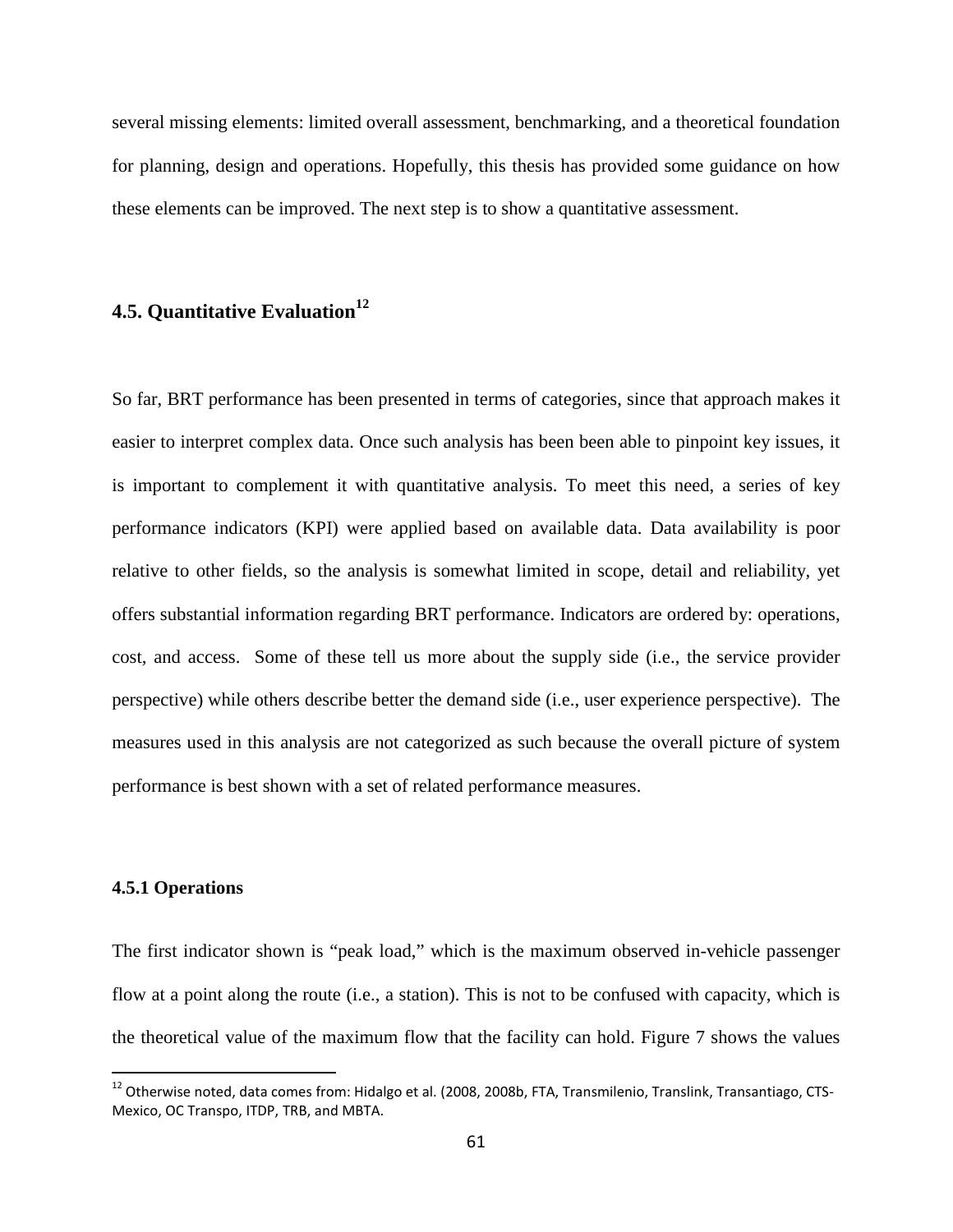for the 13 systems and what is striking is the variability. While the qualitative evaluation showed the systems more evenly paired - a valid assessment - this figure shows how much they differ in this important metric.



**Figure 7. Peak load. Bogotá show in red (or lighter color)** 

Throughout the thesis, it has been mentioned that one of BRT's main strengths is that it can carry as many passengers as many of the highest ridership rail systems in the world. This claim is mostly due to Transmilenio, since it broke all paradigms of mode-capacity constraints by utilizing 4 lanes at stations (and sometimes for longer segments) providing various degrees of limited stops along a line. Thus, this station capacity is achieved due to the system's service flexibility, more than its vehicles' speed and capacity, as happens with heavy rail systems. While the value means the same for the agency, it has different implications on the type of service provided and the user experience.

One aspect of user experience related to peak load is how crowded the bus is. While Transmilenio's famous 43.000 pax/veh-dir was measured with buses in excess of 160 passengers, in the US a bus the same size cannot hold more than 120. From the agency's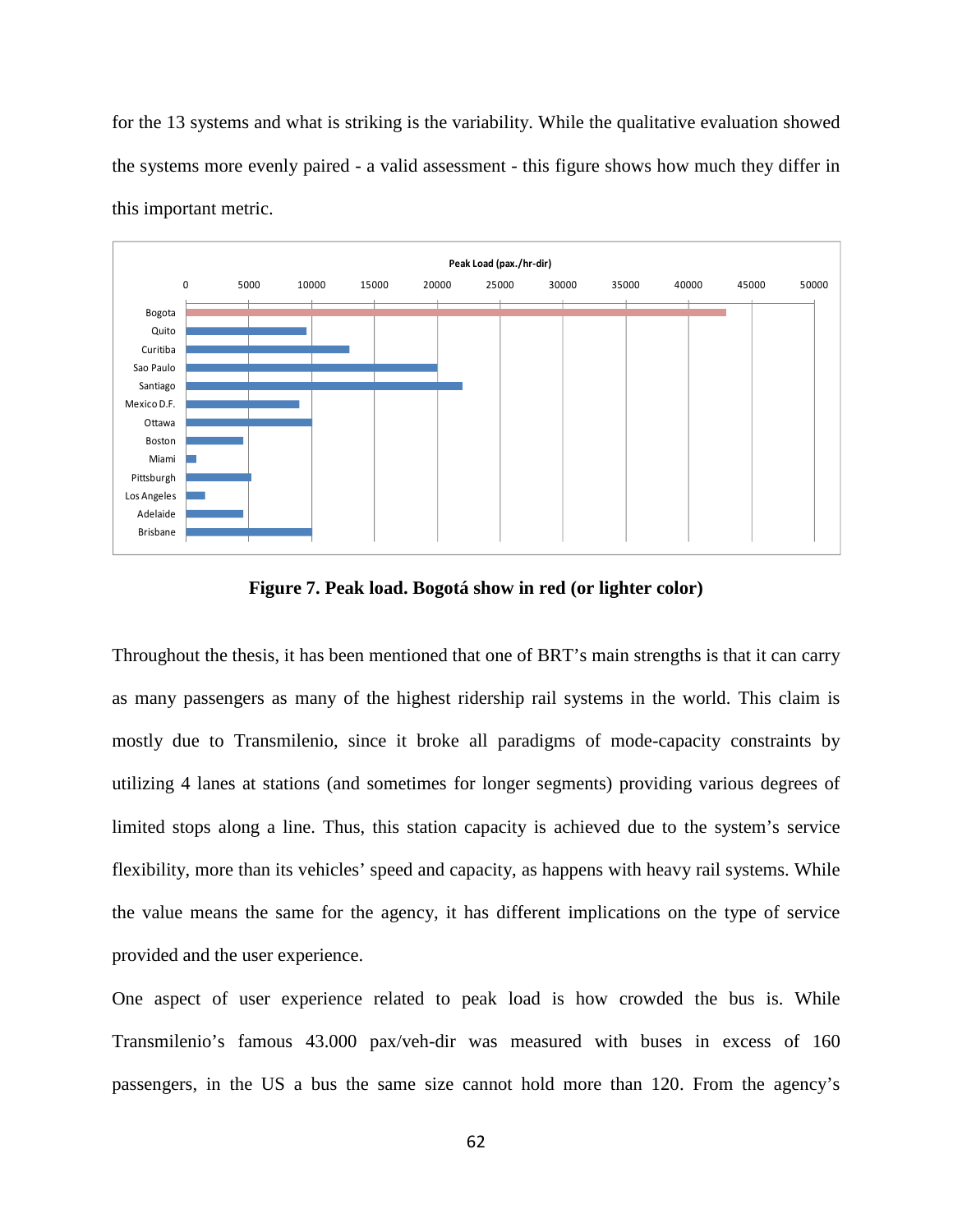perspective, achieving such capacities is only important if there is demand for it. Many of these systems carry fewer passengers per day than TM in a peak-hour in one direction. The absolute number of vehicle capacity is important, but in terms of service quality and efficiency, more important is the relationship between peak load and capacity.



**Figure 8. Ratio of Peak load to Estimated Capacity (systems at or near capacity in red).** 

Figure 8 shows this relationship through a ratio. Non-reported capacity was estimated by looking at the station with the highest ridership potential and making assumptions on traffic saturation rate. Aside from current station design, current fleet was also considered. Passenger capacity was calculated using maximum design levels for bus capacity based on each country's regulations. That is why Metrobús presents higher load than capacity, since it probably was holding more than 150 passengers per 18m bus. What is most important from this figure is that all systems in developing countries are operating at capacity except Santiago, which is just recovering from its implementation problems and could thus be considered an outlier. However, systems such as the Boston's Silver Line, Ottawa's Transitway, and Brisbane's South Busway also present good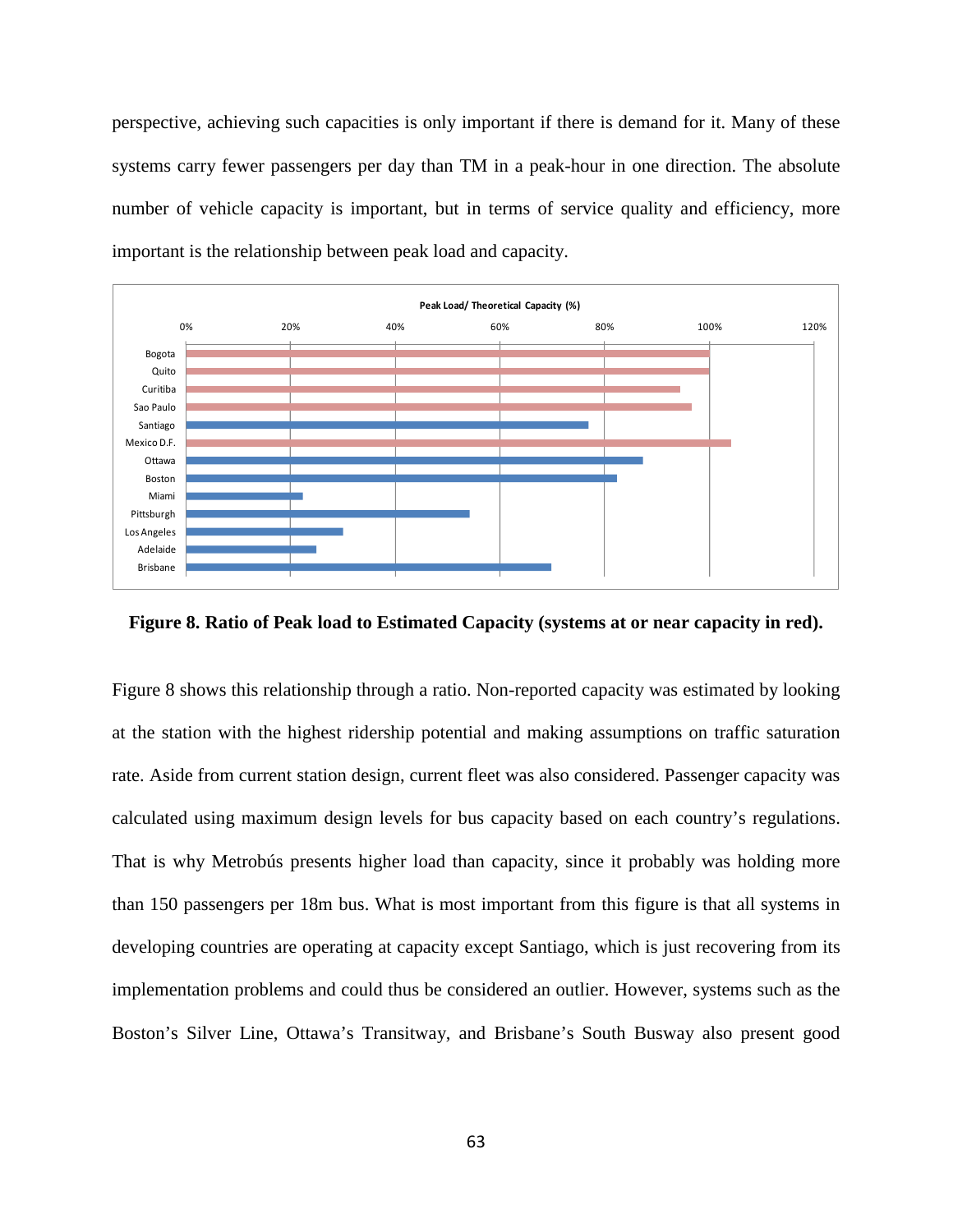ratios. On the other hand, a system like Adelaide is sub-utilizing its capacity, but as will be shown later, at the expense of high speeds.

Next is a very important measure of cost effectiveness: operational productivity. Figure 9 shows this value for the 13 systems.



**Figure 9. Operational Productivity. Data unavailable for Santiago.** 

Operational productivity is a key measure because it tells how efficiently a transit system is operating. It is easy to interpret because it basically means how many passenger boardings on average occupy a bus per unit of distance traveled. In the operating contracts in Bogota and Santiago, it is one of the most important variables affecting the fare. The higher the value, the better the system should be. However, from the user's perspective, a very high productivity could be detrimental in the case of bus and station crowding, with passengers often missing their trips. This low level of service is often not addressed and a larger focus is put on the agency's performance measures. Figure 9 shows that Transmilenio has a low productivity with respect to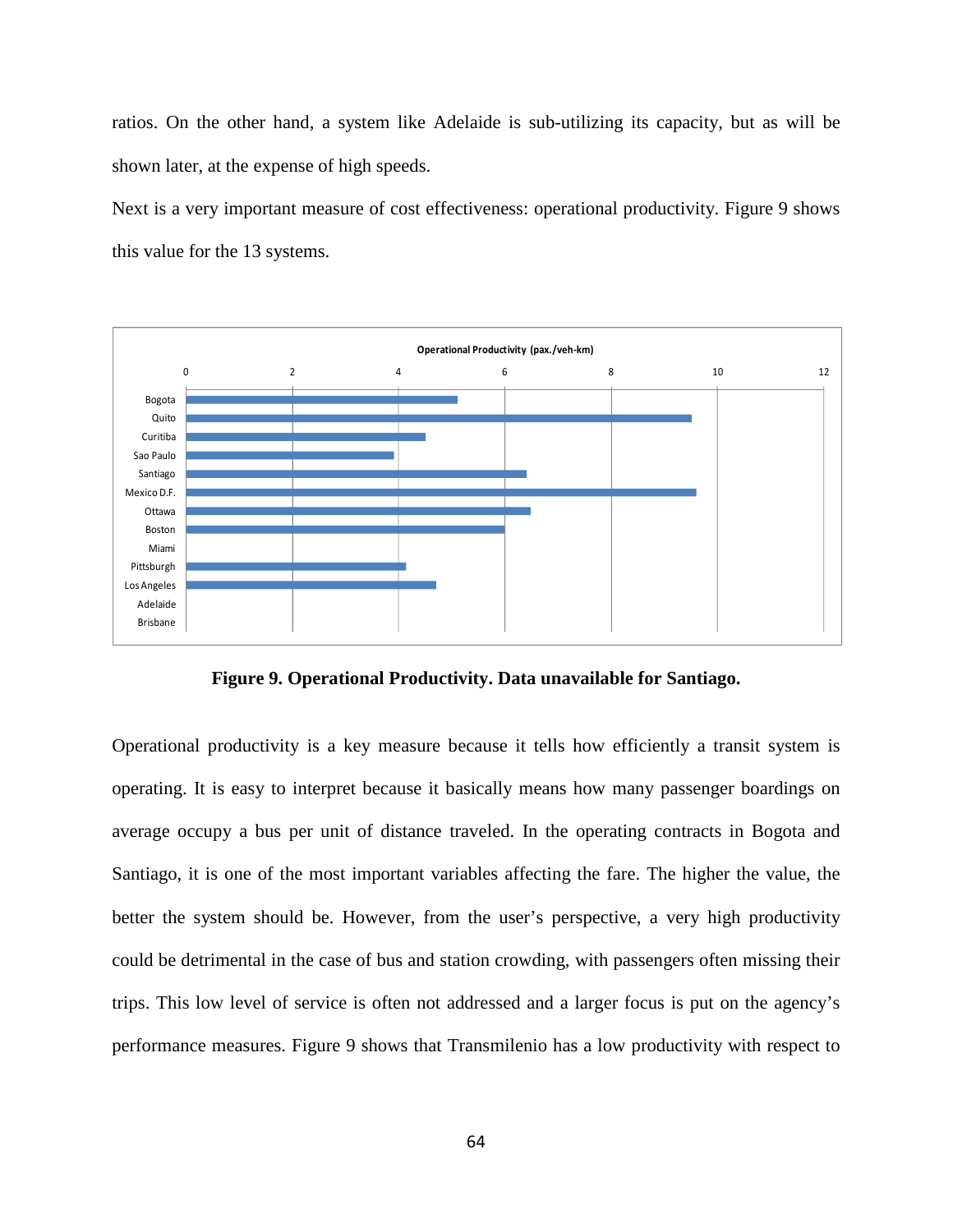the average, and the main reason is that it operates almost empty on parts of the route. This could be easily improved with relatively inexpensive infrastructure improvements.

One performance measure that directly affects users is the commercial speed of the service. This represents the average speed, including stops, of a set of buses running through a corridor or system.



**Figure 10. Commercial speed** 

Figure 10 compares this speed for the thirteen systems. All speeds in developing countries fall within the 10 to 18 mph range, while developed countries tend to show higher speeds. Commercial speed depends on many factors, especially the number of and distance between stops along a route. In terms of BRT elements, higher speeds result from highly segregated infrastructure, including grade separation at intersections. As developed countries usually have grade separation (or at least traffic signal priority) and long spacing between stations, their speeds are on average higher than in developing countries, where stations are closer together,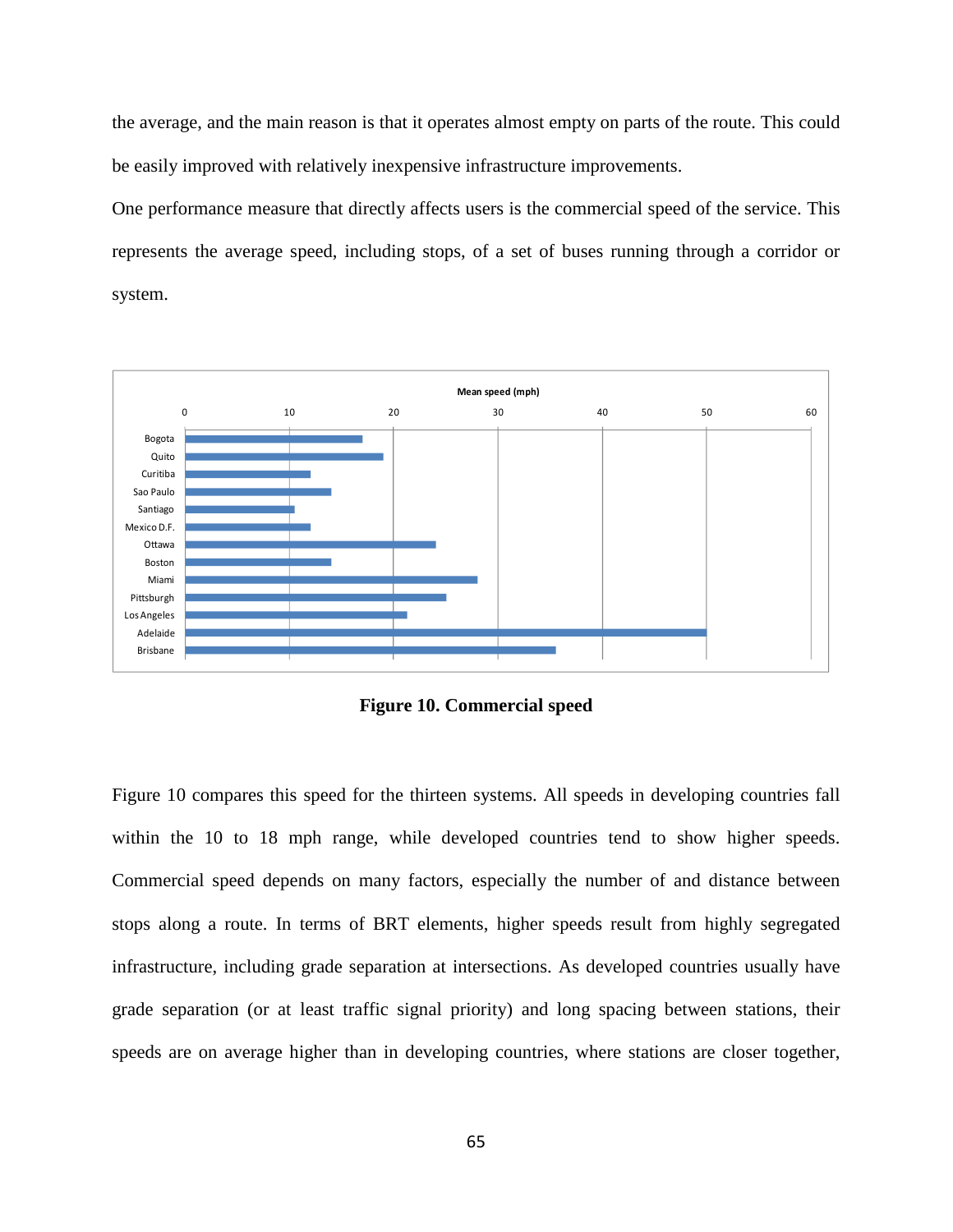lanes are often at grade, and no TSP is included. Nonetheless, in systems like Transmilenio, there are express services in which speeds are much higher than the average.

Dwell times also affect speed significantly. Dwell times for TM are 67% higher than in the Transitway or the Orange Line, which shows a tradeoff between speed and load. Finally, while commercial speed is important, focusing on it by itself is useless. The higher the access and connectivity of a system, the less important it becomes. Adelaide is remarkable in that it achieves speeds previously only displayed by rail systems, yet its design would not fit many other contexts.

## **4.5.2 Costs**

Another set of performance indicators relates primarily to cost, and especially the cost efficiency and effectiveness of a system. From the operator's perspective, capital productivity is very important since it tells how efficiently the bus fleet is used. Figure 11 shows the values for the case studies. Although from a service effectiveness perspective Bogota's system needs improvement (Figure 9), in terms of how efficiently the fleet is utilized, it ranks high, along with Mexico City. Systems in developed countries struggle more with making the most out of their fleets, since they need to have a sufficient fleet size to provide a desired level of service. Peakoff peak patterns could be affecting these values too, so a dimensionless ratio of the average hourly ridership on the busiest line to the maximum hourly ridership on a segment would represent how intensively the fleet is being used. Data was not sufficient for all systems to calculate this value accurately.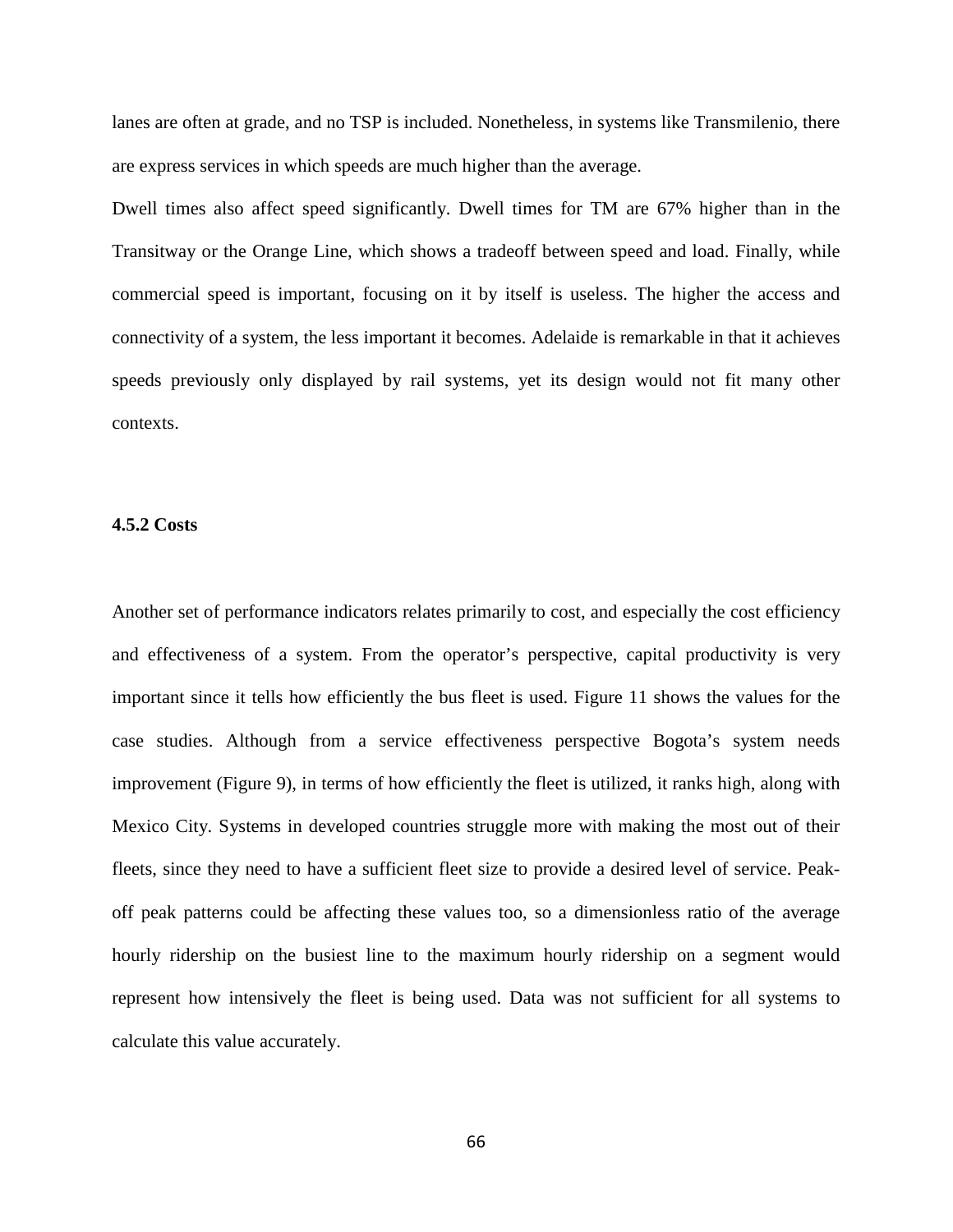

**Figure 11. Capital productivity** 

Capital productivity considers fleet usage, but not the costs of operation or the cost of the infrastructure. Another measure of capital cost effectiveness is the annualized cost per passenger, which can be interpreted as a subsidy. It is the ratio of the annualized payments of the system's infrastructure costs in PV (2008) to the number of passenger boardings per year. If the annualized operating costs are added and the annualized revenues per passenger are subtracted from this value, the annualized subsidy results. To calculate the annualized capital cost, a 20 year life was assumed, since the durability and permanence of BRT is still debated, and the discount rate assumed 5% for US systems and applied a risk premium for the rest. Ridership was assumed constant for the built infrastructure. The results are shown in Figure 12, which shows that the variability between annualized costs per passenger is extremely high. Also notice that there is a noticeable difference between developed and underdeveloped countries, although Sao Paulo and Adelaide are very similar, and Ottawa is very similar to Bogotá.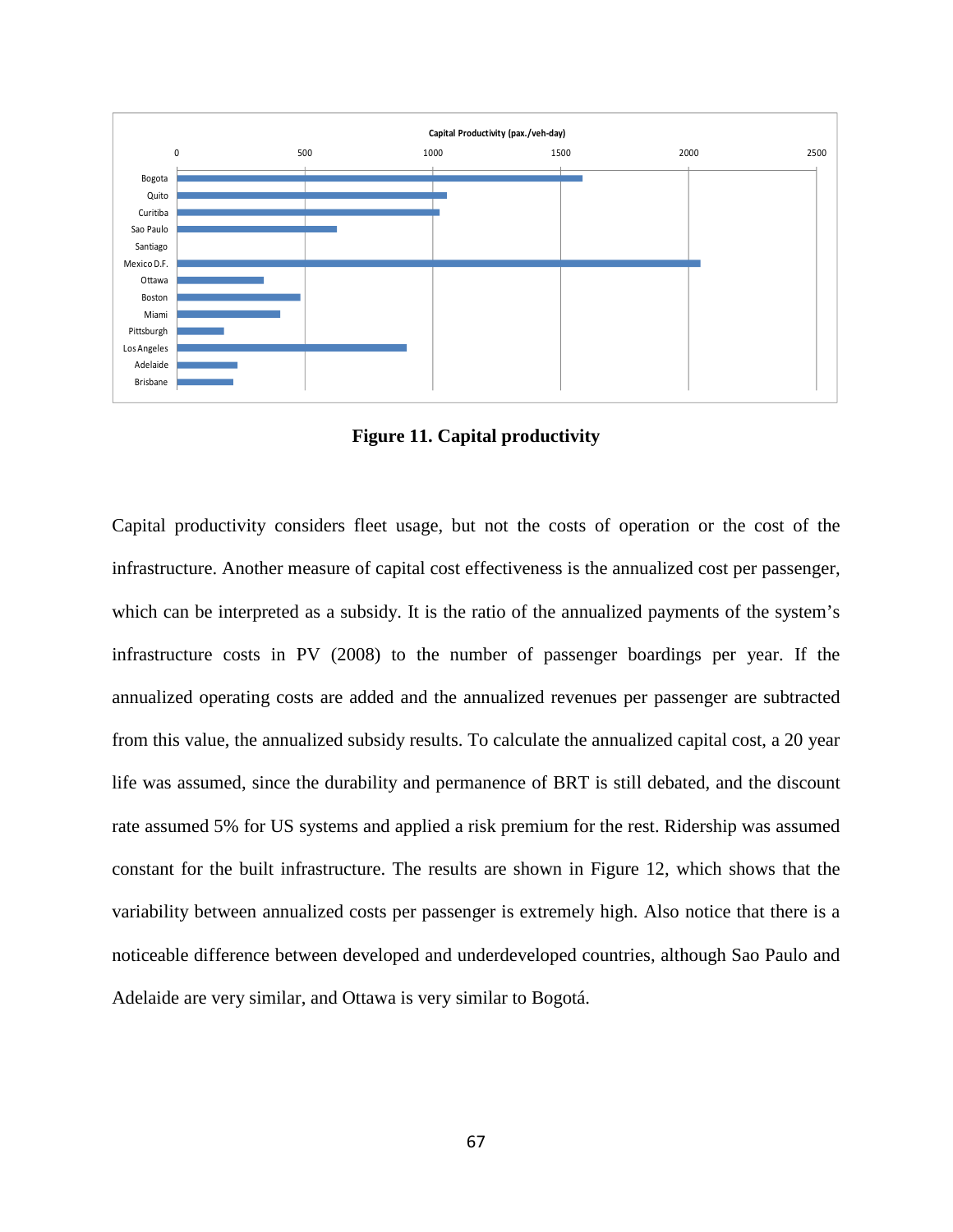

**Figure 12. Annualized capital cost per passenger** 

Figure 12 shows that the variability between annualized costs per passenger is extremely high. Also notice that there is a noticeable difference between developed and underdeveloped countries, although Sao Paulo and Adelaide are very similar, and Ottawa is very similar to Bogotá. Ottawa is special because it has the highest ridership of all developed countries, and its costs could be underestimated given it was built many years ago and many of the costs could have been misrepresented in current dollars. Boston and Miami represent situations where systems are not cheap, even when they are portrayed as such. Boston made an enormous investment in its Waterfront line for only minimal levels of ridership, and it is doubtful that its benefits will ever justify this investment. Perhaps this result has contributed to putting Phase III on hold. Miami had a high cost because a busway was built almost from scratch to serve a low number of passengers. These results are important, because they show that BRT per se is not an inexpensive mode. It is competitive when the right of way is available for use, but when extensive new grade separation investments and transfer facilities are needed, and unless the system carries very high volumes, BRT loses its comparative advantage in terms of capital costs per rider.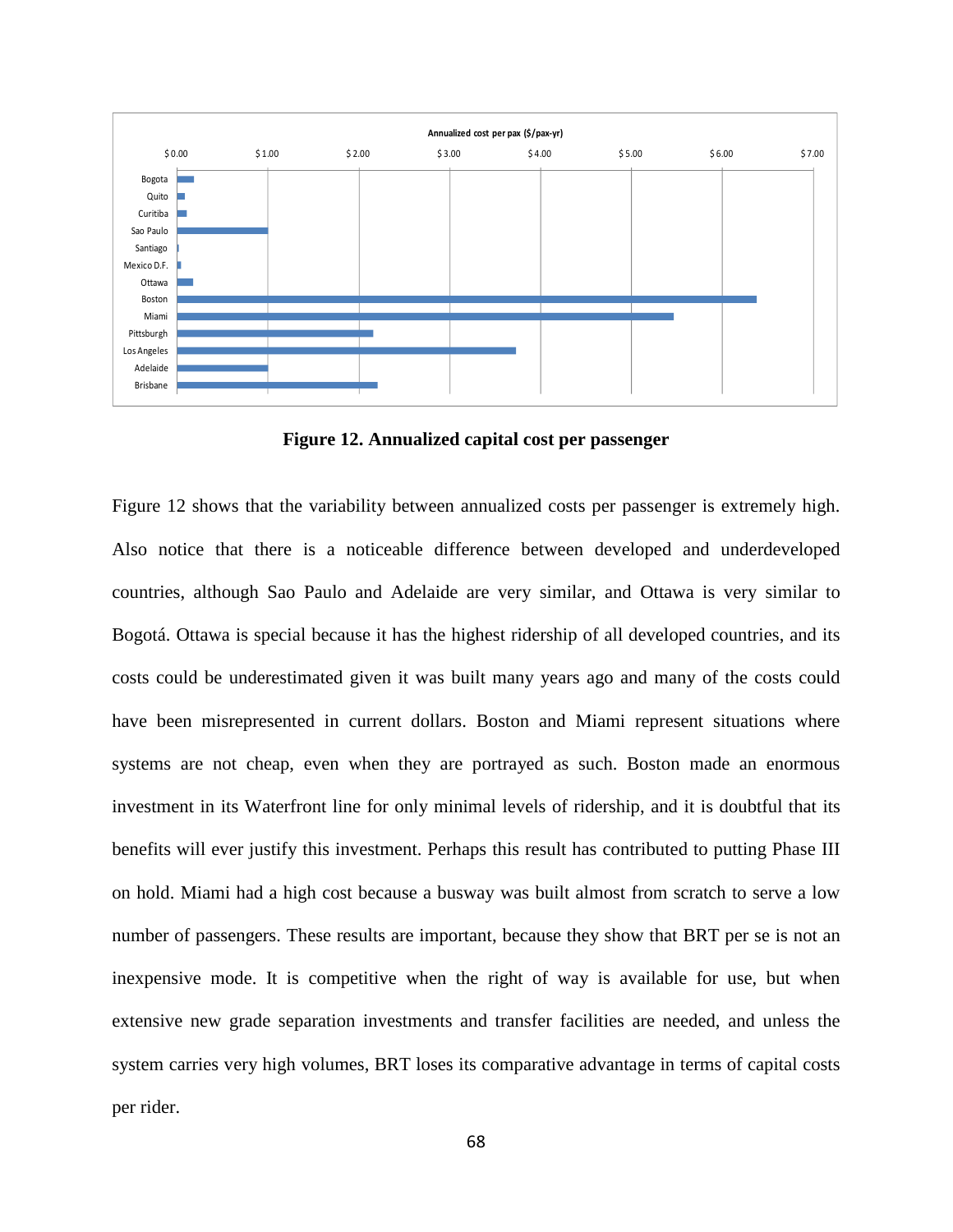Values for operating cost effectiveness are not available for most systems, so a comparative graph is not presented, but the available data shows that BRT is indeed competitive in terms of operational cost even when service effectiveness (Figure 9) is not very high. Since RBS is much less efficient, the numbers favor BRT. While the MBTA reports a 40% farebox recovery ratio (NTD, 2008), the number is closer to 70% for the Silver Line, as the average trip costs only \$1.25. Pittsburgh, which also has a light rail line, reports \$2.73 per trip for its West Busway, higher than for its LRT, and a \$1.02 average for its East Busway, lower than its LRT (FTA, 2009; NTD, 2008). In Adelaide, costs are much higher, but an average busway trip is subsidized by 2.9 AUD compared to 8.8 AUD for the rail system<sup>13</sup>. This lower subsidy compared to rail could in fact be affected by the competitive tendering process that took place when contracting bus operations.

 Finally, Latin American systems are known to have the capability to "break even", since their labor costs are much lower even in more developed cities like Curitiba and Santiago, and the ridership is so high. Bogotá has relatively high cost operations due to its low service effectiveness, while Mexico City and Quito take advantage of their high effectiveness to lower their fares. These services are subsidized, but not significantly.

 Regarding fares, it is important to illustrate them from the users' perspective. Since income levels vary largely across the cities studied, fares should be normalized by median income in order to determine their impact on users. Figure 13 shows the share of fare–to-income.

1

<sup>&</sup>lt;sup>13</sup> Source: Wikipedia. Retrieved October 6, 2010.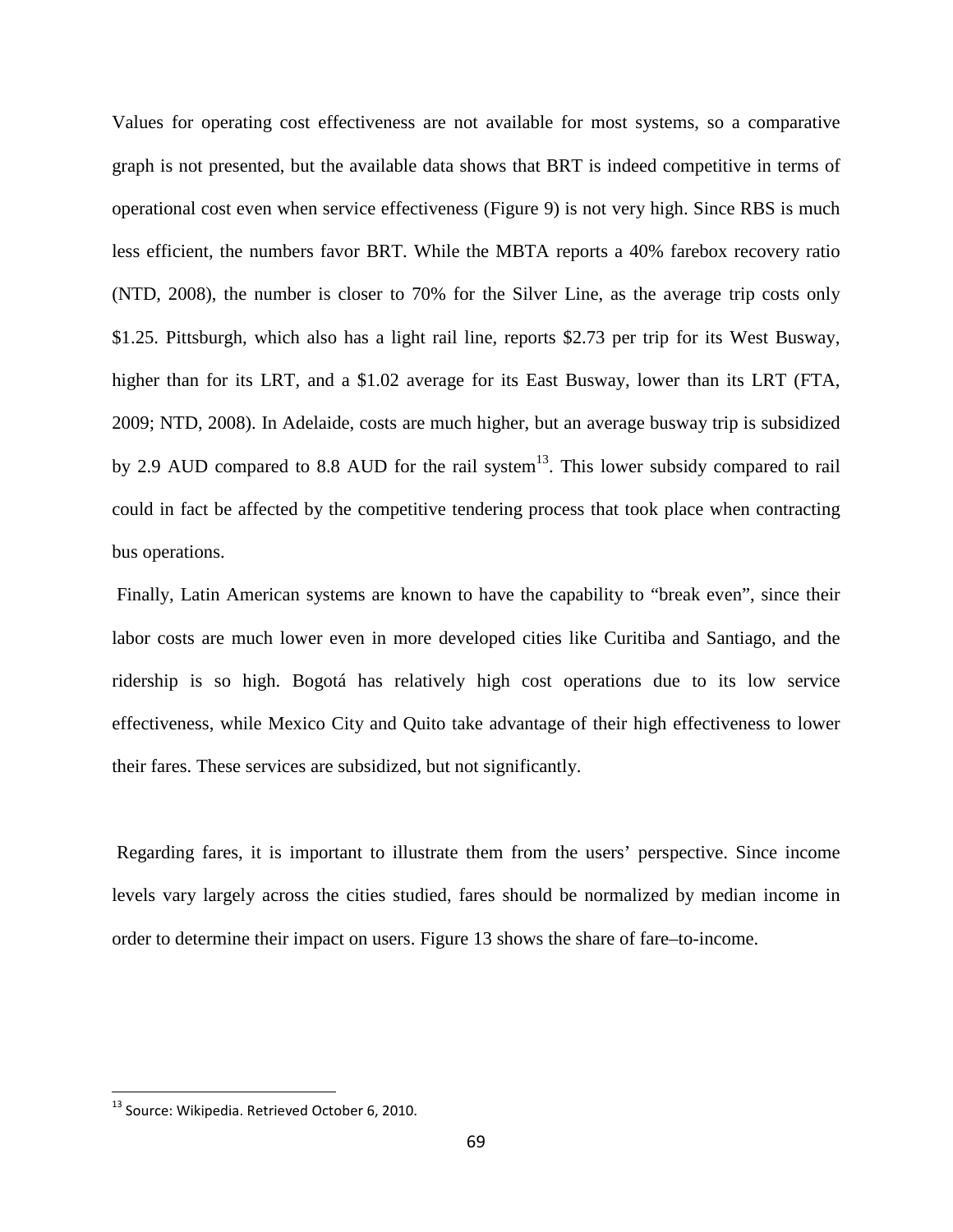

**Figure 13. Fare impacts on user budget. (Low development cities in dark green)**

From this perspective, values are not as different from region to region, although North American systems tend to have lower shares due to a combination of heavy subsidies and high incomes. Although people do not perceive the money they pay in taxes the same as they would pay with a token, most are aware of the subsidy. Curitiba shows the highest value, yet it remains competitive because of the high level of integration of its system. The fare is relatively high, but the system generates profits that go to reinvestment, and its impacts on urban form and quality of life are so noticeable, and contrasts so much with the congested streets, that people are willing to pay the fare.

Figure 14 looks at fares from a different perspective: the purchasing power and how it compares to the travel time cost, since passengers base their travel decision on the combination of both. This comparison allows us to put into perspective the fare across cities.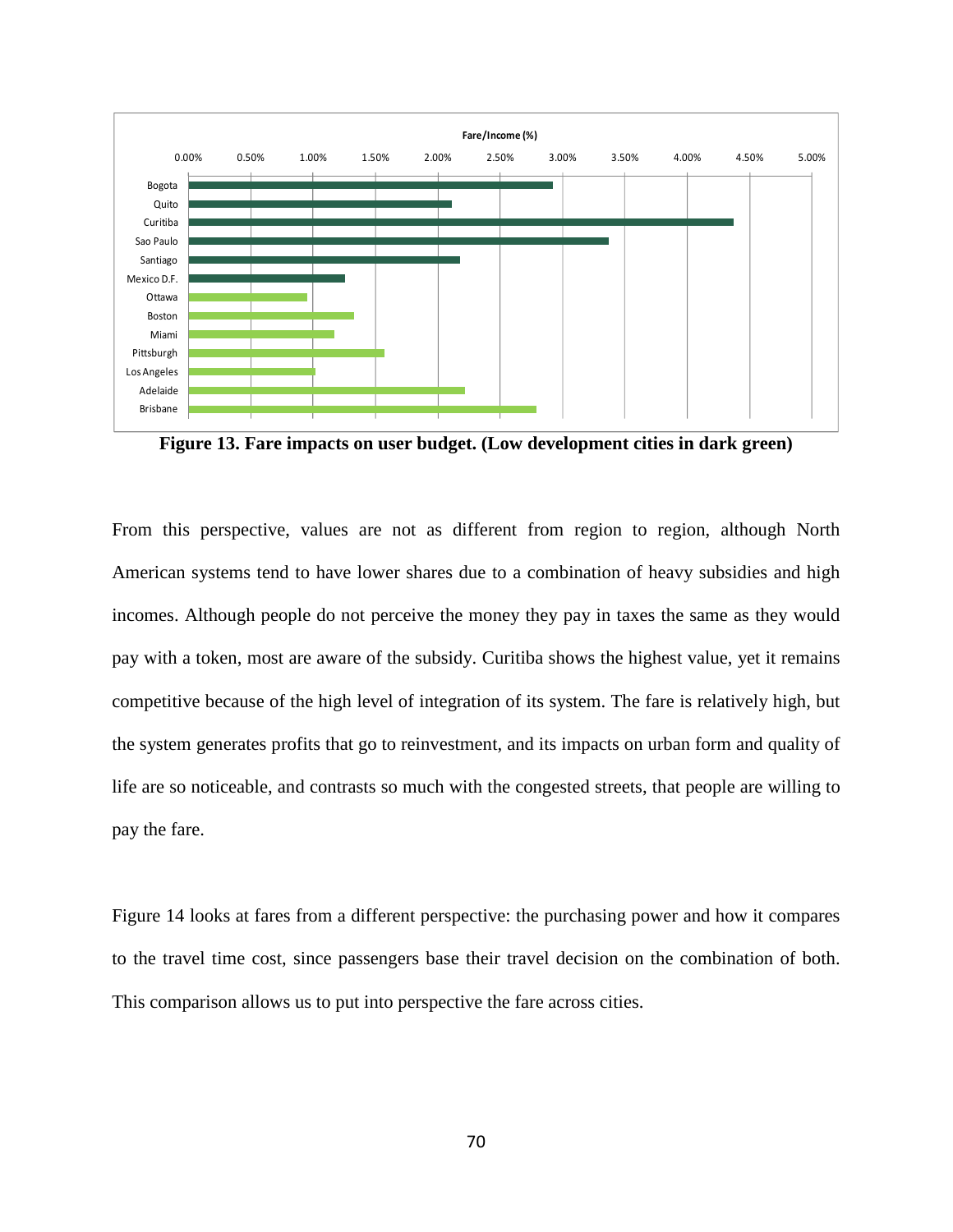

**Figure 14. Fare and travel time cost for 5 mi trip, normalized by purchasing power.** 

Travel time cost was estimated for a 5 mile trip with no transfers, and a quarter-mile walking distance to a station. This cost is seen to be significant, similar to the fare or exceeding it in most cities, except in Bogota, Quito, Adelaide and Brisbane. Fares can be inelastic even for noncaptive riders with increasing congestion. This could make it attractive for transit agencies to raise fares, if income equity is not considered. Investment in fully featured BRT systems could bring large benefits, and fares could be increased to reasonable levels if social benefits occur.

## **4.5.3 Access**

Access is a complex concept that considers variables such as coverage, connectivity, and equity. A first approach in understanding the BRT system's impacts on the cities they serve is to look at how many people they effectively serve. Figure 15 shows the share of daily trips to population.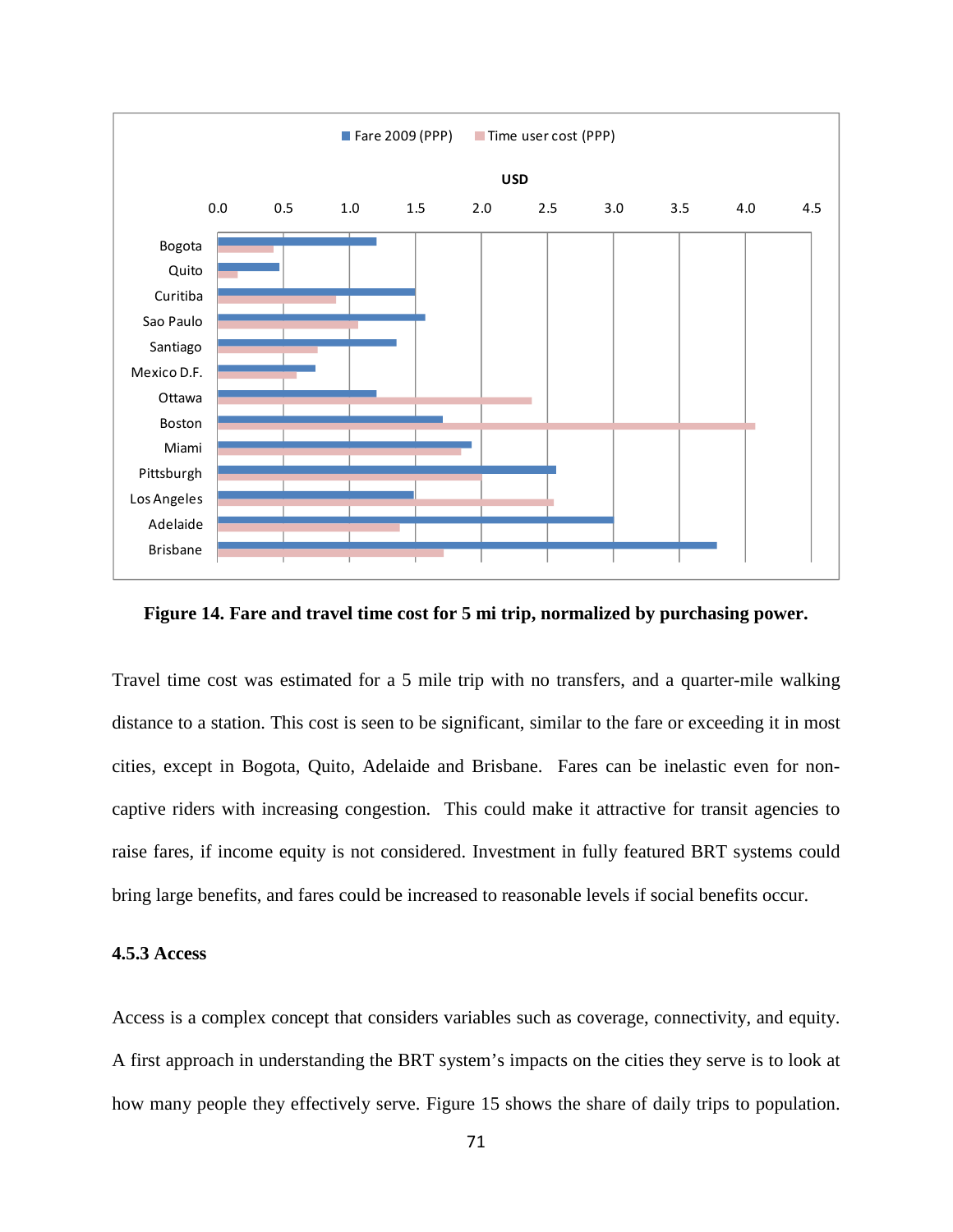This is not equivalent to the share of population using transit since people make a different number of trips every day.<sup>14</sup> Yet it gives an order of magnitude estimate of how large and effective is the system. The results are not surprising given what has been discussed in this chapter. The top performing systems have a relatively high share, which also depends on the function of the system described earlier in the chapter. Ottawa stands out within North American systems, since BRT is the main mass transit mode in this small, low density city. Mexico DF has a great system, but by 2009 only had two lines while the subway had eleven.



**Figure 15. System coverage by population** 

Another way to look at coverage is from a spatial perspective. If we assume a transit supportive area and a BRT service area based on TCQSM (2003) criteria, we can come up with a ratio called THEMP (Theoretical Market Penetration). Figure 16 shows the results of calculating this new metric.

1

 $14$  The increased use of smartcards allow for a clearer distinction between trips and riders.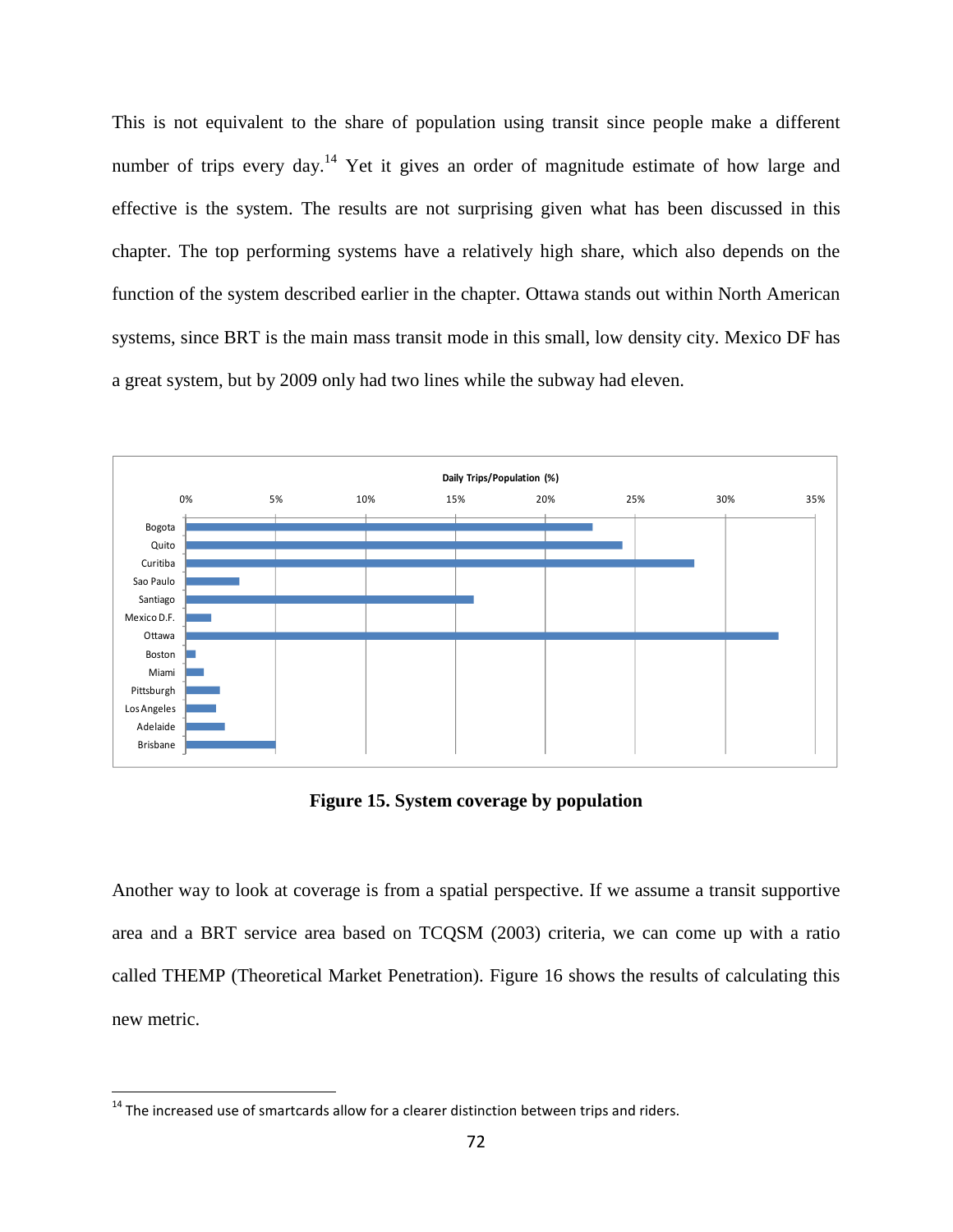

**Figure 16. System coverage by theoretical service area** 

The figure shows that systems where BRT is the most important mode of mass transit already cover a significant amount of the metropolitan area and, in theory, the population. Using both Figures 15 and 16 one sees that Transmilenio consists of only 52 of the proposed 242 miles (21%), and covers 30% of the theoretical transit supportive area. It is expected that with increased expansion, the marginal coverage will decrease, but connectivity will increase.

To better understand how coverage interacts with population and space, another metric was developed, called the CII (Coverage Intensity Index). This index is the ratio of the share of transit trips made on BRT to the THEMP. It is basically the ratio of the real versus theoretical modal share. A value of one would represent equal attractiveness of BRT with respect to other modes. The index has its limitations, especially when the transit network is intermodally well connected (as in Sao Paulo, Santiago, Mexico), so it should be interpreted with caution.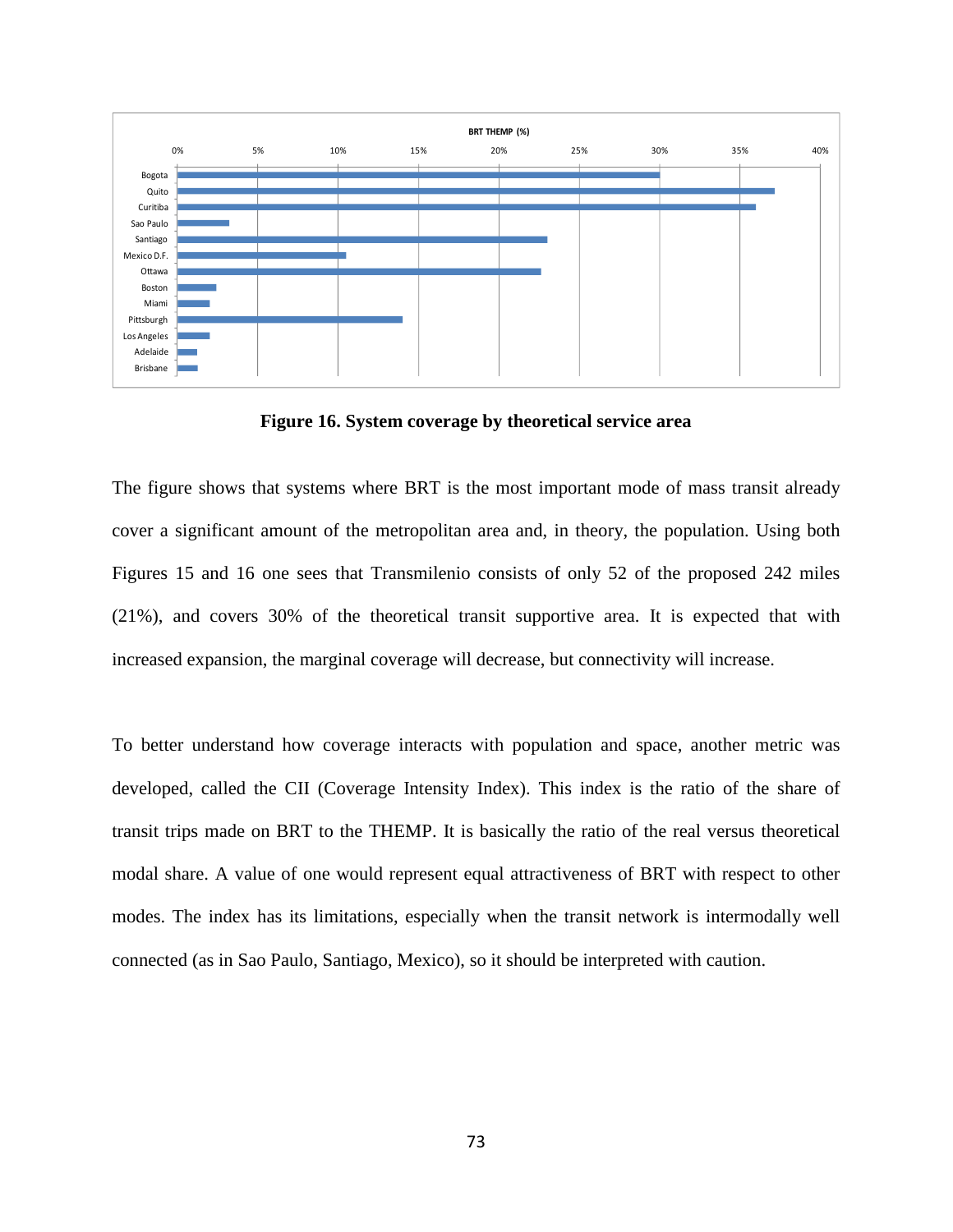

**Figure 17. System coverage by BRT intensiveness** 

Ceteris paribus, Figure 17 suggests that systems that suffer from competition in the market with other bus systems (e.g. Bogotá, Quito, Mexico) fare less well than others who are either the dominant mode (e.g. Curitiba, Ottawa), or well integrated with other modes. The results are surprising for Adelaide and Brisbane, and could help explain the high user ratings for those systems.

## **4.6. Conclusions**

This review, performed from both qualitative and quantitative perspectives, has largely agreed with previous literature in that it shows bus rapid transit as a relevant mode in a universal context that has not yet fulfilled its potential. Yet this study complements that literature by looking at some of the most representative BRT systems in the world and assessing them through objective and comprehensive criteria. From this review, the following conclusions can be extracted: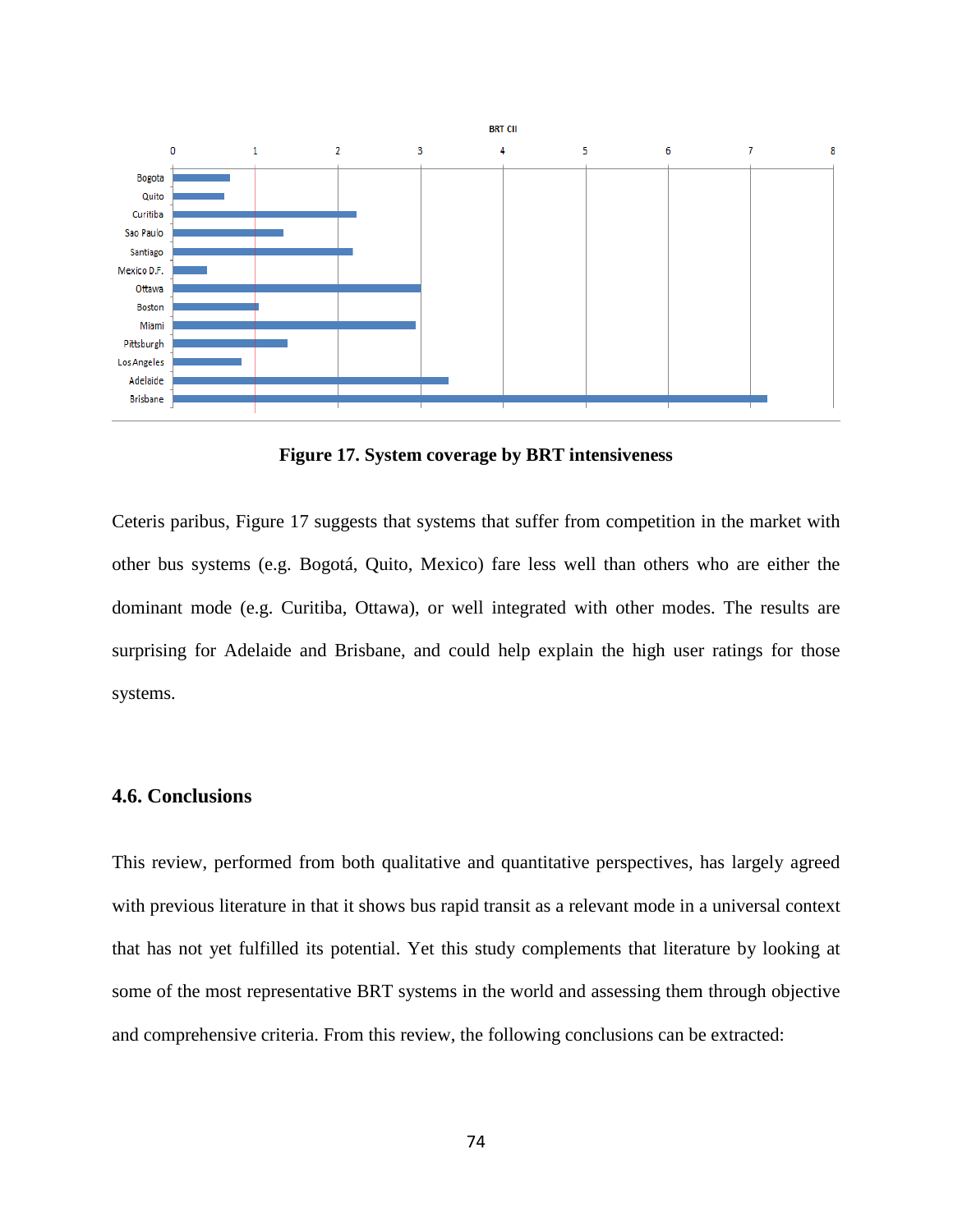- Bus Rapid Transit is in fact a distinctive mode. A popular opinion within a large community including practitioners is that the name is just a rebranding used by the FTA and transit lobbyists to describe minor improvements in bus transit. That opinion is wrong; BRT describes a bundle of characteristics that make it fundamentally different to the still important local bus service (RBS in this thesis). These characteristics come in two forms: elements and interaction between them. A focus on just the elements does not necessarily constitute BRT. Despite BRT being part of a quasi-continuous range of bus transit, the discontinuity takes place when reliability and speed are significantly improved, and flexibility and direct access are significantly reduced.
- Bus Rapid Transit is cost-competitive, even in highly developed economies.

Due to its service pattern, BRT can compensate its labor cost disadvantage with high productivities that allow it to be competitive under most economic and network size conditions.

• Bus Rapid Transit implementation is more complex and usually slower than originally thought. According to the special characteristics of BRT, in order to make it cost efficient, effective, and rapid, important decisions in terms of element design and implementation strategies need to be well defined with enough time. Otherwise, problems that even successful systems had will be repeated.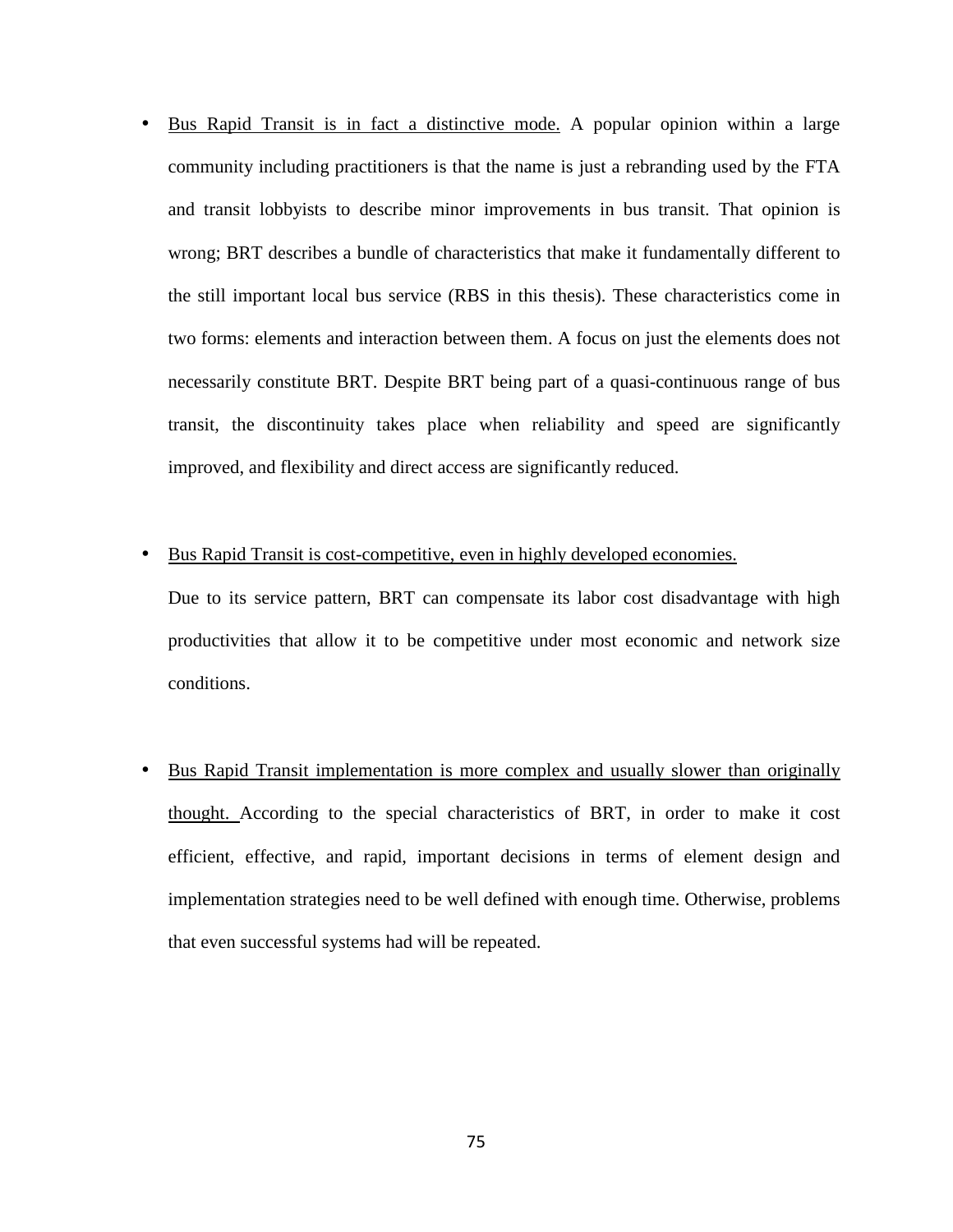## **REFERENCES**

Ardila, Arturo. How Public Transportation's Past is Haunting its Future in Bogotá, Colombia. In: Proceedings of the 2007 Annual Meeting of the Transportation Research Board – CDROM, January 2007, Washington, D.C.

Ardila, Arturo. Transit Planning in Curitiba and Bogotá: Roles in Interaction, Risk, and Change. MIT, September 2004, Cambridge, MA.

Bruun, Eric. Bus Rapid Transit and Light Rail: Comparing Operating Costs with a Parametric Cost Model. Transportation Research Record: Journal of the Transportation Research Board, Issue 1927, 2005, pp 11-21

Cain, A. and Hoffman, Alan. Advanced Network Planning for Bus Rapid Transit: The "Quickway" model as an alternative to "Light Rail Lite". Publication FTA-FL-26-7104- 2007.4, FTA, US Department of Transportation, 2008.

Cain, Alasdair; Darido, Georges Bianco; Baltes, Michael R; Rodriguez, Pilar; Barrios, Johan. Applicability of TransMilenio Bus Rapid Transit System of Bogotá, Colombia, to the United States. Transportation Research Record: Journal of the Transportation Research Board, Issue 2034, 2007, pp 45-54

Callaghan, Lisa. Funding Bus Rapid Transit in the United States. Transportation Research Board 87th Annual Meeting; 2008, 19p

Callaghan, Lisa; Vincent, William. Preliminary Evaluation of Metro Orange Line Bus Rapid Transit Project. Transportation Research Record: Journal of the Transportation Research Board, Issue 2034, 2007, pp 37-44

Campo, Carlos A.. Bus Rapid Transit from a Sustainability Perspective: The Latin American Experience:. Accepted In: Proceedings of the 2011 Annual Meeting of the Transportation Research Board – CDROM, January 2011, Washington, D.C.

Chang, M; Darido, G; Kim, E; Schneck, D; Hardy, M; Bunch, J; Baltes, M; Hinebaugh, D; Wnuk, L; Silver, F; Zimmerman, S. CHARACTERISTICS OF BUS RAPID TRANSIT FOR DECISION-MAKING. Booz Allen Hamilton; Federal Transit Administration, 2004

Daganzo, Carlos F. Structure of Competitive Transit Networks. Transportation Research Part B: Methodological, Volume 44, Issue 4, 2010, pp. 434-446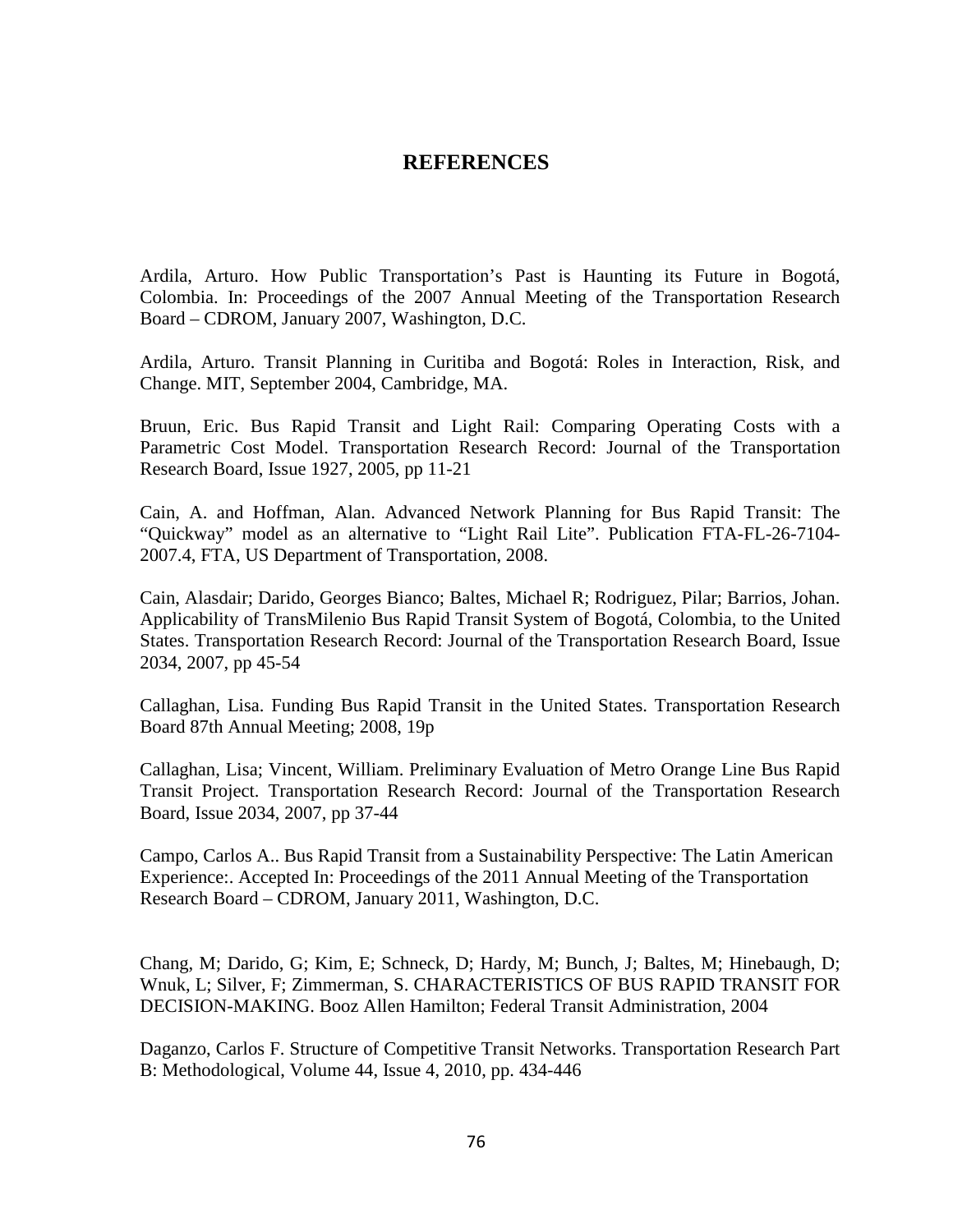Darido, G., Cain, A. Report on South American Bus Rapid Transit Field Visits: Tracking the TransMilenio Model. National BRT Institute. December 2007, Tampa, FL.

Diaz, R.B., D. Hinebaugh, , Characteristics of BRT for Decision Makers, Publication FTA-VA-26-7109-2009.1, FTA, US Department of Transportation, 2009.

EMBARQ. The WRI Center for Sustainable Transport. México City: Metrobús. [Online] http://www.embarq.org/en/project/México-city-Metrobús Accessed: February 8, 2010

Grutter, Jurg. Transmilenio and CDM. Grutter Consulting, January 2008, Bogotá D.C.

GAO (2001). Mass Transit: Bus Rapid Transit Shows Promise. Washington, D.c.: United States Government Accountability Office.

Hensher, David A; Tirachini, Alejandro;Jara-Diaz, Sergio R. Restating Modal Investment Priority with an Improved Model for Public Transport Analysis. Transportation Research Part E: Logistics and Transportation Review, Volume 46, Issue 6, 2010, pp 1148-1168

Hensher, David A; Golob, Thomas F. Bus Rapid Transit Systems: A Comparative Assessment. Transportation: Planning, Policy, Research, Practice, Volume 35, Issue 4, 2008, pp 501-518

Hensher, David A. Sustainable Public Transport Systems: Moving Towards a Value for Money and Network-Based Approach and Away from Blind Commitment. Transport Policy, Volume 14, Issue 1, 2007, pp 98-102

Hensher, David A; Wallis, Ian P. Competitive Tendering as a Contracting Mechanism for Subsidising Transport: The Bus Experience. Journal of Transport Economics and Policy, Volume 39, Issue 3, 2005, pp 295-321

Hess, Daniel B; Taylor, Brian D; Yoh, Allison C. Light Rail Lite or Cost-Effective Improvements to Bus Service? Evaluating Costs of Implementing Bus Rapid Transit. Transportation Research Record: Journal of the Transportation Research Board, Issue 1927, 2005, pp 22-30

Hidalgo, D., Custodio, P., Grafiteaux, P., 2007. Planning, Implementation, and Operation of Bus Rapid Transit Systems: Cases of Quito, Bogotá, Leon, México City, Jakarta and Beijing. In: Proceedings of the 2007 Annual Meeting of the Transportation Research Board – CDROM, January 2007, Washington, D.C.

Hidalgo, Dario; Graftieaux, Pierre. Bus Rapid Transit Systems in Latin America and Asia: Results and Difficulties in 11 Cities. Transportation Research Record: Journal of the Transportation Research Board, Issue 2072, 2008, pp 77-88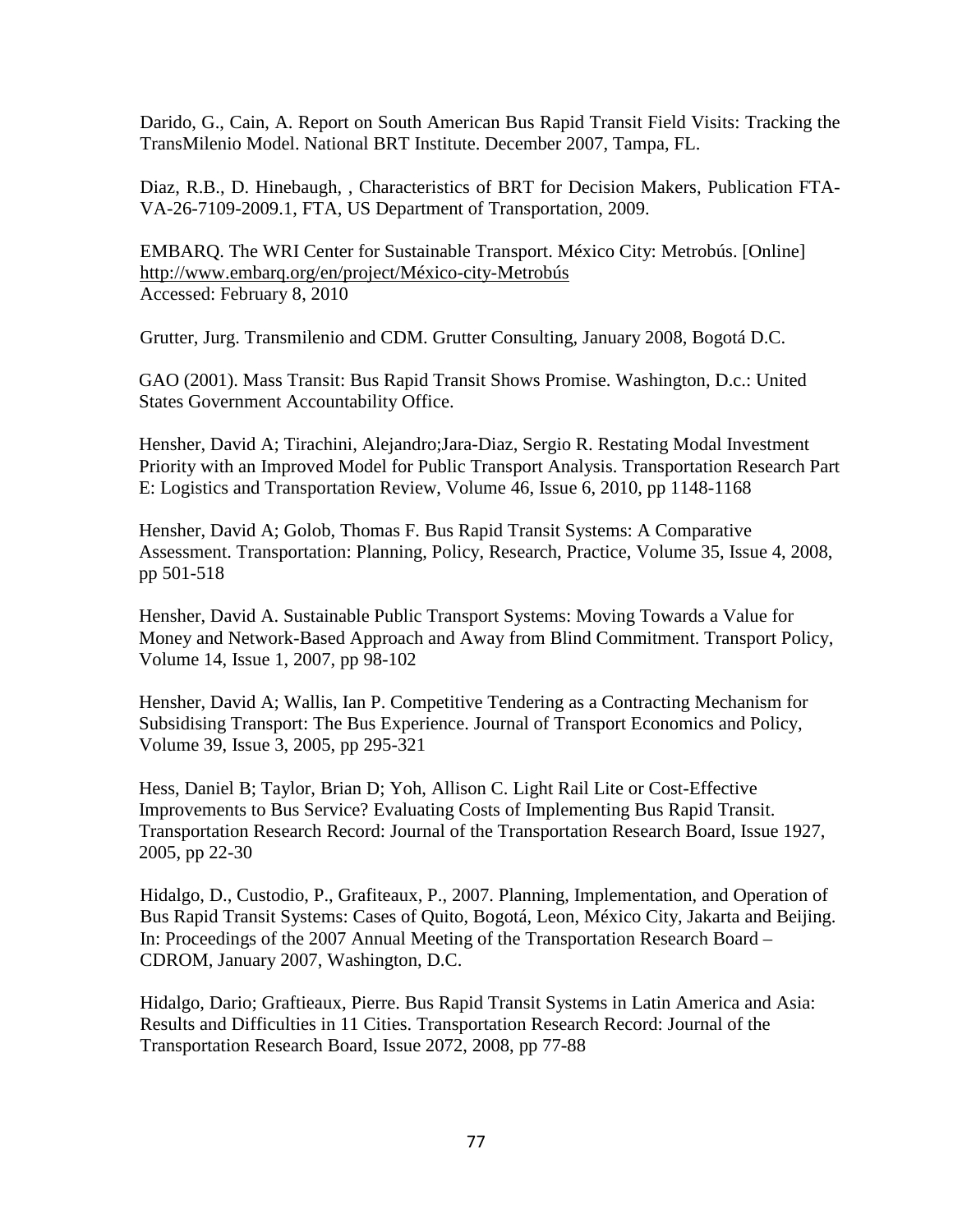Hidalgo, Dario, and Sandoval, Edgar. 2002. Transmilenio: A High Capacity – Low Cost Bus Rapid Transit System Developed for Bogotá, Colombia. Proceedings of the  $2<sup>nd</sup>$  International Conference on Urban Public Transportation Systems. ASCE, 2004.

Echeverry et al. The Economics of Transmilenio, a Mass Transit System for Bogotá. CEDE, Universidad de Los Andes, August 2004, Bogotá D.C.

Karlaftis, M G; McCarthy, P. OPERATING SUBSIDIES AND PERFORMANCE IN PUBLIC TRANSIT: AN EMPIRICAL STUDY. Transportation Research Part A: Policy and Practice, Volume 32, Issue 5, 1998, p. 359-375

Levinson, Herbert, Danaher, Alan et al (2007). TCRP Report 118: Bus Rapid Transit Practitioners Guide. *Transit Cooperative Research Program,* 2007

Levinson, Herbert, Samuel Zimmerman et al (2003). TCRP Report 90: Bus Rapid Transit Volume 1: Case Studies in Bus Rapid Transit. *Transit Cooperative Research Program,* 2003

Light Rail Now! Mythbusters Weblog. "Free buses vs Expensive Rail" [Online] http://www.lightrailnow.org/myths/m\_mythlog001.htm#STL\_20070531 Accessed: April 4, 2009

Lleras, Germán (2003). *Bus Rapid Transit: Impacts on Travel Behavior in Bogotá*. MastersThesis. Department of Urban Studies and Planning. MIT. Boston, Massachusetts.

Mohan, Dinesh. Mythologies, Metros and Future Urban Transport. TRIPP Report 08-01. New Delhi: Transportation Research and Injury Prevention Program. 2008

Obeng, K; Sakano, R. TOTAL FACTOR PRODUCTIVITY DECOMPOSITION, INPUT PRICE INEFFICIENCIES, AND PUBLIC TRANSIT SYSTEMS. Transportation Research Part E: Logistics and Transportation Review, Volume 38, Issue 1, 2002, p. 19-36

Peñalosa, E. 2005. Comentarios al artículo "Una evaluación económica del sistema Transmilenio" de Juan Carlos Echeverry, Ana María Ibáñez y Andrés Moya. Revista de Ingeniería No. 21. Universidad de Los Andes. Bogotá D.C.

Puchalsky, Christopher M. Comparison of Emissions from Light Rail Transit and Bus Rapid Transit. Transportation Research Record: Journal of the Transportation Research Board, Issue 1927, 2005, pp 31-37

Rodríguez, D.A., and C. Mojica. 2008. Capitalization of BRT network expansions effects into prices of non-expansion areas". Transportation Research Part A, vol. 43. 560-571

Rodríguez, D. A., and F. Targa. 2004. Value of accessibility to Bogotá'sbus rapid transit system. *Transport Reviews* 24 (5):587–610